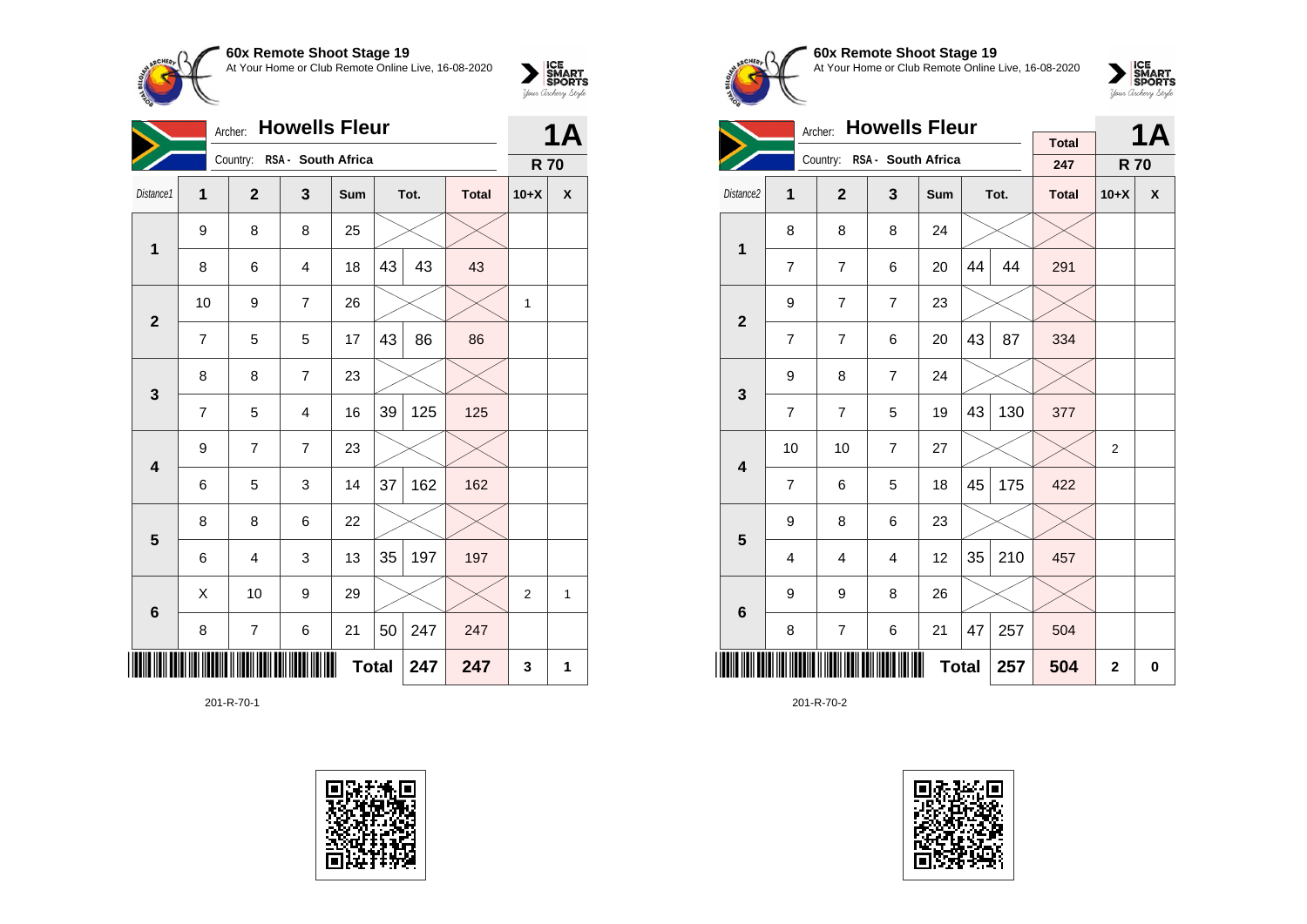At Your Home or Club Remote Online Live, 16-08-2020



| ICE<br>SMART<br>SPORTS |
|------------------------|
| Your Archerry Stryle   |

|                 | <b>Mebis Stijn</b><br>Archer: |                |                      |              |    |      |              |                 |                |  |
|-----------------|-------------------------------|----------------|----------------------|--------------|----|------|--------------|-----------------|----------------|--|
|                 |                               | Country:       | <b>BEL</b> - Belgium |              |    |      |              | C <sub>30</sub> |                |  |
| Distance1       | 1                             | $\overline{2}$ | 3                    | <b>Sum</b>   |    | Tot. | <b>Total</b> | $10+X$          | X              |  |
| 1               | X                             | X              | 10                   | 30           |    |      |              | 3               | $\overline{2}$ |  |
|                 | 9                             | 9              | 9                    | 27           | 57 | 57   | 57           |                 |                |  |
| $\overline{2}$  | X                             | Χ              | X                    | 30           |    |      |              | 3               | 3              |  |
|                 | 10                            | 10             | 9                    | 29           | 59 | 116  | 116          | $\overline{2}$  |                |  |
|                 | X                             | X              | X                    | 30           |    |      |              | 3               | 3              |  |
| 3               | 10                            | 10             | 8                    | 28           | 58 | 174  | 174          | $\overline{2}$  |                |  |
| 4               | X                             | Χ              | 10                   | 30           |    |      |              | 3               | $\overline{2}$ |  |
|                 | 10                            | 10             | 10                   | 30           | 60 | 234  | 234          | 3               |                |  |
| 5               | X                             | 10             | 10                   | 30           |    |      |              | 3               | 1              |  |
|                 | 10                            | 10             | 9                    | 29           | 59 | 293  | 293          | $\overline{2}$  |                |  |
| $6\phantom{1}6$ | X                             | X              | 10                   | 30           |    |      |              | 3               | $\overline{2}$ |  |
|                 | 10                            | 9              | 9                    | 28           | 58 | 351  | 351          | 1               |                |  |
|                 |                               |                |                      | <b>Total</b> |    | 351  | 351          | 28              | 13             |  |

202-C-30-1





# **60x Remote Shoot Stage 19** At Your Home or Club Remote Online Live, 16-08-2020



|                         |    | <b>Mebis Stijn</b><br>Archer: |                      |              |    | 2A   |                     |                 |                |
|-------------------------|----|-------------------------------|----------------------|--------------|----|------|---------------------|-----------------|----------------|
|                         |    | Country:                      | <b>BEL</b> - Belgium |              |    |      | <b>Total</b><br>351 | C <sub>30</sub> |                |
| Distance <sub>2</sub>   | 1  | $\overline{2}$                | 3                    | Sum          |    | Tot. | <b>Total</b>        | $10+X$          | X              |
| 1                       | Χ  | 10                            | 10                   | 30           |    |      |                     | 3               | 1              |
|                         | 10 | 9                             | 9                    | 28           | 58 | 58   | 409                 | 1               |                |
| $\overline{2}$          | X  | X                             | 10                   | 30           |    |      |                     | 3               | $\overline{2}$ |
|                         | 9  | 9                             | 9                    | 27           | 57 | 115  | 466                 |                 |                |
| 3                       | X  | 10                            | 10                   | 30           |    |      |                     | 3               | $\mathbf{1}$   |
|                         | 10 | 10                            | 10                   | 30           | 60 | 175  | 526                 | 3               |                |
| $\overline{\mathbf{4}}$ | Χ  | X                             | 10                   | 30           |    |      |                     | 3               | $\overline{2}$ |
|                         | 10 | 9                             | 9                    | 28           | 58 | 233  | 584                 | 1               |                |
| 5                       | X  | X                             | X                    | 30           |    |      |                     | 3               | 3              |
|                         | X  | 10                            | 10                   | 30           | 60 | 293  | 644                 | 3               | 1              |
| 6                       | X  | X                             | X                    | 30           |    |      |                     | 3               | 3              |
|                         | 10 | 10                            | 10                   | 30           | 60 | 353  | 704                 | 3               |                |
|                         |    |                               |                      | <b>Total</b> |    | 353  | 704                 | 29              | 13             |

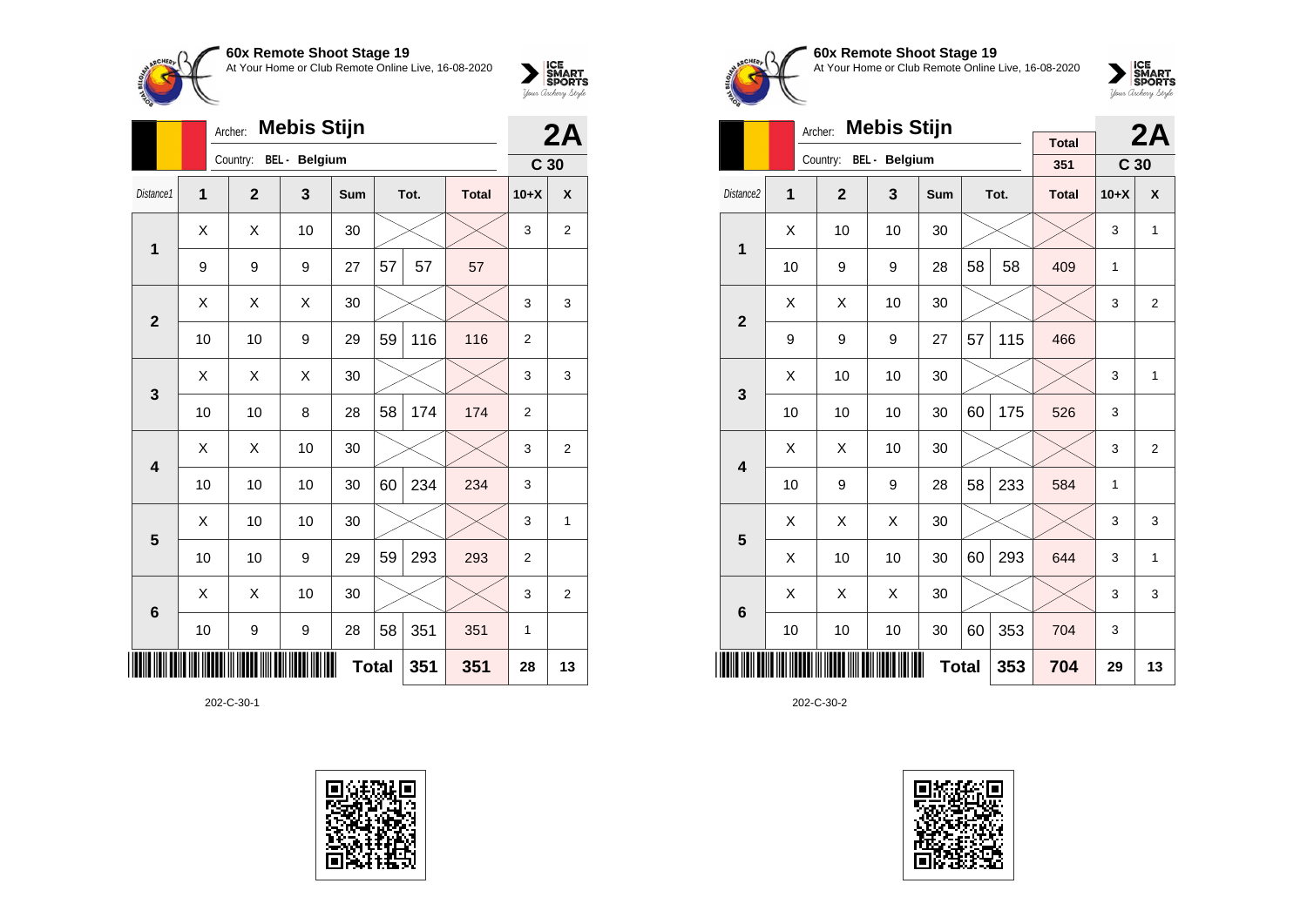

|                         | 3A             |                              |                |              |    |      |              |              |             |
|-------------------------|----------------|------------------------------|----------------|--------------|----|------|--------------|--------------|-------------|
|                         |                | Country: GBR - Great Britain |                |              |    |      |              | <b>R70</b>   |             |
| Distance1               | 1              | $\overline{2}$               | 3              | Sum          |    | Tot. | <b>Total</b> | $10+X$       | X           |
| 1                       | 9              | 9                            | 9              | 27           |    |      |              |              |             |
|                         | 8              | 8                            | 5              | 21           | 48 | 48   | 48           |              |             |
| $\mathbf{2}$            | 9              | 9                            | 9              | 27           |    |      |              |              |             |
|                         | 7              | 6                            | 5              | 18           | 45 | 93   | 93           |              |             |
| 3                       | 9              | 8                            | $\overline{7}$ | 24           |    |      |              |              |             |
|                         | 6              | 6                            | 6              | 18           | 42 | 135  | 135          |              |             |
| $\overline{\mathbf{4}}$ | 9              | 9                            | 8              | 26           |    |      |              |              |             |
|                         | $\overline{7}$ | 7                            | 6              | 20           | 46 | 181  | 181          |              |             |
| 5                       | 10             | 9                            | 8              | 27           |    |      |              | 1            |             |
|                         | 8              | 7                            | 6              | 21           | 48 | 229  | 229          |              |             |
| $6\phantom{1}6$         | 10             | 9                            | 8              | 27           |    |      |              | 1            |             |
|                         | 8              | 8                            | $\overline{7}$ | 23           | 50 | 279  | 279          |              |             |
|                         |                |                              |                | <b>Total</b> |    | 279  | 279          | $\mathbf{2}$ | $\mathbf 0$ |

203-R-70-1







 $\sum_{\text{your } \text{Order}} \frac{\text{ICE}}{\text{SDORTS}}$ 

|                         |                | Archer: Peers Tim |                              |              |    | 3A   |                     |                |              |
|-------------------------|----------------|-------------------|------------------------------|--------------|----|------|---------------------|----------------|--------------|
|                         |                |                   | Country: GBR - Great Britain |              |    |      | <b>Total</b><br>279 | <b>R70</b>     |              |
| Distance <sub>2</sub>   | 1              | $\overline{2}$    | 3                            | Sum          |    | Tot. | <b>Total</b>        | $10+X$         | X            |
| $\mathbf 1$             | X              | 10                | 9                            | 29           |    |      |                     | 2              | $\mathbf{1}$ |
|                         | 9              | $\overline{7}$    | 6                            | 22           | 51 | 51   | 330                 |                |              |
| $\overline{2}$          | X              | 10                | 9                            | 29           |    |      |                     | $\overline{2}$ | $\mathbf{1}$ |
|                         | 8              | $\overline{7}$    | $\overline{7}$               | 22           | 51 | 102  | 381                 |                |              |
| 3                       | 10             | 9                 | 9                            | 28           |    |      |                     | 1              |              |
|                         | 9              | 8                 | 6                            | 23           | 51 | 153  | 432                 |                |              |
| $\overline{\mathbf{4}}$ | 8              | $\overline{7}$    | $\overline{7}$               | 22           |    |      |                     |                |              |
|                         | $\overline{7}$ | $\overline{7}$    | 5                            | 19           | 41 | 194  | 473                 |                |              |
| 5                       | X              | 8                 | 8                            | 26           |    |      |                     | 1              | 1            |
|                         | $\overline{7}$ | $\overline{7}$    | 6                            | 20           | 46 | 240  | 519                 |                |              |
| $6\phantom{1}$          | 10             | 9                 | 8                            | 27           |    |      |                     | $\mathbf{1}$   |              |
|                         | 6              | 6                 | 6                            | 18           | 45 | 285  | 564                 |                |              |
|                         |                |                   |                              | <b>Total</b> |    | 285  | 564                 | 7              | 3            |

203-R-70-2

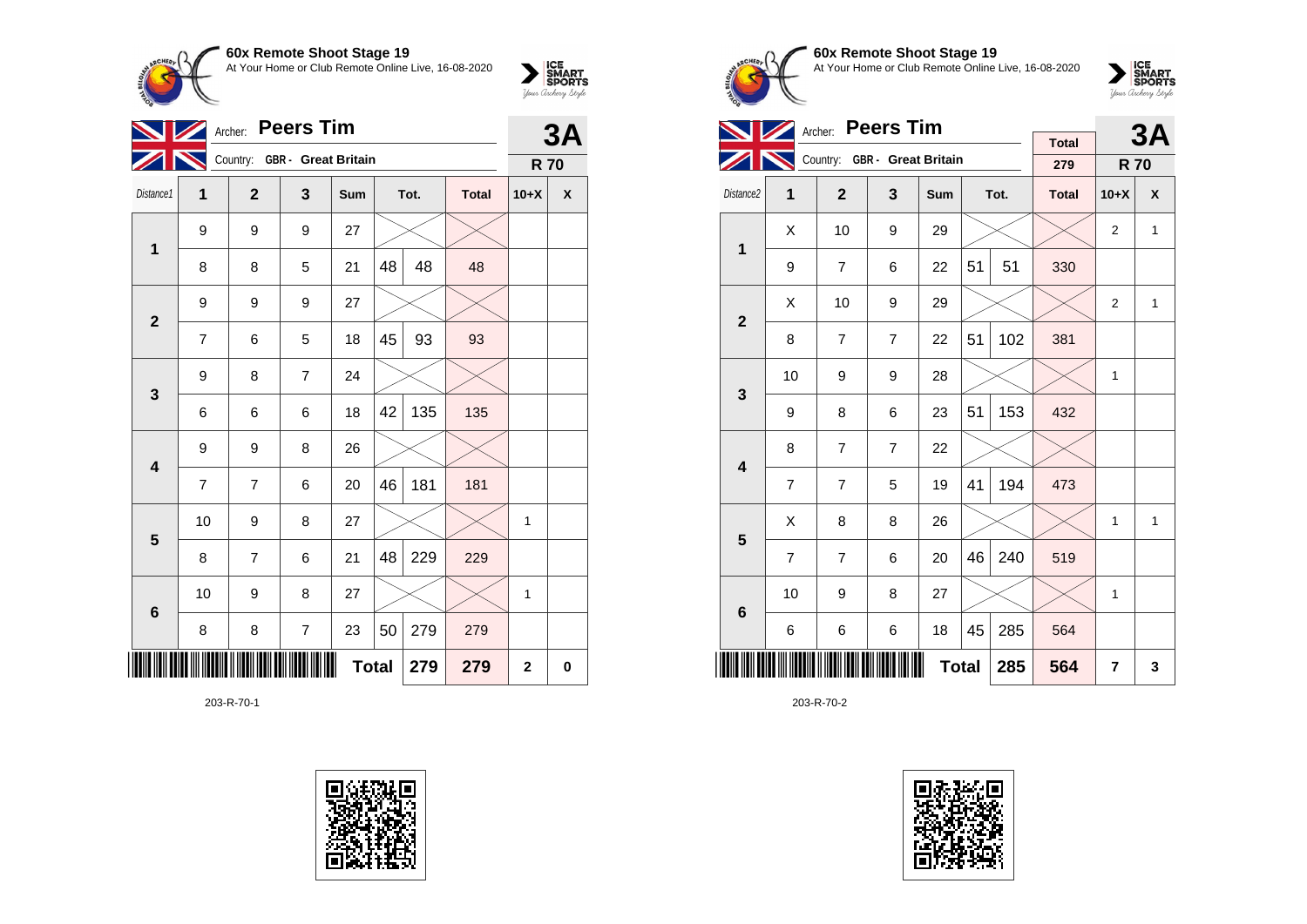

|                | 4A |              |                 |              |      |              |           |   |
|----------------|----|--------------|-----------------|--------------|------|--------------|-----------|---|
|                |    | Country:     | INA - Indonesia |              |      |              | <b>BB</b> |   |
| Distance1      | 1  | $\mathbf{2}$ | $\mathbf 3$     | Sum          | Tot. | <b>Total</b> | $10+X$    | X |
| 1              |    |              |                 |              |      |              |           |   |
|                |    |              |                 |              |      |              |           |   |
|                |    |              |                 |              |      |              |           |   |
| $\mathbf{2}$   |    |              |                 |              |      |              |           |   |
|                |    |              |                 |              |      |              |           |   |
| 3              |    |              |                 |              |      |              |           |   |
|                |    |              |                 |              |      |              |           |   |
| 4              |    |              |                 |              |      |              |           |   |
|                |    |              |                 |              |      |              |           |   |
| 5              |    |              |                 |              |      |              |           |   |
|                |    |              |                 |              |      |              |           |   |
| $6\phantom{1}$ |    |              |                 |              |      |              |           |   |
|                |    |              |                 | <b>Total</b> |      |              |           |   |

204-B-BB-1





# **60x Remote Shoot Stage 19** At Your Home or Club Remote Online Live, 16-08-2020



|                         |   | <b>Hidayat Anang</b><br>Archer: |             | <b>Total</b> |  | 4A   |              |            |   |
|-------------------------|---|---------------------------------|-------------|--------------|--|------|--------------|------------|---|
|                         |   | Country: INA - Indonesia        |             |              |  |      |              | <b>BBB</b> |   |
| Distance2               | 1 | $\overline{2}$                  | $\mathbf 3$ | Sum          |  | Tot. | <b>Total</b> | $10+X$     | X |
|                         |   |                                 |             |              |  |      |              |            |   |
| 1                       |   |                                 |             |              |  |      |              |            |   |
|                         |   |                                 |             |              |  |      |              |            |   |
| $\mathbf 2$             |   |                                 |             |              |  |      |              |            |   |
|                         |   |                                 |             |              |  |      |              |            |   |
| $\mathbf 3$             |   |                                 |             |              |  |      |              |            |   |
|                         |   |                                 |             |              |  |      |              |            |   |
| $\overline{\mathbf{4}}$ |   |                                 |             |              |  |      |              |            |   |
|                         |   |                                 |             |              |  |      |              |            |   |
| $\overline{\mathbf{5}}$ |   |                                 |             |              |  |      |              |            |   |
|                         |   |                                 |             |              |  |      |              |            |   |
| $\bf 6$                 |   |                                 |             |              |  |      |              |            |   |
|                         |   |                                 |             | <b>Total</b> |  |      |              |            |   |

204-B-BB-2

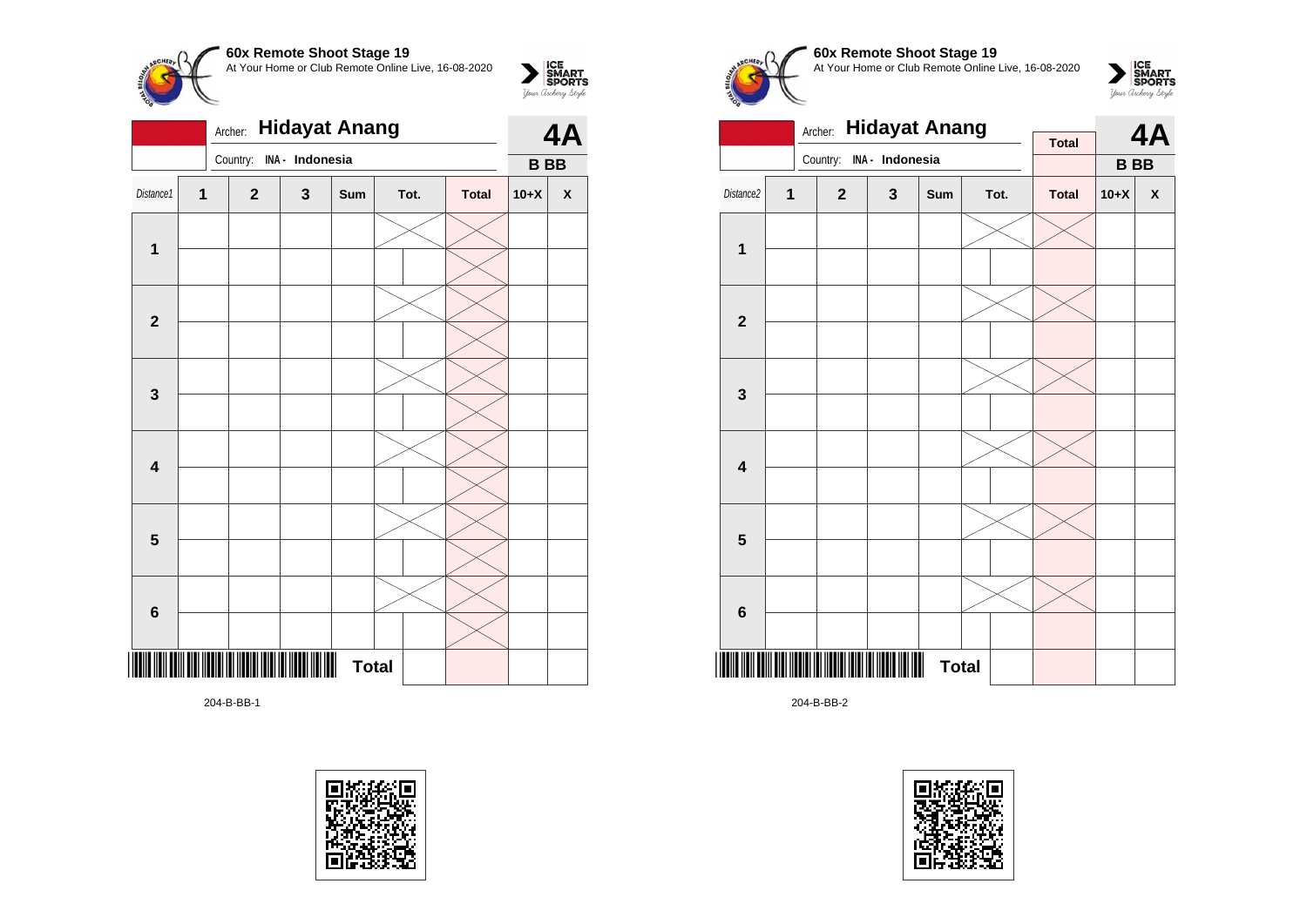

| oox iveniole onool oldge 19                         | <b>ICE<br/>SMART<br/>SPORTS</b> |
|-----------------------------------------------------|---------------------------------|
| At Your Home or Club Remote Online Live. 16-08-2020 | Your Archerry Stryle            |
|                                                     |                                 |

| VZ                      | <b>5A</b> |                          |    |              |    |      |              |                 |    |
|-------------------------|-----------|--------------------------|----|--------------|----|------|--------------|-----------------|----|
|                         |           | Country: AUS - Australia |    |              |    |      |              | C <sub>30</sub> |    |
| Distance1               | 1         | $\mathbf{2}$             | 3  | Sum          |    | Tot. | <b>Total</b> | $10+X$          | X  |
| 1                       | Χ         | X                        | 10 | 30           |    |      |              | 3               | 2  |
|                         | 10        | 9                        | 9  | 28           | 58 | 58   | 58           | 1               |    |
| $\overline{2}$          | 10        | 10                       | 9  | 29           |    |      |              | $\overline{2}$  |    |
|                         | 9         | 9                        | 9  | 27           | 56 | 114  | 114          |                 |    |
|                         | Χ         | X                        | 10 | 30           |    |      |              | 3               | 2  |
| 3                       | 10        | 10                       | 9  | 29           | 59 | 173  | 173          | $\overline{2}$  |    |
| $\overline{\mathbf{4}}$ | X         | X                        | X  | 30           |    |      |              | 3               | 3  |
|                         | X         | 9                        | 8  | 27           | 57 | 230  | 230          | 1               | 1  |
| $\overline{\mathbf{5}}$ | X         | X                        | 10 | 30           |    |      |              | 3               | 2  |
|                         | 10        | 10                       | 9  | 29           | 59 | 289  | 289          | $\overline{2}$  |    |
| $6\phantom{1}6$         | X         | X                        | X  | 30           |    |      |              | 3               | 3  |
|                         | 10        | 8                        | 8  | 26           | 56 | 345  | 345          | $\mathbf{1}$    |    |
|                         |           |                          |    | <b>Total</b> |    | 345  | 345          | 24              | 13 |

205-C-30-1





# **60x Remote Shoot Stage 19** At Your Home or Club Remote Online Live, 16-08-2020



| VZ                      |                | Archer: Irvine Russ |                          |     |              | <b>5A</b> |              |                 |              |
|-------------------------|----------------|---------------------|--------------------------|-----|--------------|-----------|--------------|-----------------|--------------|
|                         |                |                     | Country: AUS - Australia |     |              |           | <b>Total</b> |                 |              |
|                         |                |                     |                          |     |              |           | 345          | C <sub>30</sub> |              |
| Distance2               | $\overline{1}$ | $\overline{2}$      | 3                        | Sum |              | Tot.      | <b>Total</b> | $10+X$          | X            |
| $\mathbf 1$             | X              | 10                  | 10                       | 30  |              |           |              | 3               | $\mathbf{1}$ |
|                         | 9              | 9                   | 9                        | 27  | 57           | 57        | 402          |                 |              |
| $\overline{2}$          | 10             | 10                  | 10                       | 30  |              |           |              | 3               |              |
|                         | 9              | 8                   | 8                        | 25  | 55           | 112       | 457          |                 |              |
| 3                       | X              | 9                   | 9                        | 28  |              |           |              | $\mathbf{1}$    | $\mathbf{1}$ |
|                         | 8              | 8                   | 8                        | 24  | 52           | 164       | 509          |                 |              |
| $\overline{\mathbf{4}}$ | X              | 10                  | 9                        | 29  |              |           |              | 2               | 1            |
|                         | 9              | $\overline{7}$      | $\overline{7}$           | 23  | 52           | 216       | 561          |                 |              |
| 5                       | 10             | 9                   | 9                        | 28  |              |           |              | 1               |              |
|                         | 9              | 8                   | 8                        | 25  | 53           | 269       | 614          |                 |              |
| 6                       | X              | 10                  | 10                       | 30  |              |           |              | 3               | $\mathbf{1}$ |
|                         | 10             | 9                   | 8                        | 27  | 57           | 326       | 671          | $\mathbf{1}$    |              |
|                         |                |                     |                          |     | <b>Total</b> | 326       | 671          | 14              | 4            |

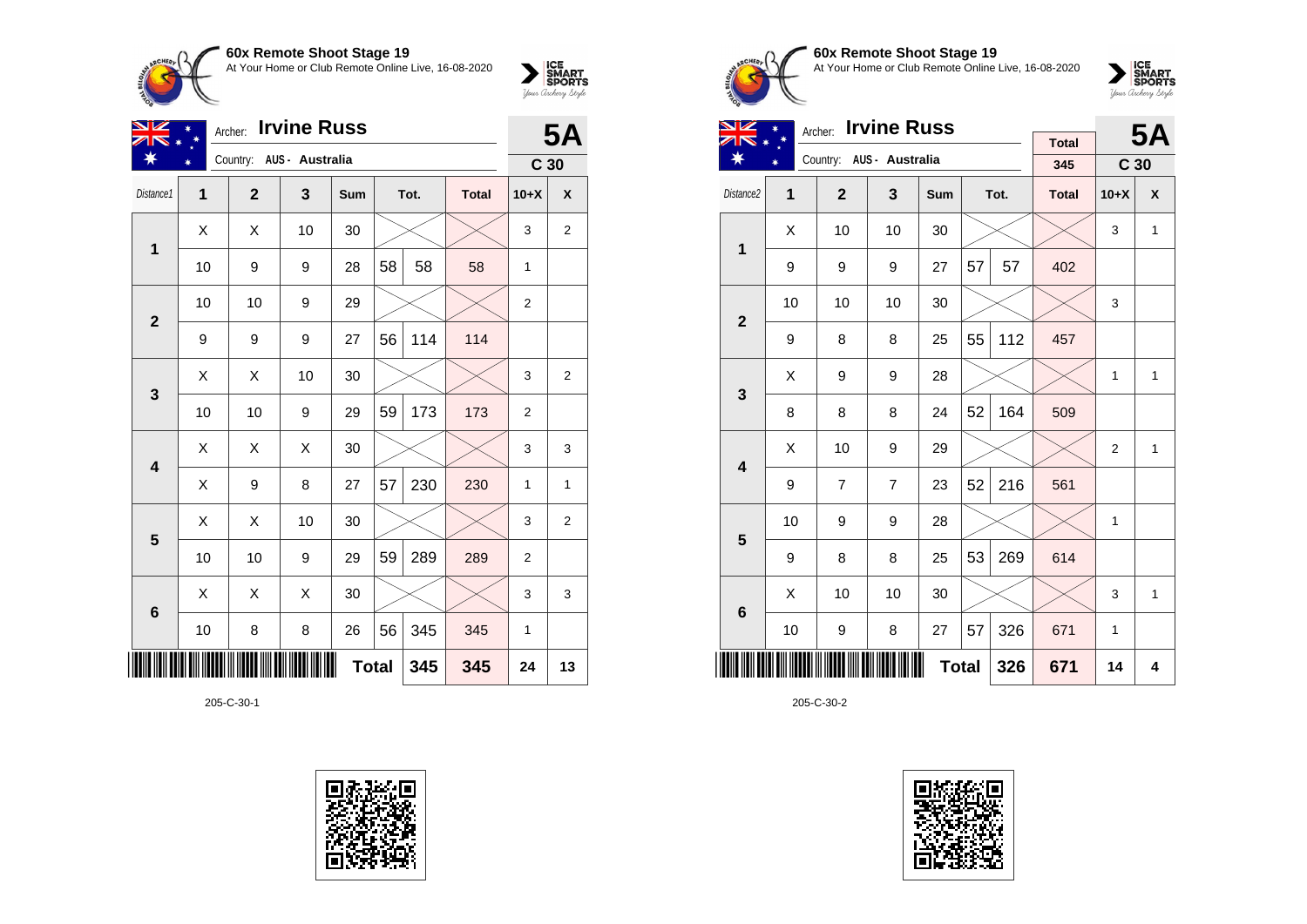

| <b>McWilliams Rhys</b><br>Archer: |                |                             |                |              |    |      |              | 6A           |              |
|-----------------------------------|----------------|-----------------------------|----------------|--------------|----|------|--------------|--------------|--------------|
|                                   |                | Country: RSA - South Africa |                |              |    |      |              | <b>R70</b>   |              |
| Distance1                         | 1              | $\mathbf{2}$                | 3              | Sum          |    | Tot. | <b>Total</b> | $10+X$       | X            |
| $\mathbf{1}$                      | 10             | 9                           | 8              | 27           |    |      |              | 1            |              |
|                                   | 8              | $\overline{7}$              | 6              | 21           | 48 | 48   | 48           |              |              |
| $\overline{\mathbf{2}}$           | 9              | 9                           | 8              | 26           |    |      |              |              |              |
|                                   | 7              | 7                           | 6              | 20           | 46 | 94   | 94           |              |              |
| 3                                 | 9              | 8                           | 8              | 25           |    |      |              |              |              |
|                                   | $\overline{7}$ | 6                           | 6              | 19           | 44 | 138  | 138          |              |              |
| 4                                 | 9              | 9                           | 9              | 27           |    |      |              |              |              |
|                                   | 8              | 6                           | 6              | 20           | 47 | 185  | 185          |              |              |
| 5                                 | 9              | 9                           | 9              | 27           |    |      |              |              |              |
|                                   | 8              | 8                           | $\overline{7}$ | 23           | 50 | 235  | 235          |              |              |
| 6                                 | Χ              | 9                           | 8              | 27           |    |      |              | 1            | $\mathbf{1}$ |
|                                   | $\overline{7}$ | 7                           | $\overline{7}$ | 21           | 48 | 283  | 283          |              |              |
|                                   |                |                             |                | <b>Total</b> |    | 283  | 283          | $\mathbf{2}$ | 1            |

206-R-70-1





**60x Remote Shoot Stage 19** At Your Home or Club Remote Online Live, 16-08-2020

 $\sum_{\text{your } \text{Order}} \frac{\text{ICE}}{\text{SDORTS}}$ 

|                         |                | Archer:        | <b>McWilliams Rhys</b>  |              |    | 6A   |                     |              |              |
|-------------------------|----------------|----------------|-------------------------|--------------|----|------|---------------------|--------------|--------------|
|                         |                | Country:       | RSA - South Africa      |              |    |      | <b>Total</b><br>283 | <b>R70</b>   |              |
| Distance <sub>2</sub>   | 1              | $\overline{2}$ | $\overline{\mathbf{3}}$ | Sum          |    | Tot. | <b>Total</b>        | $10+X$       | X            |
| 1                       | 9              | 8              | 8                       | 25           |    |      |                     |              |              |
|                         | 8              | 7              | 6                       | 21           | 46 | 46   | 329                 |              |              |
| $\overline{2}$          | Χ              | 9              | 9                       | 28           |    |      |                     | 1            | 1            |
|                         | 6              | 5              | M                       | 11           | 39 | 85   | 368                 |              |              |
| 3                       | 10             | 6              | 5                       | 21           |    |      |                     | 1            |              |
|                         | 4              | 4              | M                       | 8            | 29 | 114  | 397                 |              |              |
| $\overline{\mathbf{4}}$ | 10             | 9              | 8                       | 27           |    |      |                     | $\mathbf{1}$ |              |
|                         | $\overline{7}$ | 5              | $\overline{4}$          | 16           | 43 | 157  | 440                 |              |              |
| 5                       | X              | 10             | 10                      | 30           |    |      |                     | 3            | 1            |
|                         | 8              | $\overline{7}$ | $\overline{4}$          | 19           | 49 | 206  | 489                 |              |              |
| 6                       | 9              | 9              | 8                       | 26           |    |      |                     |              |              |
|                         | 7              | $\overline{7}$ | M                       | 14           | 40 | 246  | 529                 |              |              |
|                         |                |                |                         | <b>Total</b> |    | 246  | 529                 | 6            | $\mathbf{2}$ |

206-R-70-2

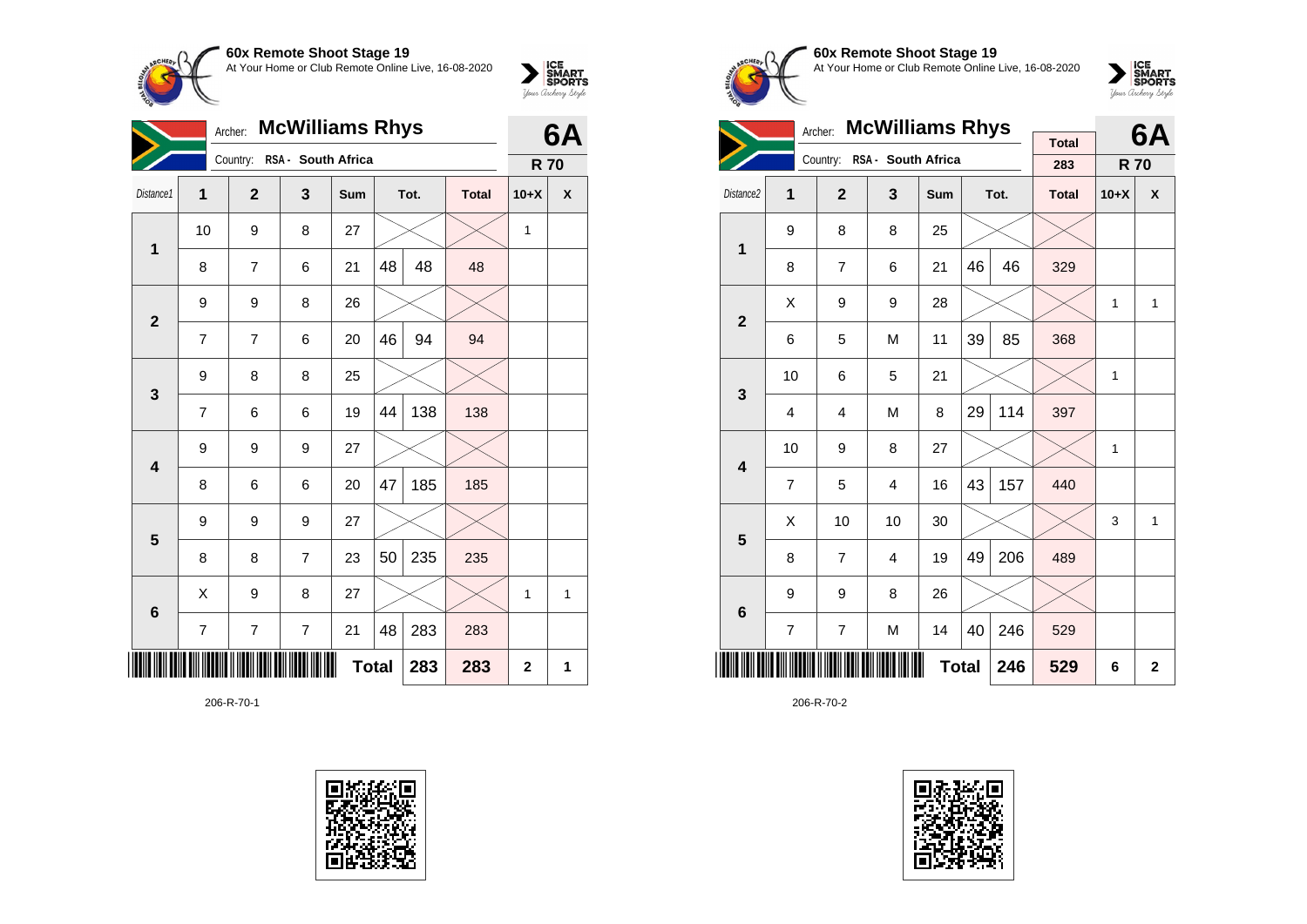

|                         | Kivimaa Jari<br>Archer: |                        |                |     |              |      |              |                |   |  |
|-------------------------|-------------------------|------------------------|----------------|-----|--------------|------|--------------|----------------|---|--|
|                         |                         | Country: GER - Germany |                |     |              |      |              | <b>R70</b>     |   |  |
| Distance1               | 1                       | $\overline{2}$         | 3              | Sum |              | Tot. | <b>Total</b> | $10+X$         | X |  |
| 1                       | X                       | 10                     | 8              | 28  |              |      |              | $\overline{2}$ | 1 |  |
|                         | $\overline{7}$          | $\overline{7}$         | 7              | 21  | 49           | 49   | 49           |                |   |  |
| $\overline{2}$          | 9                       | 8                      | 8              | 25  |              |      |              |                |   |  |
|                         | 7                       | 7                      | 7              | 21  | 46           | 95   | 95           |                |   |  |
| 3                       | 10                      | 9                      | 8              | 27  |              |      |              | 1              |   |  |
|                         | $\overline{7}$          | 7                      | 3              | 17  | 44           | 139  | 139          |                |   |  |
| 4                       | 9                       | 9                      | 9              | 27  |              |      |              |                |   |  |
|                         | 8                       | 7                      | $\overline{7}$ | 22  | 49           | 188  | 188          |                |   |  |
| $\overline{\mathbf{5}}$ | 9                       | 9                      | 9              | 27  |              |      |              |                |   |  |
|                         | 8                       | 8                      | 6              | 22  | 49           | 237  | 237          |                |   |  |
| $6\phantom{1}6$         | 10                      | 9                      | 9              | 28  |              |      |              | 1              |   |  |
|                         | 9                       | 8                      | $\overline{7}$ | 24  | 52           | 289  | 289          |                |   |  |
|                         |                         |                        |                |     | <b>Total</b> | 289  | 289          | 4              | 1 |  |

207-R-70-1





#### **60x Remote Shoot Stage 19** At Your Home or Club Remote Online Live, 16-08-2020



|                         | Kivimaa Jari<br>Archer: |                |                |            |    |      |                     |                | <b>7A</b> |
|-------------------------|-------------------------|----------------|----------------|------------|----|------|---------------------|----------------|-----------|
|                         |                         | Country:       | GER - Germany  |            |    |      | <b>Total</b><br>289 | <b>R70</b>     |           |
| Distance <sub>2</sub>   | 1                       | $\overline{2}$ | 3              | <b>Sum</b> |    | Tot. | <b>Total</b>        | $10+X$         | X         |
| 1                       | 9                       | 9              | 8              | 26         |    |      |                     |                |           |
|                         | 8                       | 8              | $\overline{7}$ | 23         | 49 | 49   | 338                 |                |           |
| $\overline{2}$          | 8                       | 8              | 8              | 24         |    |      |                     |                |           |
|                         | 8                       | 8              | 6              | 22         | 46 | 95   | 384                 |                |           |
| 3                       | 9                       | 9              | 9              | 27         |    |      |                     |                |           |
|                         | 8                       | 8              | $\overline{7}$ | 23         | 50 | 145  | 434                 |                |           |
| $\overline{\mathbf{4}}$ | X                       | 10             | 8              | 28         |    |      |                     | $\overline{2}$ | 1         |
|                         | 8                       | $\overline{7}$ | 6              | 21         | 49 | 194  | 483                 |                |           |
| 5                       | 9                       | 8              | 8              | 25         |    |      |                     |                |           |
|                         | 8                       | $\overline{7}$ | 5              | 20         | 45 | 239  | 528                 |                |           |
| 6                       | 10                      | 10             | 9              | 29         |    |      |                     | $\overline{2}$ |           |
|                         | 8                       | 8              | 8              | 24         | 53 | 292  | 581                 |                |           |
|                         | <b>Total</b><br>292     |                |                |            |    |      |                     | 4              | 1         |

207-R-70-2

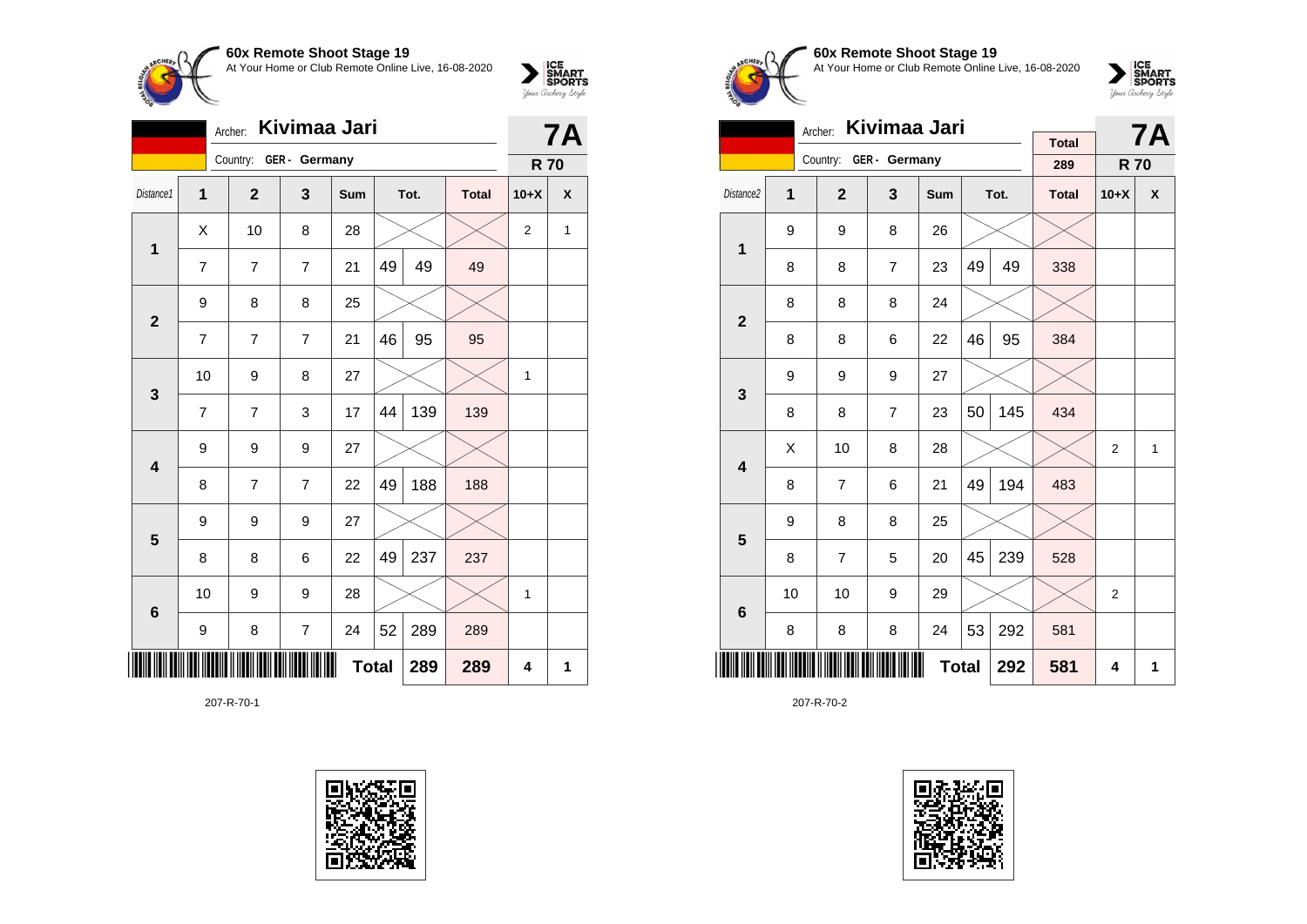

| VZ                      | Archer:        |                | 8Δ                       |              |    |      |              |                 |                |
|-------------------------|----------------|----------------|--------------------------|--------------|----|------|--------------|-----------------|----------------|
| ∗                       |                |                | Country: AUS - Australia |              |    |      |              | R <sub>ST</sub> |                |
| Distance1               | $\mathbf{1}$   | $\mathbf{2}$   | 3                        | Sum          |    | Tot. | <b>Total</b> | $10+X$          | X              |
| 1                       | X              | X              | 9                        | 29           |    |      |              | $\overline{2}$  | $\overline{2}$ |
|                         | 9              | 9              | 8                        | 26           | 55 | 55   | 55           |                 |                |
| $\mathbf{2}$            | 10             | 9              | 9                        | 28           |    |      |              | 1               |                |
|                         | 9              | 9              | 8                        | 26           | 54 | 109  | 109          |                 |                |
| $\mathbf{3}$            | 10             | 9              | 8                        | 27           |    |      |              | 1               |                |
|                         | 8              | 7              | 6                        | 21           | 48 | 157  | 157          |                 |                |
| $\overline{\mathbf{4}}$ | X              | 9              | 9                        | 28           |    |      |              | 1               | $\mathbf{1}$   |
|                         | 9              | $\overline{7}$ | $\overline{7}$           | 23           | 51 | 208  | 208          |                 |                |
| $5\phantom{1}$          | 9              | 8              | 8                        | 25           |    |      |              |                 |                |
|                         | $\overline{7}$ | $\overline{7}$ | $\overline{7}$           | 21           | 46 | 254  | 254          |                 |                |
| $6\phantom{1}6$         | 9              | 9              | 9                        | 27           |    |      |              |                 |                |
|                         | $\overline{7}$ | $\overline{7}$ | $\mathbf 1$              | 15           | 42 | 296  | 296          |                 |                |
|                         |                |                |                          | <b>Total</b> |    | 296  | 296          | 5               | 3              |

208-R-ST-1





# **60x Remote Shoot Stage 19** At Your Home or Club Remote Online Live, 16-08-2020

 $\sum_{\text{your } \text{Order}} \frac{\text{ICE}}{\text{SDORTS}}$ 

| NZ                      |    | <b>McCallum Bruce</b><br>Archer: |                          |              |    | 8Α   |              |                 |              |
|-------------------------|----|----------------------------------|--------------------------|--------------|----|------|--------------|-----------------|--------------|
| ∗                       |    |                                  | Country: AUS - Australia |              |    |      | <b>Total</b> |                 |              |
|                         |    |                                  |                          |              |    |      | 296          | R <sub>ST</sub> |              |
| Distance2               | 1  | $\mathbf{2}$                     | 3                        | Sum          |    | Tot. | <b>Total</b> | $10+X$          | X            |
| 1                       | X  | 9                                | 9                        | 28           |    |      |              | $\mathbf{1}$    | $\mathbf{1}$ |
|                         | 9  | 8                                | $\overline{7}$           | 24           | 52 | 52   | 348          |                 |              |
| $\overline{2}$          | 10 | 8                                | 8                        | 26           |    |      |              | $\mathbf{1}$    |              |
|                         | 8  | 8                                | 4                        | 20           | 46 | 98   | 394          |                 |              |
| 3                       | 10 | 10                               | 9                        | 29           |    |      |              | $\overline{2}$  |              |
|                         | 8  | $\overline{7}$                   | 5                        | 20           | 49 | 147  | 443          |                 |              |
| $\overline{\mathbf{4}}$ | 9  | 9                                | 9                        | 27           |    |      |              |                 |              |
|                         | 9  | 8                                | 8                        | 25           | 52 | 199  | 495          |                 |              |
| 5                       | 10 | 10                               | 9                        | 29           |    |      |              | 2               |              |
|                         | 8  | 8                                | $\overline{7}$           | 23           | 52 | 251  | 547          |                 |              |
| 6                       | 9  | 8                                | 8                        | 25           |    |      |              |                 |              |
|                         | 8  | 8                                | 7                        | 23           | 48 | 299  | 595          |                 |              |
|                         |    |                                  |                          | <b>Total</b> |    | 299  | 595          | 6               | 1            |

208-R-ST-2

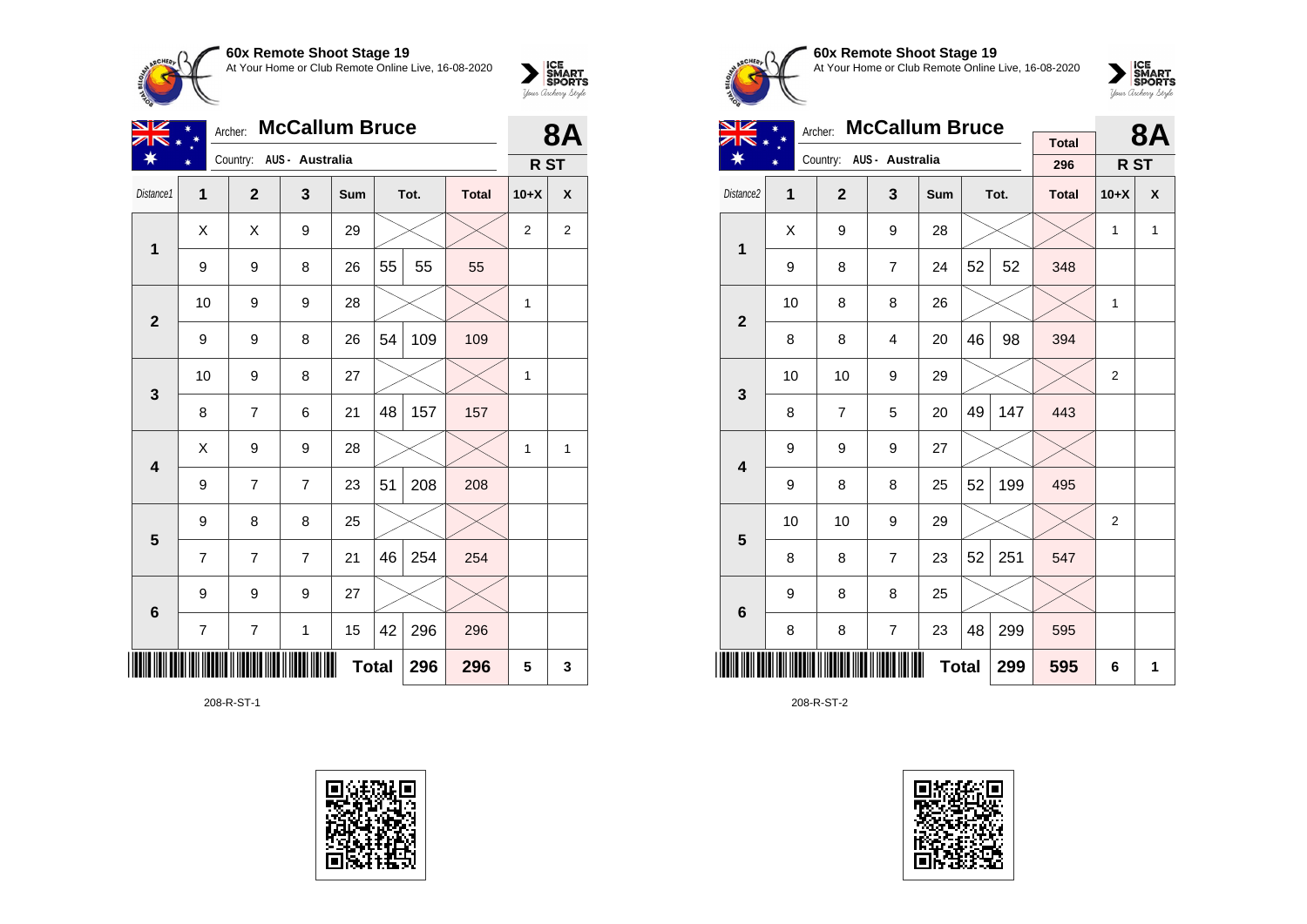

|                |    | Archer:      | <b>Priyantoro Aditya</b> |              |    |      |              | <b>9A</b>      |   |
|----------------|----|--------------|--------------------------|--------------|----|------|--------------|----------------|---|
|                |    | Country:     | INA - Indonesia          |              |    |      |              | <b>BB</b>      |   |
| Distance1      | 1  | $\mathbf{2}$ | 3                        | Sum          |    | Tot. | <b>Total</b> | $10+X$         | X |
| 1              | 10 | 9            | 9                        | 28           |    |      |              | 1              |   |
|                | 9  | 8            | 8                        | 25           | 53 | 53   | 53           |                |   |
| $\mathbf{2}$   | Χ  | 10           | 9                        | 29           |    |      |              | $\overline{2}$ | 1 |
|                | 9  | 9            | $\overline{7}$           | 25           | 54 | 107  | 107          |                |   |
| $\mathbf{3}$   | 9  | 9            | 8                        | 26           |    |      |              |                |   |
|                | 8  | 8            | 8                        | 24           | 50 | 157  | 157          |                |   |
| 4              | 9  | 9            | 8                        | 26           |    |      |              |                |   |
|                | 8  | 8            | 8                        | 24           | 50 | 207  | 207          |                |   |
| $5\phantom{1}$ | 10 | 9            | 9                        | 28           |    |      |              | $\mathbf{1}$   |   |
|                | 8  | 8            | $\overline{7}$           | 23           | 51 | 258  | 258          |                |   |
| 6              | 9  | 9            | 9                        | 27           |    |      |              |                |   |
|                | 9  | 8            | 7                        | 24           | 51 | 309  | 309          |                |   |
| ∭              |    |              |                          | <b>Total</b> |    | 309  | 309          | 4              | 1 |

209-B-BB-1





**60x Remote Shoot Stage 19** At Your Home or Club Remote Online Live, 16-08-2020



|                         |    | Archer:        | <b>Priyantoro Aditya</b> |     |              | 9Α   |                     |                |   |
|-------------------------|----|----------------|--------------------------|-----|--------------|------|---------------------|----------------|---|
|                         |    | Country:       | INA - Indonesia          |     |              |      | <b>Total</b><br>309 | <b>BB</b>      |   |
|                         |    |                |                          |     |              |      |                     |                |   |
| Distance <sub>2</sub>   | 1  | $\overline{2}$ | 3                        | Sum |              | Tot. | <b>Total</b>        | $10+X$         | X |
| 1                       | 10 | 10             | 9                        | 29  |              |      |                     | 2              |   |
|                         | 9  | 8              | 8                        | 25  | 54           | 54   | 363                 |                |   |
| $\overline{2}$          | 10 | 10             | 9                        | 29  |              |      |                     | $\overline{2}$ |   |
|                         | 9  | 9              | 8                        | 26  | 55           | 109  | 418                 |                |   |
|                         | 9  | 9              | 8                        | 26  |              |      |                     |                |   |
| 3                       | 8  | 7              | $\overline{7}$           | 22  | 48           | 157  | 466                 |                |   |
| $\overline{\mathbf{4}}$ | 10 | 9              | 9                        | 28  |              |      |                     | 1              |   |
|                         | 9  | 8              | $\overline{7}$           | 24  | 52           | 209  | 518                 |                |   |
| 5                       | Χ  | 10             | 10                       | 30  |              |      |                     | 3              | 1 |
|                         | 9  | 8              | 8                        | 25  | 55           | 264  | 573                 |                |   |
| 6                       | 10 | 9              | 9                        | 28  |              |      |                     | 1              |   |
|                         | 9  | 8              | 7                        | 24  | 52           | 316  | 625                 |                |   |
|                         |    |                |                          |     | <b>Total</b> | 316  | 625                 | 9              | 1 |

209-B-BB-2

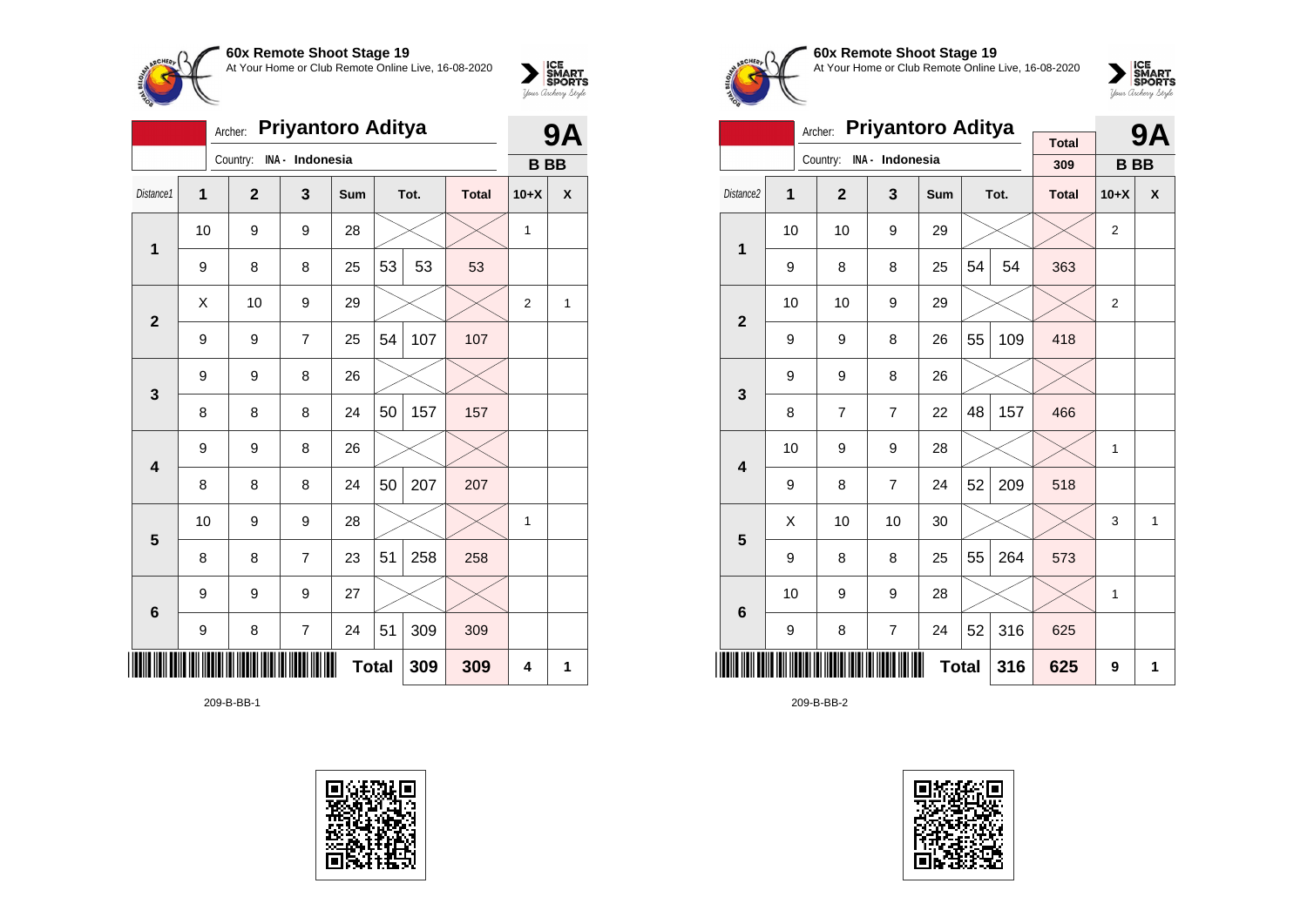



|                         |                | Archer:      | <b>Sularsa Widya</b> |            |              |      |              |                 | Β        |
|-------------------------|----------------|--------------|----------------------|------------|--------------|------|--------------|-----------------|----------|
|                         |                | Country:     | INA - Indonesia      |            |              |      |              | C <sub>50</sub> |          |
| Distance1               | $\overline{1}$ | $\mathbf{2}$ | 3                    | <b>Sum</b> |              | Tot. | <b>Total</b> | $10+X$          | X        |
| $\mathbf 1$             | 9              | 8            | 8                    | 25         |              |      |              |                 |          |
|                         | 7              | 6            | 5                    | 18         | 43           | 43   | 43           |                 |          |
| $\overline{2}$          | 10             | 9            | 9                    | 28         |              |      |              | 1               |          |
|                         | $\overline{7}$ | 7            | $\overline{7}$       | 21         | 49           | 92   | 92           |                 |          |
| 3                       | 9              | 8            | 8                    | 25         |              |      |              |                 |          |
|                         | 8              | 6            | 6                    | 20         | 45           | 137  | 137          |                 |          |
| $\overline{\mathbf{4}}$ | 8              | 8            | 6                    | 22         |              |      |              |                 |          |
|                         | 6              | 5            | 5                    | 16         | 38           | 175  | 175          |                 |          |
| 5                       | 10             | 9            | 9                    | 28         |              |      |              | 1               |          |
|                         | 9              | 9            | 8                    | 26         | 54           | 229  | 229          |                 |          |
| $\bf 6$                 | 9              | 8            | 8                    | 25         |              |      |              |                 |          |
|                         | 8              | 7            | 5                    | 20         | 45           | 274  | 274          |                 |          |
|                         |                |              |                      |            | <b>Total</b> | 274  | 274          | 2               | $\bf{0}$ |

210-C-50-1





**60x Remote Shoot Stage 19** At Your Home or Club Remote Online Live, 16-08-2020



|                         |                | Sularsa Widya<br>Archer: |                |              |    | <b>9B</b> |                     |                 |   |
|-------------------------|----------------|--------------------------|----------------|--------------|----|-----------|---------------------|-----------------|---|
|                         |                | Country: INA - Indonesia |                |              |    |           | <b>Total</b><br>274 |                 |   |
|                         |                |                          |                |              |    |           |                     | C <sub>50</sub> |   |
| Distance <sub>2</sub>   | 1              | $\overline{2}$           | 3              | Sum          |    | Tot.      | <b>Total</b>        | $10+X$          | X |
| 1                       | 9              | 9                        | 8              | 26           |    |           |                     |                 |   |
|                         | 8              | $\overline{7}$           | M              | 15           | 41 | 41        | 315                 |                 |   |
| $\overline{2}$          | Χ              | 9                        | 9              | 28           |    |           |                     | 1               | 1 |
|                         | 8              | $\overline{7}$           | $\overline{7}$ | 22           | 50 | 91        | 365                 |                 |   |
| 3                       | 9              | 9                        | 8              | 26           |    |           |                     |                 |   |
|                         | $\overline{7}$ | $\overline{7}$           | 6              | 20           | 46 | 137       | 411                 |                 |   |
| $\overline{\mathbf{4}}$ | 8              | 8                        | 7              | 23           |    |           |                     |                 |   |
|                         | $\overline{7}$ | $\overline{7}$           | 5              | 19           | 42 | 179       | 453                 |                 |   |
| 5                       | 10             | 8                        | 7              | 25           |    |           |                     | 1               |   |
|                         | $\overline{7}$ | 6                        | M              | 13           | 38 | 217       | 491                 |                 |   |
| 6                       | 10             | 9                        | 8              | 27           |    |           |                     | 1               |   |
|                         | 8              | 8                        | 5              | 21           | 48 | 265       | 539                 |                 |   |
|                         |                |                          |                | <b>Total</b> |    | 265       | 539                 | 3               | 1 |

210-C-50-2

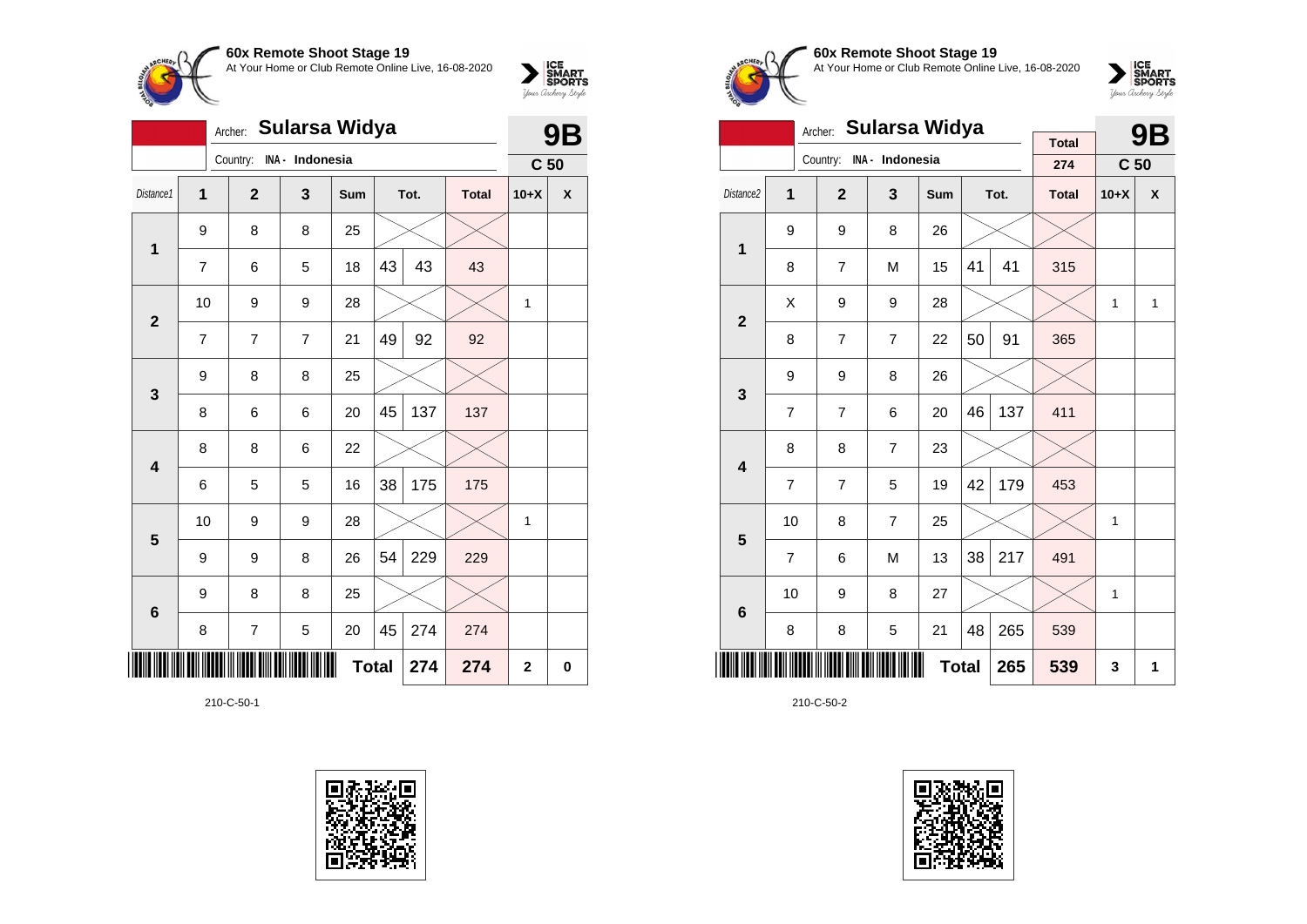

|                 |    | Archer:        | <b>Setiawan Deni Eko</b> |              |    | 9    |              |                 |                |
|-----------------|----|----------------|--------------------------|--------------|----|------|--------------|-----------------|----------------|
|                 |    | Country:       | INA - Indonesia          |              |    |      |              | C <sub>50</sub> |                |
| Distance1       | 1  | $\overline{2}$ | 3                        | Sum          |    | Tot. | <b>Total</b> | $10+X$          | X              |
| 1               | Χ  | 10             | 9                        | 29           |    |      |              | $\overline{2}$  | 1              |
|                 | 9  | 9              | 8                        | 26           | 55 | 55   | 55           |                 |                |
| $\overline{2}$  | X  | X              | X                        | 30           |    |      |              | 3               | 3              |
|                 | 9  | 9              | 8                        | 26           | 56 | 111  | 111          |                 |                |
| 3               | X  | 10             | 9                        | 29           |    |      |              | $\overline{2}$  | 1              |
|                 | 9  | 9              | 8                        | 26           | 55 | 166  | 166          |                 |                |
| 4               | X  | X              | 10                       | 30           |    |      |              | 3               | $\overline{2}$ |
|                 | 9  | 9              | 9                        | 27           | 57 | 223  | 223          |                 |                |
| 5               | Χ  | X              | 10                       | 30           |    |      |              | 3               | $\overline{2}$ |
|                 | 10 | 9              | 8                        | 27           | 57 | 280  | 280          | 1               |                |
| $6\phantom{1}6$ | X  | 10             | 10                       | 30           |    |      |              | 3               | 1              |
|                 | 10 | 9              | 9                        | 28           | 58 | 338  | 338          | 1               |                |
|                 |    |                |                          | <b>Total</b> |    | 338  | 338          | 18              | 10             |

211-C-50-1





# **60x Remote Shoot Stage 19** At Your Home or Club Remote Online Live, 16-08-2020



|                         |                                                    | Archer:        | Setiawan Deni Eko |     |    | <b>9C</b> |                     |                 |   |
|-------------------------|----------------------------------------------------|----------------|-------------------|-----|----|-----------|---------------------|-----------------|---|
|                         |                                                    | Country:       | INA - Indonesia   |     |    |           | <b>Total</b><br>338 | C <sub>50</sub> |   |
|                         |                                                    |                |                   |     |    |           |                     |                 |   |
| Distance <sub>2</sub>   | $\overline{1}$                                     | $\overline{2}$ | 3                 | Sum |    | Tot.      | <b>Total</b>        | $10+X$          | X |
| 1                       | 10                                                 | 10             | 10                | 30  |    |           |                     | 3               |   |
|                         | 9                                                  | 9              | 6                 | 24  | 54 | 54        | 392                 |                 |   |
|                         | X                                                  | Χ              | X                 | 30  |    |           |                     | 3               | 3 |
|                         | $\overline{2}$<br>113<br>10<br>10<br>9<br>59<br>29 |                |                   |     |    |           |                     | 2               |   |
| 3                       | X                                                  | X              | X                 | 30  |    |           |                     | 3               | 3 |
|                         | 9                                                  | 9              | 8                 | 26  | 56 | 169       | 507                 |                 |   |
| $\overline{\mathbf{4}}$ | 10                                                 | 10             | 9                 | 29  |    |           |                     | 2               |   |
|                         | 9                                                  | 9              | 9                 | 27  | 56 | 225       | 563                 |                 |   |
| 5                       | Χ                                                  | 9              | 9                 | 28  |    |           |                     | 1               | 1 |
|                         | 9                                                  | 9              | 9                 | 27  | 55 | 280       | 618                 |                 |   |
| 6                       | X                                                  | 10             | 10                | 30  |    |           |                     | 3               | 1 |
|                         | 57<br>337<br>9<br>9<br>9<br>27                     |                |                   |     |    |           |                     |                 |   |
|                         |                                                    |                | 337               | 675 | 17 | 8         |                     |                 |   |

211-C-50-2

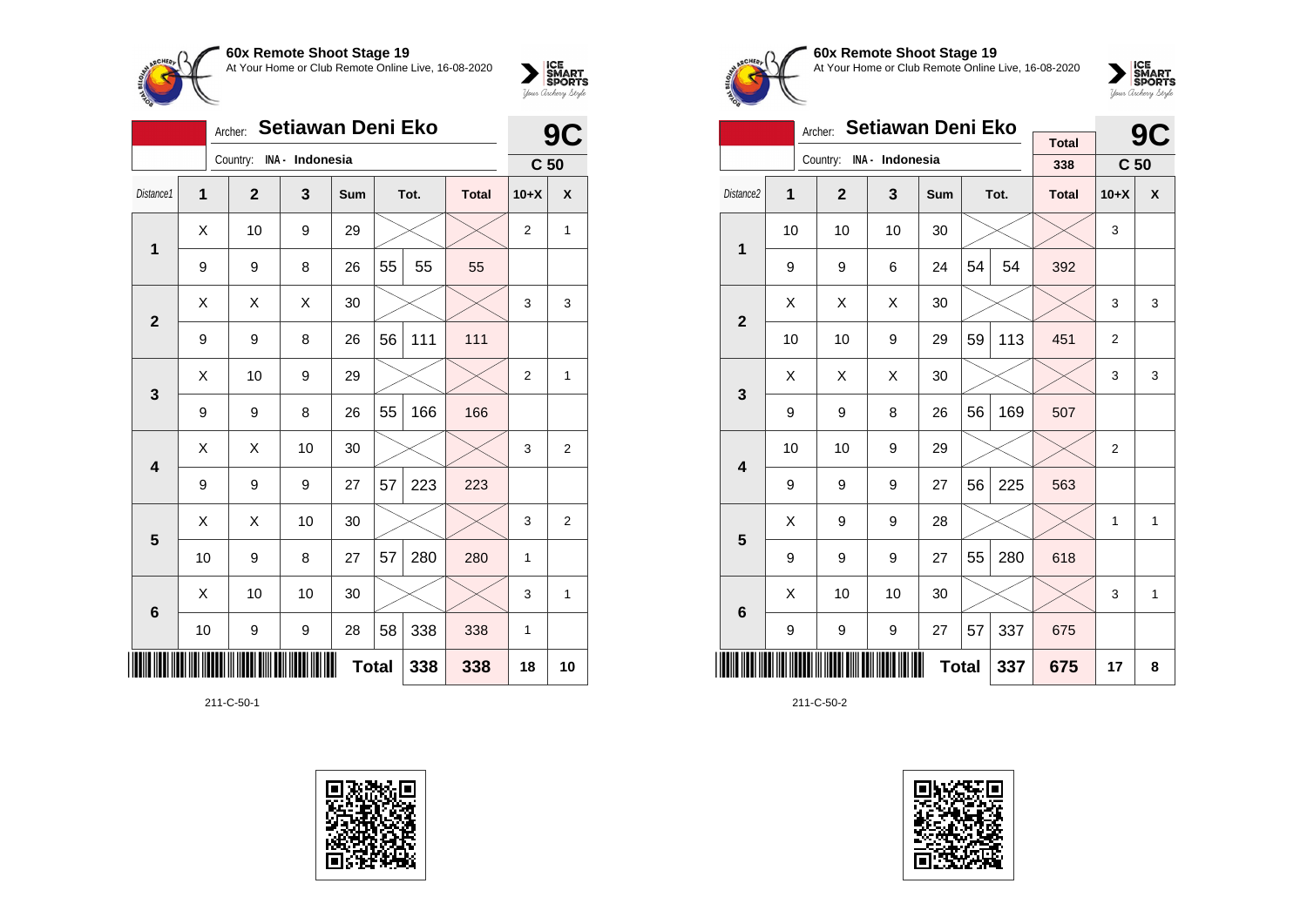

|                         |   | Archer:        | Raja Ihsan Muhammad |     |              |      |              |                | 9D |
|-------------------------|---|----------------|---------------------|-----|--------------|------|--------------|----------------|----|
|                         |   | Country:       | INA - Indonesia     |     |              |      |              | <b>BB</b>      |    |
| Distance1               | 1 | $\mathbf{2}$   | 3                   | Sum |              | Tot. | <b>Total</b> | $10+X$         | X  |
| 1                       | 9 | 8              | 8                   | 25  |              |      |              |                |    |
|                         | 7 | 6              | $\overline{c}$      | 15  | 40           | 40   | 40           |                |    |
|                         | X | 10             | 7                   | 27  |              |      |              | $\overline{2}$ | 1  |
| $\overline{\mathbf{2}}$ | 6 | 3              | 2                   | 11  | 38           | 78   | 78           |                |    |
| $\mathbf{3}$            | 9 | 8              | $\overline{4}$      | 21  |              |      |              |                |    |
|                         | 4 | M              | M                   | 4   | 25           | 103  | 103          |                |    |
| $\overline{\mathbf{4}}$ | 8 | 7              | 6                   | 21  |              |      |              |                |    |
|                         | 6 | $\overline{4}$ | $\overline{4}$      | 14  | 35           | 138  | 138          |                |    |
| 5                       | 8 | 6              | 6                   | 20  |              |      |              |                |    |
|                         | M | M              | M                   | 0   | 20           | 158  | 158          |                |    |
| $6\phantom{1}$          | 8 | $\overline{7}$ | 6                   | 21  |              |      |              |                |    |
|                         | 4 | 3              | M                   | 7   | 28           | 186  | 186          |                |    |
|                         |   |                |                     |     | <b>Total</b> | 186  | 186          | $\mathbf 2$    | 1  |

212-B-BB-1





# **60x Remote Shoot Stage 19** At Your Home or Club Remote Online Live, 16-08-2020



|                         |    | Archer:        | Raja Ihsan Muhammad |     |              |      |              |              | 91       |
|-------------------------|----|----------------|---------------------|-----|--------------|------|--------------|--------------|----------|
|                         |    | Country:       | INA - Indonesia     |     |              |      | <b>Total</b> |              |          |
|                         |    |                |                     |     |              |      | 186          | <b>BB</b>    |          |
| Distance <sub>2</sub>   | 1  | $\overline{2}$ | 3                   | Sum |              | Tot. | <b>Total</b> | $10+X$       | X        |
| 1                       | 6  | 5              | 5                   | 16  |              |      |              |              |          |
|                         | 4  | 4              | M                   | 8   | 24           | 24   | 210          |              |          |
| $\overline{2}$          | 10 | 9              | 9                   | 28  |              |      |              | $\mathbf{1}$ |          |
|                         | 8  | $\overline{7}$ | $\overline{7}$      | 22  | 50           | 74   | 260          |              |          |
| 3                       | 8  | $\overline{7}$ | $\overline{7}$      | 22  |              |      |              |              |          |
|                         | 7  | 3              | M                   | 10  | 32           | 106  | 292          |              |          |
| $\overline{\mathbf{4}}$ | 9  | 8              | 5                   | 22  |              |      |              |              |          |
|                         | 5  | 4              | M                   | 9   | 31           | 137  | 323          |              |          |
| 5                       | 9  | 9              | 8                   | 26  |              |      |              |              |          |
|                         | 8  | $\overline{7}$ | 5                   | 20  | 46           | 183  | 369          |              |          |
| 6                       | 9  | $\overline{7}$ | 6                   | 22  |              |      |              |              |          |
|                         | 3  | M              | M                   | 3   | 25           | 208  | 394          |              |          |
|                         |    |                |                     |     | <b>Total</b> | 208  | 394          | 1            | $\bf{0}$ |

212-B-BB-2

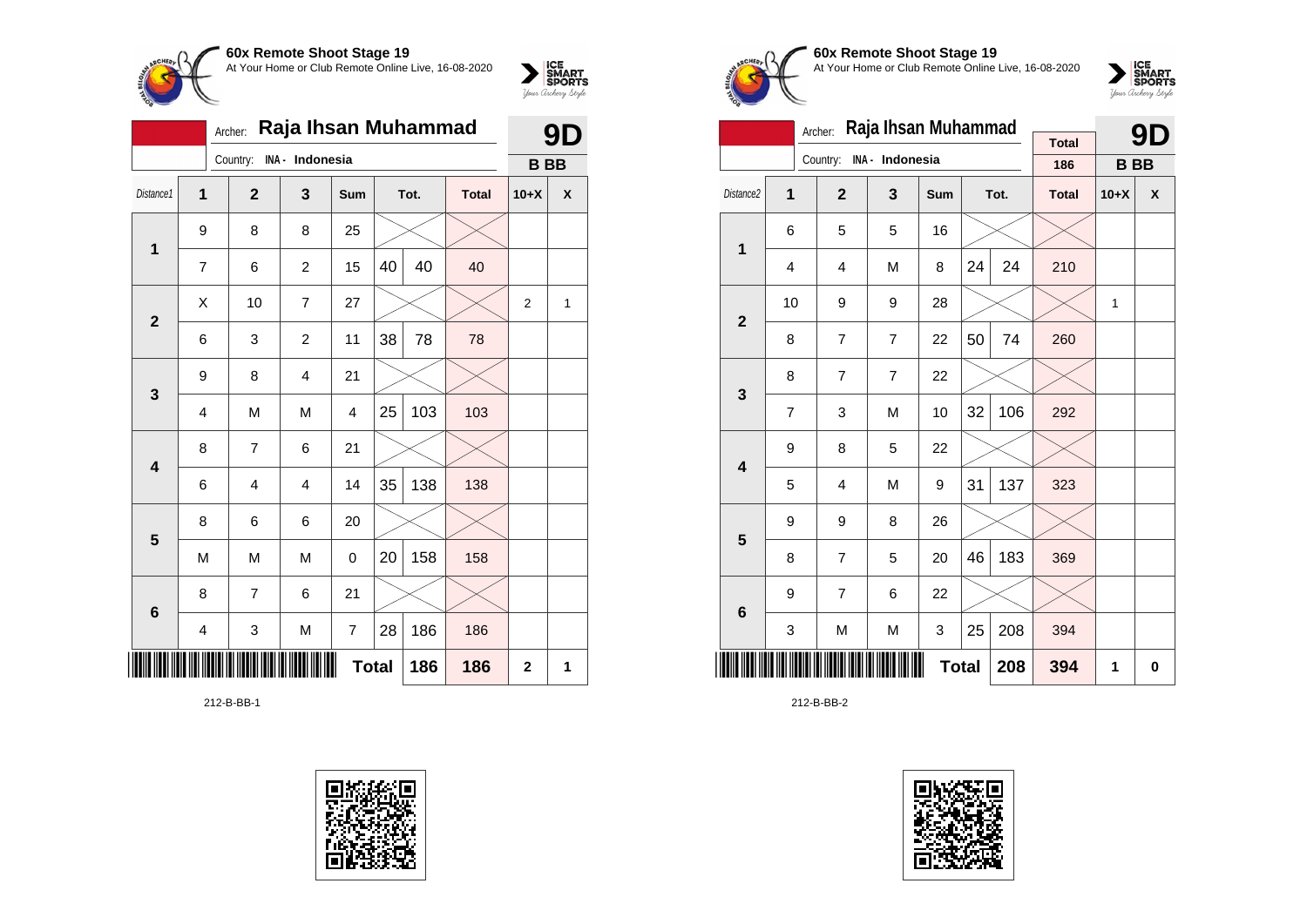

|                         |   | Archer: Abu Azzam Ilham  |   |              | <b>10A</b> |  |              |             |                    |
|-------------------------|---|--------------------------|---|--------------|------------|--|--------------|-------------|--------------------|
|                         |   | Country: INA - Indonesia |   |              |            |  |              | <b>B</b> 30 |                    |
| Distance1               | 1 | $\mathbf{2}$             | 3 | Sum          | Tot.       |  | <b>Total</b> | $10+X$      | $\pmb{\mathsf{X}}$ |
|                         |   |                          |   |              |            |  |              |             |                    |
| $\mathbf 1$             |   |                          |   |              |            |  |              |             |                    |
|                         |   |                          |   |              |            |  |              |             |                    |
| $\overline{\mathbf{2}}$ |   |                          |   |              |            |  |              |             |                    |
|                         |   |                          |   |              |            |  |              |             |                    |
| $\mathbf{3}$            |   |                          |   |              |            |  |              |             |                    |
|                         |   |                          |   |              |            |  |              |             |                    |
| $\overline{\mathbf{4}}$ |   |                          |   |              |            |  |              |             |                    |
|                         |   |                          |   |              |            |  |              |             |                    |
| 5                       |   |                          |   |              |            |  |              |             |                    |
|                         |   |                          |   |              |            |  |              |             |                    |
| $6\phantom{1}6$         |   |                          |   |              |            |  |              |             |                    |
|                         |   |                          |   | <b>Total</b> |            |  |              |             |                    |

213-B-30-1





# **60x Remote Shoot Stage 19** At Your Home or Club Remote Online Live, 16-08-2020



|                         |   | Archer: Abu Azzam Ilham  |              | <b>Total</b>      |  | <b>10A</b> |              |             |                    |
|-------------------------|---|--------------------------|--------------|-------------------|--|------------|--------------|-------------|--------------------|
|                         |   | Country: INA - Indonesia |              |                   |  |            |              | <b>B</b> 30 |                    |
| Distance2               | 1 | $\mathbf{2}$             | $\mathbf{3}$ | Sum               |  | Tot.       | <b>Total</b> | $10+X$      | $\pmb{\mathsf{X}}$ |
|                         |   |                          |              |                   |  |            |              |             |                    |
| 1                       |   |                          |              |                   |  |            |              |             |                    |
|                         |   |                          |              |                   |  |            |              |             |                    |
| $\overline{2}$          |   |                          |              |                   |  |            |              |             |                    |
|                         |   |                          |              |                   |  |            |              |             |                    |
| 3                       |   |                          |              |                   |  |            |              |             |                    |
|                         |   |                          |              |                   |  |            |              |             |                    |
| $\overline{\mathbf{4}}$ |   |                          |              |                   |  |            |              |             |                    |
|                         |   |                          |              |                   |  |            |              |             |                    |
| $\overline{\mathbf{5}}$ |   |                          |              |                   |  |            |              |             |                    |
|                         |   |                          |              |                   |  |            |              |             |                    |
| 6                       |   |                          |              |                   |  |            |              |             |                    |
|                         |   |                          |              | ₩<br><b>Total</b> |  |            |              |             |                    |

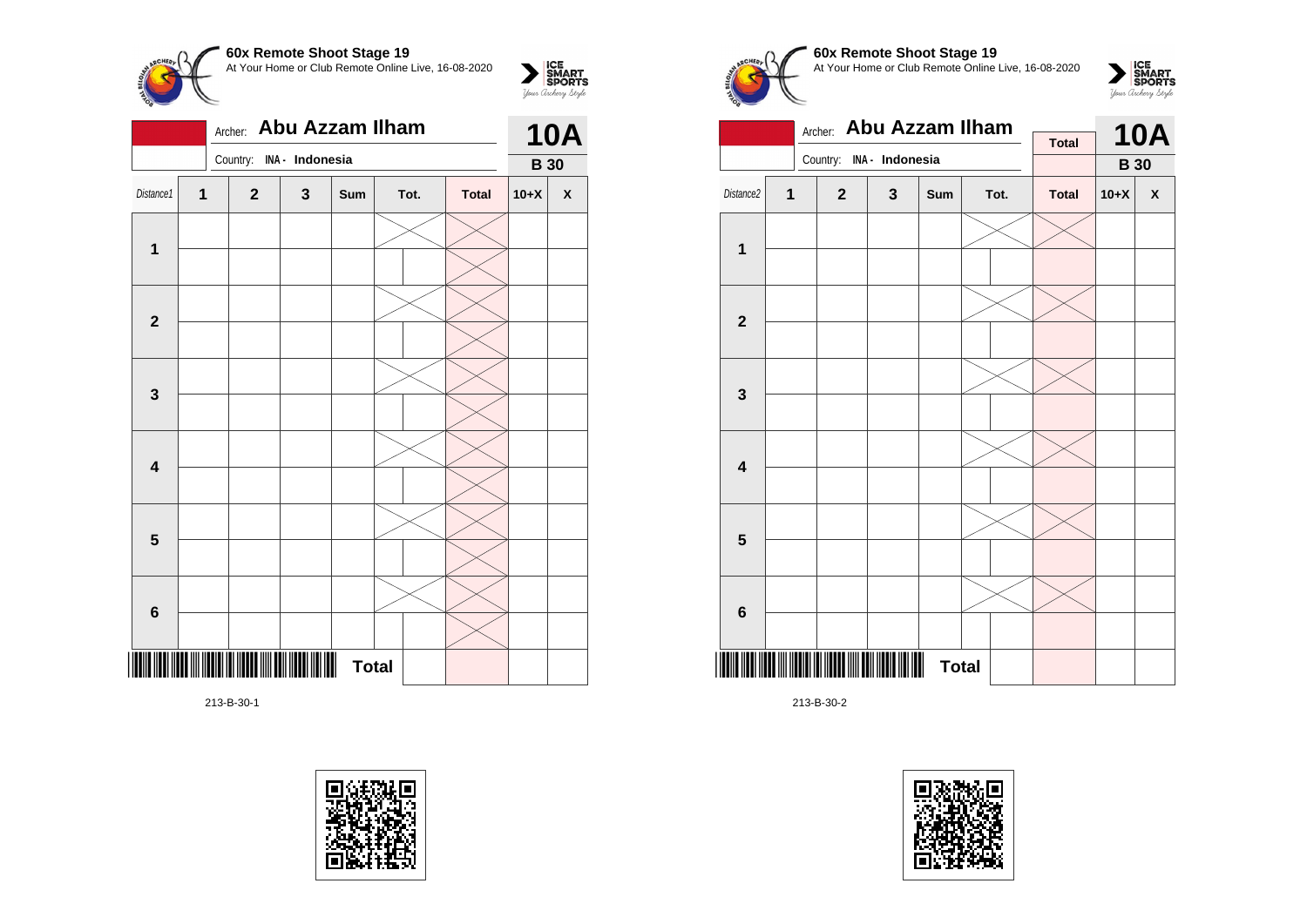

|                         |              | <b>10B</b>               |   |              |      |              |             |                    |
|-------------------------|--------------|--------------------------|---|--------------|------|--------------|-------------|--------------------|
|                         |              | Country: INA - Indonesia |   |              |      |              | <b>B</b> 30 |                    |
| Distance1               | $\mathbf{1}$ | $\mathbf{2}$             | 3 | Sum          | Tot. | <b>Total</b> | $10+X$      | $\pmb{\mathsf{X}}$ |
|                         |              |                          |   |              |      |              |             |                    |
| $\mathbf 1$             |              |                          |   |              |      |              |             |                    |
|                         |              |                          |   |              |      |              |             |                    |
| $\mathbf{2}$            |              |                          |   |              |      |              |             |                    |
|                         |              |                          |   |              |      |              |             |                    |
| $\mathbf 3$             |              |                          |   |              |      |              |             |                    |
|                         |              |                          |   |              |      |              |             |                    |
| $\overline{\mathbf{4}}$ |              |                          |   |              |      |              |             |                    |
|                         |              |                          |   |              |      |              |             |                    |
| $5\phantom{1}$          |              |                          |   |              |      |              |             |                    |
|                         |              |                          |   |              |      |              |             |                    |
| 6                       |              |                          |   |              |      |              |             |                    |
|                         |              |                          |   |              |      |              |             |                    |
|                         |              |                          |   | <b>Total</b> |      |              |             |                    |

214-B-30-1





# **60x Remote Shoot Stage 19** At Your Home or Club Remote Online Live, 16-08-2020





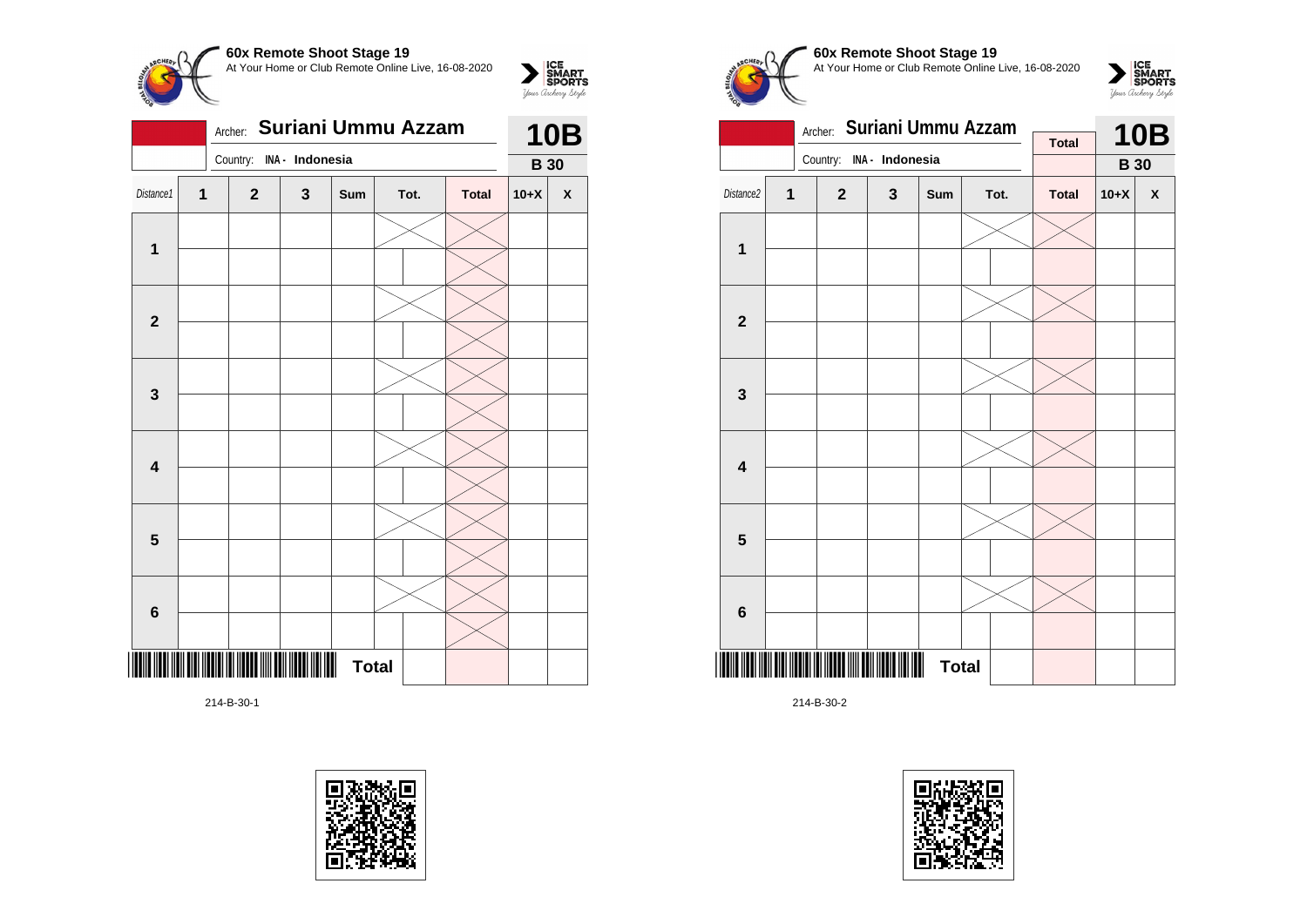

|                         | <b>Mallee Gilbert</b><br>Archer: |              |                         |     |    |      |              |              |              |
|-------------------------|----------------------------------|--------------|-------------------------|-----|----|------|--------------|--------------|--------------|
|                         |                                  | Country:     | NED - Netherlands       |     |    |      |              | R 30         |              |
| Distance1               | 1                                | $\mathbf{2}$ | 3                       | Sum |    | Tot. | <b>Total</b> | $10+X$       | X            |
| $\mathbf{1}$            | 9                                | 8            | $\overline{7}$          | 24  |    |      |              |              |              |
|                         | 5                                | 5            | 4                       | 14  | 38 | 38   | 38           |              |              |
| $\overline{2}$          | 10                               | 8            | 8                       | 26  |    |      |              | 1            |              |
|                         | 7                                | 7            | $\overline{c}$          | 16  | 42 | 80   | 80           |              |              |
| 3                       | X                                | 8            | 6                       | 24  |    |      |              | $\mathbf{1}$ | 1            |
|                         | 5                                | 4            | $\overline{c}$          | 11  | 35 | 115  | 115          |              |              |
| $\overline{\mathbf{4}}$ | 10                               | 9            | 8                       | 27  |    |      |              | $\mathbf{1}$ |              |
|                         | 4                                | 1            | M                       | 5   | 32 | 147  | 147          |              |              |
|                         | Χ                                | 9            | 8                       | 27  |    |      |              | 1            | $\mathbf{1}$ |
| 5                       | $\overline{7}$                   | 6            | $\overline{4}$          | 17  | 44 | 191  | 191          |              |              |
| $6\phantom{1}6$         | 9                                | 8            | 8                       | 25  |    |      |              |              |              |
|                         | 7                                | 7            | $\overline{\mathbf{c}}$ | 16  | 41 | 232  | 232          |              |              |
| Ⅲ                       | <b>Total</b><br>232<br>232       |              |                         |     |    |      |              |              |              |

215-R-30-1





#### **60x Remote Shoot Stage 19** At Your Home or Club Remote Online Live, 16-08-2020



|                         |                | <b>Mallee Gilbert</b><br>Archer: |                            |              |    | <b>11A</b> |                     |              |   |
|-------------------------|----------------|----------------------------------|----------------------------|--------------|----|------------|---------------------|--------------|---|
|                         |                |                                  | Country: NED - Netherlands |              |    |            | <b>Total</b><br>232 | R 30         |   |
| Distance2               | 1              | $\overline{2}$                   | 3                          | Sum          |    | Tot.       | <b>Total</b>        | $10+X$       | X |
| 1                       | 9              | 8                                | 6                          | 23           |    |            |                     |              |   |
|                         | 5              | 4                                | 3                          | 12           | 35 | 35         | 267                 |              |   |
| $\overline{2}$          | 10             | 8                                | 8                          | 26           |    |            |                     | $\mathbf{1}$ |   |
|                         | 3              | 3                                | M                          | 6            | 32 | 67         | 299                 |              |   |
| 3                       | 9              | 9                                | 8                          | 26           |    |            |                     |              |   |
|                         | $\overline{7}$ | 6                                | 6                          | 19           | 45 | 112        | 344                 |              |   |
| $\overline{\mathbf{4}}$ | X              | 9                                | 9                          | 28           |    |            |                     | $\mathbf{1}$ | 1 |
|                         | $\overline{7}$ | $\overline{7}$                   | 5                          | 19           | 47 | 159        | 391                 |              |   |
| 5                       | $\overline{7}$ | 5                                | 5                          | 17           |    |            |                     |              |   |
|                         | 5              | $\overline{4}$                   | 3                          | 12           | 29 | 188        | 420                 |              |   |
| $6\phantom{1}$          | 9              | 8                                | 8                          | 25           |    |            |                     |              |   |
|                         | 7              | 6                                | 5                          | 18           | 43 | 231        | 463                 |              |   |
|                         |                |                                  |                            | <b>Total</b> |    | 231        | 463                 | $\mathbf{2}$ | 1 |

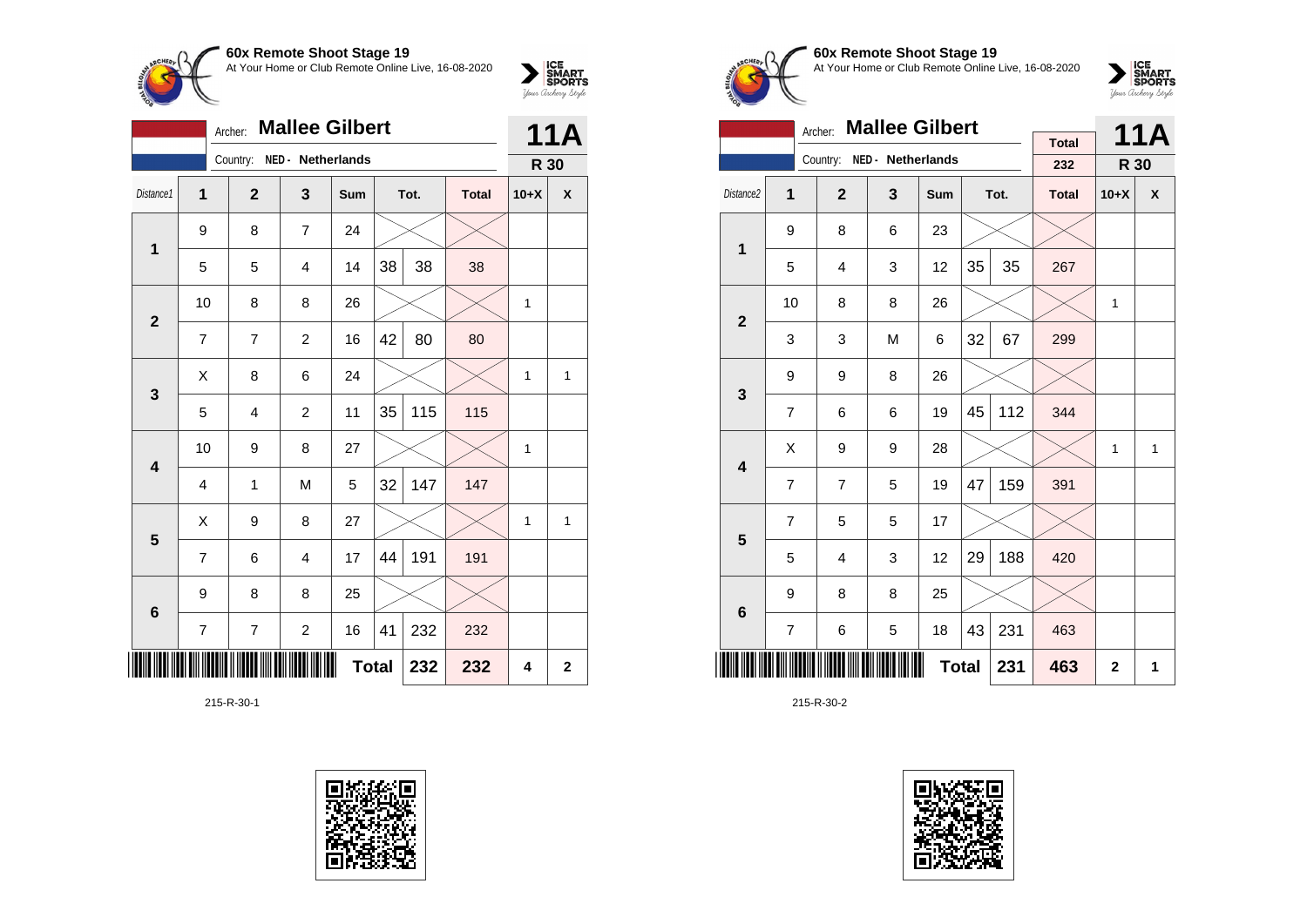

|                         |                | Archer:        | <b>Mallee Tycho</b>     |                |              |      | 11B          |        |              |
|-------------------------|----------------|----------------|-------------------------|----------------|--------------|------|--------------|--------|--------------|
|                         |                | Country:       | NED - Netherlands       |                |              |      |              | R 30   |              |
| Distance1               | $\mathbf{1}$   | $\mathbf{2}$   | 3                       | Sum            |              | Tot. | <b>Total</b> | $10+X$ | $\pmb{\chi}$ |
| 1                       | $\overline{7}$ | 5              | 3                       | 15             |              |      |              |        |              |
|                         | $\overline{c}$ | M              | M                       | $\overline{c}$ | 17           | 17   | 17           |        |              |
| $\mathbf{2}$            | 4              | 3              | 3                       | 10             |              |      |              |        |              |
|                         | M              | M              | M                       | 0              | 10           | 27   | 27           |        |              |
| $\mathbf{3}$            | $\overline{7}$ | 3              | $\overline{c}$          | 12             |              |      |              |        |              |
|                         | 1              | M              | M                       | 1              | 13           | 40   | 40           |        |              |
| $\overline{\mathbf{4}}$ | 9              | 4              | 3                       | 16             |              |      |              |        |              |
|                         | 1              | M              | M                       | 1              | 17           | 57   | 57           |        |              |
| $\overline{\mathbf{5}}$ | 6              | 5              | $\overline{\mathbf{4}}$ | 15             |              |      |              |        |              |
|                         | 3              | 3              | M                       | 6              | 21           | 78   | 78           |        |              |
| $\bf 6$                 | 7              | $\overline{7}$ | 3                       | 17             |              |      |              |        |              |
|                         | M              | M              | M                       | 0              | 17           | 95   | 95           |        |              |
|                         |                |                |                         |                | <b>Total</b> | 95   | 95           | 0      | $\bf{0}$     |

216-R-30-1





#### **60x Remote Shoot Stage 19** At Your Home or Club Remote Online Live, 16-08-2020



|                         |   | Archer:        | <b>Mallee Tycho</b> |              |    |      |                    |        | 11B         |
|-------------------------|---|----------------|---------------------|--------------|----|------|--------------------|--------|-------------|
|                         |   | Country:       | NED - Netherlands   |              |    |      | <b>Total</b><br>95 |        |             |
|                         |   |                |                     |              |    |      |                    | R 30   |             |
| Distance2               | 1 | $\overline{2}$ | 3                   | Sum          |    | Tot. | <b>Total</b>       | $10+X$ | χ           |
| 1                       | 8 | 8              | 5                   | 21           |    |      |                    |        |             |
|                         | 3 | 3              | 3                   | 9            | 30 | 30   | 125                |        |             |
| $\overline{2}$          | 8 | 6              | 4                   | 18           |    |      |                    |        |             |
|                         | 3 | $\overline{c}$ | M                   | 5            | 23 | 53   | 148                |        |             |
| 3                       | 9 | $\overline{7}$ | 3                   | 19           |    |      |                    |        |             |
|                         | M | M              | M                   | 0            | 19 | 72   | 167                |        |             |
| $\overline{\mathbf{4}}$ | 8 | 5              | $\overline{4}$      | 17           |    |      |                    |        |             |
|                         | 4 | 3              | 1                   | 8            | 25 | 97   | 192                |        |             |
| 5                       | 8 | 7              | 7                   | 22           |    |      |                    |        |             |
|                         | 6 | 6              | M                   | 12           | 34 | 131  | 226                |        |             |
| $\bf 6$                 | 4 | $\overline{c}$ | M                   | 6            |    |      |                    |        |             |
|                         | M | M              | M                   | 0            | 6  | 137  | 232                |        |             |
|                         |   |                |                     | <b>Total</b> |    | 137  | 232                | 0      | $\mathbf 0$ |

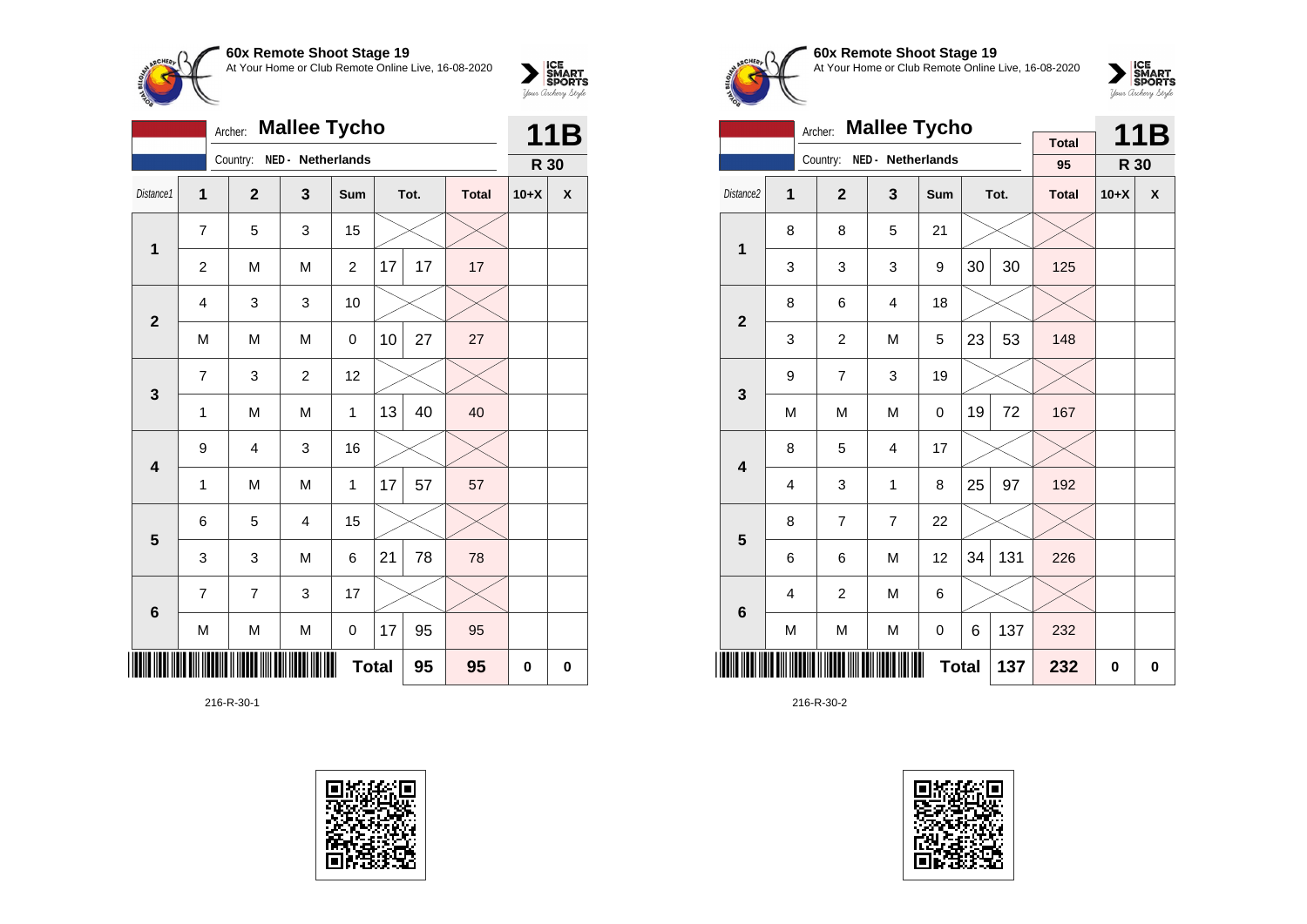

|                 |                | <b>Stuyck Silke</b><br>Archer: |               |            |              |      |              |                |            |  |  |
|-----------------|----------------|--------------------------------|---------------|------------|--------------|------|--------------|----------------|------------|--|--|
|                 |                | Country:                       | BEL - Belgium |            |              |      |              | R 30           | <b>12A</b> |  |  |
| Distance1       | 1              | $\overline{2}$                 | 3             | <b>Sum</b> |              | Tot. | <b>Total</b> | $10+X$         | X          |  |  |
| 1               | 9              | 9                              | 9             | 27         |              |      |              |                |            |  |  |
|                 | 8              | 8                              | 7             | 23         | 50           | 50   | 50           |                |            |  |  |
| $\mathbf{2}$    | 10             | 10                             | 9             | 29         |              |      |              | $\overline{2}$ |            |  |  |
|                 | 9              | 8                              | 8             | 25         | 54           | 104  | 104          |                |            |  |  |
| 3               | 9              | 8                              | 8             | 25         |              |      |              |                |            |  |  |
|                 | 7              | 7                              | 5             | 19         | 44           | 148  | 148          |                |            |  |  |
| 4               | 9              | 8                              | 7             | 24         |              |      |              |                |            |  |  |
|                 | 7              | 6                              | 4             | 17         | 41           | 189  | 189          |                |            |  |  |
| 5               | 10             | 8                              | 8             | 26         |              |      |              | 1              |            |  |  |
|                 | 8              | 8                              | 7             | 23         | 49           | 238  | 238          |                |            |  |  |
| $6\phantom{1}6$ | 8              | 8                              | 8             | 24         |              |      |              |                |            |  |  |
|                 | $\overline{7}$ | $\overline{7}$                 | 5             | 19         | 43           | 281  | 281          |                |            |  |  |
|                 |                |                                |               |            | <b>Total</b> | 281  | 281          | 3              | $\bf{0}$   |  |  |

217-R-30-1





**60x Remote Shoot Stage 19** At Your Home or Club Remote Online Live, 16-08-2020



|                         |                | Archer:        | <b>Stuyck Silke</b>  |            |              |      | <b>12A</b>          |              |              |
|-------------------------|----------------|----------------|----------------------|------------|--------------|------|---------------------|--------------|--------------|
|                         |                | Country:       | <b>BEL</b> - Belgium |            |              |      | <b>Total</b><br>281 | R 30         |              |
| Distance <sub>2</sub>   | 1              | $\overline{2}$ | 3                    | <b>Sum</b> |              | Tot. | <b>Total</b>        | $10+X$       | X            |
| 1                       | 10             | 9              | 9                    | 28         |              |      |                     | 1            |              |
|                         | 9              | 9              | 8                    | 26         | 54           | 54   | 335                 |              |              |
| $\overline{2}$          | 10             | 10             | 9                    | 29         |              |      |                     | 2            |              |
|                         | 8              | 8              | 5                    | 21         | 50           | 104  | 385                 |              |              |
| 3                       | X              | Χ              | 9                    | 29         |              |      |                     | 2            | 2            |
|                         | 8              | $\overline{7}$ | 4                    | 19         | 48           | 152  | 433                 |              |              |
| $\overline{\mathbf{4}}$ | Χ              | 10             | 10                   | 30         |              |      |                     | 3            | $\mathbf{1}$ |
|                         | 9              | 8              | 5                    | 22         | 52           | 204  | 485                 |              |              |
| 5                       | 10             | 8              | 8                    | 26         |              |      |                     | $\mathbf{1}$ |              |
|                         | $\overline{7}$ | $\overline{7}$ | 3                    | 17         | 43           | 247  | 528                 |              |              |
| $6\phantom{1}6$         | 8              | 9              | 8                    | 25         |              |      |                     |              |              |
|                         | 8              | 8              | 6                    | 22         | 47           | 294  | 575                 |              |              |
|                         |                |                |                      |            | <b>Total</b> | 294  | 575                 | 9            | 3            |

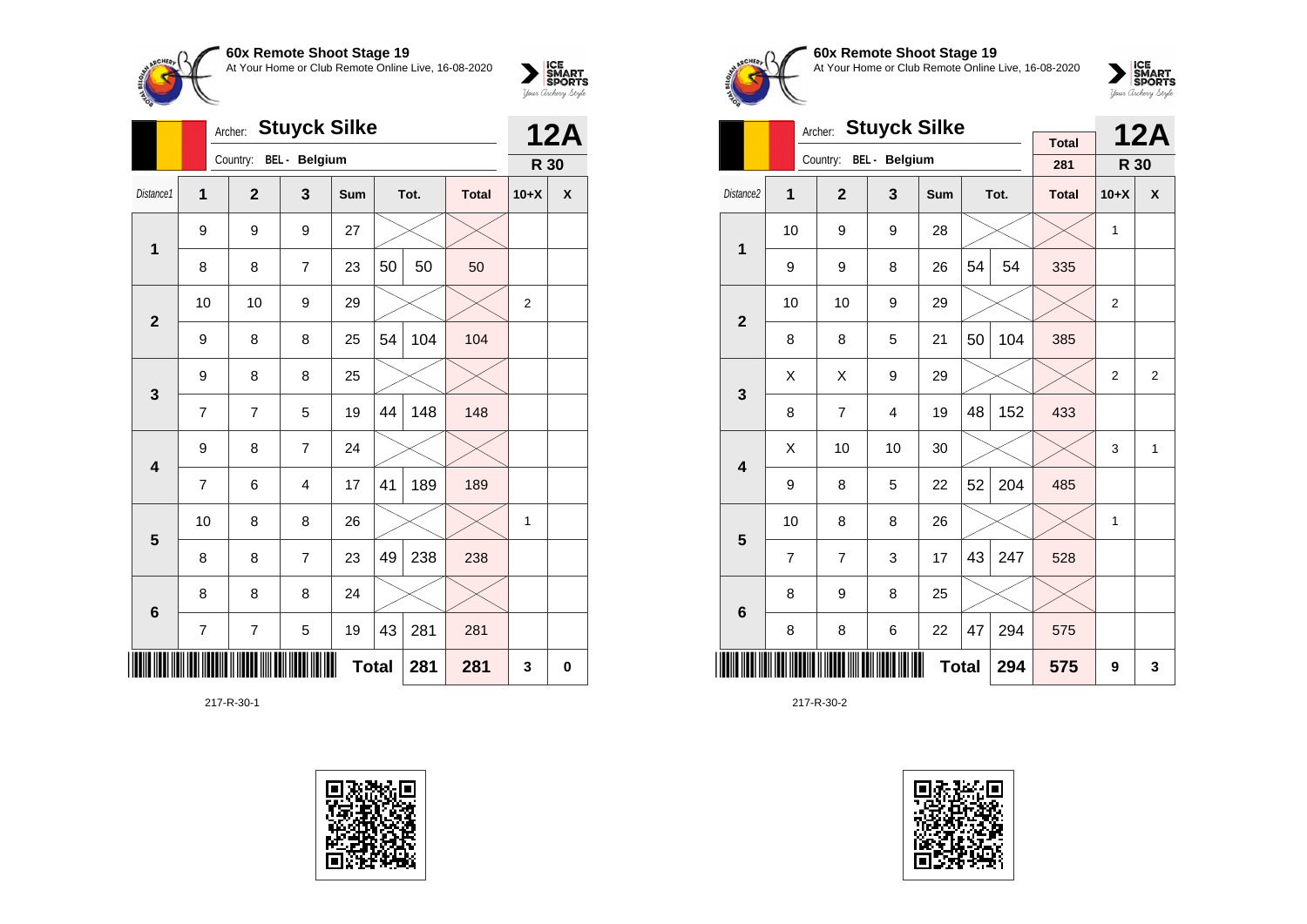

|                 |   | <b>Boeckx Sonja</b><br>Archer: |                         |            | <b>12B</b>   |      |              |        |                |
|-----------------|---|--------------------------------|-------------------------|------------|--------------|------|--------------|--------|----------------|
|                 |   | Country:                       | BEL - Belgium           |            |              |      |              | R 30   |                |
| Distance1       | 1 | $\overline{2}$                 | 3                       | <b>Sum</b> |              | Tot. | <b>Total</b> | $10+X$ | X              |
| 1               | 9 | 9                              | 8                       | 26         |              |      |              |        |                |
|                 | 8 | 7                              | 6                       | 21         | 47           | 47   | 47           |        |                |
| $\overline{2}$  | X | 6                              | 6                       | 22         |              |      |              | 1      | $\overline{1}$ |
|                 | 6 | 6                              | 5                       | 17         | 39           | 86   | 86           |        |                |
| $\mathbf{3}$    | 8 | 7                              | $\overline{7}$          | 22         |              |      |              |        |                |
|                 | 6 | 6                              | 5                       | 17         | 39           | 125  | 125          |        |                |
| 4               | 8 | 8                              | 7                       | 23         |              |      |              |        |                |
|                 | 7 | 6                              | 5                       | 18         | 41           | 166  | 166          |        |                |
| 5               | 9 | 7                              | 7                       | 23         |              |      |              |        |                |
|                 | 7 | $\overline{7}$                 | 5                       | 19         | 42           | 208  | 208          |        |                |
| $6\phantom{1}6$ | 7 | 5                              | 4                       | 16         |              |      |              |        |                |
|                 | 4 | 4                              | $\overline{\mathbf{c}}$ | 10         | 26           | 234  | 234          |        |                |
|                 |   |                                |                         |            | <b>Total</b> | 234  | 234          | 1      | 1              |

218-R-30-1





**60x Remote Shoot Stage 19** At Your Home or Club Remote Online Live, 16-08-2020



|                         |                | <b>Boeckx Sonja</b><br>Archer: |                |              |    | <b>12B</b> |                     |        |                    |
|-------------------------|----------------|--------------------------------|----------------|--------------|----|------------|---------------------|--------|--------------------|
|                         |                | Country:                       | BEL - Belgium  |              |    |            | <b>Total</b><br>234 | R 30   |                    |
| Distance <sub>2</sub>   |                |                                |                | <b>Sum</b>   |    |            |                     |        |                    |
|                         | 1              | $\overline{2}$                 | 3              |              |    | Tot.       | <b>Total</b>        | $10+X$ | $\pmb{\mathsf{X}}$ |
| 1                       | 9              | 9                              | 9              | 27           |    |            |                     |        |                    |
|                         | 9              | 8                              | 1              | 18           | 45 | 45         | 279                 |        |                    |
| $\overline{2}$          | 9              | 9                              | 8              | 26           |    |            |                     |        |                    |
|                         | 8              | $\overline{7}$                 | 6              | 21           | 47 | 92         | 326                 |        |                    |
| 3                       | 8              | 6                              | 6              | 20           |    |            |                     |        |                    |
|                         | $\overline{4}$ | 4                              | 3              | 11           | 31 | 123        | 357                 |        |                    |
| $\overline{\mathbf{4}}$ | 9              | 9                              | 9              | 27           |    |            |                     |        |                    |
|                         | 6              | 4                              | $\overline{4}$ | 14           | 41 | 164        | 398                 |        |                    |
| 5                       | 9              | 8                              | $\overline{7}$ | 24           |    |            |                     |        |                    |
|                         | 6              | 6                              | $\overline{c}$ | 14           | 38 | 202        | 436                 |        |                    |
| $6\phantom{1}6$         | 9              | 8                              | 8              | 25           |    |            |                     |        |                    |
|                         | 7              | $\overline{7}$                 | 5              | 19           | 44 | 246        | 480                 |        |                    |
|                         |                |                                |                | <b>Total</b> |    | 246        | 480                 | 0      | 0                  |

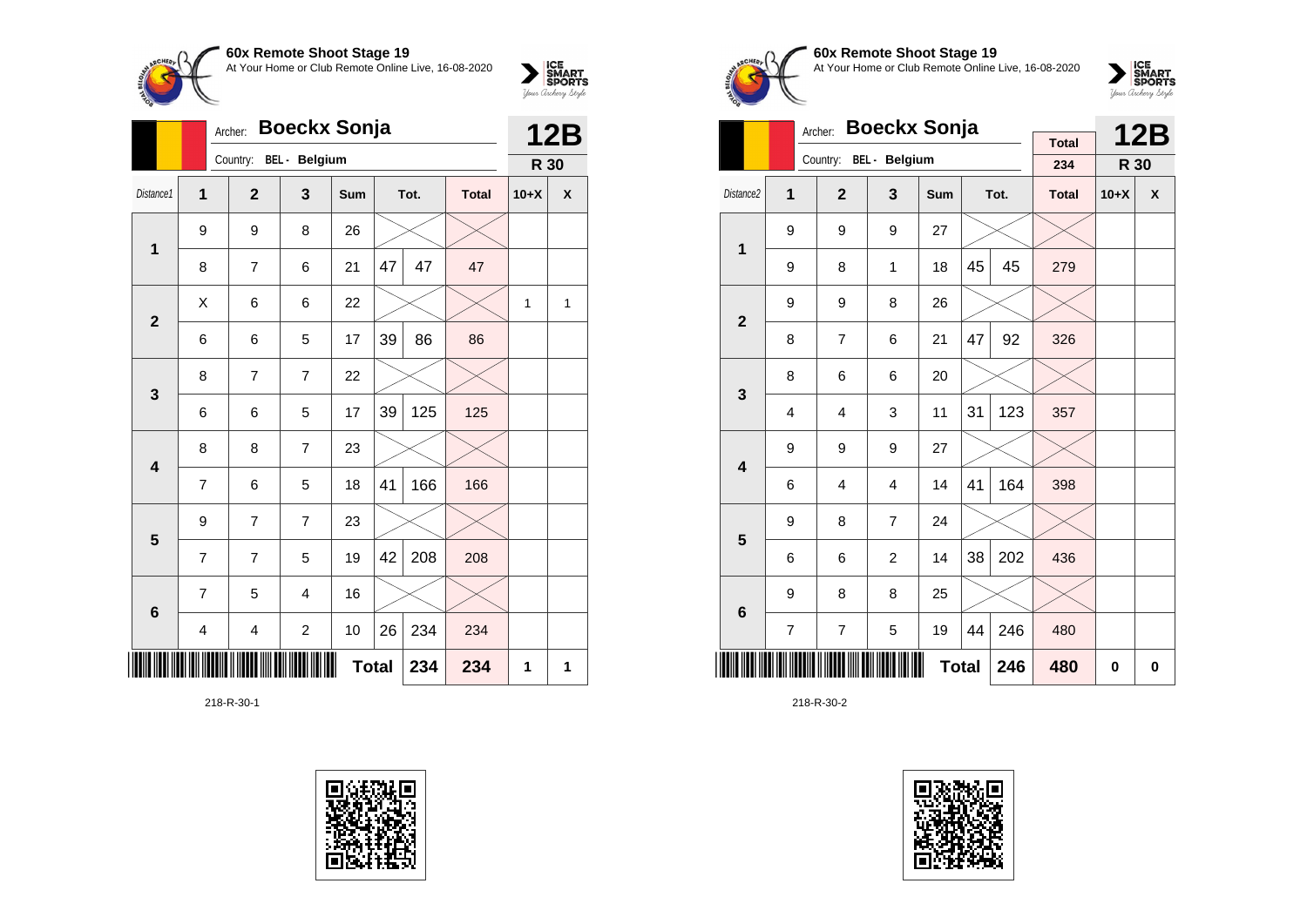

|                         | <b>Visser Berend</b><br>Archer: |                            |                |                |              |      |              |             | <b>13A</b>  |  |
|-------------------------|---------------------------------|----------------------------|----------------|----------------|--------------|------|--------------|-------------|-------------|--|
|                         |                                 | Country: NED - Netherlands |                |                |              |      |              | <b>B</b> 30 |             |  |
| Distance1               | 1                               | $\mathbf{2}$               | 3              | Sum            |              | Tot. | <b>Total</b> | $10+X$      | X           |  |
| $\mathbf 1$             | 8                               | 8                          | 5              | 21             |              |      |              |             |             |  |
|                         | 5                               | $\overline{4}$             | M              | 9              | 30           | 30   | 30           |             |             |  |
| $\mathbf{2}$            | $\overline{4}$                  | 3                          | 3              | 10             |              |      |              |             |             |  |
|                         | $\overline{c}$                  | $\overline{c}$             | 1              | 5              | 15           | 45   | 45           |             |             |  |
| 3                       | 9                               | 6                          | 6              | 21             |              |      |              |             |             |  |
|                         | 4                               | 3                          | M              | $\overline{7}$ | 28           | 73   | 73           |             |             |  |
| $\overline{\mathbf{4}}$ | $\overline{7}$                  | 6                          | $\overline{4}$ | 17             |              |      |              |             |             |  |
|                         | $\boldsymbol{2}$                | $\overline{c}$             | M              | 4              | 21           | 94   | 94           |             |             |  |
| 5                       | $\overline{7}$                  | 4                          | 3              | 14             |              |      |              |             |             |  |
|                         | 3                               | $\overline{c}$             | $\overline{c}$ | $\overline{7}$ | 21           | 115  | 115          |             |             |  |
| $6\phantom{1}6$         | 9                               | 6                          | 5              | 20             |              |      |              |             |             |  |
|                         | $\mathbf{1}$                    | M                          | M              | 1              | 21           | 136  | 136          |             |             |  |
|                         |                                 |                            |                |                | <b>Total</b> | 136  | 136          | 0           | $\mathbf 0$ |  |

219-B-30-1





## **60x Remote Shoot Stage 19** At Your Home or Club Remote Online Live, 16-08-2020

 $\sum_{\text{your } \text{Order}} \frac{\text{ICE}}{\text{SDORTS}}$ 

|                         |                         | <b>Visser Berend</b><br>Archer: |                   |                |    | <b>13A</b> |                     |              |   |
|-------------------------|-------------------------|---------------------------------|-------------------|----------------|----|------------|---------------------|--------------|---|
|                         |                         | Country:                        | NED - Netherlands |                |    |            | <b>Total</b><br>136 | <b>B</b> 30  |   |
|                         |                         |                                 |                   |                |    |            |                     |              |   |
| Distance2               | 1                       | $\overline{2}$                  | 3                 | Sum            |    | Tot.       | <b>Total</b>        | $10+X$       | X |
| 1                       | 7                       | 6                               | 5                 | 18             |    |            |                     |              |   |
|                         | M                       | M                               | M                 | 0              | 18 | 18         | 154                 |              |   |
| $\overline{2}$          | 9                       | 6                               | $\overline{4}$    | 19             |    |            |                     |              |   |
|                         | 3                       | M                               | M                 | 3              | 22 | 40         | 176                 |              |   |
| 3                       | 10                      | 7                               | 6                 | 23             |    |            |                     | $\mathbf{1}$ |   |
|                         | $\overline{\mathbf{c}}$ | $\overline{c}$                  | M                 | $\overline{4}$ | 27 | 67         | 203                 |              |   |
| $\overline{\mathbf{4}}$ | 10                      | 8                               | 6                 | 24             |    |            |                     | $\mathbf{1}$ |   |
|                         | 5                       | M                               | M                 | 5              | 29 | 96         | 232                 |              |   |
| 5                       | 7                       | 6                               | 3                 | 16             |    |            |                     |              |   |
|                         | M                       | M                               | M                 | 0              | 16 | 112        | 248                 |              |   |
| 6                       | 10                      | 6                               | 6                 | 22             |    |            |                     | $\mathbf{1}$ |   |
|                         | 4                       | M                               | M                 | $\overline{4}$ | 26 | 138        | 274                 |              |   |
|                         |                         |                                 |                   | <b>Total</b>   |    | 138        | 274                 | 3            | 0 |

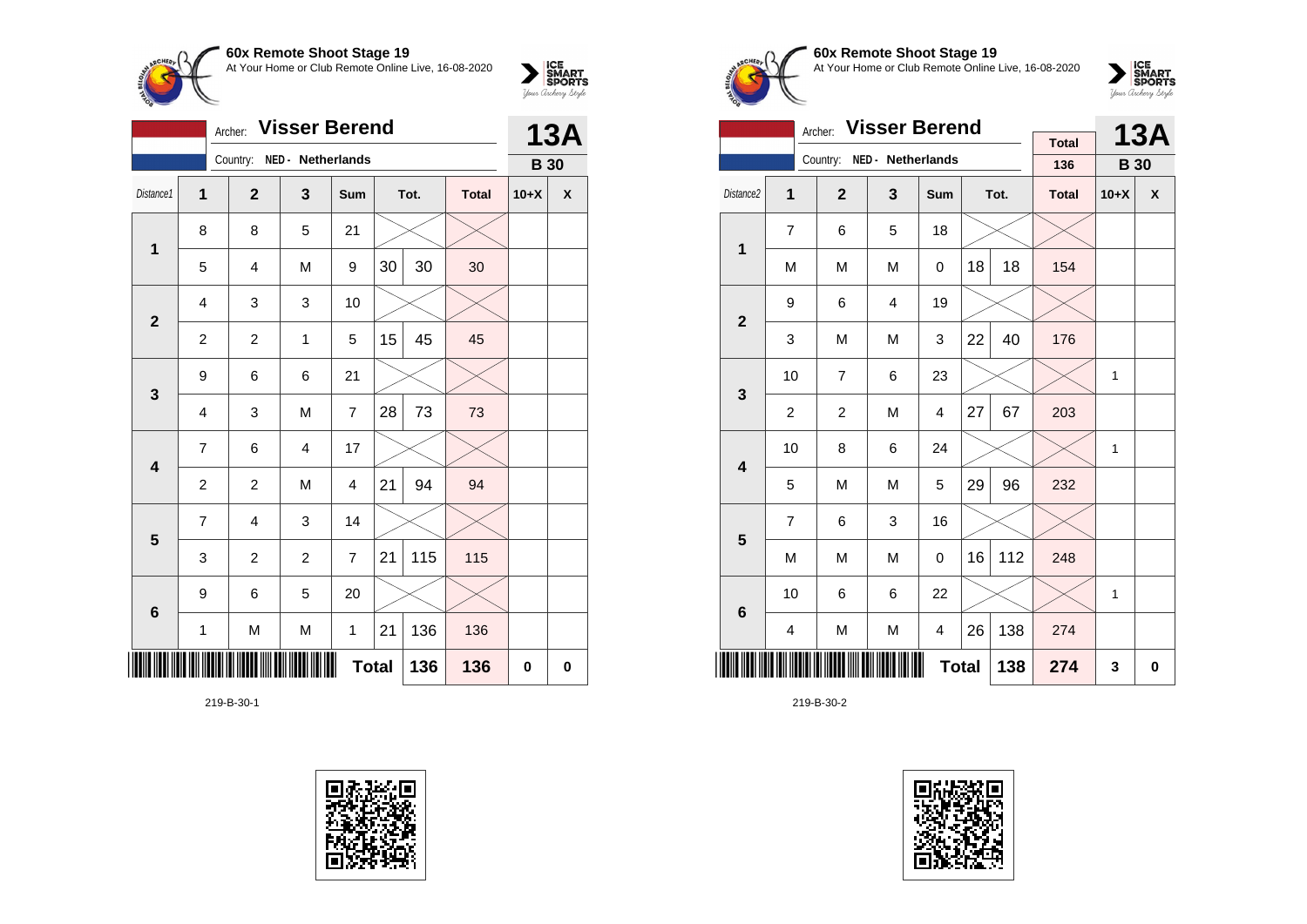

|                |                | Archer:                 | <b>Visser Gudrun</b>    |                |              |      |              | <b>13B</b>  |                    |
|----------------|----------------|-------------------------|-------------------------|----------------|--------------|------|--------------|-------------|--------------------|
|                |                | Country:                | NED - Netherlands       |                |              |      |              | <b>B</b> 30 |                    |
| Distance1      | $\overline{1}$ | $\overline{2}$          | 3                       | Sum            |              | Tot. | <b>Total</b> | $10+X$      | $\pmb{\mathsf{x}}$ |
| 1              | 9              | 8                       | 8                       | 25             |              |      |              |             |                    |
|                | $\overline{7}$ | 6                       | M                       | 13             | 38           | 38   | 38           |             |                    |
| $\overline{2}$ | 10             | 9                       | $\overline{7}$          | 26             |              |      |              | 1           |                    |
|                | 4              | $\overline{4}$          | $\overline{c}$          | 10             | 36           | 74   | 74           |             |                    |
| 3              | 8              | $\overline{7}$          | 6                       | 21             |              |      |              |             |                    |
|                | 5              | $\overline{c}$          | M                       | $\overline{7}$ | 28           | 102  | 102          |             |                    |
| 4              | 6              | 6                       | 5                       | 17             |              |      |              |             |                    |
|                | 5              | 5                       | $\overline{c}$          | 12             | 29           | 131  | 131          |             |                    |
| $5\phantom{1}$ | 10             | 8                       | 8                       | 26             |              |      |              | 1           |                    |
|                | 6              | 6                       | $\overline{\mathbf{4}}$ | 16             | 42           | 173  | 173          |             |                    |
| 6              | 10             | 9                       | 6                       | 25             |              |      |              | 1           |                    |
|                | 5              | $\overline{\mathbf{4}}$ | 3                       | 12             | 37           | 210  | 210          |             |                    |
|                |                |                         |                         |                | <b>Total</b> | 210  | 210          | 3           | 0                  |

220-B-30-1





# **60x Remote Shoot Stage 19** At Your Home or Club Remote Online Live, 16-08-2020

 $\sum_{\text{Jour} \text{C} \text{under}} \left| \begin{matrix} \text{ICE} \\ \text{SDORTS} \\ \text{SPORTS} \end{matrix} \right|_{\text{Jour} \text{d} \text{ref}}$ 

|                         |    | <b>Visser Gudrun</b><br>Archer: |                   |              |    | <b>13B</b> |              |              |             |
|-------------------------|----|---------------------------------|-------------------|--------------|----|------------|--------------|--------------|-------------|
|                         |    | Country:                        | NED - Netherlands |              |    |            | <b>Total</b> |              |             |
|                         |    |                                 |                   |              |    |            | 210          | <b>B</b> 30  |             |
| Distance <sub>2</sub>   | 1  | $\overline{2}$                  | $\mathbf{3}$      | <b>Sum</b>   |    | Tot.       | <b>Total</b> | $10+X$       | X           |
| $\mathbf 1$             | 10 | 9                               | 9                 | 28           |    |            |              | $\mathbf{1}$ |             |
|                         | 4  | 4                               | M                 | 8            | 36 | 36         | 246          |              |             |
| $\mathbf{2}$            | 9  | $\overline{7}$                  | 6                 | 22           |    |            |              |              |             |
|                         | 4  | 3                               | 3                 | 10           | 32 | 68         | 278          |              |             |
| 3                       | 9  | $\overline{7}$                  | 6                 | 22           |    |            |              |              |             |
|                         | 5  | 3                               | 3                 | 11           | 33 | 101        | 311          |              |             |
| $\overline{\mathbf{4}}$ | 9  | 6                               | 5                 | 20           |    |            |              |              |             |
|                         | 5  | 4                               | 3                 | 12           | 32 | 133        | 343          |              |             |
| 5                       | 9  | 9                               | 9                 | 27           |    |            |              |              |             |
|                         | 7  | 6                               | 3                 | 16           | 43 | 176        | 386          |              |             |
| $6\phantom{1}6$         | 7  | $\overline{7}$                  | 3                 | 17           |    |            |              |              |             |
|                         | 2  | M                               | M                 | 2            | 19 | 195        | 405          |              |             |
|                         |    |                                 |                   | <b>Total</b> |    | 195        | 405          | 1            | $\mathbf 0$ |

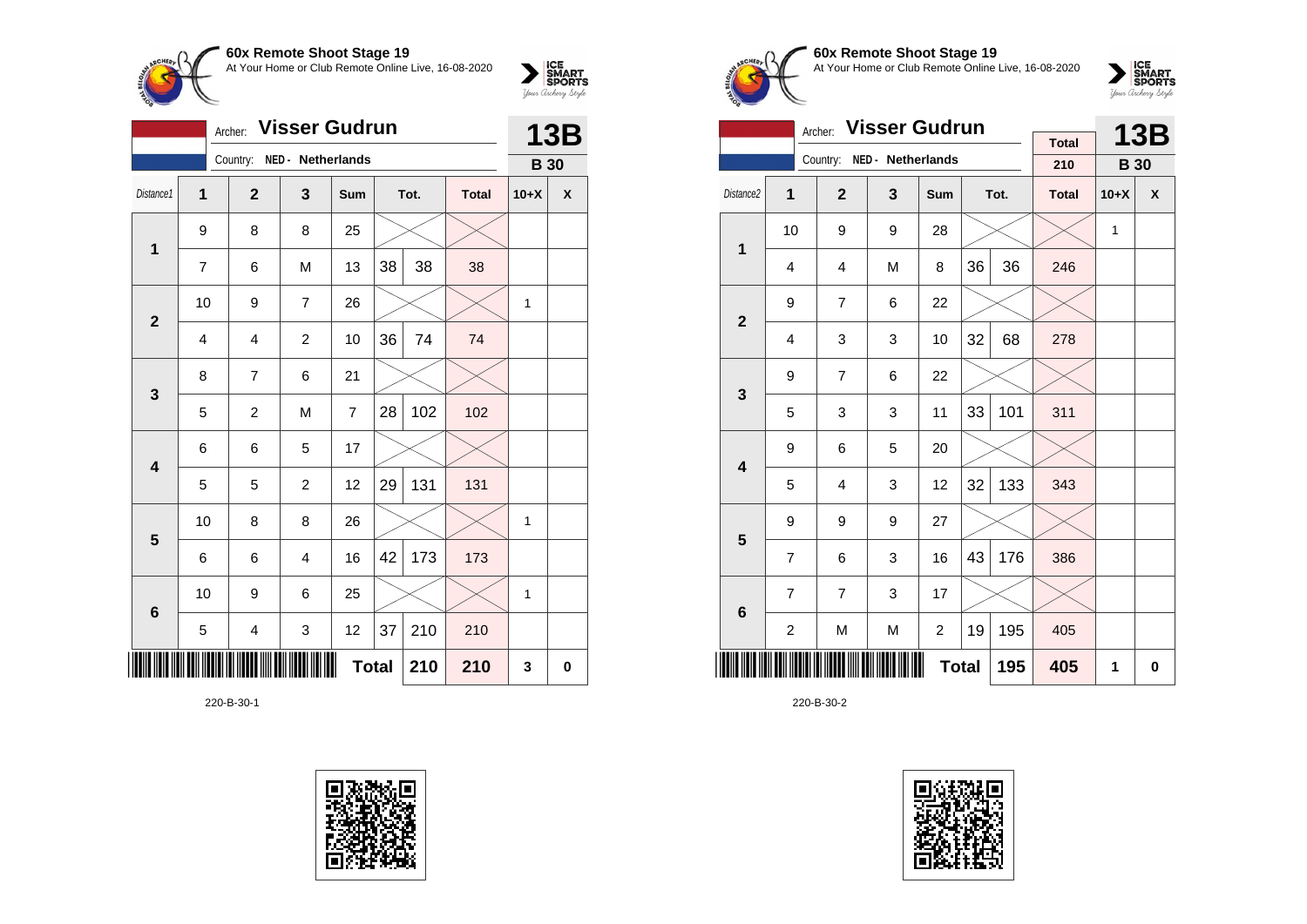

|                         | van der Terp Piet<br>Archer: |                |                   |                |    |      |              |             | <b>13C</b>  |  |
|-------------------------|------------------------------|----------------|-------------------|----------------|----|------|--------------|-------------|-------------|--|
|                         |                              | Country:       | NED - Netherlands |                |    |      |              | <b>B</b> 30 |             |  |
| Distance1               | 1                            | $\mathbf{2}$   | 3                 | Sum            |    | Tot. | <b>Total</b> | $10+X$      | X           |  |
| $\mathbf 1$             | 9                            | 4              | M                 | 13             |    |      |              |             |             |  |
|                         | M                            | M              | M                 | 0              | 13 | 13   | 13           |             |             |  |
| $\mathbf{2}$            | 8                            | 6              | $\overline{4}$    | 18             |    |      |              |             |             |  |
|                         | $\overline{c}$               | M              | M                 | $\overline{c}$ | 20 | 33   | 33           |             |             |  |
| 3                       | 10                           | 8              | $\overline{7}$    | 25             |    |      |              | 1           |             |  |
|                         | M                            | M              | M                 | 0              | 25 | 58   | 58           |             |             |  |
| $\overline{\mathbf{4}}$ | 8                            | 7              | 6                 | 21             |    |      |              |             |             |  |
|                         | 5                            | 4              | M                 | 9              | 30 | 88   | 88           |             |             |  |
| 5                       | 6                            | 4              | $\overline{4}$    | 14             |    |      |              |             |             |  |
|                         | $\overline{4}$               | $\overline{c}$ | 1                 | $\overline{7}$ | 21 | 109  | 109          |             |             |  |
| $6\phantom{1}6$         | 6                            | 5              | 3                 | 14             |    |      |              |             |             |  |
|                         | M                            | M              | M                 | 0              | 14 | 123  | 123          |             |             |  |
|                         |                              |                |                   | <b>Total</b>   |    | 123  | 123          | 1           | $\mathbf 0$ |  |

221-B-30-1





#### **60x Remote Shoot Stage 19** At Your Home or Club Remote Online Live, 16-08-2020



|                         |                         | van der Terp Piet<br>Archer: |                   |              |    | <b>13C</b> |                     |             |           |
|-------------------------|-------------------------|------------------------------|-------------------|--------------|----|------------|---------------------|-------------|-----------|
|                         |                         | Country:                     | NED - Netherlands |              |    |            | <b>Total</b><br>123 | <b>B</b> 30 |           |
| Distance2               | 1                       | $\overline{2}$               | 3                 | Sum          |    | Tot.       | <b>Total</b>        | $10+X$      | X         |
| $\mathbf 1$             | 6                       | 3                            | $\overline{2}$    | 11           |    |            |                     |             |           |
|                         | M                       | M                            | M                 | 0            | 11 | 11         | 134                 |             |           |
| $\mathbf{2}$            | 5                       | 5                            | $\overline{4}$    | 14           |    |            |                     |             |           |
|                         | $\mathbf{1}$            | M                            | M                 | 1            | 15 | 26         | 149                 |             |           |
| 3                       | 9                       | 8                            | 8                 | 25           |    |            |                     |             |           |
|                         | 5                       | $\overline{4}$               | 3                 | 12           | 37 | 63         | 186                 |             |           |
| $\overline{\mathbf{4}}$ | 8                       | 6                            | 3                 | 17           |    |            |                     |             |           |
|                         | 3                       | $\overline{2}$               | M                 | 5            | 22 | 85         | 208                 |             |           |
| 5                       | 6                       | 5                            | 4                 | 15           |    |            |                     |             |           |
|                         | 4                       | 3                            | 1                 | 8            | 23 | 108        | 231                 |             |           |
| $\bf 6$                 | 8                       | $\overline{7}$               | 6                 | 21           |    |            |                     |             |           |
|                         | $\overline{\mathbf{4}}$ | $\overline{c}$               | M                 | 6            | 27 | 135        | 258                 |             |           |
|                         |                         |                              |                   | <b>Total</b> |    | 135        | 258                 | 0           | $\pmb{0}$ |

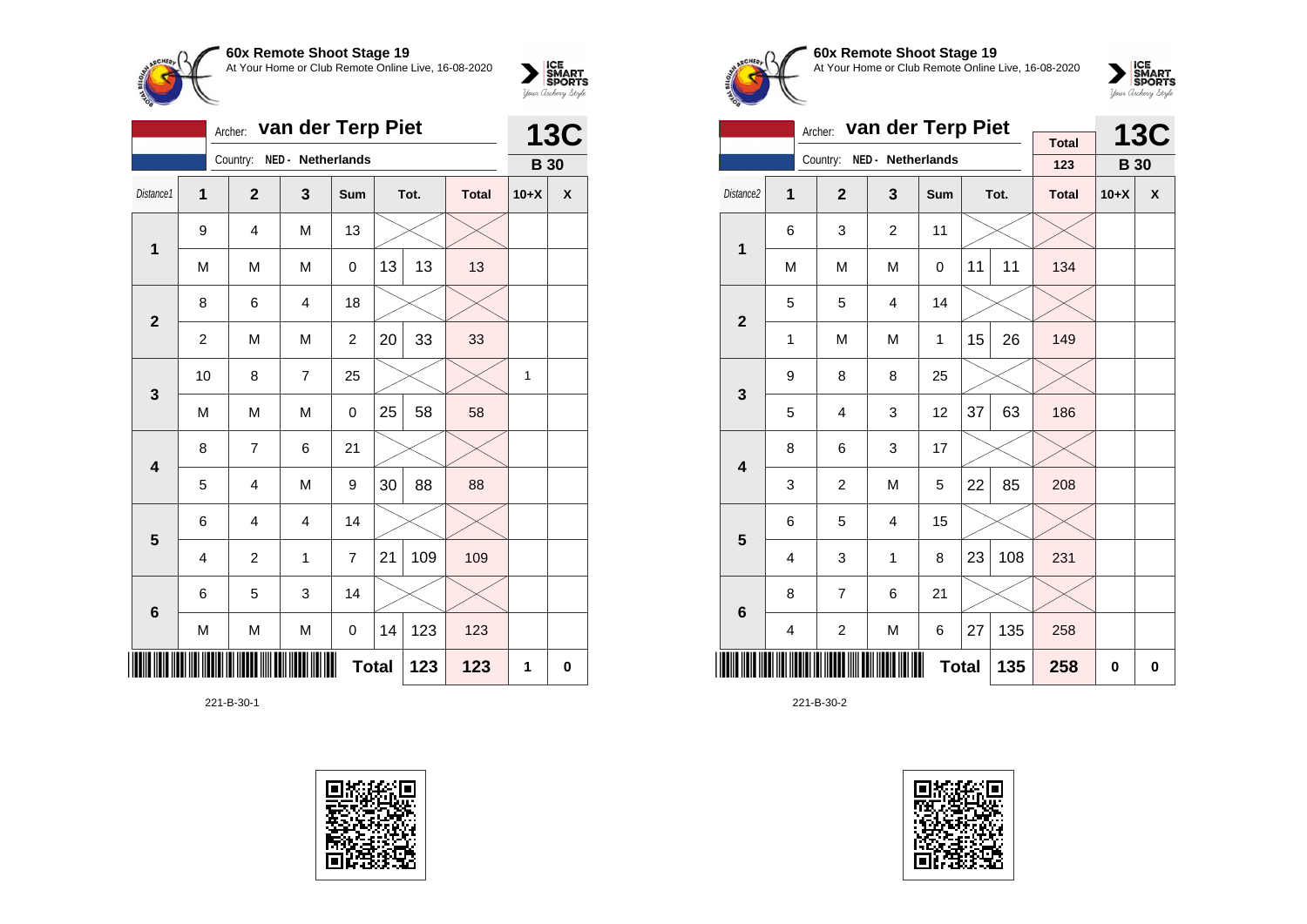

|                         | van der Valk Heleen<br>Archer: |                |                   |              |    |      |              |             | <b>13D</b>         |
|-------------------------|--------------------------------|----------------|-------------------|--------------|----|------|--------------|-------------|--------------------|
|                         |                                | Country:       | NED - Netherlands |              |    |      |              | <b>B</b> 30 |                    |
| Distance1               | $\mathbf{1}$                   | $\overline{2}$ | 3                 | Sum          |    | Tot. | <b>Total</b> | $10+X$      | $\pmb{\mathsf{X}}$ |
| $\mathbf{1}$            | 8                              | 5              | $\overline{4}$    | 17           |    |      |              |             |                    |
|                         | M                              | M              | M                 | 0            | 17 | 17   | 17           |             |                    |
| $\mathbf{2}$            | 8                              | 8              | 6                 | 22           |    |      |              |             |                    |
|                         | 6                              | 5              | 1                 | 12           | 34 | 51   | 51           |             |                    |
| 3                       | Χ                              | $\overline{4}$ | 3                 | 17           |    |      |              | 1           | $\mathbf{1}$       |
|                         | $\overline{c}$                 | 1              | M                 | 3            | 20 | 71   | 71           |             |                    |
| $\overline{\mathbf{4}}$ | 9                              | 9              | $\overline{4}$    | 22           |    |      |              |             |                    |
|                         | $\overline{c}$                 | $\overline{c}$ | M                 | 4            | 26 | 97   | 97           |             |                    |
| 5                       | 9                              | 8              | 6                 | 23           |    |      |              |             |                    |
|                         | $\mathbf{1}$                   | M              | M                 | $\mathbf{1}$ | 24 | 121  | 121          |             |                    |
| $\bf 6$                 | 8                              | 8              | 8                 | 24           |    |      |              |             |                    |
|                         | 7                              | 6              | М                 | 13           | 37 | 158  | 158          |             |                    |
|                         | <b>Total</b><br>158<br>158     |                |                   |              |    |      |              |             | 1                  |

222-B-30-1





#### **60x Remote Shoot Stage 19** At Your Home or Club Remote Online Live, 16-08-2020



|                         |                  | Archer:        | van der Valk Heleen |              |    | <b>13D</b> |                     |             |                    |
|-------------------------|------------------|----------------|---------------------|--------------|----|------------|---------------------|-------------|--------------------|
|                         |                  | Country:       | NED - Netherlands   |              |    |            | <b>Total</b><br>158 | <b>B</b> 30 |                    |
| Distance2               | 1                | $\overline{2}$ | 3                   | Sum          |    | Tot.       | <b>Total</b>        | $10+X$      | $\pmb{\mathsf{X}}$ |
| 1                       | 7                | 6              | 5                   | 18           |    |            |                     |             |                    |
|                         | 1                | M              | M                   | 1            | 19 | 19         | 177                 |             |                    |
| $\overline{\mathbf{2}}$ | 3                | $\overline{2}$ | M                   | 5            |    |            |                     |             |                    |
|                         | M                | M              | M                   | 0            | 5  | 24         | 182                 |             |                    |
| 3                       | 5                | 5              | M                   | 10           |    |            |                     |             |                    |
|                         | M                | M              | M                   | 0            | 10 | 34         | 192                 |             |                    |
| $\overline{\mathbf{4}}$ | 9                | 5              | 3                   | 17           |    |            |                     |             |                    |
|                         | 3                | M              | M                   | 3            | 20 | 54         | 212                 |             |                    |
| 5                       | $\overline{7}$   | 6              | 4                   | 17           |    |            |                     |             |                    |
|                         | 3                | M              | M                   | 3            | 20 | 74         | 232                 |             |                    |
| $6\phantom{1}$          | 8                | 6              | 4                   | 18           |    |            |                     |             |                    |
|                         | $\boldsymbol{2}$ | 1              | $\mathbf 1$         | 4            | 22 | 96         | 254                 |             |                    |
|                         |                  |                |                     | <b>Total</b> |    | 96         | 254                 | $\bf{0}$    | 0                  |

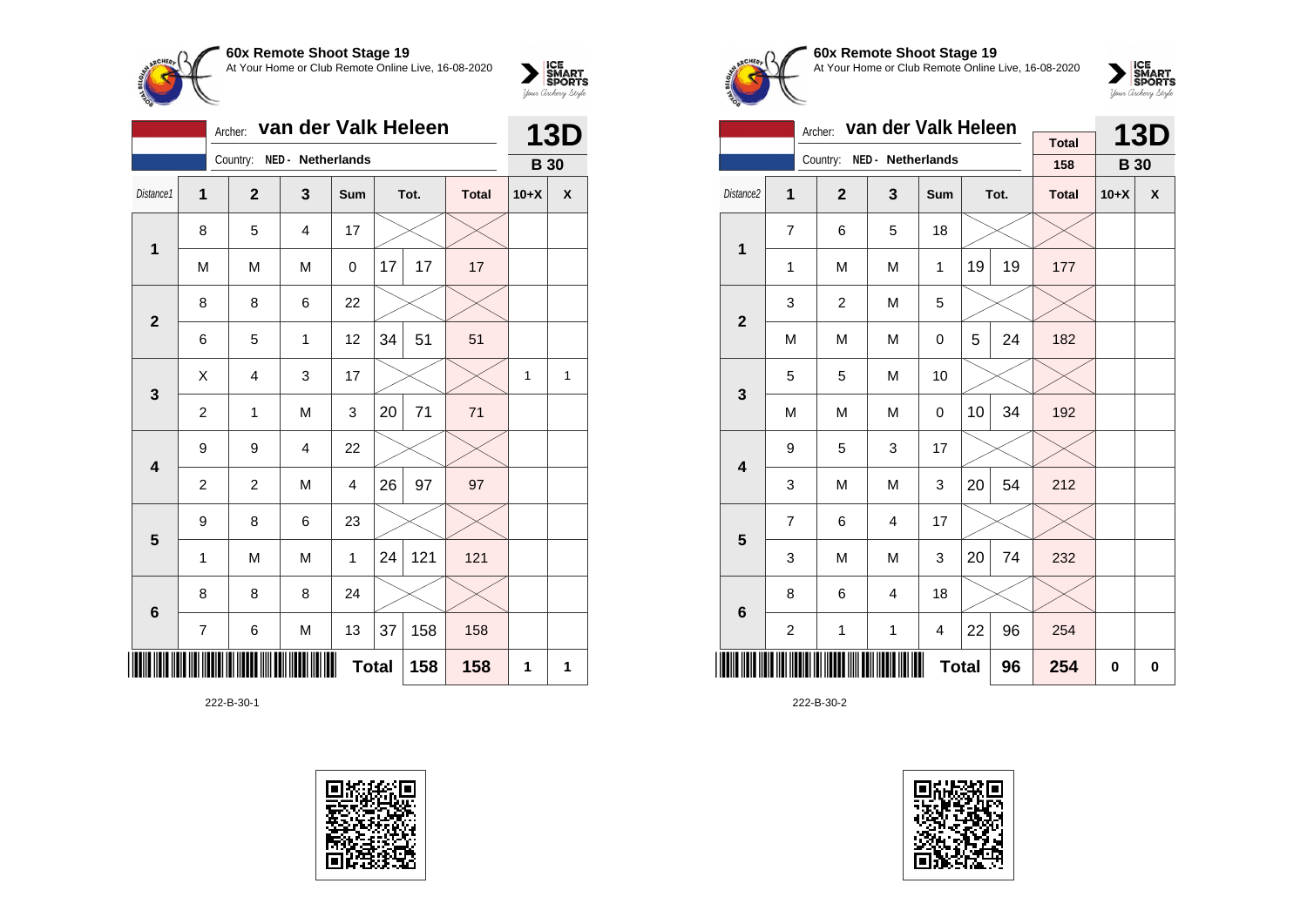

|                         |                | Archer:        | <b>Wesselius Vonda</b> |              |    |      |              |             | <b>14A</b> |  |
|-------------------------|----------------|----------------|------------------------|--------------|----|------|--------------|-------------|------------|--|
|                         |                | Country:       | NED - Netherlands      |              |    |      |              | <b>B</b> 30 |            |  |
| Distance1               | $\overline{1}$ | $\mathbf{2}$   | 3                      | Sum          |    | Tot. | <b>Total</b> | $10+X$      | X          |  |
| $\mathbf{1}$            | X              | M              | M                      | 10           |    |      |              | 1           | 1          |  |
|                         | M              | M              | M                      | 0            | 10 | 10   | 10           |             |            |  |
| $\overline{\mathbf{2}}$ | $\overline{7}$ | 6              | 6                      | 19           |    |      |              |             |            |  |
|                         | 4              | $\overline{c}$ | M                      | 6            | 25 | 35   | 35           |             |            |  |
| 3                       | 8              | 6              | 5                      | 19           |    |      |              |             |            |  |
|                         | 4              | 3              | 3                      | 10           | 29 | 64   | 64           |             |            |  |
| $\overline{\mathbf{4}}$ | 6              | 6              | 5                      | 17           |    |      |              |             |            |  |
|                         | $\overline{4}$ | $\overline{c}$ | M                      | 6            | 23 | 87   | 87           |             |            |  |
| 5                       | 9              | 8              | 8                      | 25           |    |      |              |             |            |  |
|                         | $\overline{7}$ | 7              | 3                      | 17           | 42 | 129  | 129          |             |            |  |
| $6\phantom{1}6$         | 6              | 6              | 5                      | 17           |    |      |              |             |            |  |
|                         | 3              | M              | M                      | 3            | 20 | 149  | 149          |             |            |  |
| ║║║                     |                |                |                        | <b>Total</b> |    | 149  | 149          | 1           | 1          |  |

223-B-30-1





### **60x Remote Shoot Stage 19** At Your Home or Club Remote Online Live, 16-08-2020



|                         | <b>Wesselius Vonda</b><br>Archer: |                  |                   |              |    |      |              |             | <b>14A</b>         |
|-------------------------|-----------------------------------|------------------|-------------------|--------------|----|------|--------------|-------------|--------------------|
|                         |                                   | Country:         | NED - Netherlands |              |    |      | <b>Total</b> |             |                    |
|                         |                                   |                  |                   |              |    |      | 149          | <b>B</b> 30 |                    |
| Distance2               | 1                                 | $\overline{2}$   | 3                 | Sum          |    | Tot. | <b>Total</b> | $10+X$      | $\pmb{\mathsf{X}}$ |
| 1                       | 9                                 | 9                | $\overline{7}$    | 25           |    |      |              |             |                    |
|                         | 6                                 | $\overline{c}$   | M                 | 8            | 33 | 33   | 182          |             |                    |
| $\overline{\mathbf{2}}$ | $\overline{7}$                    | 5                | 5                 | 17           |    |      |              |             |                    |
|                         | 4                                 | $\mathbf{1}$     | M                 | 5            | 22 | 55   | 204          |             |                    |
| 3                       | 9                                 | 5                | $\overline{4}$    | 18           |    |      |              |             |                    |
|                         | 3                                 | $\boldsymbol{2}$ | M                 | 5            | 23 | 78   | 227          |             |                    |
| $\overline{\mathbf{4}}$ | 9                                 | 7                | 6                 | 22           |    |      |              |             |                    |
|                         | 5                                 | 4                | 4                 | 13           | 35 | 113  | 262          |             |                    |
| 5                       | 9                                 | 8                | $\overline{7}$    | 24           |    |      |              |             |                    |
|                         | 6                                 | 3                | $\overline{c}$    | 11           | 35 | 148  | 297          |             |                    |
| 6                       | 8                                 | 6                | 4                 | 18           |    |      |              |             |                    |
|                         | $\overline{c}$                    | $\mathbf 1$      | M                 | 3            | 21 | 169  | 318          |             |                    |
|                         |                                   |                  |                   | <b>Total</b> |    | 169  | 318          | 0           | 0                  |

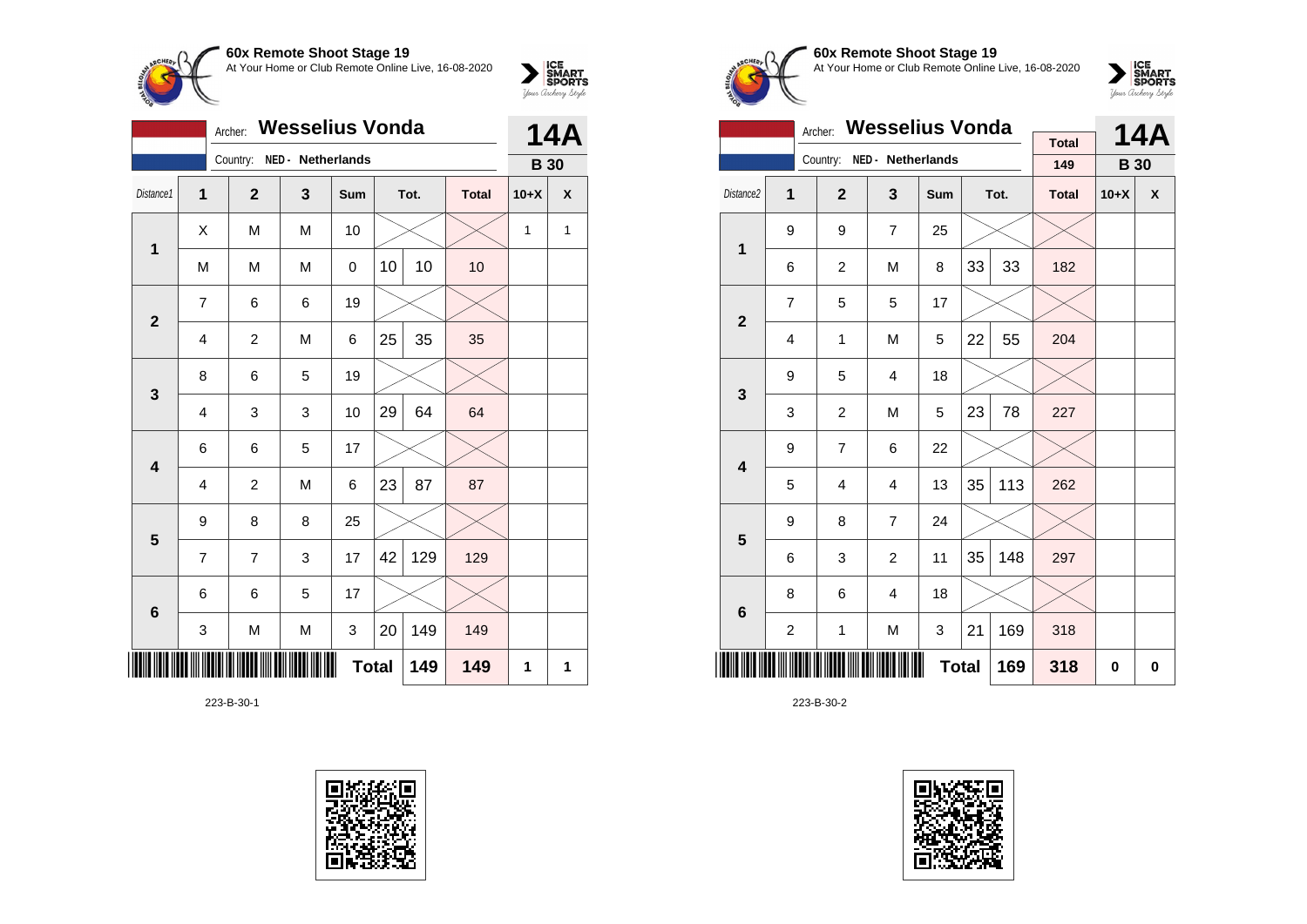

|                         |                         | Archer:                    | <b>Wesselius Eric</b>   |                |    |      |              | <b>14B</b>  |   |
|-------------------------|-------------------------|----------------------------|-------------------------|----------------|----|------|--------------|-------------|---|
|                         |                         | Country: NED - Netherlands |                         |                |    |      |              | <b>B</b> 30 |   |
| Distance1               | 1                       | $\overline{2}$             | $\overline{\mathbf{3}}$ | Sum            |    | Tot. | <b>Total</b> | $10+X$      | X |
| $\mathbf 1$             | 8                       | $\overline{7}$             | 4                       | 19             |    |      |              |             |   |
|                         | 3                       | M                          | M                       | 3              | 22 | 22   | 22           |             |   |
| $\overline{2}$          | 9                       | 8                          | 8                       | 25             |    |      |              |             |   |
|                         | 6                       | 5                          | 3                       | 14             | 39 | 61   | 61           |             |   |
| 3                       | 8                       | 1                          | $\mathbf{1}$            | 10             |    |      |              |             |   |
|                         | M                       | M                          | M                       | 0              | 10 | 71   | 71           |             |   |
| $\overline{\mathbf{4}}$ | $\overline{7}$          | 6                          | $\overline{4}$          | 17             |    |      |              |             |   |
|                         | 4                       | 3                          | M                       | $\overline{7}$ | 24 | 95   | 95           |             |   |
| 5                       | 9                       | 8                          | 6                       | 23             |    |      |              |             |   |
|                         | $\overline{\mathbf{4}}$ | 1                          | M                       | 5              | 28 | 123  | 123          |             |   |
| $6\phantom{1}6$         | 8                       | 5                          | $\overline{4}$          | 17             |    |      |              |             |   |
|                         | 4                       | $\mathbf{1}$               | 1                       | 6              | 23 | 146  | 146          |             |   |
| ║║                      |                         |                            |                         | <b>Total</b>   |    | 146  | 146          | 0           | 0 |

224-B-30-1





### **60x Remote Shoot Stage 19** At Your Home or Club Remote Online Live, 16-08-2020



|                         |                | <b>Wesselius Eric</b><br>Archer: |                   |                |    | <b>14B</b> |                     |             |   |
|-------------------------|----------------|----------------------------------|-------------------|----------------|----|------------|---------------------|-------------|---|
|                         |                | Country:                         | NED - Netherlands |                |    |            | <b>Total</b><br>146 | <b>B</b> 30 |   |
|                         |                |                                  |                   |                |    |            |                     |             |   |
| Distance <sub>2</sub>   | 1              | $\overline{2}$                   | 3                 | Sum            |    | Tot.       | <b>Total</b>        | $10+X$      | X |
| $\mathbf 1$             | $\overline{7}$ | $\overline{7}$                   | 6                 | 20             |    |            |                     |             |   |
|                         | 3              | $\overline{2}$                   | $\mathbf{1}$      | 6              | 26 | 26         | 172                 |             |   |
| $\overline{2}$          | 8              | 3                                |                   |                |    |            |                     |             |   |
|                         | $\overline{c}$ | M                                | 42                | 188            |    |            |                     |             |   |
| 3                       | 5              | 4                                | 1                 | 10             |    |            |                     |             |   |
|                         | M              | M                                | M                 | $\mathbf 0$    | 10 | 52         | 198                 |             |   |
| $\overline{\mathbf{4}}$ | 9              | $\overline{7}$                   | 3                 | 19             |    |            |                     |             |   |
|                         | $\overline{c}$ | M                                | M                 | $\overline{c}$ | 21 | 73         | 219                 |             |   |
| 5                       | 8              | 6                                | 5                 | 19             |    |            |                     |             |   |
|                         | 3              | $\overline{c}$                   | M                 | 5              | 24 | 97         | 243                 |             |   |
| 6                       | 6              | 6                                |                   |                |    |            |                     |             |   |
|                         | 6              | 4                                | 128               | 274            |    |            |                     |             |   |
|                         |                |                                  | 274               | 0              | 0  |            |                     |             |   |

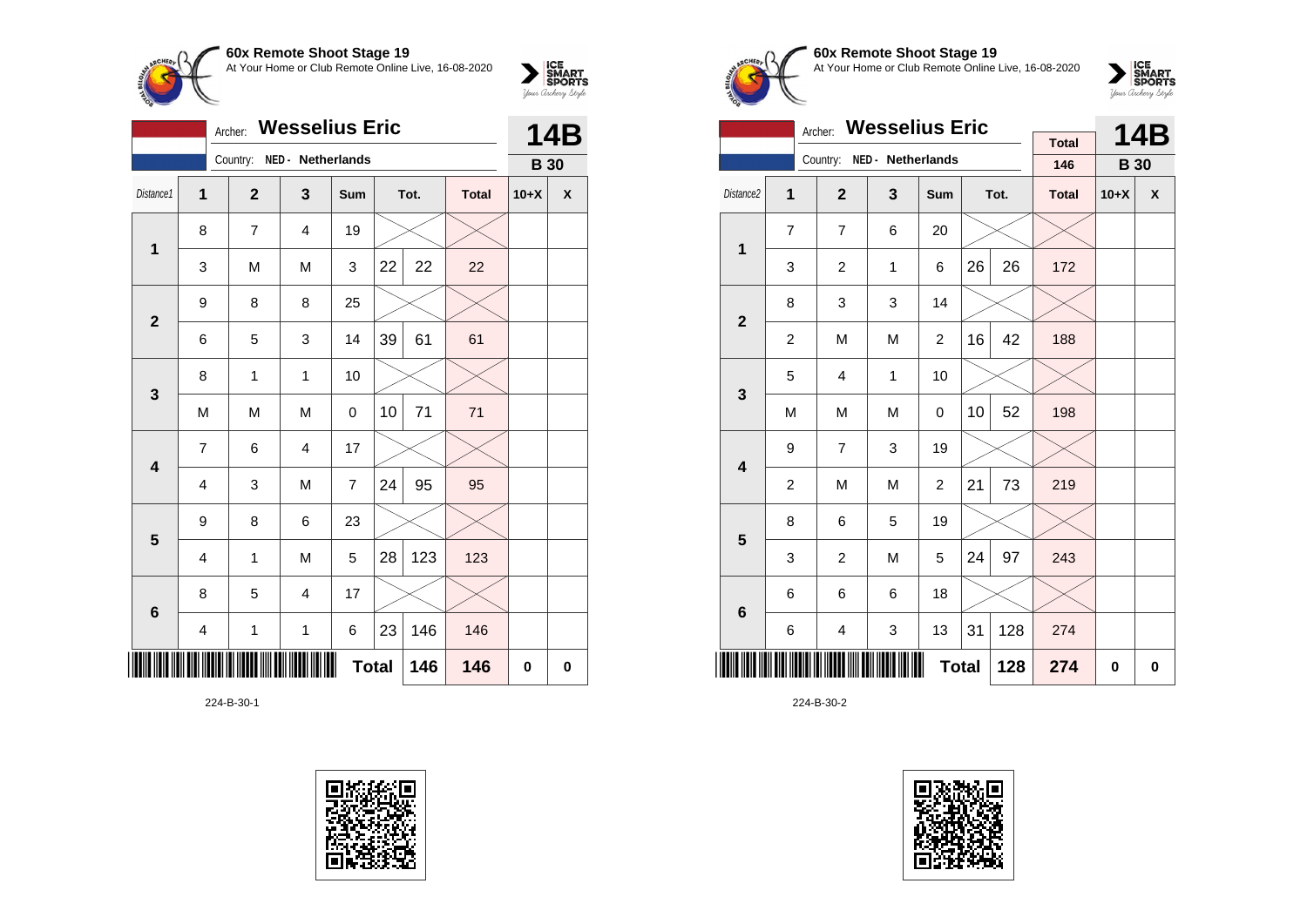

|                | <b>Hoogendoorn Kees</b>                        | <b>14C</b> |                |                   |                |    |      |              |             |   |
|----------------|------------------------------------------------|------------|----------------|-------------------|----------------|----|------|--------------|-------------|---|
|                |                                                |            | Country:       | NED - Netherlands |                |    |      |              | <b>B</b> 30 |   |
| Distance1      | 1                                              |            | $\overline{2}$ | 3                 | Sum            |    | Tot. | <b>Total</b> | $10+X$      | X |
| $\mathbf{1}$   | 8                                              |            | 5              | $\overline{2}$    | 15             |    |      |              |             |   |
|                | M                                              |            | M              | M                 | 0              | 15 | 15   | 15           |             |   |
| $\overline{2}$ | $\overline{4}$                                 |            | 2              | 1                 | $\overline{7}$ |    |      |              |             |   |
|                | 22<br>M<br>M<br>$\overline{7}$<br>22<br>M<br>0 |            |                |                   |                |    |      |              |             |   |
| $\mathbf{3}$   | 5                                              |            | $\overline{4}$ | 3                 | 12             |    |      |              |             |   |
|                | M                                              |            | M              | M                 | 0              | 12 | 34   | 34           |             |   |
| 4              | 8                                              |            | 3              | 3                 | 14             |    |      |              |             |   |
|                | M                                              |            | M              | M                 | 0              | 14 | 48   | 48           |             |   |
| $5\phantom{1}$ | 8                                              |            | $\overline{7}$ | 3                 | 18             |    |      |              |             |   |
|                | M                                              |            | M              | M                 | $\mathsf 0$    | 18 | 66   | 66           |             |   |
| 6              | $\overline{c}$                                 |            | 1              | 1                 | 4              |    |      |              |             |   |
|                | M<br>M<br>M<br>70<br>70<br>4<br>0              |            |                |                   |                |    |      |              |             |   |
|                | <b>Total</b><br>70<br>70                       |            |                |                   |                |    |      |              |             | 0 |

225-B-30-1





## **60x Remote Shoot Stage 19** At Your Home or Club Remote Online Live, 16-08-2020



|                         |                                           | Archer:        | <b>Hoogendoorn Kees</b> | <b>Total</b>   |                | <b>14C</b> |              |             |   |
|-------------------------|-------------------------------------------|----------------|-------------------------|----------------|----------------|------------|--------------|-------------|---|
|                         |                                           | Country:       | NED - Netherlands       |                |                |            | 70           | <b>B</b> 30 |   |
| Distance2               | 1                                         | $\overline{2}$ | 3                       | <b>Sum</b>     |                | Tot.       | <b>Total</b> | $10+X$      | X |
| $\mathbf{1}$            | $\overline{7}$                            | 4              | $\overline{4}$          | 15             |                |            |              |             |   |
|                         | $\overline{c}$                            | M              | M                       | $\overline{c}$ | 17             | 17         | 87           |             |   |
| $\mathbf{2}$            | $\overline{7}$                            | 5              | 4                       | 16             |                |            |              |             |   |
|                         | M                                         | M              | 33                      | 103            |                |            |              |             |   |
| 3                       | $\overline{7}$                            | 6              | 5                       | 18             |                |            |              |             |   |
|                         | 5                                         | $\overline{c}$ | M                       | $\overline{7}$ | 25             | 58         | 128          |             |   |
| $\overline{\mathbf{4}}$ | 1                                         | $\mathbf{1}$   | M                       | $\overline{2}$ |                |            |              |             |   |
|                         | M                                         | M              | M                       | 0              | $\overline{2}$ | 60         | 130          |             |   |
| 5                       | 3                                         | M              | M                       | 3              |                |            |              |             |   |
|                         | M                                         | M              | M                       | 0              | 3              | 63         | 133          |             |   |
| 6                       | 15<br>3<br>6<br>6                         |                |                         |                |                |            |              |             |   |
|                         | 18<br>81<br>$\overline{c}$<br>M<br>1<br>3 |                |                         |                |                |            |              |             |   |
|                         |                                           |                | 81                      | 151            | 0              | 0          |              |             |   |

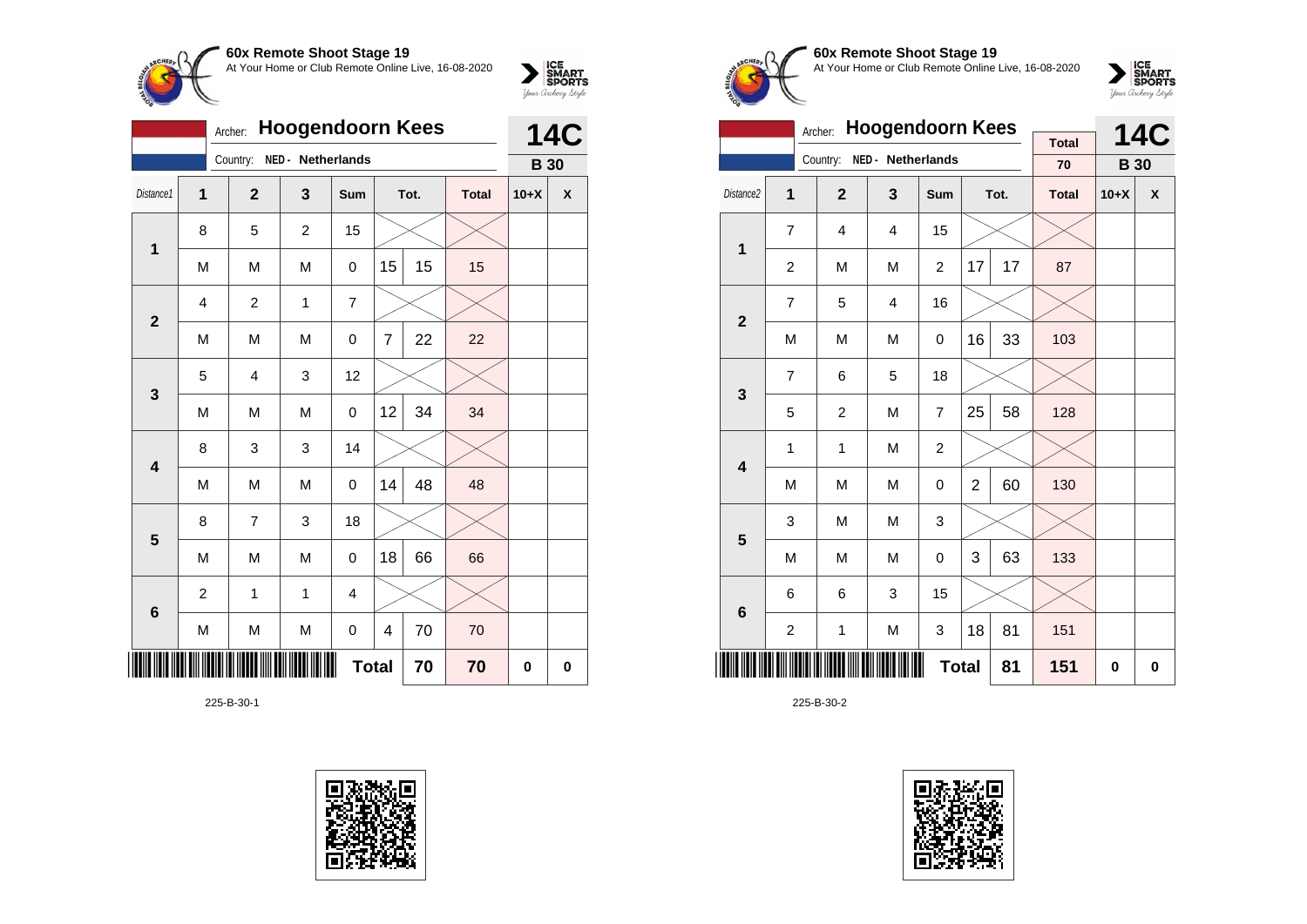**60x Remote Shoot Stage 19**  $\sum_{\text{S$ **MART** $SPORTS$ At Your Home or Club Remote Online Live, 16-08-2020 Archer: **Pieters Hardus 1A Second** Second Second

|                         |   |              |                    | $\mathbf{r}$ |      |              |             |                    |
|-------------------------|---|--------------|--------------------|--------------|------|--------------|-------------|--------------------|
|                         |   | Country:     | RSA - South Africa |              |      |              | <b>B</b> 30 |                    |
| Distance1               | 1 | $\mathbf{2}$ | $\mathbf 3$        | Sum          | Tot. | <b>Total</b> | $10+X$      | $\pmb{\mathsf{X}}$ |
| $\mathbf{1}$            |   |              |                    |              |      |              |             |                    |
|                         |   |              |                    |              |      |              |             |                    |
| $\mathbf 2$             |   |              |                    |              |      |              |             |                    |
|                         |   |              |                    |              |      |              |             |                    |
| $\mathbf{3}$            |   |              |                    |              |      |              |             |                    |
|                         |   |              |                    |              |      |              |             |                    |
| $\overline{\mathbf{4}}$ |   |              |                    |              |      |              |             |                    |
|                         |   |              |                    |              |      |              |             |                    |
| $\overline{\mathbf{5}}$ |   |              |                    |              |      |              |             |                    |
|                         |   |              |                    |              |      |              |             |                    |
| $\bf 6$                 |   |              |                    |              |      |              |             |                    |
|                         |   |              |                    |              |      |              |             |                    |
|                         |   |              |                    | <b>Total</b> |      |              |             |                    |
|                         |   |              |                    |              |      |              |             |                    |

226-B-30-1









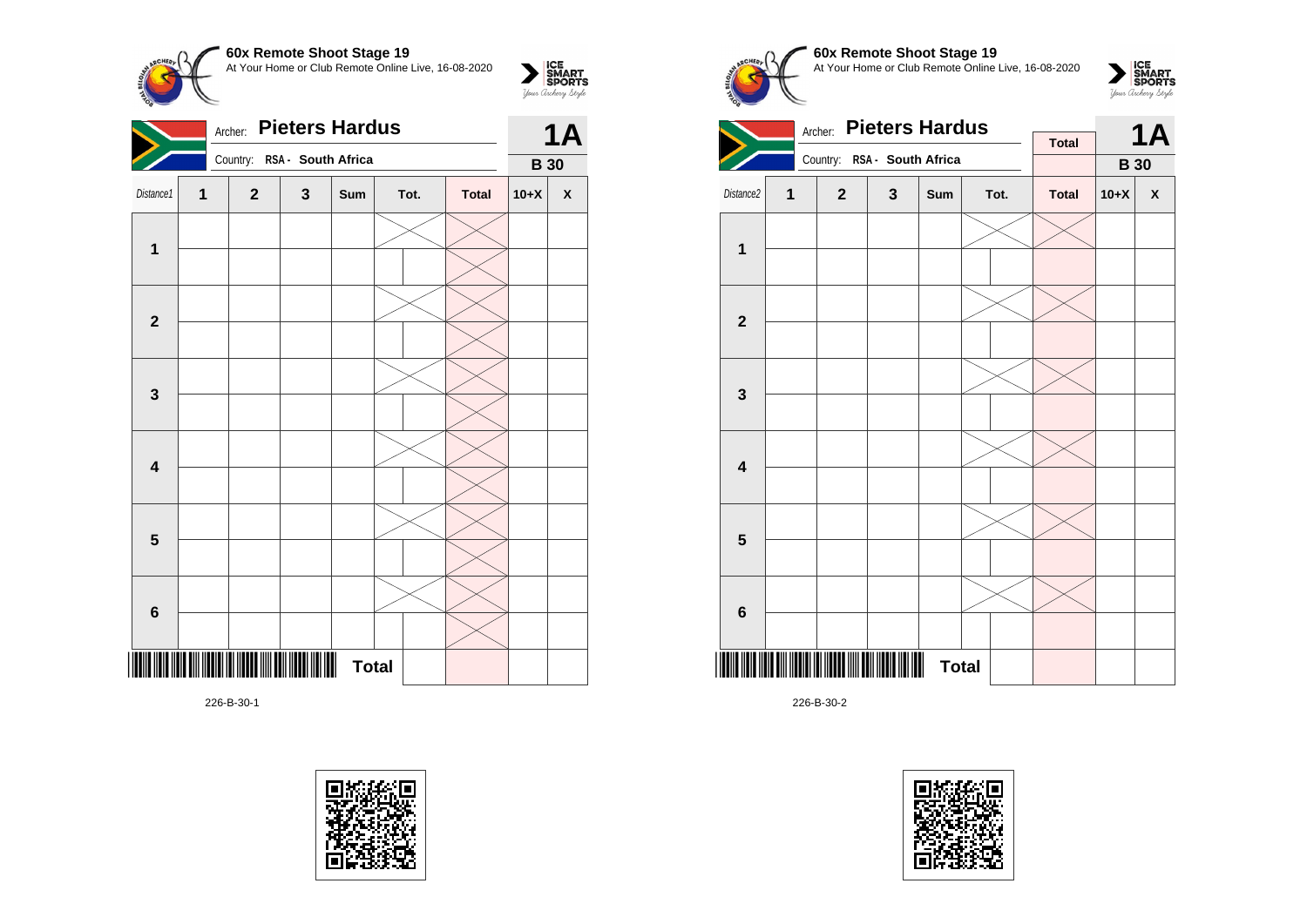



|                         |                            | 2A           |                        |            |    |      |              |                 |              |
|-------------------------|----------------------------|--------------|------------------------|------------|----|------|--------------|-----------------|--------------|
|                         |                            |              | Country: BEL - Belgium |            |    |      |              | C <sub>30</sub> |              |
| Distance1               | $\overline{1}$             | $\mathbf{2}$ | 3                      | <b>Sum</b> |    | Tot. | <b>Total</b> | $10+X$          | X            |
| 1                       | X                          | 10           | 10                     | 30         |    |      |              | 3               | $\mathbf{1}$ |
|                         | 9                          | 9            | 9                      | 27         | 57 | 57   | 57           |                 |              |
| $\overline{2}$          | X                          | 9            | 9                      | 28         |    |      |              | 1               | 1            |
|                         | 8                          | 7            | $\overline{7}$         | 22         | 50 | 107  | 107          |                 |              |
| 3                       | 10                         | 9            | 9                      | 28         |    |      |              | 1               |              |
|                         | 9                          | 8            | 8                      | 25         | 53 | 160  | 160          |                 |              |
| $\overline{\mathbf{4}}$ | 10                         | 10           | 10                     | 30         |    |      |              | 3               |              |
|                         | 9                          | 9            | 8                      | 26         | 56 | 216  | 216          |                 |              |
| 5                       | X                          | 10           | 10                     | 30         |    |      |              | 3               | $\mathbf{1}$ |
|                         | 9                          | 9            | 8                      | 26         | 56 | 272  | 272          |                 |              |
| $6\phantom{1}6$         | X                          | 9            | 9                      | 28         |    |      |              | 1               | $\mathbf{1}$ |
|                         | 9                          | 9            | 8                      | 26         | 54 | 326  | 326          |                 |              |
| Ш                       | <b>Total</b><br>326<br>326 |              |                        |            |    |      |              |                 |              |

227-C-30-1





# **60x Remote Shoot Stage 19** At Your Home or Club Remote Online Live, 16-08-2020



|                         |    | Archer:        | Van damme Kelly      |                |    | 2A   |                     |                 |              |
|-------------------------|----|----------------|----------------------|----------------|----|------|---------------------|-----------------|--------------|
|                         |    | Country:       | <b>BEL</b> - Belgium |                |    |      | <b>Total</b><br>326 | C <sub>30</sub> |              |
| Distance <sub>2</sub>   | 1  | $\overline{2}$ | 3                    | <b>Sum</b>     |    | Tot. | <b>Total</b>        | $10+X$          | $\pmb{\chi}$ |
| 1                       | 10 | 10             | 10                   | 30             |    |      |                     | 3               |              |
|                         | 9  | 8              | 8                    | 25             | 55 | 55   | 381                 |                 |              |
| $\overline{2}$          | X  | 10             | 9                    | 29             |    |      |                     | $\overline{2}$  | $\mathbf{1}$ |
|                         | 9  | 9              | 436                  |                |    |      |                     |                 |              |
| 3                       | X  | 10             | 10                   | 30             |    |      |                     | 3               | 1            |
|                         | 9  | 9              | 8                    | 26             | 56 | 166  | 492                 |                 |              |
| $\overline{\mathbf{4}}$ | 10 | 9              | 9                    | 28             |    |      |                     | 1               |              |
|                         | 9  | 8              | $\overline{7}$       | 24             | 52 | 218  | 544                 |                 |              |
| 5                       | 10 | 10             | 10                   | 30             |    |      |                     | 3               |              |
|                         | 8  | 8              | $\overline{7}$       | 23             | 53 | 271  | 597                 |                 |              |
| $6\phantom{1}6$         | 10 | 9              | 8                    | 27             |    |      |                     | $\mathbf{1}$    |              |
|                         | 8  | 7              | 319                  | 645            |    |      |                     |                 |              |
|                         |    | 645            | 13                   | $\overline{2}$ |    |      |                     |                 |              |

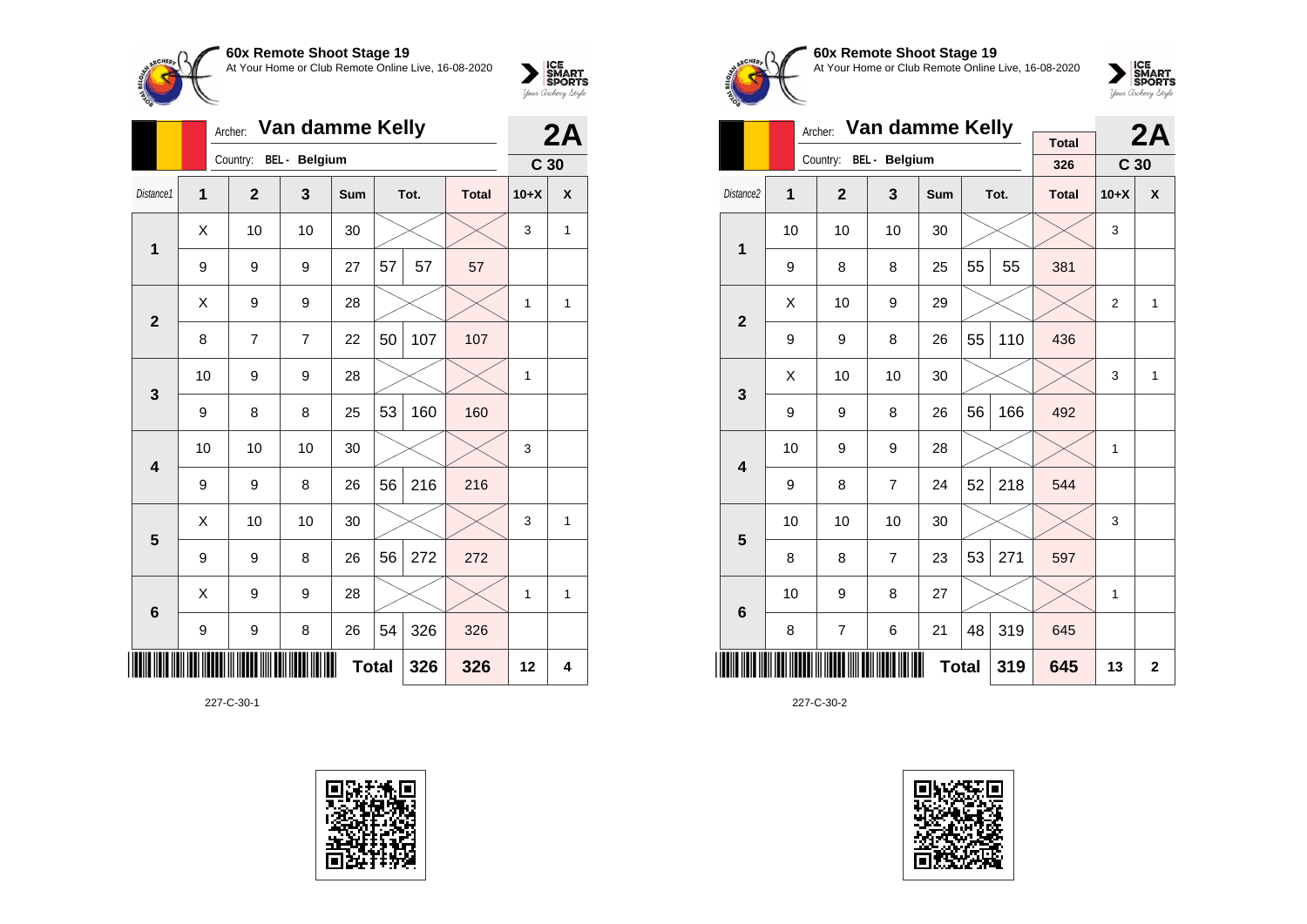

 $\bigstar$ 



| ║║║ |                         |                          |                          |                | <b>Total</b> |    | 283 | 283 | $\pmb{0}$ | $\mathbf 0$ |
|-----|-------------------------|--------------------------|--------------------------|----------------|--------------|----|-----|-----|-----------|-------------|
|     | 6                       | 8                        | $\overline{\mathcal{I}}$ | 8              | 23           | 49 | 283 | 283 |           |             |
|     |                         | 9                        | 9                        | 8              | 26           |    |     |     |           |             |
|     |                         | 9                        | $\overline{\mathcal{I}}$ | $\overline{7}$ | 23           | 50 | 234 | 234 |           |             |
|     | $5\phantom{1}$          | 9                        | 9                        | 9              | 27           |    |     |     |           |             |
|     |                         | 8                        | $\overline{\mathcal{I}}$ | $\overline{7}$ | 22           | 45 | 184 | 184 |           |             |
|     | $\overline{\mathbf{4}}$ | 9                        | $\overline{\mathcal{I}}$ | $\overline{7}$ | 23           |    |     |     |           |             |
|     | 3                       | $\overline{\mathbf{7}}$  | 6                        | 5              | 18           | 45 | 139 | 139 |           |             |
|     |                         | 9                        | 9                        | 9              | 27           |    |     |     |           |             |
|     |                         | $\overline{\mathcal{I}}$ | 6                        | $\overline{7}$ | 20           | 44 | 94  | 94  |           |             |
|     | $\mathbf{2}$            | 9                        | $\overline{\mathcal{I}}$ | 8              | 24           |    |     |     |           |             |
|     |                         | 8                        | 8                        | $\overline{7}$ | 23           | 50 | 50  | 50  |           |             |
|     | $\overline{\mathbf{1}}$ | 9                        | 9                        | 9              | 27           |    |     |     |           |             |

228-R-70-1





**60x Remote Shoot Stage 19** At Your Home or Club Remote Online Live, 16-08-2020



|                         |                | Archer:        | Naoufal Boubrahmi |     |    | 3A   |              |            |   |
|-------------------------|----------------|----------------|-------------------|-----|----|------|--------------|------------|---|
|                         |                | Country:       | MAR - Morocco     |     |    |      | <b>Total</b> |            |   |
|                         |                |                |                   |     |    |      | 283          | <b>R70</b> |   |
| Distance <sub>2</sub>   | 1              | $\mathbf{2}$   | 3                 | Sum |    | Tot. | <b>Total</b> | $10+X$     | X |
| 1                       | 8              | $\overline{7}$ | 9                 | 24  |    |      |              |            |   |
|                         | 7              | 8              | 8                 | 23  | 47 | 47   | 330          |            |   |
| $\overline{2}$          | 9              | 9              | 9                 | 27  |    |      |              |            |   |
|                         | 7              | $\overline{7}$ | $\overline{7}$    | 378 |    |      |              |            |   |
| 3                       | 9              | 9              | 9                 | 27  |    |      |              |            |   |
|                         | 9              | 8              | 6                 | 23  | 50 | 145  | 428          |            |   |
| $\overline{\mathbf{4}}$ | 9              | 9              | 9                 | 27  |    |      |              |            |   |
|                         | 9              | 8              | 8                 | 25  | 52 | 197  | 480          |            |   |
| 5                       | 10             | 9              | 9                 | 28  |    |      |              | 1          |   |
|                         | $\overline{7}$ | $\overline{7}$ | 6                 | 20  | 48 | 245  | 528          |            |   |
| 6                       | 6              | 9              | 9                 | 24  |    |      |              |            |   |
|                         | 9              | 294            | 577               |     |    |      |              |            |   |
| III                     |                |                | 294               | 577 | 1  | 0    |              |            |   |

228-R-70-2

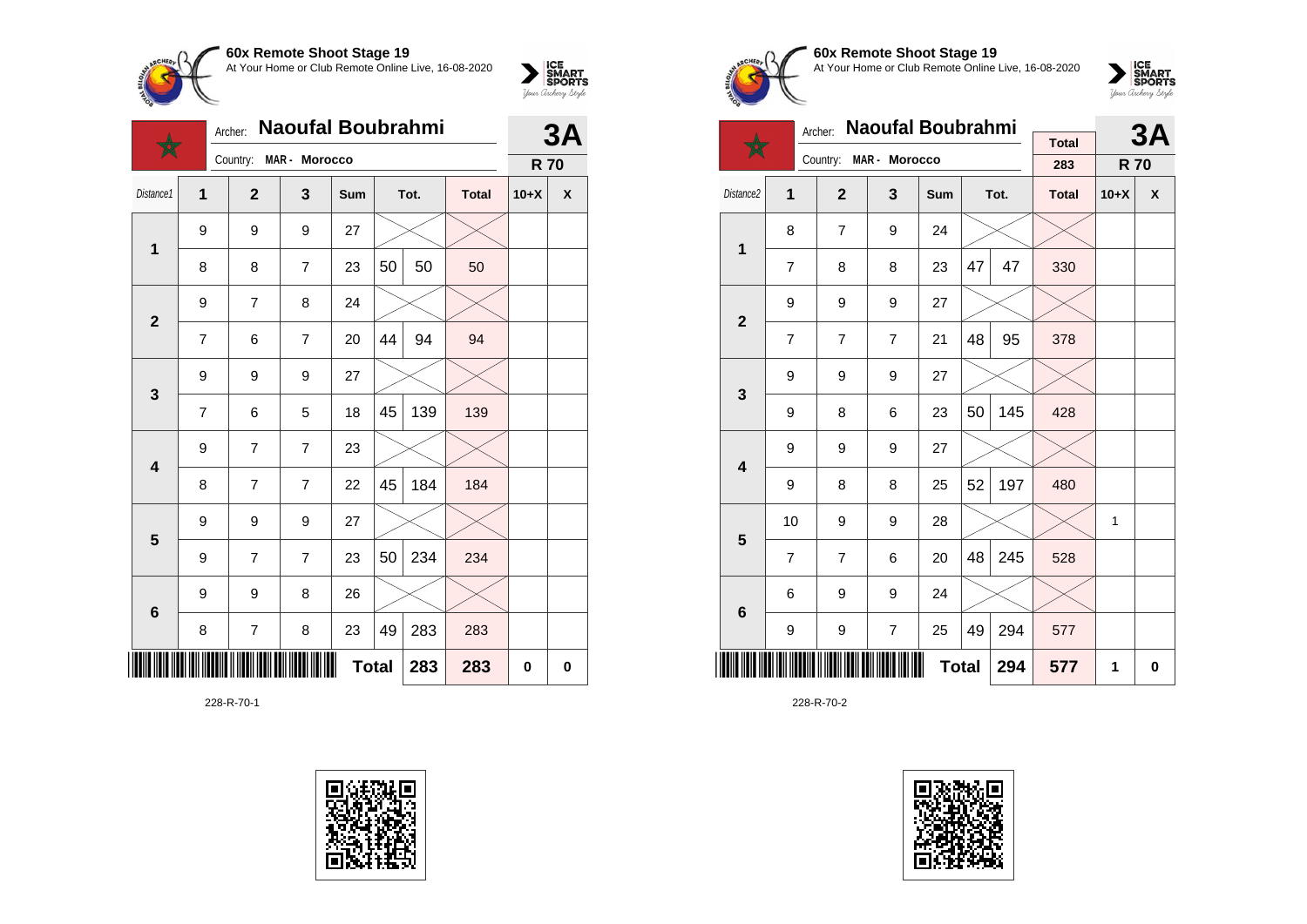

| ψ                       | Archer:        | 4A             |                       |     |              |      |              |              |                |
|-------------------------|----------------|----------------|-----------------------|-----|--------------|------|--------------|--------------|----------------|
|                         |                | Country:       | <b>BAR</b> - Barbados |     |              |      |              | R 30         |                |
| Distance1               | 1              | $\overline{2}$ | 3                     | Sum |              | Tot. | <b>Total</b> | $10+X$       | X              |
| 1                       | 10             | 9              | 8                     | 27  |              |      |              | 1            |                |
|                         | 8              | 7              | 6                     | 21  | 48           | 48   | 48           |              |                |
| $\overline{2}$          | X              | 9              | 8                     | 27  |              |      |              | 1            | 1              |
|                         | 8              | 7              | 6                     | 21  | 48           | 96   | 96           |              |                |
| $\mathbf{3}$            | 10             | 9              | 8                     | 27  |              |      |              | 1            |                |
|                         | $\overline{7}$ | $\overline{7}$ | $\overline{7}$        | 21  | 48           | 144  | 144          |              |                |
| $\overline{\mathbf{4}}$ | X              | 9              | 9                     | 28  |              |      |              | $\mathbf{1}$ | 1              |
|                         | 8              | $\overline{7}$ | 6                     | 21  | 49           | 193  | 193          |              |                |
| $5\phantom{1}$          | X              | X              | 8                     | 28  |              |      |              | 2            | $\overline{2}$ |
|                         | $\overline{7}$ | $\overline{7}$ | $\overline{7}$        | 21  | 49           | 242  | 242          |              |                |
| $6\phantom{1}6$         | 9              | 9              | $\overline{7}$        | 25  |              |      |              |              |                |
|                         | $\overline{7}$ | 6              | 6                     | 19  | 44           | 286  | 286          |              |                |
|                         |                |                |                       |     | <b>Total</b> | 286  | 286          | 6            | 4              |

229-R-30-1





# **60x Remote Shoot Stage 19** At Your Home or Club Remote Online Live, 16-08-2020



|                         |                | <b>Holder R-James</b><br>Archer: |                         |     |    | 4Α   |              |              |              |
|-------------------------|----------------|----------------------------------|-------------------------|-----|----|------|--------------|--------------|--------------|
| ψ                       |                |                                  | Country: BAR - Barbados |     |    |      | <b>Total</b> |              |              |
|                         |                |                                  |                         |     |    |      | 286          | R 30         |              |
| Distance2               | 1              | $\overline{2}$                   | 3                       | Sum |    | Tot. | <b>Total</b> | $10+X$       | X            |
| $\mathbf 1$             | 9              | 8                                | 6                       | 23  |    |      |              |              |              |
|                         | 6              | 6                                | 6                       | 18  | 41 | 41   | 327          |              |              |
| $\overline{2}$          | 9              | 8                                | 8                       | 25  |    |      |              |              |              |
|                         | $\overline{7}$ | $\overline{7}$                   | 4                       | 18  | 43 | 84   | 370          |              |              |
| 3                       | 9              | 9                                | 8                       | 26  |    |      |              |              |              |
|                         | $\overline{7}$ | 3                                | 1                       | 11  | 37 | 121  | 407          |              |              |
| $\overline{\mathbf{4}}$ | X              | 9                                | 9                       | 28  |    |      |              | $\mathbf{1}$ | $\mathbf{1}$ |
|                         | 9              | 8                                | 8                       | 25  | 53 | 174  | 460          |              |              |
| 5                       | 10             | 9                                | 9                       | 28  |    |      |              | 1            |              |
|                         | 9              | $\overline{7}$                   | $\overline{7}$          | 23  | 51 | 225  | 511          |              |              |
| 6                       | 10             | 10                               | 10                      | 30  |    |      |              | 3            |              |
|                         | 9              | 9                                | 9                       | 27  | 57 | 282  | 568          |              |              |
|                         |                |                                  | 568                     | 5   | 1  |      |              |              |              |

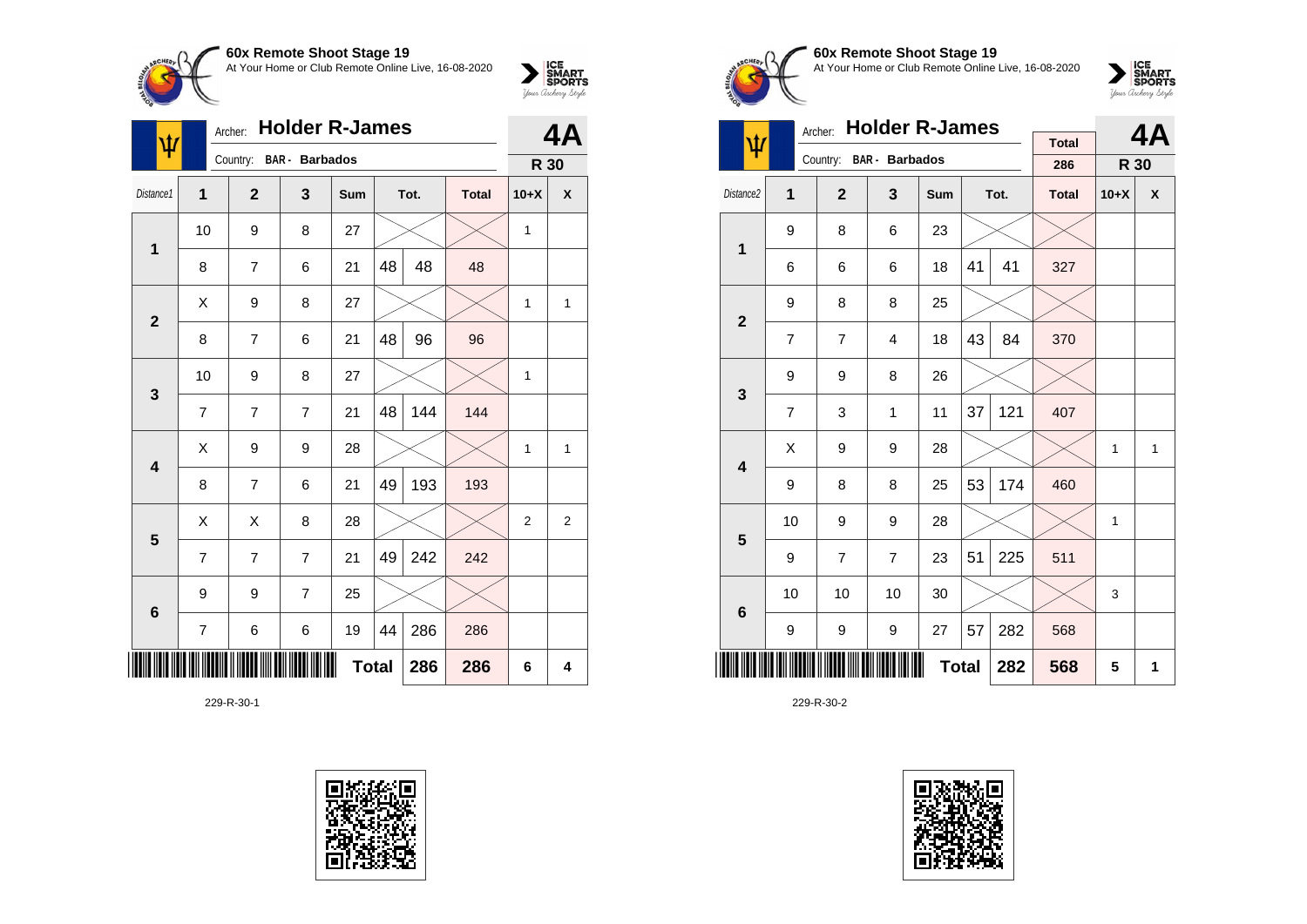

| <b>Lynch Mark</b><br>Archer: |                            |                |                    |     |    |      |              | <b>5A</b> |           |
|------------------------------|----------------------------|----------------|--------------------|-----|----|------|--------------|-----------|-----------|
|                              |                            | Country:       | RSA - South Africa |     |    |      |              | R 30      |           |
| Distance1                    | 1                          | $\overline{2}$ | 3                  | Sum |    | Tot. | <b>Total</b> | $10+X$    | X         |
| $\mathbf 1$                  | 10                         | 9              | 9                  | 28  |    |      |              | 1         |           |
|                              | 8                          | 8              | 8                  | 24  | 52 | 52   | 52           |           |           |
| $\mathbf{2}$                 | 9                          | 9              | 9                  | 27  |    |      |              |           |           |
|                              | 8                          | 8              | 8                  | 24  | 51 | 103  | 103          |           |           |
| $\mathbf{3}$                 | 10                         | 8              | 8                  | 26  |    |      |              | 1         |           |
|                              | 8                          | 8              | $\overline{7}$     | 23  | 49 | 152  | 152          |           |           |
| $\overline{\mathbf{4}}$      | 10                         | 9              | 9                  | 28  |    |      |              | 1         |           |
|                              | 9                          | 8              | 8                  | 25  | 53 | 205  | 205          |           |           |
| 5                            | 10                         | 10             | 8                  | 28  |    |      |              | 2         |           |
|                              | 8                          | 8              | $\overline{7}$     | 23  | 51 | 256  | 256          |           |           |
| $\bf 6$                      | 10                         | 9              | 9                  | 28  |    |      |              | 1         |           |
|                              | 8                          | 8              | 7                  | 23  | 51 | 307  | 307          |           |           |
| Ⅲ                            | <b>Total</b><br>307<br>307 |                |                    |     |    |      |              |           | $\pmb{0}$ |

230-R-30-1





**60x Remote Shoot Stage 19** At Your Home or Club Remote Online Live, 16-08-2020

 $\sum_{\text{Jour} \text{C} \text{under}} \left| \begin{matrix} \text{ICE} \\ \text{SDORTS} \\ \text{SPORTS} \end{matrix} \right|_{\text{Jour} \text{d} \text{ref}}$ 

|                         |                                             | <b>Lynch Mark</b><br>Archer: |                             |     |    | <b>5A</b> |              |                |   |
|-------------------------|---------------------------------------------|------------------------------|-----------------------------|-----|----|-----------|--------------|----------------|---|
|                         |                                             |                              | Country: RSA - South Africa |     |    |           | <b>Total</b> |                |   |
|                         |                                             |                              |                             |     |    |           | 307          | R 30           |   |
| Distance <sub>2</sub>   | 1                                           | $\overline{2}$               | 3                           | Sum |    | Tot.      | <b>Total</b> | $10+X$         | X |
| $\mathbf 1$             | 10                                          | 10                           | 10                          | 30  |    |           |              | 3              |   |
|                         | 10                                          | $\overline{7}$               | $\overline{7}$              | 24  | 54 | 54        | 361          | 1              |   |
| $\mathbf{2}$            | 9                                           | 9                            | 9                           | 27  |    |           |              |                |   |
|                         | 8                                           | 8                            | 8                           | 24  | 51 | 105       | 412          |                |   |
| 3                       | 10                                          | 10                           | 8                           | 28  |    |           |              | $\overline{2}$ |   |
|                         | 8                                           | 8                            | $\overline{7}$              | 23  | 51 | 156       | 463          |                |   |
| $\overline{\mathbf{4}}$ | 9                                           | 9                            | 9                           | 27  |    |           |              |                |   |
|                         | 9                                           | 9                            | $\overline{7}$              | 25  | 52 | 208       | 515          |                |   |
| 5                       | 10                                          | 9                            | 8                           | 27  |    |           |              | 1              |   |
|                         | 8                                           | 8                            | 8                           | 24  | 51 | 259       | 566          |                |   |
| $6\phantom{1}6$         | 9                                           | 9                            | 9                           | 27  |    |           |              |                |   |
|                         | 50<br>309<br>$\overline{7}$<br>8<br>8<br>23 |                              |                             |     |    |           |              |                |   |
|                         |                                             | 616                          | 7                           | 0   |    |           |              |                |   |

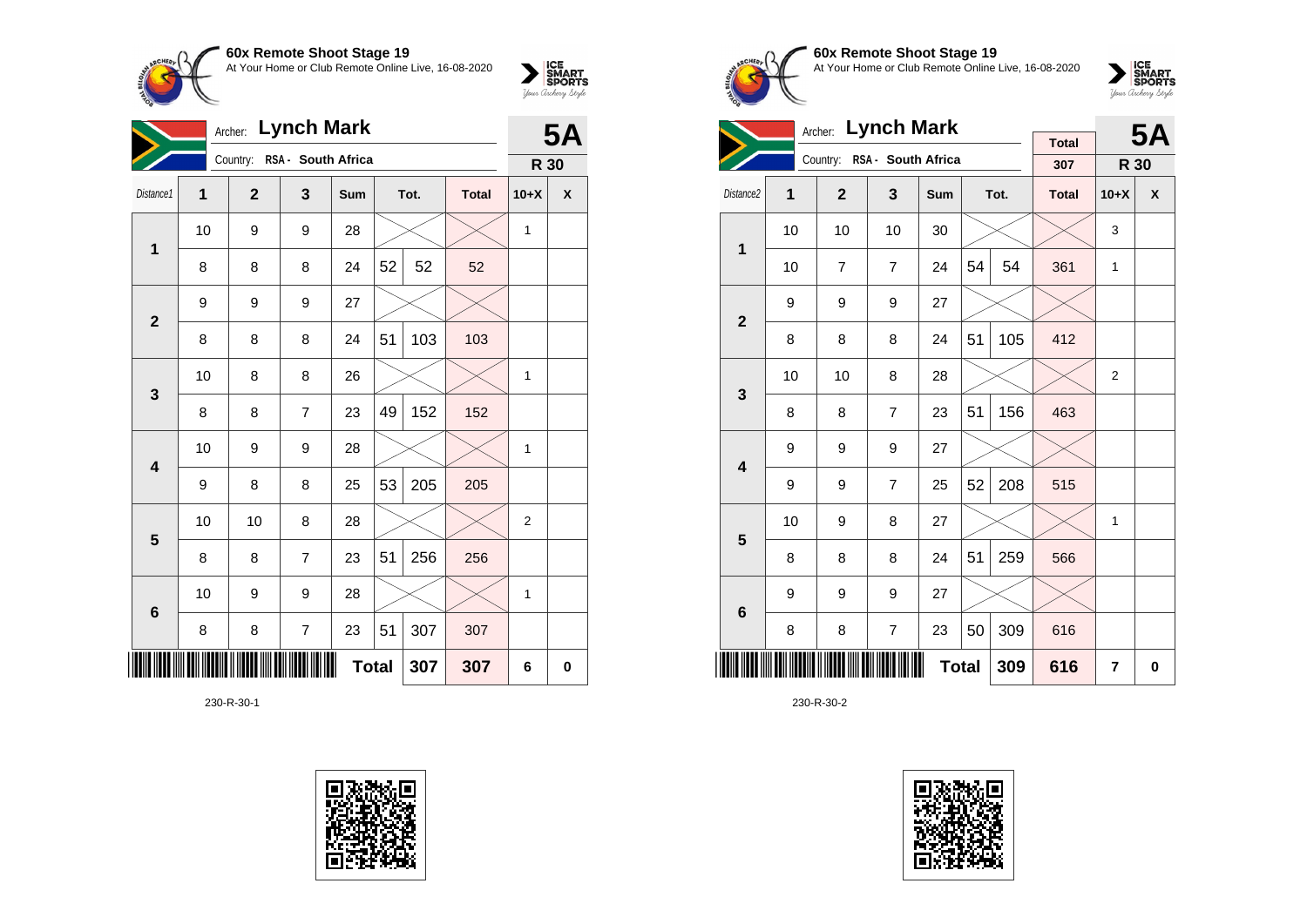

|                         |    | Archer:                 | <b>Afailal Issam</b> |                |      | 6A  |              |        |             |
|-------------------------|----|-------------------------|----------------------|----------------|------|-----|--------------|--------|-------------|
|                         |    | Country:                | MAR - Morocco        |                |      |     |              | R 30   |             |
| Distance1               | 1  | $\overline{2}$<br>3     |                      | Sum            | Tot. |     | <b>Total</b> | $10+X$ | χ           |
| 1                       | 9  | $\overline{7}$          | 6                    | 22             |      |     |              |        |             |
|                         | 6  | 3                       | M                    | 9              | 31   | 31  | 31           |        |             |
| $\overline{2}$          | 8  | $\overline{7}$          | $\overline{7}$       | 22             |      |     |              |        |             |
|                         | 5  | 4                       | M                    | 9              | 31   | 62  | 62           |        |             |
| 3                       | 8  | 8                       | 8                    | 24             |      |     |              |        |             |
|                         | 7  | M                       | M                    | 7              | 31   | 93  | 93           |        |             |
| $\overline{\mathbf{4}}$ | 9  | 8                       | $\overline{7}$       | 24             |      |     |              |        |             |
|                         | 6  | 1                       | M                    | $\overline{7}$ | 31   | 124 | 124          |        |             |
| $\overline{\mathbf{5}}$ | 10 | 9                       | 5                    | 24             |      |     |              | 1      |             |
|                         | 5  | $\overline{4}$          | $\overline{4}$       | 13             | 37   | 161 | 161          |        |             |
| $\bf 6$                 | 9  | $\overline{7}$          | 6                    | 22             |      |     |              |        |             |
|                         | 5  | $\overline{\mathbf{c}}$ | $\mathbf 1$          | 8              | 30   | 191 | 191          |        |             |
| ║║                      |    |                         |                      | <b>Total</b>   |      | 191 | 191          | 1      | $\mathbf 0$ |

231-R-30-1





## **60x Remote Shoot Stage 19** At Your Home or Club Remote Online Live, 16-08-2020



|                         | <b>Afailal Issam</b><br>Archer: |                |               |                |      |           | <b>Total</b> |        | 6A           |
|-------------------------|---------------------------------|----------------|---------------|----------------|------|-----------|--------------|--------|--------------|
|                         |                                 | Country:       | MAR - Morocco |                |      |           | 191          | R 30   |              |
| Distance <sub>2</sub>   | 1                               | $\overline{2}$ | 3             | Sum            | Tot. |           | <b>Total</b> | $10+X$ | $\mathsf{x}$ |
| $\mathbf 1$             | $\overline{7}$                  | 3              | 3             | 13             |      |           |              |        |              |
|                         | 3                               | $\overline{c}$ | 1             | 6              | 19   | 19        | 210          |        |              |
| $\overline{\mathbf{2}}$ | 9                               | 9              | 6             | 24             |      |           |              |        |              |
|                         | $\overline{2}$                  | 2              | 1             | 5              | 29   | 48        | 239          |        |              |
| 3                       | 8                               | 5              | 5             | 18             |      |           |              |        |              |
|                         | 1                               | M              | M             | 1              | 19   | 67        | 258          |        |              |
| $\overline{\mathbf{4}}$ | $\overline{7}$                  | $\overline{4}$ | 3             | 14             |      |           |              |        |              |
|                         | 3                               | 1              | M             | $\overline{4}$ | 18   | 85        | 276          |        |              |
| 5                       | 8                               | 6              | 5             | 19             |      |           |              |        |              |
|                         | $\overline{c}$                  | M              | M             | 2              | 21   | 106       | 297          |        |              |
| $6\phantom{1}$          | $\overline{7}$                  | $\overline{7}$ | 5             | 19             |      |           |              |        |              |
|                         | 3                               | $\overline{c}$ | M             | 5              | 24   | 130       | 321          |        |              |
|                         |                                 |                | 130           | 321            | 0    | $\pmb{0}$ |              |        |              |

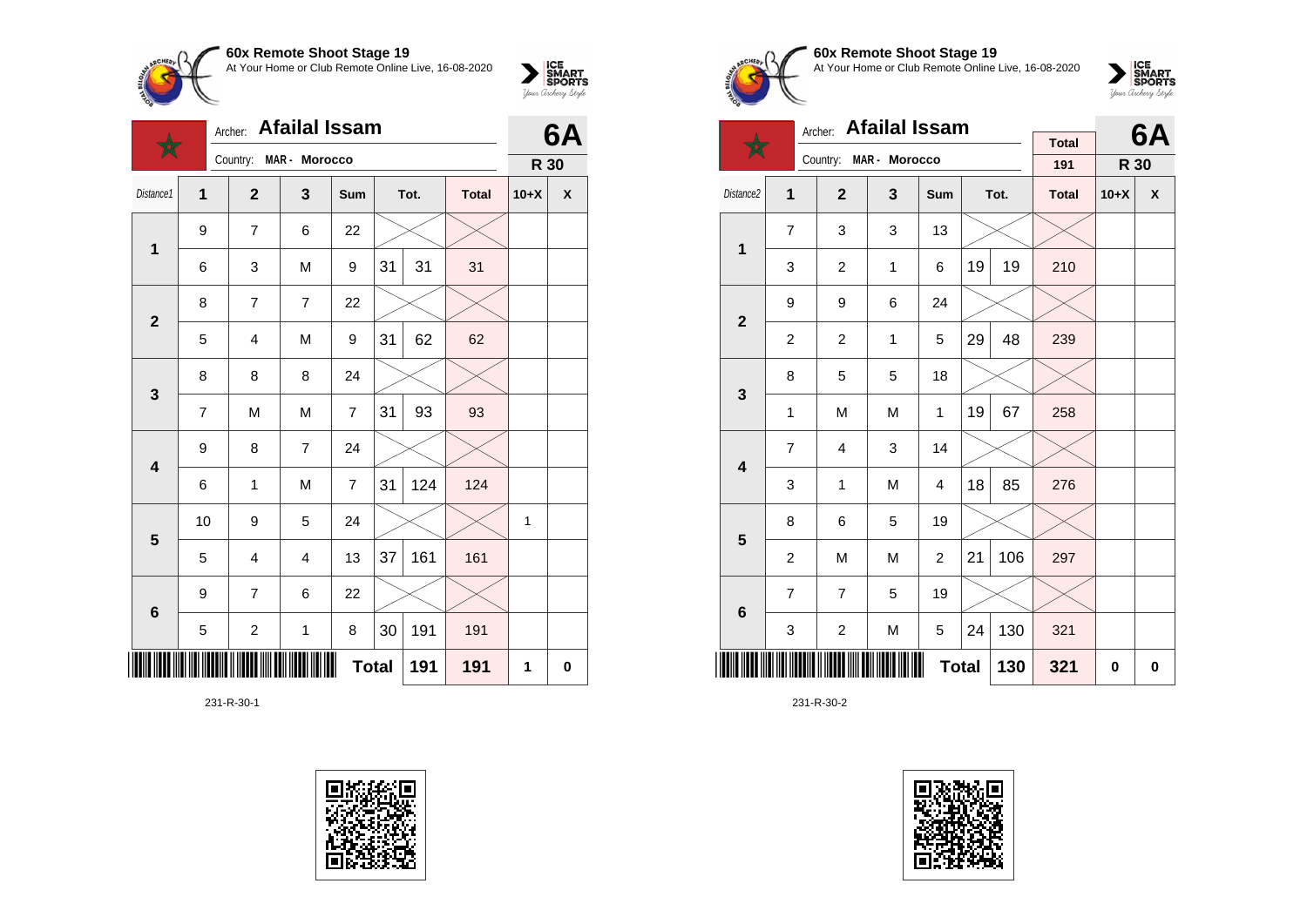

| van Staden Michael<br>Archer: |    |              |                             |              |    |      |              |        | <b>7A</b> |
|-------------------------------|----|--------------|-----------------------------|--------------|----|------|--------------|--------|-----------|
|                               |    |              | Country: RSA - South Africa |              |    |      |              | R 30   |           |
| Distance1                     | 1  | $\mathbf{2}$ | 3                           | Sum          |    | Tot. | <b>Total</b> | $10+X$ | X         |
| 1                             | 10 | 9            | 9                           | 28           |    |      |              | 1      |           |
|                               | 8  | 8            | 8                           | 24           | 52 | 52   | 52           |        |           |
| $\mathbf{2}$                  | 10 | 9            | 9                           | 28           |    |      |              | 1      |           |
|                               | 9  | 7            | 7                           | 23           | 51 | 103  | 103          |        |           |
| 3                             | 10 | 9            | 9                           | 28           |    |      |              | 1      |           |
|                               | 8  | 8            | 8                           | 24           | 52 | 155  | 155          |        |           |
| $\overline{\mathbf{4}}$       | 8  | 8            | 8                           | 24           |    |      |              |        |           |
|                               | 7  | 6            | 5                           | 18           | 42 | 197  | 197          |        |           |
| 5                             | 10 | 9            | 8                           | 27           |    |      |              | 1      |           |
|                               | 8  | 8            | 8                           | 24           | 51 | 248  | 248          |        |           |
| 6                             | 8  | 8            | 8                           | 24           |    |      |              |        |           |
|                               | 6  | 6            | 6                           | 18           | 42 | 290  | 290          |        |           |
|                               |    |              |                             | <b>Total</b> |    | 290  | 290          | 4      | 0         |

232-R-30-1





**60x Remote Shoot Stage 19** At Your Home or Club Remote Online Live, 16-08-2020



|                         |                | Archer:        | van Staden Michael          |     |    | <b>7A</b> |                     |                |              |
|-------------------------|----------------|----------------|-----------------------------|-----|----|-----------|---------------------|----------------|--------------|
|                         |                |                | Country: RSA - South Africa |     |    |           | <b>Total</b><br>290 | R 30           |              |
| Distance2               | 1              | $\overline{2}$ | 3                           | Sum |    | Tot.      | <b>Total</b>        | $10+X$         | X            |
| $\mathbf{1}$            | 9              | 9              | 9                           | 27  |    |           |                     |                |              |
|                         | 8              | 6              | 6                           | 20  | 47 | 47        | 337                 |                |              |
| $\overline{2}$          | 10             | 9              | 9                           | 28  |    |           |                     | $\mathbf{1}$   |              |
|                         | 9              | 8              | $\overline{7}$              | 24  | 52 | 99        | 389                 |                |              |
| 3                       | X              | 10             | 9                           | 29  |    |           |                     | $\overline{2}$ | $\mathbf{1}$ |
|                         | 9              | $\overline{7}$ | 6                           | 22  | 51 | 150       | 440                 |                |              |
| $\overline{\mathbf{4}}$ | 9              | 8              | 8                           | 25  |    |           |                     |                |              |
|                         | $\overline{7}$ | $\overline{7}$ | $\overline{7}$              | 21  | 46 | 196       | 486                 |                |              |
| 5                       | 8              | 8              | 8                           | 24  |    |           |                     |                |              |
|                         | $\overline{7}$ | $\overline{7}$ | 5                           | 19  | 43 | 239       | 529                 |                |              |
| $6\phantom{1}6$         | 8              | $\overline{7}$ | 6                           | 21  |    |           |                     |                |              |
|                         | 6              | 4              | 3                           | 13  | 34 | 273       | 563                 |                |              |
|                         |                | 273            | 563                         | 3   | 1  |           |                     |                |              |

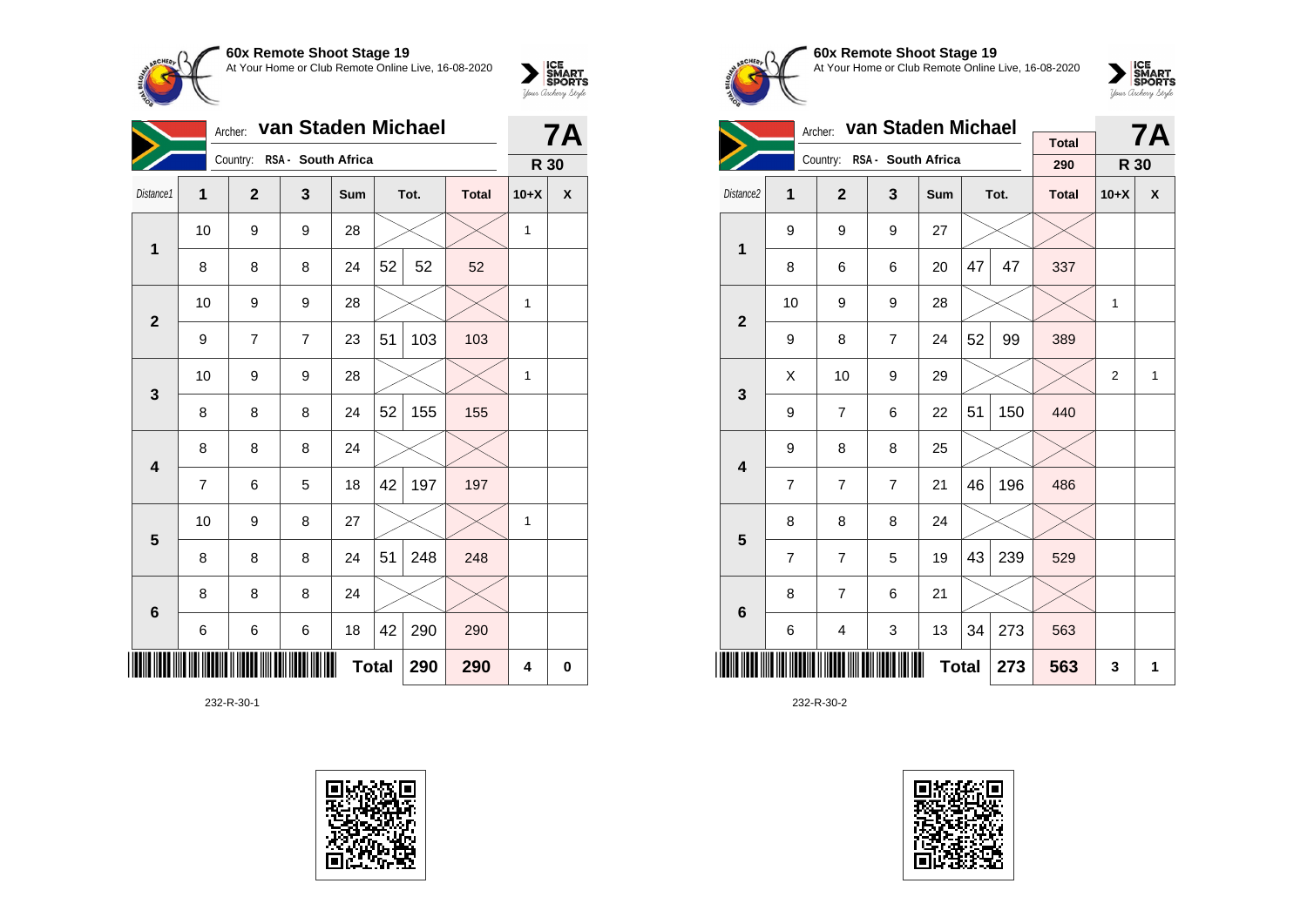

|              |    | <b>Schroeders Ronald</b><br>Archer: |               |              |    |      |              |                 |   |  |
|--------------|----|-------------------------------------|---------------|--------------|----|------|--------------|-----------------|---|--|
|              |    | Country:                            | BEL - Belgium |              |    |      |              | C <sub>30</sub> |   |  |
| Distance1    | 1  | $\mathbf{2}$                        | 3             | Sum          |    | Tot. | <b>Total</b> | $10+X$          | X |  |
| $\mathbf 1$  | 9  | 9                                   | 9             | 27           |    |      |              |                 |   |  |
|              | 9  | 9                                   | 8             | 26           | 53 | 53   | 53           |                 |   |  |
| $\mathbf{2}$ | Χ  | 10                                  | 10            | 30           |    |      |              | 3               | 1 |  |
|              | 9  | 8                                   | 8             | 25           | 55 | 108  | 108          |                 |   |  |
| 3            | 10 | 10                                  | 10            | 30           |    |      |              | 3               |   |  |
|              | 9  | 9                                   | 8             | 26           | 56 | 164  | 164          |                 |   |  |
| 4            | 10 | 9                                   | 9             | 28           |    |      |              | 1               |   |  |
|              | 9  | 9                                   | M             | 18           | 46 | 210  | 210          |                 |   |  |
| 5            | Χ  | 10                                  | 10            | 30           |    |      |              | 3               | 1 |  |
|              | 10 | 9                                   | 9             | 28           | 58 | 268  | 268          | 1               |   |  |
| 6            | X  | 9                                   | 9             | 28           |    |      |              | 1               | 1 |  |
|              | 9  | 9                                   | 8             | 26           | 54 | 322  | 322          |                 |   |  |
| ║║║          |    |                                     |               | <b>Total</b> |    | 322  | 322          | 12              | 3 |  |

233-C-30-1









|                         |    | Archer:                | <b>Schroeders Ronald</b> |              |    | <b>8A</b> |                     |                 |             |
|-------------------------|----|------------------------|--------------------------|--------------|----|-----------|---------------------|-----------------|-------------|
|                         |    | Country: BEL - Belgium |                          |              |    |           | <b>Total</b><br>322 | C <sub>30</sub> |             |
|                         |    |                        |                          |              |    |           |                     |                 |             |
| Distance <sub>2</sub>   | 1  | $\overline{2}$         | 3                        | <b>Sum</b>   |    | Tot.      | <b>Total</b>        | $10+X$          | X           |
| 1                       | X  | 9                      | 9                        | 28           |    |           |                     | $\mathbf{1}$    | 1           |
|                         | 9  | 8                      | 8                        | 25           | 53 | 53        | 375                 |                 |             |
| $\mathbf{2}$            | 10 | 10                     | 8                        | 28           |    |           |                     | 2               |             |
|                         | 8  | 8                      | 8                        | 24           | 52 | 105       | 427                 |                 |             |
| 3                       | 9  | 9                      | $\overline{7}$           | 25           |    |           |                     |                 |             |
|                         | 7  | 7                      | M                        | 14           | 39 | 144       | 466                 |                 |             |
| $\overline{\mathbf{4}}$ | 10 | 10                     | 9                        | 29           |    |           |                     | $\overline{2}$  |             |
|                         | 8  | 8                      | 8                        | 24           | 53 | 197       | 519                 |                 |             |
| 5                       | X  | 10                     | 9                        | 29           |    |           |                     | 2               | 1           |
|                         | 9  | 8                      | $\overline{7}$           | 24           | 53 | 250       | 572                 |                 |             |
| 6                       | 10 | 9                      | 9                        | 28           |    |           |                     | 1               |             |
|                         | 9  | 9                      | 8                        | 26           | 54 | 304       | 626                 |                 |             |
|                         |    |                        |                          | <b>Total</b> |    | 304       | 626                 | 8               | $\mathbf 2$ |

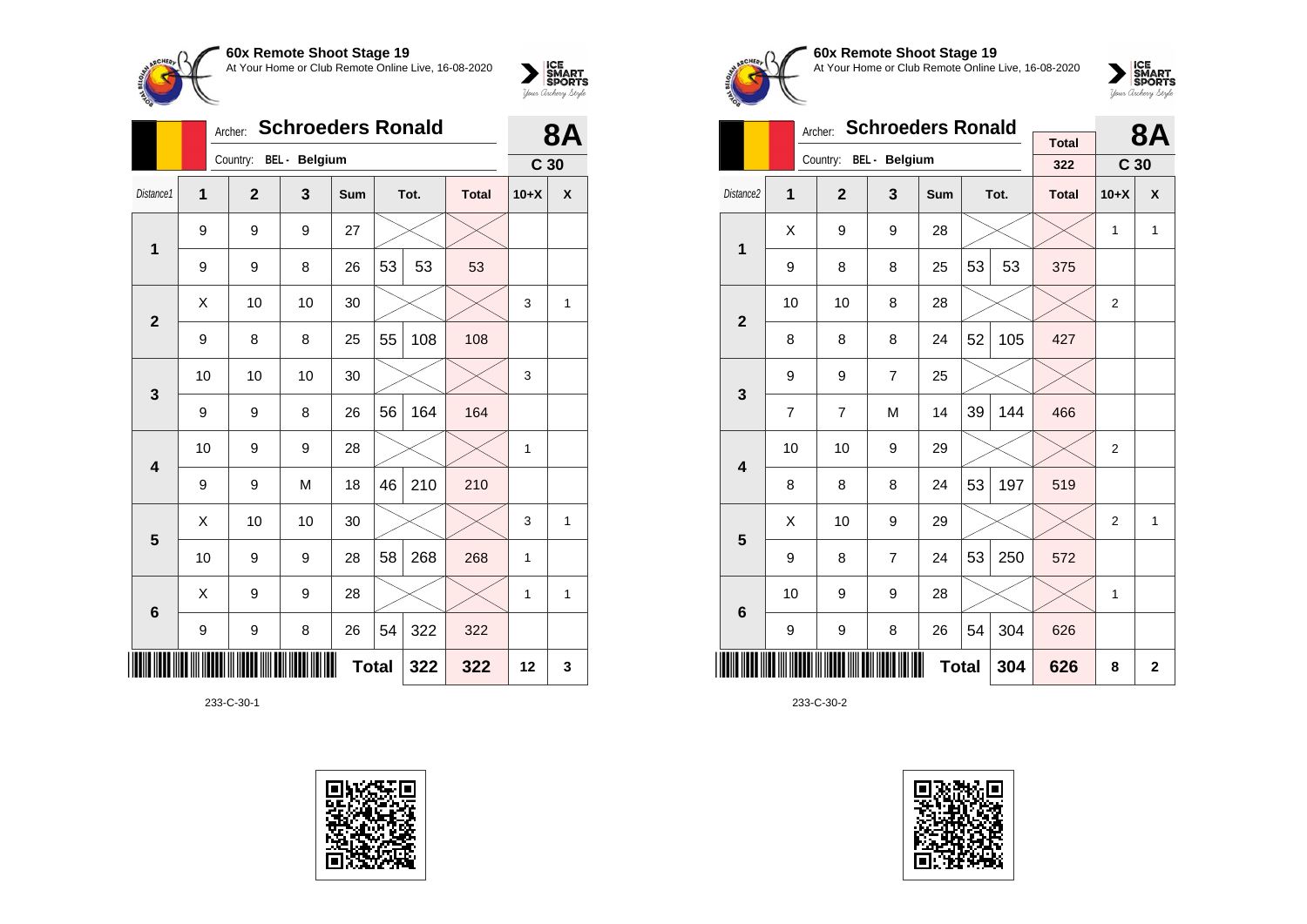

|                         | Archer:        |                              | <b>9A</b>               |     |              |      |              |                |              |
|-------------------------|----------------|------------------------------|-------------------------|-----|--------------|------|--------------|----------------|--------------|
|                         |                | Country: GBR - Great Britain |                         |     |              |      |              | R 60           |              |
| Distance1               | 1              | $\overline{2}$               | 3                       | Sum |              | Tot. | <b>Total</b> | $10+X$         | X            |
| $\mathbf{1}$            | 9              | 9                            | 8                       | 26  |              |      |              |                |              |
|                         | 7              | $\overline{7}$               | $\overline{4}$          | 18  | 44           | 44   | 44           |                |              |
| $\mathbf{2}$            | 10             | 9                            | 8                       | 27  |              |      |              | 1              |              |
|                         | 7              | $\overline{7}$               | 5                       | 19  | 46           | 90   | 90           |                |              |
| 3                       | 9              | 9                            | 9                       | 27  |              |      |              |                |              |
|                         | 8              | 8                            | 1                       | 17  | 44           | 134  | 134          |                |              |
| $\overline{\mathbf{4}}$ | X              | 9                            | 8                       | 27  |              |      |              | 1              | 1            |
|                         | 8              | 7                            | $\overline{7}$          | 22  | 49           | 183  | 183          |                |              |
| 5                       | Χ              | 10                           | 9                       | 29  |              |      |              | $\overline{c}$ | 1            |
|                         | 9              | 8                            | M                       | 17  | 46           | 229  | 229          |                |              |
| $\bf 6$                 | 9              | 8                            | 8                       | 25  |              |      |              |                |              |
|                         | $\overline{7}$ | 5                            | $\overline{\mathbf{4}}$ | 16  | 41           | 270  | 270          |                |              |
|                         |                |                              |                         |     | <b>Total</b> | 270  | 270          | 4              | $\mathbf{2}$ |

234-R-60-1





**60x Remote Shoot Stage 19** At Your Home or Club Remote Online Live, 16-08-2020

 $\sum_{\text{Jour Theory } \text{Styds}}\begin{cases} \text{ICE} \\ \text{SDORTS} \\ \text{SPORTS} \end{cases}$ 

|                         | Archer:        |                |                              |              | <b>9A</b> |      |                     |        |   |
|-------------------------|----------------|----------------|------------------------------|--------------|-----------|------|---------------------|--------|---|
|                         |                |                | Country: GBR - Great Britain |              |           |      | <b>Total</b><br>270 | R 60   |   |
| Distance <sub>2</sub>   | 1              | $\overline{2}$ | 3                            | Sum          |           | Tot. | <b>Total</b>        | $10+X$ | X |
| 1                       | 8              | 8              | 8                            | 24           |           |      |                     |        |   |
|                         | $\overline{7}$ | 6              | M                            | 13           | 37        | 37   | 307                 |        |   |
| $\overline{2}$          | 9              | 8              | 8                            | 25           |           |      |                     |        |   |
|                         | 8              | 8              | 8                            | 24           | 49        | 86   | 356                 |        |   |
| 3                       | 9              | 9              | 8                            | 26           |           |      |                     |        |   |
|                         | 8              | $\overline{7}$ | 5                            | 20           | 46        | 132  | 402                 |        |   |
| $\overline{\mathbf{4}}$ | 10             | 8              | 8                            | 26           |           |      |                     | 1      |   |
|                         | 8              | $\overline{7}$ | 6                            | 21           | 47        | 179  | 449                 |        |   |
| 5                       | 10             | 8              | $\overline{7}$               | 25           |           |      |                     | 1      |   |
|                         | $\overline{7}$ | $\overline{7}$ | 6                            | 20           | 45        | 224  | 494                 |        |   |
| $\bf 6$                 | 10             | 8              | 8                            | 26           |           |      |                     | 1      |   |
|                         | $\overline{7}$ | 5              | $\overline{c}$               | 14           | 40        | 264  | 534                 |        |   |
|                         |                |                |                              | <b>Total</b> |           | 264  | 534                 | 3      | 0 |

234-R-60-2

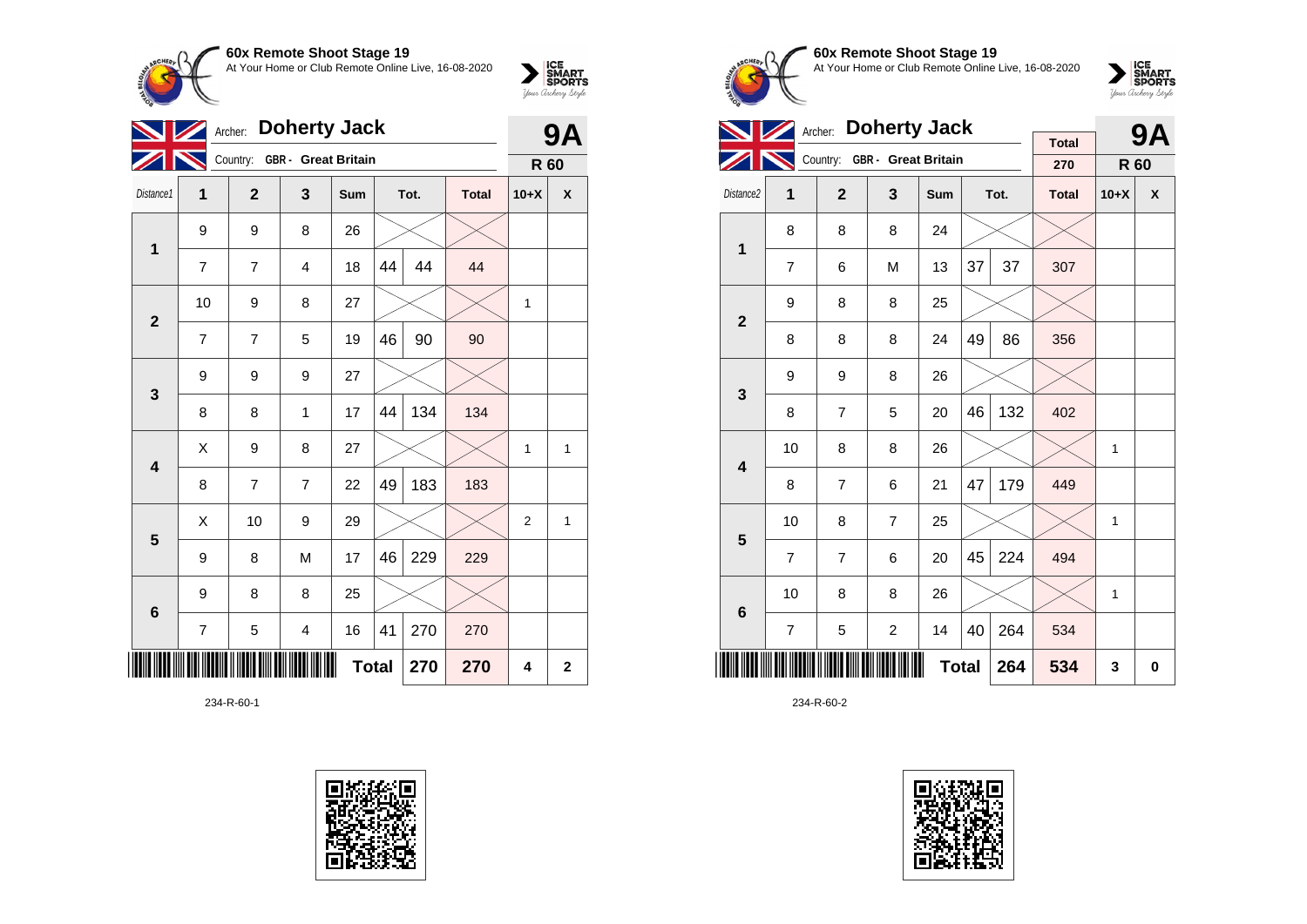

|                         | <b>Hunte Gregory</b><br>Archer:<br>ψ |                |                       |     |              |      |              |                 | <b>10A</b> |
|-------------------------|--------------------------------------|----------------|-----------------------|-----|--------------|------|--------------|-----------------|------------|
|                         |                                      | Country:       | <b>BAR</b> - Barbados |     |              |      |              | C <sub>30</sub> |            |
| Distance1               | 1                                    | $\overline{2}$ | 3                     | Sum |              | Tot. | <b>Total</b> | $10+X$          | χ          |
| $\mathbf{1}$            | 10                                   | 9              | 8                     | 27  |              |      |              | 1               |            |
|                         | 8                                    | 8              | $\overline{7}$        | 23  | 50           | 50   | 50           |                 |            |
| $\overline{2}$          | X                                    | 10             | 9                     | 29  |              |      |              | $\overline{2}$  | 1          |
|                         | 9                                    | 9              | 9                     | 27  | 56           | 106  | 106          |                 |            |
| 3                       | 10                                   | 10             | 10                    | 30  |              |      |              | 3               |            |
|                         | 10                                   | 9              | $\overline{7}$        | 26  | 56           | 162  | 162          | 1               |            |
| $\overline{\mathbf{4}}$ | 10                                   | 9              | 9                     | 28  |              |      |              | $\mathbf{1}$    |            |
|                         | 9                                    | 8              | 8                     | 25  | 53           | 215  | 215          |                 |            |
| 5                       | 10                                   | 9              | 9                     | 28  |              |      |              | 1               |            |
|                         | 9                                    | 8              | $\overline{7}$        | 24  | 52           | 267  | 267          |                 |            |
| $6\phantom{1}6$         | 9                                    | 9              | 9                     | 27  |              |      |              |                 |            |
|                         | 9                                    | 9              | 8                     | 26  | 53           | 320  | 320          |                 |            |
|                         |                                      |                |                       |     | <b>Total</b> | 320  | 320          | 9               | 1          |

235-C-30-1









|                         |    | <b>Hunte Gregory</b><br>Archer: |                         |              |    | <b>10A</b> |              |                 |              |
|-------------------------|----|---------------------------------|-------------------------|--------------|----|------------|--------------|-----------------|--------------|
| ψ                       |    |                                 | Country: BAR - Barbados |              |    |            | <b>Total</b> |                 |              |
|                         |    |                                 |                         |              |    |            | 320          | C <sub>30</sub> |              |
| Distance <sub>2</sub>   | 1  | $\overline{2}$                  | 3                       | Sum          |    | Tot.       | <b>Total</b> | $10+X$          | X            |
| $\mathbf{1}$            | X  | 9                               | 9                       | 28           |    |            |              | 1               | $\mathbf{1}$ |
|                         | 9  | 9                               | $\overline{7}$          | 25           | 53 | 53         | 373          |                 |              |
| $\mathbf{2}$            | 10 | 9                               | 9                       | 28           |    |            |              | 1               |              |
|                         | 8  | 8                               | 8                       | 24           | 52 | 105        | 425          |                 |              |
| 3                       | 10 | 9                               | 9                       | 28           |    |            |              | 1               |              |
|                         | 9  | 9                               | $\overline{7}$          | 25           | 53 | 158        | 478          |                 |              |
| $\overline{\mathbf{4}}$ | 9  | 9                               | 9                       | 27           |    |            |              |                 |              |
|                         | 9  | 8                               | 8                       | 25           | 52 | 210        | 530          |                 |              |
| 5                       | X  | 10                              | 9                       | 29           |    |            |              | $\overline{2}$  | 1            |
|                         | 8  | 6                               | 6                       | 20           | 49 | 259        | 579          |                 |              |
| 6                       | X  | 10                              | 9                       | 29           |    |            |              | $\overline{2}$  | $\mathbf{1}$ |
|                         | 8  | 8                               | 8                       | 24           | 53 | 312        | 632          |                 |              |
|                         |    |                                 |                         | <b>Total</b> |    | 312        | 632          | 7               | 3            |

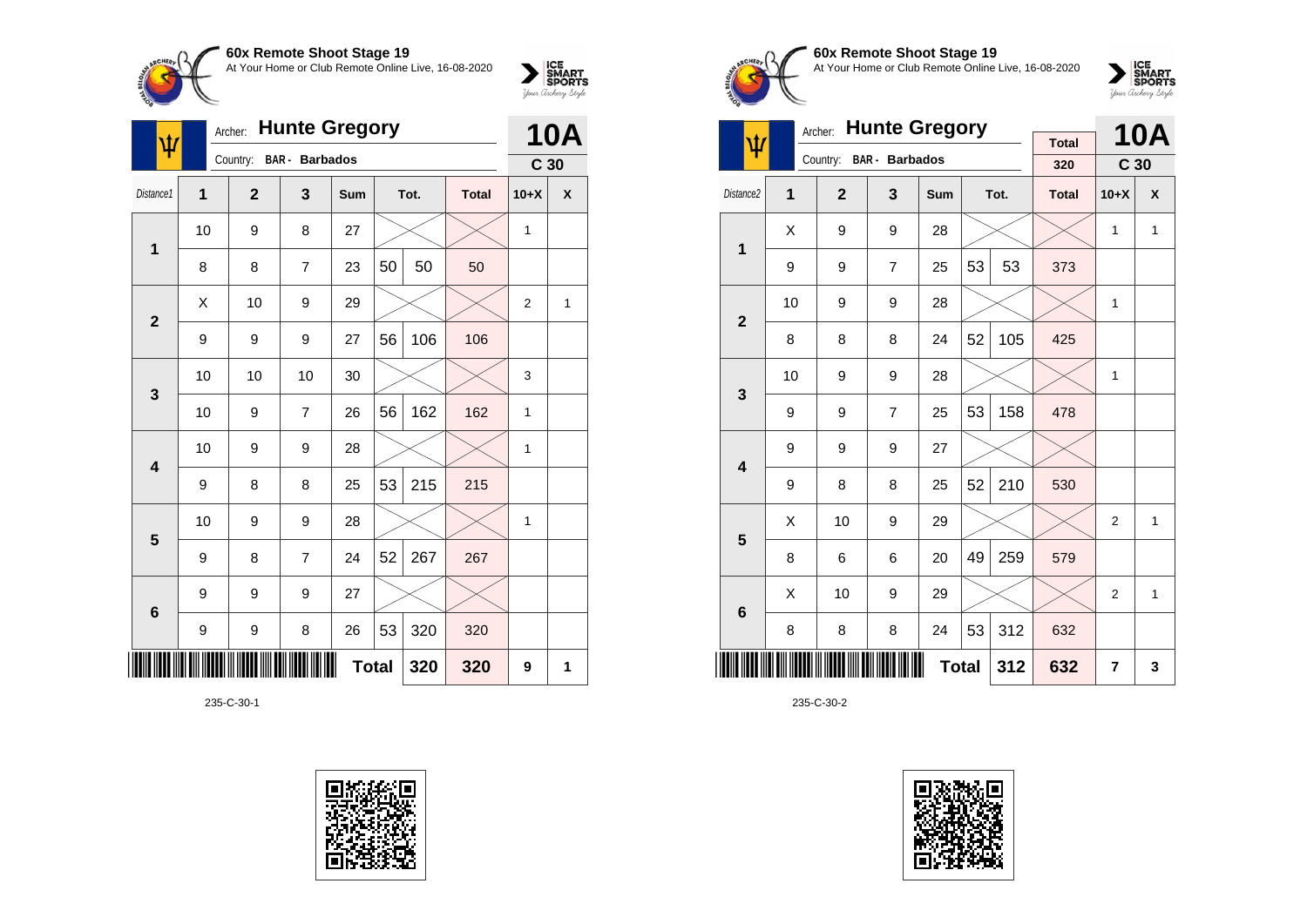

| <b>ON HEILING OILON OIDER 13</b>                    |  |
|-----------------------------------------------------|--|
| At Your Home or Club Remote Online Live, 16-08-2020 |  |



| VZ                      | Archer:        |                          |                | 11A          |    |      |              |                |              |
|-------------------------|----------------|--------------------------|----------------|--------------|----|------|--------------|----------------|--------------|
| ¥                       |                | Country: AUS - Australia |                |              |    |      |              | C ST           |              |
| Distance1               | 1              | $\overline{2}$           | 3              | Sum          |    | Tot. | <b>Total</b> | $10+X$         | X            |
| 1                       | 9              | 9                        | $\overline{7}$ | 25           |    |      |              |                |              |
|                         | 9              | X                        | 8              | 27           | 52 | 52   | 52           | 1              | $\mathbf{1}$ |
| $\mathbf{2}$            | 9              | 8                        | 10             | 27           |    |      |              | 1              |              |
|                         | 9              | 8                        | 10             | 27           | 54 | 106  | 106          | 1              |              |
| $\mathbf{3}$            | 8              | 9                        | 9              | 26           |    |      |              |                |              |
|                         | 6              | 9                        | 10             | 25           | 51 | 157  | 157          | 1              |              |
| $\overline{\mathbf{4}}$ | 9              | 10                       | 8              | 27           |    |      |              | 1              |              |
|                         | 10             | X                        | 8              | 28           | 55 | 212  | 212          | $\overline{2}$ | $\mathbf{1}$ |
| $5\phantom{1}$          | 9              | 10                       | 10             | 29           |    |      |              | $\overline{2}$ |              |
|                         | 9              | 10                       | 8              | 27           | 56 | 268  | 268          | 1              |              |
| $6\phantom{1}6$         | $\overline{7}$ | X                        | 10             | 27           |    |      |              | 2              | 1            |
|                         | X              | 8                        | 9              | 27           | 54 | 322  | 322          | 1              | $\mathbf{1}$ |
|                         |                |                          |                | <b>Total</b> |    | 322  | 322          | 13             | 4            |

236-C-ST-1





# **60x Remote Shoot Stage 19** At Your Home or Club Remote Online Live, 16-08-2020



| NZ                      |    | Archer: Irvine Russ |                          |              |    | <b>11A</b> |                     |                |              |
|-------------------------|----|---------------------|--------------------------|--------------|----|------------|---------------------|----------------|--------------|
|                         |    |                     | Country: AUS - Australia |              |    |            | <b>Total</b><br>322 |                |              |
|                         |    |                     |                          |              |    |            |                     | C ST           |              |
| Distance <sub>2</sub>   | 1  | $\overline{2}$      | $\overline{\mathbf{3}}$  | <b>Sum</b>   |    | Tot.       | <b>Total</b>        | $10+X$         | X            |
| $\mathbf 1$             | 9  | 9                   | 10                       | 28           |    |            |                     | 1              |              |
|                         | X  | 8                   | 9                        | 27           | 55 | 55         | 377                 | $\mathbf{1}$   | 1            |
| $\overline{2}$          | X  | 9                   | 10                       | 29           |    |            |                     | $\overline{2}$ | $\mathbf{1}$ |
|                         | 9  | 10                  | 10                       | 29           | 58 | 113        | 435                 | $\overline{2}$ |              |
| 3                       | 8  | 10                  | 10                       | 28           |    |            |                     | $\overline{2}$ |              |
|                         | 9  | 9                   | 10                       | 28           | 56 | 169        | 491                 | $\mathbf{1}$   |              |
| $\overline{\mathbf{4}}$ | X  | 9                   | 9                        | 28           |    |            |                     | $\mathbf{1}$   | $\mathbf{1}$ |
|                         | Χ  | 9                   | 9                        | 28           | 56 | 225        | 547                 | $\mathbf{1}$   | $\mathbf{1}$ |
| 5                       | 8  | 9                   | X                        | 27           |    |            |                     | 1              | $\mathbf{1}$ |
|                         | 8  | 10                  | $\overline{7}$           | 25           | 52 | 277        | 599                 | 1              |              |
| 6                       | 9  | 9                   | 9                        | 27           |    |            |                     |                |              |
|                         | 10 | 9                   | 9                        | 28           | 55 | 332        | 654                 | 1              |              |
|                         |    |                     |                          | <b>Total</b> |    | 332        | 654                 | 14             | 5            |

236-C-ST-2

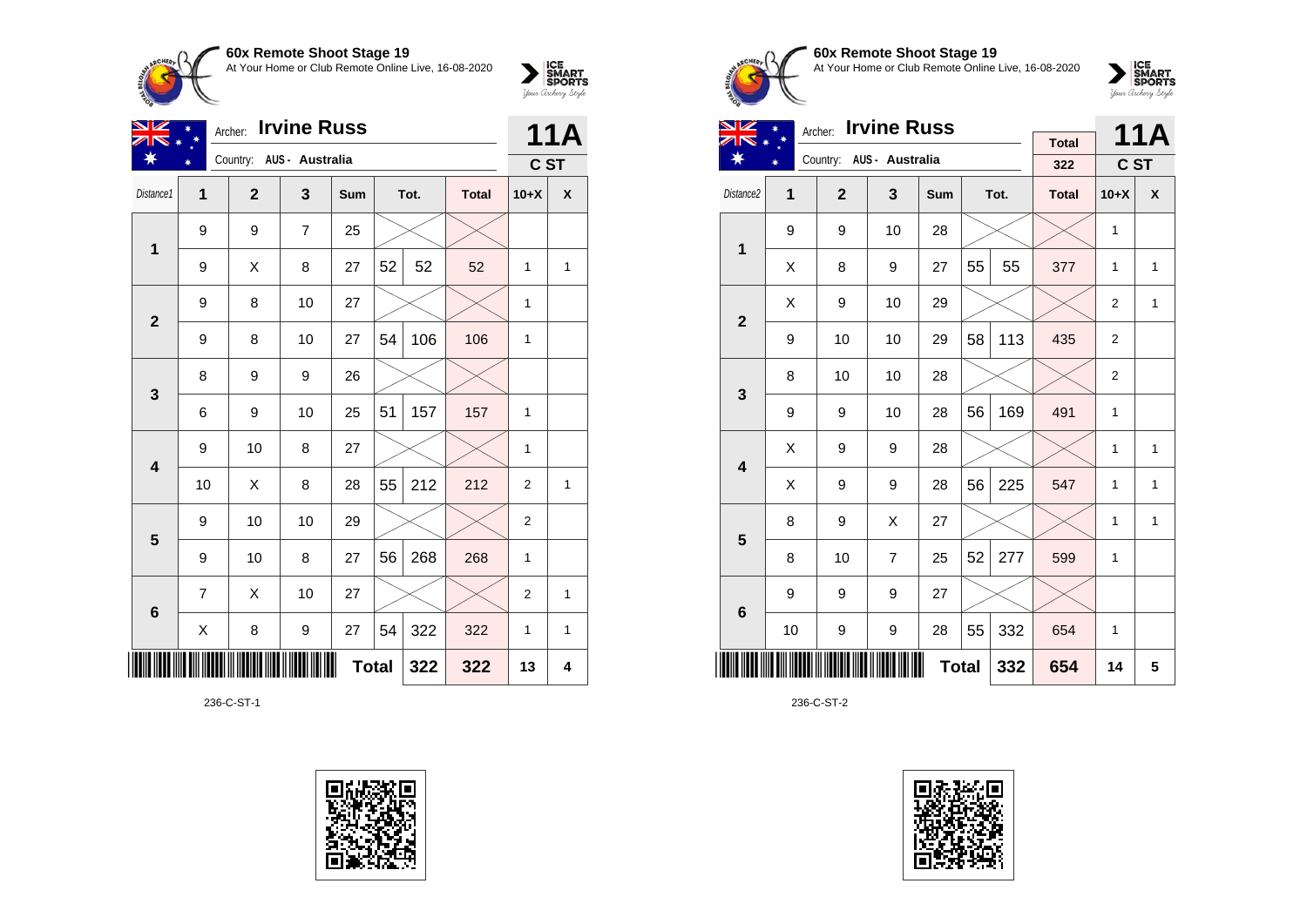

|                         |                | Verheyen Koen<br>Archer: |                        |              |    |      |              |                |            |  |
|-------------------------|----------------|--------------------------|------------------------|--------------|----|------|--------------|----------------|------------|--|
|                         |                |                          | Country: BEL - Belgium |              |    |      |              | R 30           | <b>12A</b> |  |
| Distance1               | 1              | $\overline{2}$           | 3                      | <b>Sum</b>   |    | Tot. | <b>Total</b> | $10+X$         | X          |  |
| 1                       | 10             | 10                       | 9                      | 29           |    |      |              | $\overline{2}$ |            |  |
|                         | 9              | $\overline{7}$           | 6                      | 22           | 51 | 51   | 51           |                |            |  |
| $\overline{2}$          | 10             | 9                        | 9                      | 28           |    |      |              | $\mathbf{1}$   |            |  |
|                         | 9              | 9                        | $\overline{7}$         | 25           | 53 | 104  | 104          |                |            |  |
| $\mathbf{3}$            | 9              | 8                        | $\overline{7}$         | 24           |    |      |              |                |            |  |
|                         | 7              | 6                        | 6                      | 19           | 43 | 147  | 147          |                |            |  |
| $\overline{\mathbf{4}}$ | 9              | 9                        | 8                      | 26           |    |      |              |                |            |  |
|                         | 8              | $\overline{7}$           | $\overline{7}$         | 22           | 48 | 195  | 195          |                |            |  |
| 5                       | 10             | 9                        | 9                      | 28           |    |      |              | 1              |            |  |
|                         | $\overline{7}$ | 7                        | 6                      | 20           | 48 | 243  | 243          |                |            |  |
| $6\phantom{1}$          | 10             | 8                        | 8                      | 26           |    |      |              | $\mathbf{1}$   |            |  |
|                         | 8              | 7                        | 6                      | 21           | 47 | 290  | 290          |                |            |  |
| ║║                      |                |                          |                        | <b>Total</b> |    | 290  | 290          | 5              | 0          |  |

237-R-30-1





**60x Remote Shoot Stage 19** At Your Home or Club Remote Online Live, 16-08-2020



|                         |    | Verheyen Koen<br>Archer: |                |            |                         | <b>12A</b> |                     |              |   |
|-------------------------|----|--------------------------|----------------|------------|-------------------------|------------|---------------------|--------------|---|
|                         |    | Country:                 | BEL - Belgium  |            |                         |            | <b>Total</b><br>290 | R 30         |   |
| Distance <sub>2</sub>   | 1  | $\overline{2}$           | 3              | <b>Sum</b> |                         | Tot.       | <b>Total</b>        | $10+X$       | X |
| 1                       | 10 | 9                        | 9              | 28         |                         |            |                     | 1            |   |
|                         | 6  | 6                        | 6              | 18         | 46                      | 46         | 336                 |              |   |
| $\overline{2}$          | 10 | 9                        | 9              | 28         |                         |            |                     | $\mathbf{1}$ |   |
|                         | 7  | $\overline{7}$           | $\overline{7}$ | 21         | 49                      | 95         | 385                 |              |   |
| 3                       | 10 | 9                        | 9              | 28         |                         |            |                     | $\mathbf{1}$ |   |
|                         | 9  | 9                        | $\overline{7}$ | 25         | 53                      | 148        | 438                 |              |   |
| $\overline{\mathbf{4}}$ | Χ  | 9                        | 9              | 28         |                         |            |                     | $\mathbf{1}$ | 1 |
|                         | 9  | 8                        | 8              | 25         | 53                      | 201        | 491                 |              |   |
| 5                       | X  | X                        | X              | 30         |                         |            |                     | 3            | 3 |
|                         | 10 | 9                        | 9              | 28         | 58                      | 259        | 549                 | $\mathbf{1}$ |   |
| $6\phantom{1}6$         | 10 | 10                       | 10             | 30         |                         |            |                     | 3            |   |
|                         | 9  | 9                        | 9              | 27         | 57                      | 316        | 606                 |              |   |
|                         |    |                          | 606            | 11         | $\overline{\mathbf{4}}$ |            |                     |              |   |

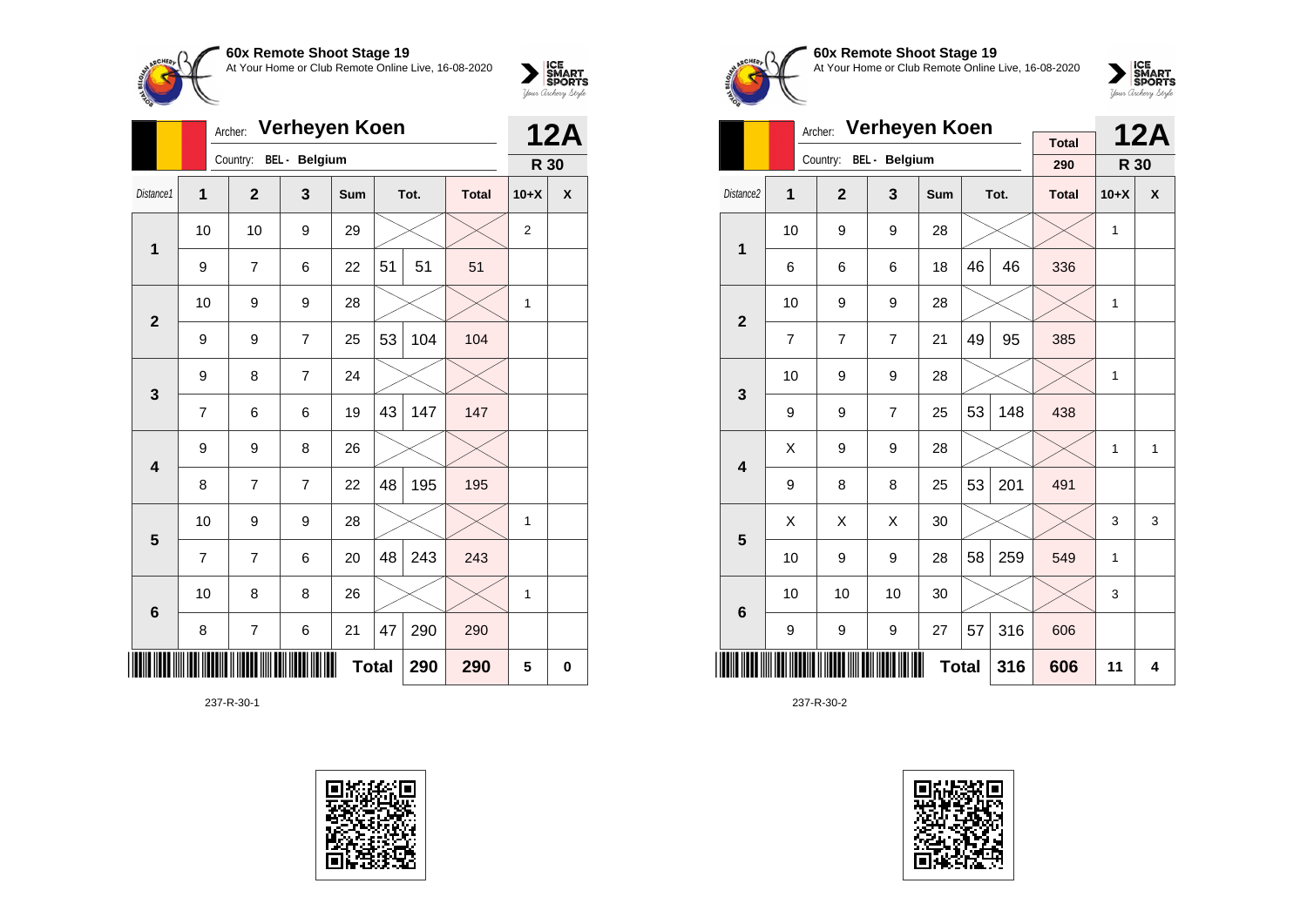

|                 |    | Van steen Elian<br>Archer: |    |            |              |      |              |                |                         |  |
|-----------------|----|----------------------------|----|------------|--------------|------|--------------|----------------|-------------------------|--|
|                 |    | Country: BEL - Belgium     |    |            |              |      |              | <b>R70</b>     | <b>13A</b>              |  |
| Distance1       | 1  | $\overline{2}$             | 3  | <b>Sum</b> |              | Tot. | <b>Total</b> | $10+X$         | X                       |  |
| 1               | Χ  | 9                          | 9  | 28         |              |      |              | 1              | 1                       |  |
|                 | 9  | 9                          | 8  | 26         | 54           | 54   | 54           |                |                         |  |
| $\overline{2}$  | 10 | 9                          | 9  | 28         |              |      |              | 1              |                         |  |
|                 | 9  | 8                          | 8  | 25         | 53           | 107  | 107          |                |                         |  |
| 3               | 10 | 9                          | 9  | 28         |              |      |              | 1              |                         |  |
|                 | 9  | 8                          | 8  | 25         | 53           | 160  | 160          |                |                         |  |
| 4               | 10 | 10                         | 9  | 29         |              |      |              | $\overline{2}$ |                         |  |
|                 | 9  | 9                          | 9  | 27         | 56           | 216  | 216          |                |                         |  |
| 5               | X  | 10                         | 10 | 30         |              |      |              | 3              | 1                       |  |
|                 | 9  | 9                          | 8  | 26         | 56           | 272  | 272          |                |                         |  |
| $6\phantom{1}6$ | 9  | 9                          | 9  | 27         |              |      |              |                |                         |  |
|                 | 9  | 8                          | 8  | 25         | 52           | 324  | 324          |                |                         |  |
|                 |    |                            |    |            | <b>Total</b> | 324  | 324          | 8              | $\overline{\mathbf{2}}$ |  |

238-R-70-1





**60x Remote Shoot Stage 19** At Your Home or Club Remote Online Live, 16-08-2020



|                         |    | Archer:        | Van steen Elian        |     |    |      | <b>13A</b>   |                |   |
|-------------------------|----|----------------|------------------------|-----|----|------|--------------|----------------|---|
|                         |    |                | Country: BEL - Belgium |     |    |      | <b>Total</b> |                |   |
|                         |    |                |                        |     |    |      | 324          | <b>R70</b>     |   |
| Distance <sub>2</sub>   | 1  | $\overline{2}$ | 3                      | Sum |    | Tot. | <b>Total</b> | $10+X$         | X |
| 1                       | 10 | 10             | 9                      | 29  |    |      |              | 2              |   |
|                         | 9  | 9              | 9                      | 27  | 56 | 56   | 380          |                |   |
| $\overline{2}$          | X  | 10             | 9                      | 29  |    |      |              | $\overline{2}$ | 1 |
|                         | 9  | 8              | 8                      | 25  | 54 | 110  | 434          |                |   |
| 3                       | 10 | 9              | 9                      | 28  |    |      |              | $\mathbf{1}$   |   |
|                         | 9  | 8              | 8                      | 25  | 53 | 163  | 487          |                |   |
| $\overline{\mathbf{4}}$ | 10 | 10             | 10                     | 30  |    |      |              | 3              |   |
|                         | 10 | 9              | 8                      | 27  | 57 | 220  | 544          | 1              |   |
| 5                       | X  | 9              | 9                      | 28  |    |      |              | 1              | 1 |
|                         | 9  | 9              | 9                      | 27  | 55 | 275  | 599          |                |   |
| $6\phantom{1}6$         | X  | 10             | 9                      | 29  |    |      |              | 2              | 1 |
|                         | 9  | 9              | 8                      | 26  | 55 | 330  | 654          |                |   |
|                         |    |                | 654                    | 12  | 3  |      |              |                |   |

238-R-70-2

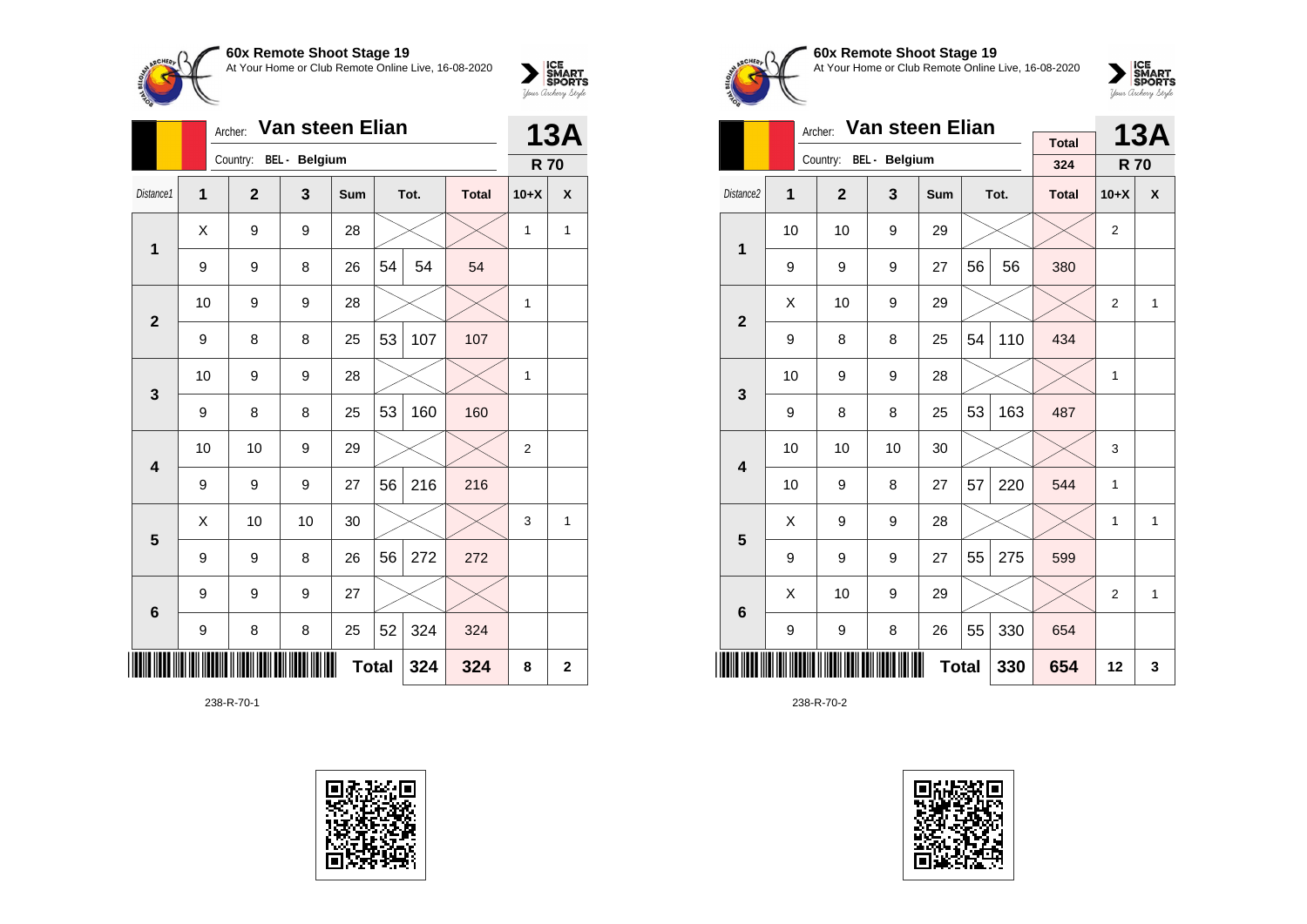

|                 | Archer:        |                |                           | <b>14A</b>   |    |      |              |                 |                |
|-----------------|----------------|----------------|---------------------------|--------------|----|------|--------------|-----------------|----------------|
|                 |                | Country:       | TTO - Trinidad and Tobago |              |    |      |              | C <sub>50</sub> |                |
| Distance1       | $\overline{1}$ | $\overline{2}$ | 3                         | Sum          |    | Tot. | <b>Total</b> | $10+X$          | $\mathsf{x}$   |
| 1               | 10             | 9              | 9                         | 28           |    |      |              | 1               |                |
|                 | 8              | 8              | M                         | 16           | 44 | 44   | 44           |                 |                |
| $\mathbf{2}$    | X              | X              | 10                        | 30           |    |      |              | 3               | $\overline{2}$ |
|                 | 10             | 10             | 9                         | 29           | 59 | 103  | 103          | $\overline{2}$  |                |
| $\mathbf{3}$    | X              | X              | 9                         | 29           |    |      |              | $\overline{2}$  | $\overline{2}$ |
|                 | 9              | 8              | 8                         | 25           | 54 | 157  | 157          |                 |                |
| 4               | Χ              | 10             | 10                        | 30           |    |      |              | 3               | 1              |
|                 | 9              | 9              | 8                         | 26           | 56 | 213  | 213          |                 |                |
| 5               | X              | 10             | 9                         | 29           |    |      |              | $\overline{2}$  | 1              |
|                 | 8              | 7              | $\overline{7}$            | 22           | 51 | 264  | 264          |                 |                |
| $6\phantom{1}6$ | 10             | 9              | 9                         | 28           |    |      |              | 1               |                |
|                 | 9              | 9              | 7                         | 25           | 53 | 317  | 317          |                 |                |
| ║║║             |                |                |                           | <b>Total</b> |    | 317  | 317          | 14              | 6              |

239-C-50-1





**60x Remote Shoot Stage 19** At Your Home or Club Remote Online Live, 16-08-2020

 $\sum_{\text{Jour} \text{C} \text{under}} \left| \begin{matrix} \text{ICE} \\ \text{SDORTS} \\ \text{SPORTS} \end{matrix} \right|_{\text{Jour} \text{d} \text{ref}}$ 

|                         |    | <b>Francis Sherwin</b><br>Archer: |                                    |     |              | <b>14A</b> |              |                 |              |
|-------------------------|----|-----------------------------------|------------------------------------|-----|--------------|------------|--------------|-----------------|--------------|
|                         |    |                                   | Country: TTO - Trinidad and Tobago |     |              |            | <b>Total</b> |                 |              |
|                         |    |                                   |                                    |     |              |            | 317          | C <sub>50</sub> |              |
| Distance <sub>2</sub>   | 1  | $\overline{2}$                    | 3                                  | Sum |              | Tot.       | <b>Total</b> | $10+X$          | X            |
| 1                       | 10 | 9                                 | 9                                  | 28  |              |            |              | 1               |              |
|                         | 9  | 9                                 | 8                                  | 26  | 54           | 54         | 371          |                 |              |
| $\overline{2}$          | X  | X                                 | 10                                 | 30  |              |            |              | 3               | 2            |
|                         | 9  | 9                                 | 9                                  | 27  | 57           | 111        | 428          |                 |              |
| 3                       | Χ  | 10                                | 9                                  | 29  |              |            |              | $\overline{2}$  | $\mathbf{1}$ |
|                         | 9  | 8                                 | 8                                  | 25  | 54           | 165        | 482          |                 |              |
| $\overline{\mathbf{4}}$ | X  | 10                                | 9                                  | 29  |              |            |              | $\overline{2}$  | 1            |
|                         | 9  | 9                                 | 6                                  | 24  | 53           | 218        | 535          |                 |              |
| 5                       | 9  | 9                                 | 9                                  | 27  |              |            |              |                 |              |
|                         | 9  | 9                                 | $\overline{7}$                     | 25  | 52           | 270        | 587          |                 |              |
| 6                       | X  | X                                 | 9                                  | 29  |              |            |              | $\overline{2}$  | 2            |
|                         | 9  | $\overline{7}$                    | $\overline{7}$                     | 23  | 52           | 322        | 639          |                 |              |
|                         |    |                                   |                                    |     | <b>Total</b> | 322        | 639          | 10              | 6            |

239-C-50-2

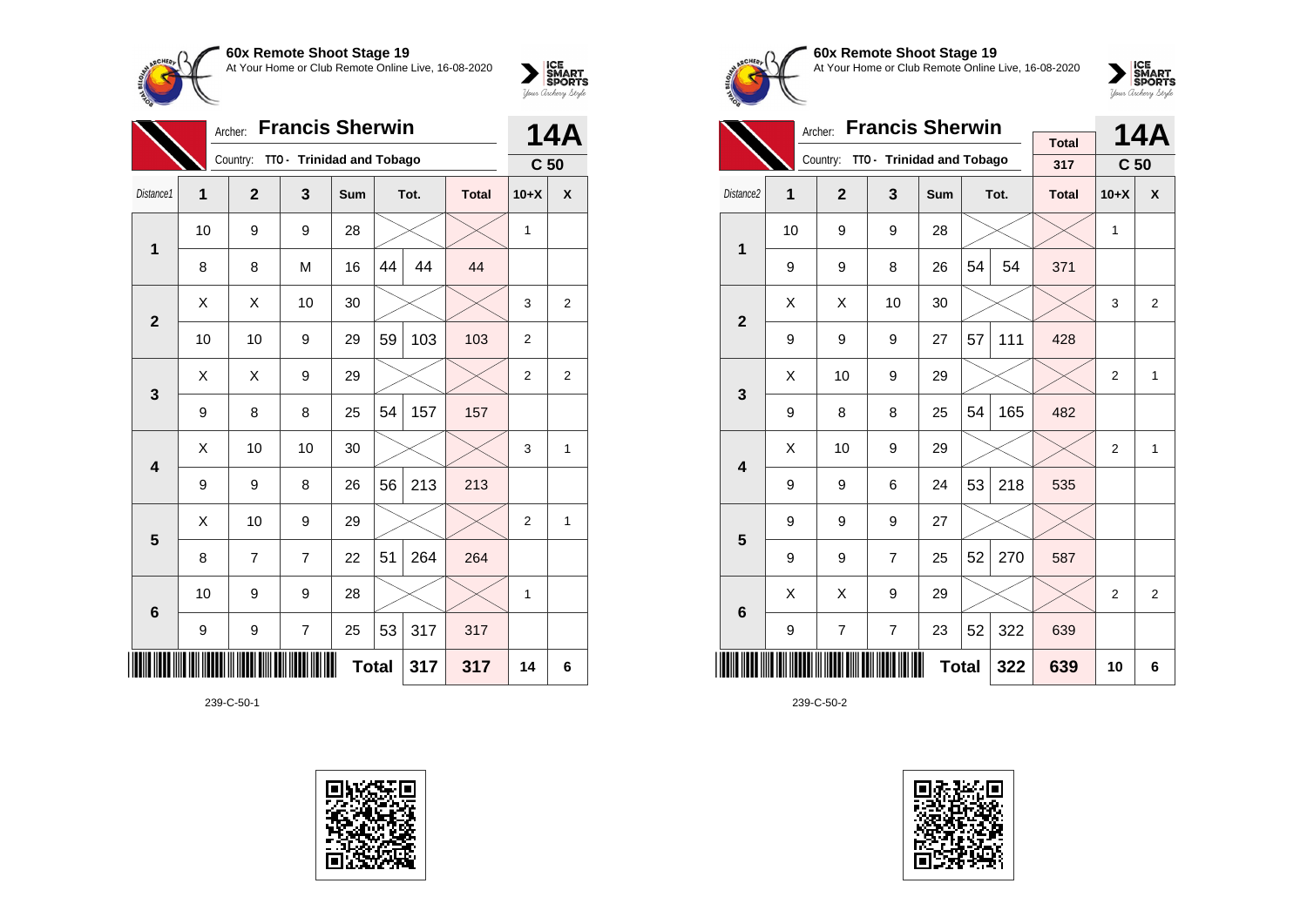

|                         | Archer:        |                | <b>15A</b>                |              |    |      |              |              |   |
|-------------------------|----------------|----------------|---------------------------|--------------|----|------|--------------|--------------|---|
|                         |                | Country:       | TTO - Trinidad and Tobago |              |    |      |              | R 30         |   |
| Distance1               | 1              | $\mathbf{2}$   | 3                         | Sum          |    | Tot. | <b>Total</b> | $10+X$       | X |
| $\mathbf 1$             | 8              | 8              | $\overline{7}$            | 23           |    |      |              |              |   |
|                         | $\overline{7}$ | 6              | 6                         | 19           | 42 | 42   | 42           |              |   |
| $\overline{2}$          | 9              | 8              | 8                         | 25           |    |      |              |              |   |
|                         | 8              | 5              | M                         | 13           | 38 | 80   | 80           |              |   |
| 3                       | 10             | 9              | 8                         | 27           |    |      |              | 1            |   |
|                         | $\overline{7}$ | 7              | 6                         | 20           | 47 | 127  | 127          |              |   |
| $\overline{\mathbf{4}}$ | 9              | 9              | 9                         | 27           |    |      |              |              |   |
|                         | 8              | 8              | 5                         | 21           | 48 | 175  | 175          |              |   |
| 5                       | X              | 9              | 9                         | 28           |    |      |              | 1            | 1 |
|                         | 8              | 6              | 6                         | 20           | 48 | 223  | 223          |              |   |
| $6\phantom{1}6$         | 10             | 8              | $\overline{7}$            | 25           |    |      |              | $\mathbf{1}$ |   |
|                         | 7              | $\overline{7}$ | 6                         | 20           | 45 | 268  | 268          |              |   |
|                         |                |                |                           | <b>Total</b> |    | 268  | 268          | 3            | 1 |

240-R-30-1





**60x Remote Shoot Stage 19** At Your Home or Club Remote Online Live, 16-08-2020

 $\sum_{\text{Jour} \text{C} \text{under}} \left| \begin{matrix} \text{ICE} \\ \text{SDORTS} \\ \text{SPORTS} \end{matrix} \right|_{\text{Jour} \text{d} \text{ref}}$ 

|                         |                | <b>Gopee Andre</b><br>Archer: |                           |              |    | <b>15A</b> |                     |              |   |
|-------------------------|----------------|-------------------------------|---------------------------|--------------|----|------------|---------------------|--------------|---|
|                         |                | Country:                      | TTO - Trinidad and Tobago |              |    |            | <b>Total</b><br>268 | R 30         |   |
| Distance <sub>2</sub>   | 1              | $\overline{2}$                | 3                         | Sum          |    | Tot.       | <b>Total</b>        | $10+X$       | X |
| $\mathbf{1}$            | 10             | 9                             | 9                         | 28           |    |            |                     | 1            |   |
|                         | 8              | 5                             | 5                         | 18           | 46 | 46         | 314                 |              |   |
| $\overline{2}$          | 9              | 8                             | $\overline{7}$            | 24           |    |            |                     |              |   |
|                         | $\overline{7}$ | 6                             | 6                         | 19           | 43 | 89         | 357                 |              |   |
| 3                       | 9              | 9                             | 8                         | 26           |    |            |                     |              |   |
|                         | 8              | 8                             | 8                         | 24           | 50 | 139        | 407                 |              |   |
| $\overline{\mathbf{4}}$ | Χ              | 8                             | $\overline{7}$            | 25           |    |            |                     | 1            | 1 |
|                         | 7              | $\overline{7}$                | M                         | 14           | 39 | 178        | 446                 |              |   |
| 5                       | 8              | 8                             | $\overline{7}$            | 23           |    |            |                     |              |   |
|                         | 7              | 5                             | M                         | 12           | 35 | 213        | 481                 |              |   |
| 6                       | 9              | 9                             | 9                         | 27           |    |            |                     |              |   |
|                         | 8              | 8                             | 6                         | 22           | 49 | 262        | 530                 |              |   |
|                         |                |                               |                           | <b>Total</b> |    | 262        | 530                 | $\mathbf{2}$ | 1 |

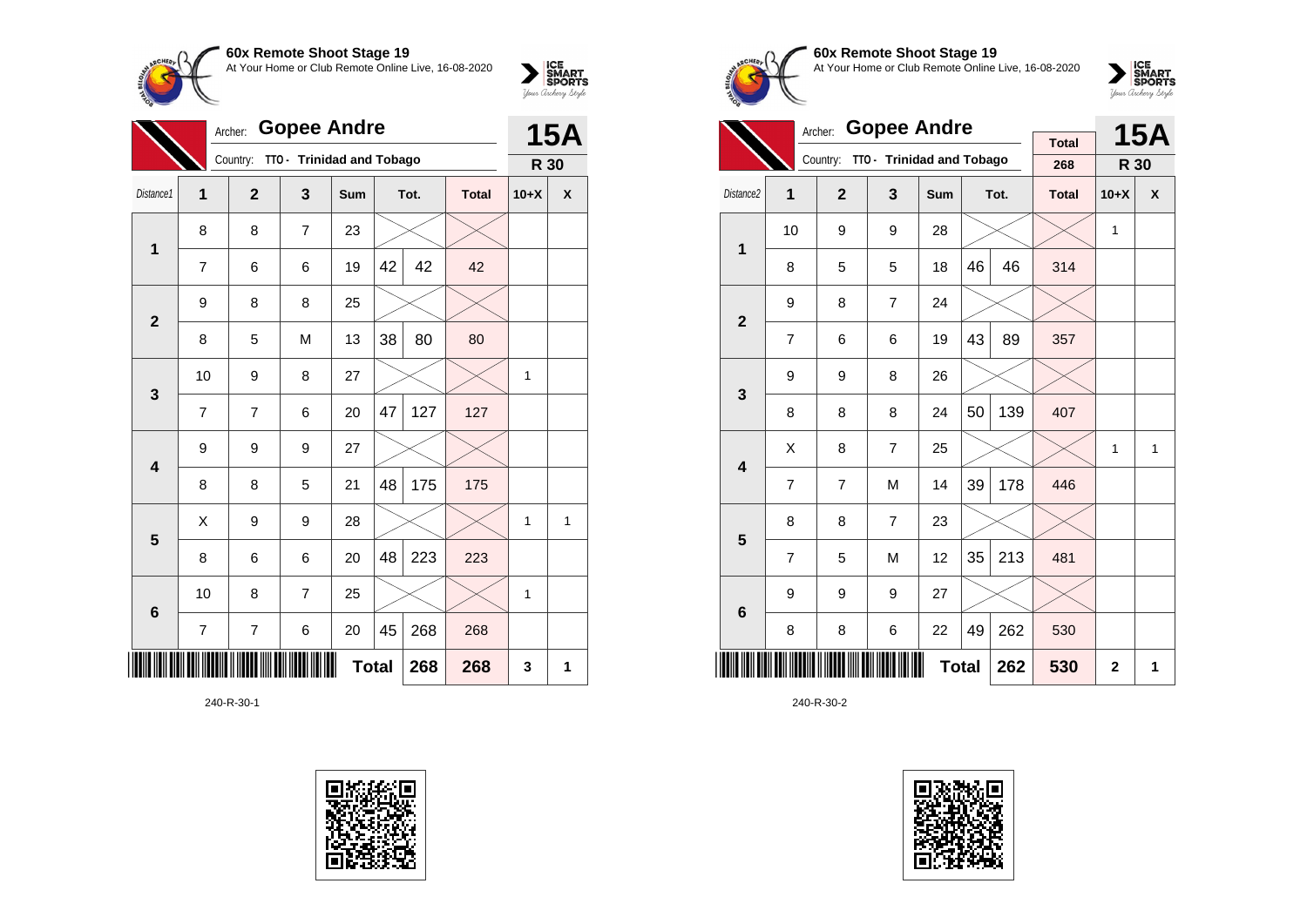

|                         |    | <b>Cunningham Rogan</b><br>Archer: |               |     | <b>16A</b>   |      |              |                 |              |
|-------------------------|----|------------------------------------|---------------|-----|--------------|------|--------------|-----------------|--------------|
|                         |    | Country:                           | IRL - Ireland |     |              |      |              | C <sub>50</sub> |              |
| Distance1               | 1  | $\overline{2}$                     | 3             | Sum |              | Tot. | <b>Total</b> | $10+X$          | X            |
| $\mathbf{1}$            | X  | 10                                 | 10            | 30  |              |      |              | 3               | 1            |
|                         | 9  | 9                                  | 9             | 27  | 57           | 57   | 57           |                 |              |
| $\overline{2}$          | 10 | 9                                  | 9             | 28  |              |      |              | $\mathbf{1}$    |              |
|                         | 9  | 9                                  | 9             | 27  | 55           | 112  | 112          |                 |              |
| $\mathbf{3}$            | Χ  | X                                  | 9             | 29  |              |      |              | $\overline{c}$  | 2            |
|                         | 9  | 9                                  | 9             | 27  | 56           | 168  | 168          |                 |              |
| $\overline{\mathbf{4}}$ | 10 | 10                                 | 10            | 30  |              |      |              | 3               |              |
|                         | 9  | 9                                  | 8             | 26  | 56           | 224  | 224          |                 |              |
| 5                       | 10 | 10                                 | 9             | 29  |              |      |              | $\overline{2}$  |              |
|                         | 9  | 8                                  | 8             | 25  | 54           | 278  | 278          |                 |              |
| 6                       | Χ  | 10                                 | 9             | 29  |              |      |              | 2               | $\mathbf{1}$ |
|                         | 8  | 8                                  | 8             | 24  | 53           | 331  | 331          |                 |              |
|                         |    |                                    |               |     | <b>Total</b> | 331  | 331          | 13              | 4            |

241-C-50-1









|                         |   | Archer:        | <b>Cunningham Rogan</b> |              | <b>Total</b> |      | <b>16A</b>   |                 |                  |
|-------------------------|---|----------------|-------------------------|--------------|--------------|------|--------------|-----------------|------------------|
|                         |   | Country:       | IRL - Ireland           |              |              |      | 331          | C <sub>50</sub> |                  |
| Distance <sub>2</sub>   | 1 | $\overline{2}$ | 3                       | <b>Sum</b>   |              | Tot. | <b>Total</b> | $10+X$          | $\boldsymbol{x}$ |
| 1                       | X | 10             | 10                      | 30           |              |      |              | 3               | $\mathbf{1}$     |
|                         | 8 | 8              | 8                       | 24           | 54           | 54   | 385          |                 |                  |
| $\overline{2}$          | X | 9              | 9                       | 28           |              |      |              | 1               | $\mathbf{1}$     |
|                         | 9 | 9              | 9                       | 27           | 55           | 109  | 440          |                 |                  |
| 3                       | X | 9              | 9                       | 28           |              |      |              | 1               | 1                |
|                         | 9 | 8              | $\overline{7}$          | 24           | 52           | 161  | 492          |                 |                  |
| $\overline{\mathbf{4}}$ | Χ | 10             | 10                      | 30           |              |      |              | 3               | 1                |
|                         | 9 | 9              | 8                       | 26           | 56           | 217  | 548          |                 |                  |
| 5                       | X | X              | 10                      | 30           |              |      |              | 3               | $\overline{2}$   |
|                         | 9 | 9              | $\overline{7}$          | 25           | 55           | 272  | 603          |                 |                  |
| $6\phantom{1}6$         | X | 10             | 9                       | 29           |              |      |              | $\overline{2}$  | 1                |
|                         | 9 | 9              | 9                       | 27           | 56           | 328  | 659          |                 |                  |
|                         |   |                |                         | <b>Total</b> |              | 328  | 659          | 13              | 7                |

241-C-50-2

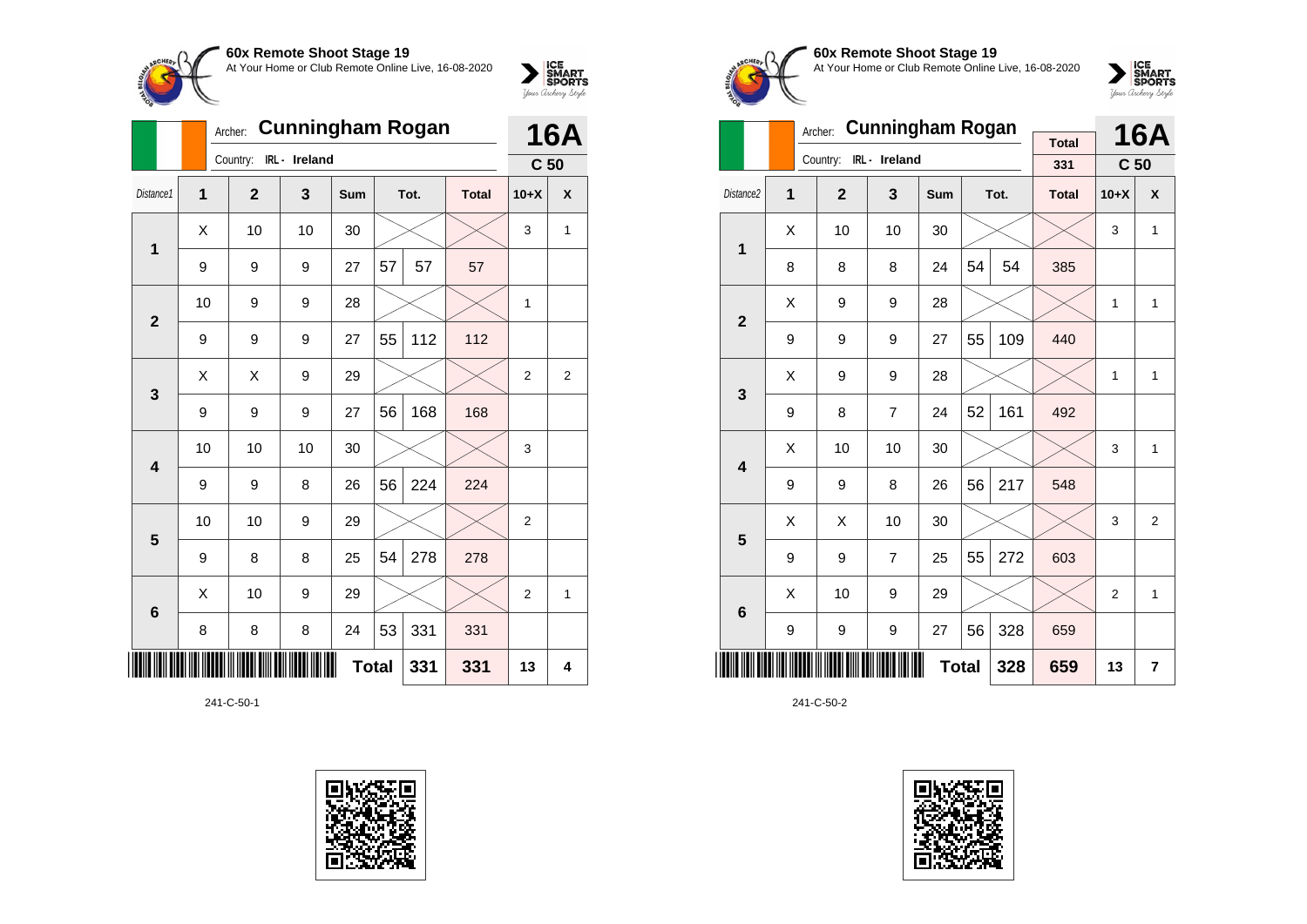

| $\blacklozenge$ | Archer:        |                |                       | <b>17A</b>   |    |      |              |                 |   |
|-----------------|----------------|----------------|-----------------------|--------------|----|------|--------------|-----------------|---|
|                 |                | Country:       | <b>BAR</b> - Barbados |              |    |      |              | C <sub>30</sub> |   |
| Distance1       | $\overline{1}$ | $\mathbf{2}$   | 3                     | Sum          |    | Tot. | <b>Total</b> | $10+X$          | χ |
| $\mathbf 1$     | X              | 8              | 8                     | 26           |    |      |              | 1               | 1 |
|                 | 8              | $\overline{7}$ | $\overline{7}$        | 22           | 48 | 48   | 48           |                 |   |
| $\overline{2}$  | X              | 9              | 9                     | 28           |    |      |              | 1               | 1 |
|                 | 9              | 9              | $\overline{7}$        | 25           | 53 | 101  | 101          |                 |   |
| 3               | 10             | 9              | 8                     | 27           |    |      |              | 1               |   |
|                 | 8              | 7              | 6                     | 21           | 48 | 149  | 149          |                 |   |
| 4               | X              | 9              | 9                     | 28           |    |      |              | 1               | 1 |
|                 | 9              | 8              | 6                     | 23           | 51 | 200  | 200          |                 |   |
| 5               | Χ              | 10             | 9                     | 29           |    |      |              | $\overline{2}$  | 1 |
|                 | 9              | 5              | 5                     | 19           | 48 | 248  | 248          |                 |   |
| $6\phantom{1}6$ | 10             | 9              | 9                     | 28           |    |      |              | 1               |   |
|                 | 9              | 9              | 8                     | 26           | 54 | 302  | 302          |                 |   |
|                 |                |                |                       | <b>Total</b> |    | 302  | 302          | $\overline{7}$  | 4 |

242-C-30-1





## **60x Remote Shoot Stage 19** At Your Home or Club Remote Online Live, 16-08-2020



|                         |    | Archer:        | <b>Annel John</b>     |              |    |      |              |                 | <b>17A</b>     |
|-------------------------|----|----------------|-----------------------|--------------|----|------|--------------|-----------------|----------------|
| ψ                       |    | Country:       | <b>BAR</b> - Barbados |              |    |      | <b>Total</b> |                 |                |
|                         |    |                |                       |              |    |      | 302          | C <sub>30</sub> |                |
| Distance <sub>2</sub>   | 1  | $\mathbf{2}$   | 3                     | Sum          |    | Tot. | <b>Total</b> | $10+X$          | X              |
| 1                       | 10 | 9              | 9                     | 28           |    |      |              | $\mathbf{1}$    |                |
|                         | 9  | 8              | $\overline{7}$        | 24           | 52 | 52   | 354          |                 |                |
| $\overline{2}$          | 9  | 9              | 8                     | 26           |    |      |              |                 |                |
|                         | 8  | $\overline{7}$ | 6                     | 21           | 47 | 99   | 401          |                 |                |
| 3                       | 9  | 9              | 9                     | 27           |    |      |              |                 |                |
|                         | 5  | 5              | M                     | 10           | 37 | 136  | 438          |                 |                |
| $\overline{\mathbf{4}}$ | X  | 10             | 9                     | 29           |    |      |              | $\overline{2}$  | $\mathbf{1}$   |
|                         | 9  | 8              | 8                     | 25           | 54 | 190  | 492          |                 |                |
| 5                       | 10 | 10             | 8                     | 28           |    |      |              | $\overline{2}$  |                |
|                         | 8  | $\overline{7}$ | $\overline{7}$        | 22           | 50 | 240  | 542          |                 |                |
| 6                       | X  | X              | 9                     | 29           |    |      |              | $\overline{2}$  | $\overline{2}$ |
|                         | 9  | 8              | 6                     | 23           | 52 | 292  | 594          |                 |                |
|                         |    |                |                       | <b>Total</b> |    | 292  | 594          | $\overline{7}$  | 3              |

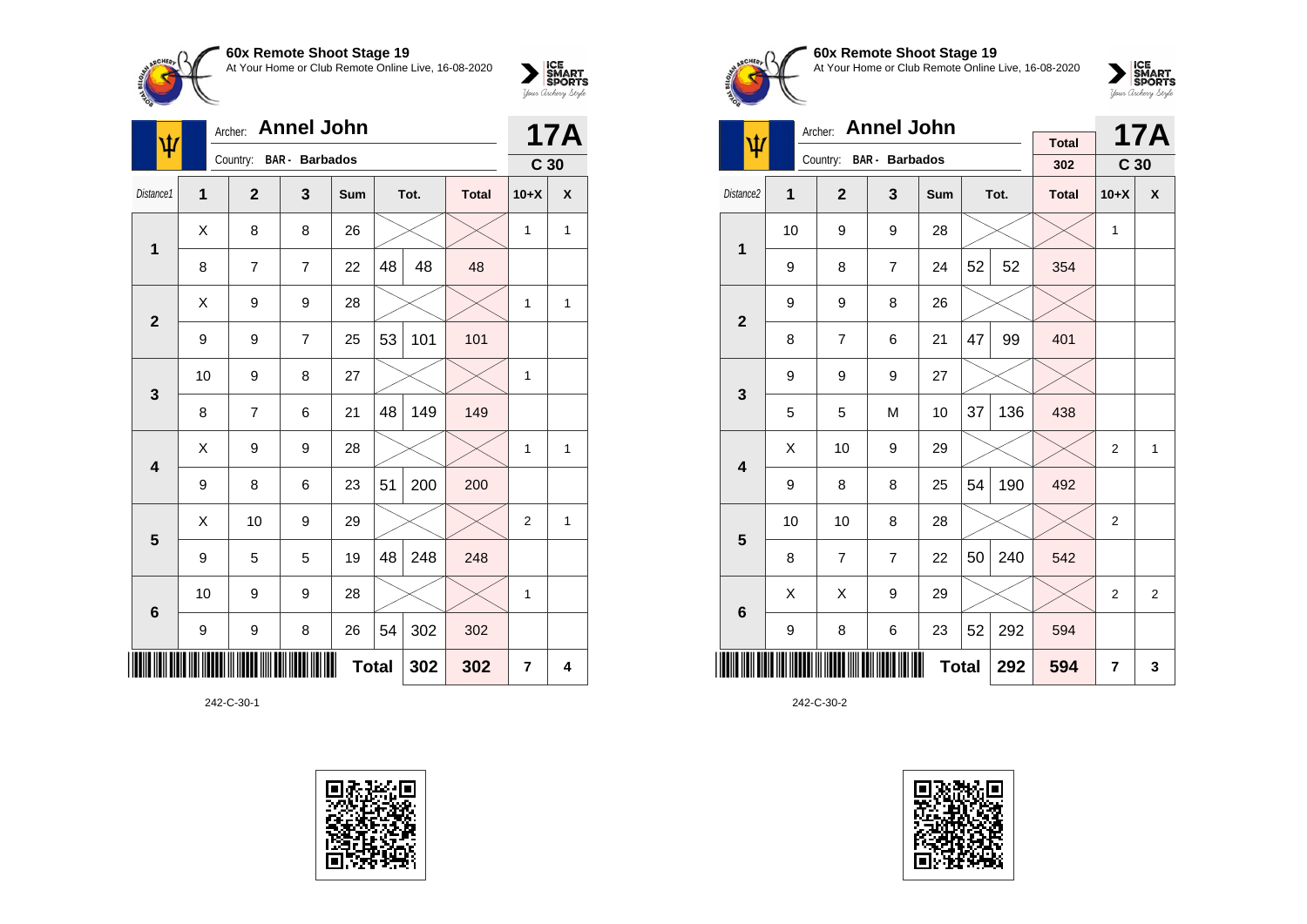

| ψ                       | Archer: |                |                       | <b>17B</b>   |    |      |              |                 |                |
|-------------------------|---------|----------------|-----------------------|--------------|----|------|--------------|-----------------|----------------|
|                         |         | Country:       | <b>BAR</b> - Barbados |              |    |      |              | C <sub>30</sub> |                |
| Distance1               | 1       | $\overline{2}$ | 3                     | Sum          |    | Tot. | <b>Total</b> | $10+X$          | X              |
| 1                       | 10      | 10             | 10                    | 30           |    |      |              | 3               |                |
|                         | 10      | 9              | M                     | 19           | 49 | 49   | 49           | 1               |                |
| $\overline{2}$          | X       | X              | 10                    | 30           |    |      |              | 3               | $\overline{2}$ |
|                         | 9       | 9              | 9                     | 27           | 57 | 106  | 106          |                 |                |
| 3                       | 10      | 10             | 10                    | 30           |    |      |              | 3               |                |
|                         | 9       | 9              | 9                     | 27           | 57 | 163  | 163          |                 |                |
| $\overline{\mathbf{4}}$ | X       | 10             | 10                    | 30           |    |      |              | 3               | 1              |
|                         | 10      | 9              | 8                     | 27           | 57 | 220  | 220          | 1               |                |
| 5                       | X       | X              | X                     | 30           |    |      |              | 3               | 3              |
|                         | Χ       | 10             | 9                     | 29           | 59 | 279  | 279          | $\overline{2}$  | 1              |
| $6\phantom{1}6$         | X       | X              | 10                    | 30           |    |      |              | 3               | $\overline{2}$ |
|                         | 9       | 9              | M                     | 18           | 48 | 327  | 327          |                 |                |
|                         |         |                |                       | <b>Total</b> |    | 327  | 327          | 22              | 9              |

243-C-30-1





**60x Remote Shoot Stage 19** At Your Home or Club Remote Online Live, 16-08-2020



|                         |    | Archer:        | <b>Phoenix Anthony</b> |              |    | 17B  |                     |                 |                |
|-------------------------|----|----------------|------------------------|--------------|----|------|---------------------|-----------------|----------------|
| ψ                       |    | Country:       | <b>BAR</b> - Barbados  |              |    |      | <b>Total</b><br>327 | C <sub>30</sub> |                |
| Distance <sub>2</sub>   | 1  | $\overline{2}$ | 3                      | Sum          |    | Tot. | <b>Total</b>        | $10+X$          | X              |
| $\mathbf{1}$            | 10 | 10             | 10                     | 30           |    |      |                     | 3               |                |
|                         | 10 | 9              | 9                      | 28           | 58 | 58   | 385                 | 1               |                |
| $\overline{2}$          | 10 | 10             | 10                     | 30           |    |      |                     | 3               |                |
|                         | 10 | 9              | 9                      | 28           | 58 | 116  | 443                 | 1               |                |
| 3                       | X  | X              | 10                     | 30           |    |      |                     | 3               | $\overline{2}$ |
|                         | 9  | 9              | 8                      | 26           | 56 | 172  | 499                 |                 |                |
| $\overline{\mathbf{4}}$ | Χ  | 9              | 9                      | 28           |    |      |                     | $\mathbf{1}$    | 1              |
|                         | 9  | 9              | 9                      | 27           | 55 | 227  | 554                 |                 |                |
| 5                       | X  | 10             | 10                     | 30           |    |      |                     | 3               | 1              |
|                         | 10 | 9              | 9                      | 28           | 58 | 285  | 612                 | 1               |                |
| 6                       | X  | 10             | 10                     | 30           |    |      |                     | 3               | 1              |
|                         | 10 | 9              | 9                      | 28           | 58 | 343  | 670                 | 1               |                |
|                         |    |                |                        | <b>Total</b> |    | 343  | 670                 | 20              | 5              |

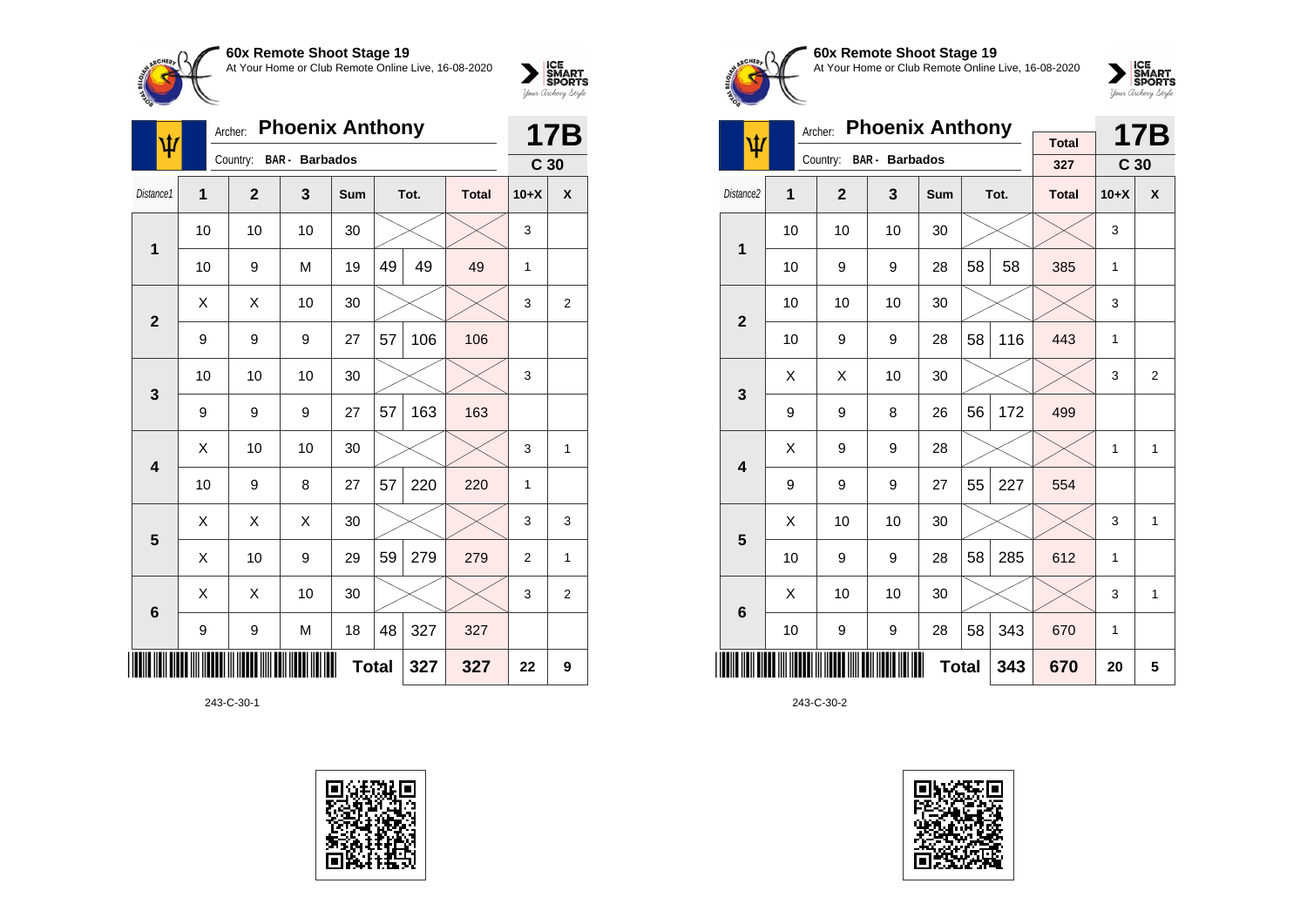

| лин. <b>Анчутк моюнто</b><br>Ψ |              |  |                                            |                         |              |                      |  |  | 17C             |                           |
|--------------------------------|--------------|--|--------------------------------------------|-------------------------|--------------|----------------------|--|--|-----------------|---------------------------|
|                                |              |  |                                            | Country: BAR - Barbados |              |                      |  |  | C <sub>30</sub> |                           |
| Distance1                      | $\mathbf{1}$ |  | $\mathbf{2}$                               | 3                       | Sum          | Tot.<br><b>Total</b> |  |  | $10+X$          | $\boldsymbol{\mathsf{X}}$ |
| $\mathbf{1}$                   |              |  |                                            |                         |              |                      |  |  |                 |                           |
|                                |              |  |                                            |                         |              |                      |  |  |                 |                           |
|                                |              |  |                                            |                         |              |                      |  |  |                 |                           |
| $\mathbf{2}$                   |              |  |                                            |                         |              |                      |  |  |                 |                           |
|                                |              |  |                                            |                         |              |                      |  |  |                 |                           |
| $\mathbf 3$                    |              |  |                                            |                         |              |                      |  |  |                 |                           |
|                                |              |  |                                            |                         |              |                      |  |  |                 |                           |
| $\overline{\mathbf{4}}$        |              |  |                                            |                         |              |                      |  |  |                 |                           |
|                                |              |  |                                            |                         |              |                      |  |  |                 |                           |
| $\overline{\mathbf{5}}$        |              |  |                                            |                         |              |                      |  |  |                 |                           |
|                                |              |  |                                            |                         |              |                      |  |  |                 |                           |
| $\bf{6}$                       |              |  |                                            |                         |              |                      |  |  |                 |                           |
|                                |              |  | <u> IIII III IIIIII III IIIII IIII III</u> |                         | <b>Total</b> |                      |  |  |                 |                           |
|                                |              |  |                                            |                         |              |                      |  |  |                 |                           |

244-C-30-1











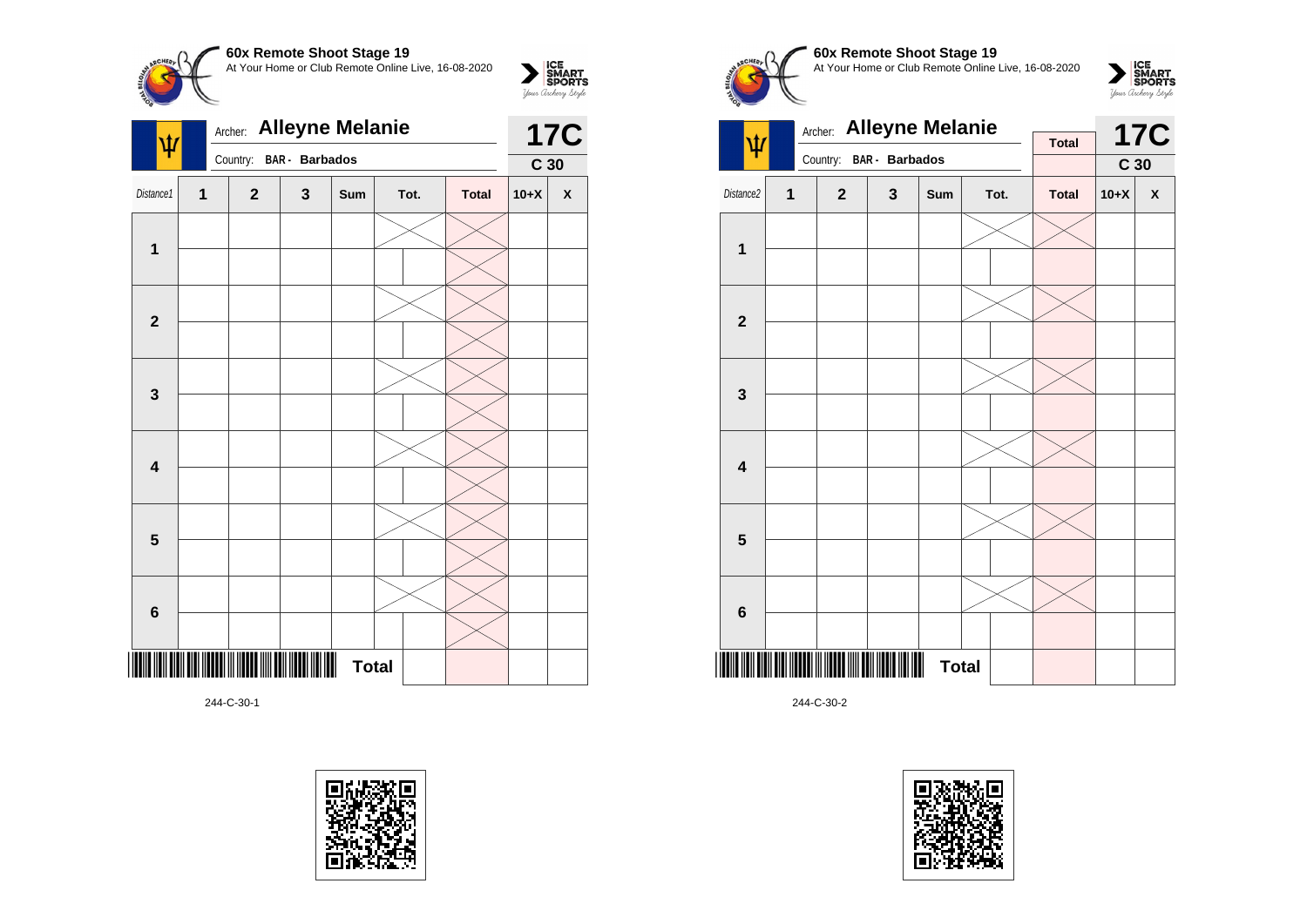

| <b>OUA INGHIDIG OHOOL OLAGE TO</b>                  |                                 |
|-----------------------------------------------------|---------------------------------|
| At Your Home or Club Remote Online Live, 16-08-2020 | <b>ICE<br/>SMART<br/>SPORTS</b> |
|                                                     | Your Archerry Stryle            |

|                         | <b>Gall Roger</b><br>Archer:<br>ψ |                |                       |     |              |      |              |                 |              |
|-------------------------|-----------------------------------|----------------|-----------------------|-----|--------------|------|--------------|-----------------|--------------|
|                         |                                   | Country:       | <b>BAR</b> - Barbados |     |              |      |              | C <sub>30</sub> | <b>17D</b>   |
| Distance1               | 1                                 | $\overline{2}$ | 3                     | Sum |              | Tot. | <b>Total</b> | $10+X$          | X            |
| 1                       | 10                                | 10             | 10                    | 30  |              |      |              | 3               |              |
|                         | 10                                | 9              | 8                     | 27  | 57           | 57   | 57           | $\mathbf{1}$    |              |
| $\mathbf{2}$            | 10                                | 9              | 9                     | 28  |              |      |              | 1               |              |
|                         | 9                                 | 8              | $\overline{7}$        | 24  | 52           | 109  | 109          |                 |              |
| 3                       | X                                 | X              | 10                    | 30  |              |      |              | 3               | 2            |
|                         | 9                                 | 8              | $\overline{7}$        | 24  | 54           | 163  | 163          |                 |              |
| $\overline{\mathbf{4}}$ | X                                 | Χ              | X                     | 30  |              |      |              | 3               | 3            |
|                         | Χ                                 | 10             | 9                     | 29  | 59           | 222  | 222          | $\overline{2}$  | $\mathbf{1}$ |
| 5                       | 9                                 | 9              | 9                     | 27  |              |      |              |                 |              |
|                         | 9                                 | 9              | 8                     | 26  | 53           | 275  | 275          |                 |              |
| $6\phantom{1}6$         | 10                                | 9              | 9                     | 28  |              |      |              | 1               |              |
|                         | 9                                 | 9              | 8                     | 26  | 54           | 329  | 329          |                 |              |
|                         |                                   |                |                       |     | <b>Total</b> | 329  | 329          | 14              | 6            |

245-C-30-1





# **60x Remote Shoot Stage 19** At Your Home or Club Remote Online Live, 16-08-2020



|                         |                | Archer:        | <b>Gall Roger</b>     |              |    |      |                     |                 | <b>17D</b> |
|-------------------------|----------------|----------------|-----------------------|--------------|----|------|---------------------|-----------------|------------|
| Ψ                       |                | Country:       | <b>BAR</b> - Barbados |              |    |      | <b>Total</b><br>329 | C <sub>30</sub> |            |
|                         |                |                |                       |              |    |      |                     |                 |            |
| Distance2               | $\overline{1}$ | $\overline{2}$ | 3                     | Sum          |    | Tot. | <b>Total</b>        | $10+X$          | X          |
| $\overline{1}$          | 10             | 9              | 9                     | 28           |    |      |                     | 1               |            |
|                         | 9              | 9              | 9                     | 27           | 55 | 55   | 384                 |                 |            |
| $\overline{2}$          | X              | 10             | 10                    | 30           |    |      |                     | 3               | 1          |
|                         | 9              | 9              | 9                     | 27           | 57 | 112  | 441                 |                 |            |
| 3                       | 9              | 9              | 9                     | 27           |    |      |                     |                 |            |
|                         | 9              | 8              | 8                     | 25           | 52 | 164  | 493                 |                 |            |
| $\overline{\mathbf{4}}$ | X              | 10             | 10                    | 30           |    |      |                     | 3               | 1          |
|                         | 9              | 9              | 8                     | 26           | 56 | 220  | 549                 |                 |            |
| 5                       | X              | 9              | 9                     | 28           |    |      |                     | 1               | 1          |
|                         | 8              | 8              | 8                     | 24           | 52 | 272  | 601                 |                 |            |
| $6\phantom{1}6$         | 9              | 9              | 9                     | 27           |    |      |                     |                 |            |
|                         | 9              | 9              | 8                     | 26           | 53 | 325  | 654                 |                 |            |
|                         |                |                |                       | <b>Total</b> |    | 325  | 654                 | 8               | 3          |

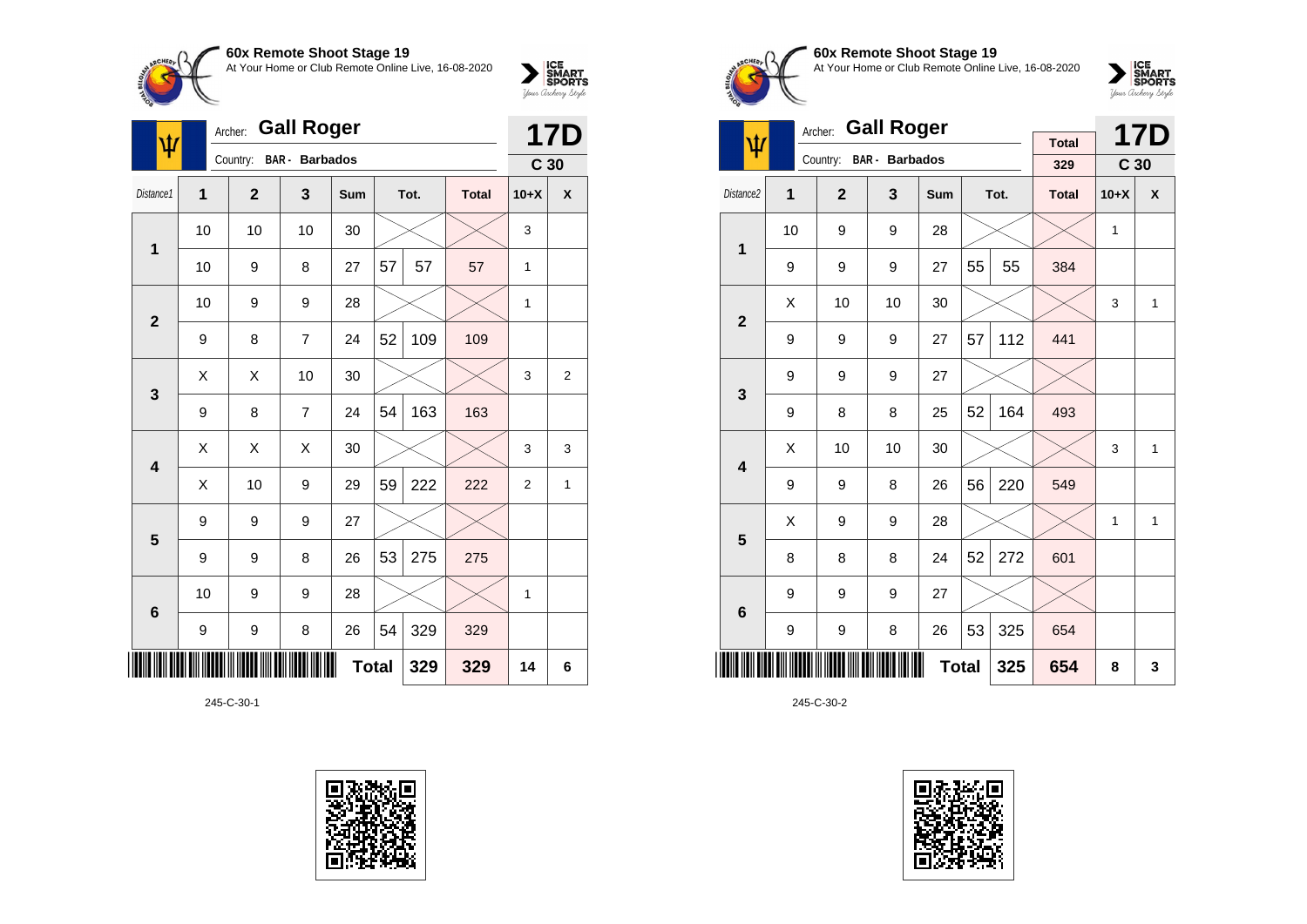

| ψ                       |    | Archer:        | <b>Joseph Stephen</b> |              |    |      | <b>18A</b>   |                 |   |
|-------------------------|----|----------------|-----------------------|--------------|----|------|--------------|-----------------|---|
|                         |    | Country:       | <b>BAR</b> - Barbados |              |    |      |              | R <sub>ST</sub> |   |
| Distance1               | 1  | $\overline{2}$ | 3                     | Sum          |    | Tot. | <b>Total</b> | $10+X$          | X |
| $\mathbf 1$             | 9  | 8              | $\overline{7}$        | 24           |    |      |              |                 |   |
|                         | 7  | 6              | 6                     | 19           | 43 | 43   | 43           |                 |   |
| $\overline{\mathbf{2}}$ | 10 | 9              | 9                     | 28           |    |      |              | 1               |   |
|                         | 8  | 8              | 6                     | 22           | 50 | 93   | 93           |                 |   |
| 3                       | Χ  | 9              | 9                     | 28           |    |      |              | 1               | 1 |
|                         | 8  | 8              | $\overline{7}$        | 23           | 51 | 144  | 144          |                 |   |
| 4                       | 9  | 8              | 8                     | 25           |    |      |              |                 |   |
|                         | 7  | 7              | $\overline{7}$        | 21           | 46 | 190  | 190          |                 |   |
| 5                       | 9  | 9              | 9                     | 27           |    |      |              |                 |   |
|                         | 8  | 8              | 8                     | 24           | 51 | 241  | 241          |                 |   |
| $6\phantom{1}6$         |    |                |                       | 0            |    |      |              |                 |   |
|                         |    |                |                       | $\pmb{0}$    | 0  | 241  | 241          |                 |   |
|                         |    |                |                       | <b>Total</b> |    | 241  | 241          | $\overline{2}$  | 1 |

246-R-ST-1





# **60x Remote Shoot Stage 19** At Your Home or Club Remote Online Live, 16-08-2020



|                         |                | <b>Joseph Stephen</b><br>Archer: |                       |              |    | <b>18A</b> |                     |        |              |
|-------------------------|----------------|----------------------------------|-----------------------|--------------|----|------------|---------------------|--------|--------------|
| ψ                       |                | Country:                         | <b>BAR</b> - Barbados |              |    |            | <b>Total</b><br>241 | R ST   |              |
| Distance <sub>2</sub>   | 1              | $\overline{2}$                   | 3                     | Sum          |    | Tot.       | <b>Total</b>        | $10+X$ | X            |
| 1                       | Χ              | 10                               | 8                     | 28           |    |            |                     | 2      | $\mathbf{1}$ |
|                         | 8              | 6                                | M                     | 14           | 42 | 42         | 283                 |        |              |
| $\overline{2}$          | 10             | 9                                | 8                     | 27           |    |            |                     | 1      |              |
|                         | $\overline{7}$ | $\overline{7}$                   | 6                     | 20           | 47 | 89         | 330                 |        |              |
| 3                       | 9              | 8                                | 8                     | 25           |    |            |                     |        |              |
|                         | 6              | M                                | M                     | 6            | 31 | 120        | 361                 |        |              |
| $\overline{\mathbf{4}}$ | 9              | 6                                | 6                     | 21           |    |            |                     |        |              |
|                         | 6              | M                                | M                     | 6            | 27 | 147        | 388                 |        |              |
| 5                       | 8              | 8                                | 8                     | 24           |    |            |                     |        |              |
|                         | 6              | M                                | M                     | 6            | 30 | 177        | 418                 |        |              |
| 6                       | 9              | 6                                | 6                     | 21           |    |            |                     |        |              |
|                         | 6              | M                                | M                     | 6            | 27 | 204        | 445                 |        |              |
|                         |                |                                  |                       | <b>Total</b> |    | 204        | 445                 | 3      | 1            |

246-R-ST-2

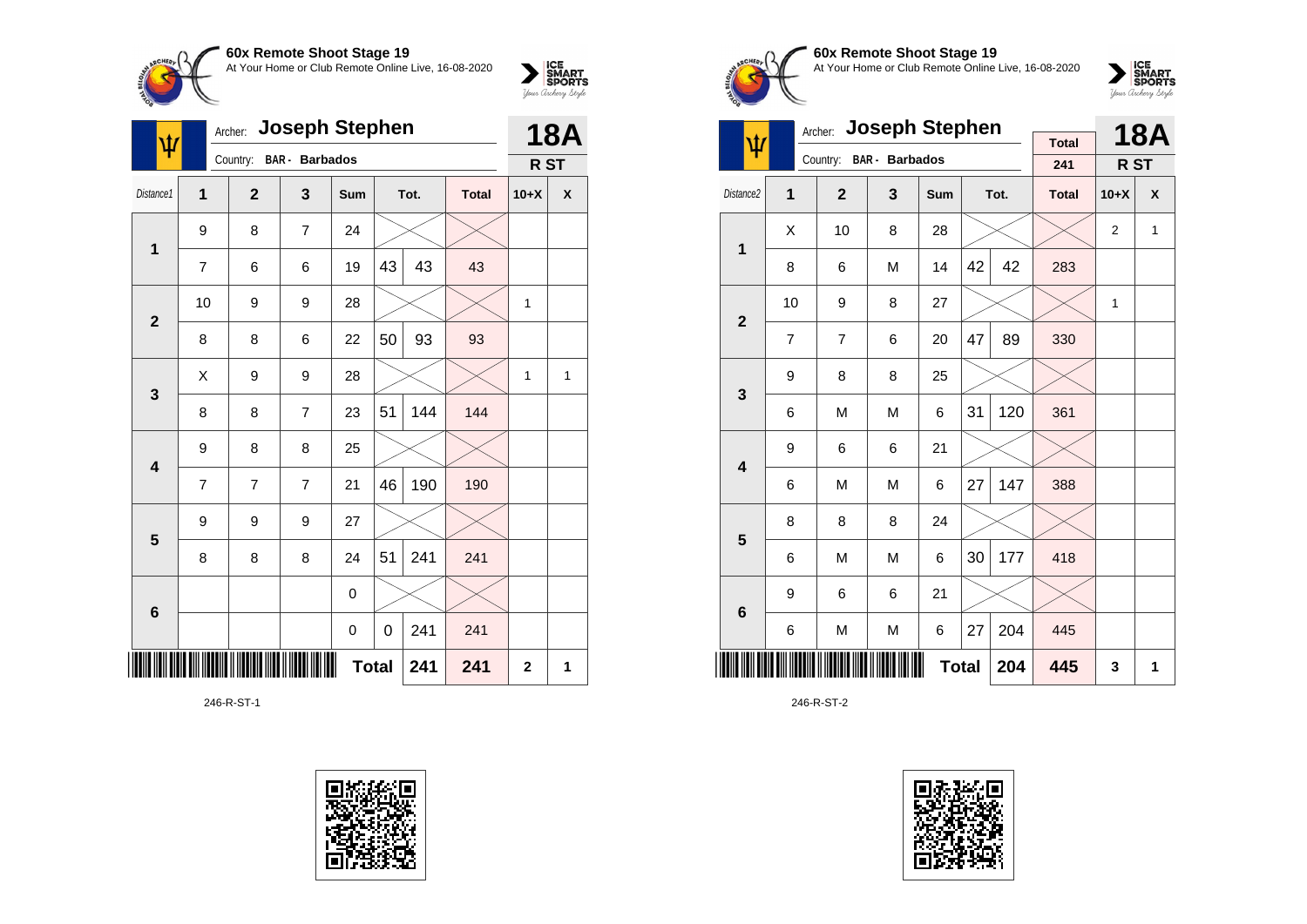

| Ŵ               | <b>Joseph Cherisse</b><br>Archer: |                |                       |              |    |      |              |                 | <b>18B</b>   |  |
|-----------------|-----------------------------------|----------------|-----------------------|--------------|----|------|--------------|-----------------|--------------|--|
|                 |                                   | Country:       | <b>BAR</b> - Barbados |              |    |      |              | C <sub>30</sub> |              |  |
| Distance1       | 1                                 | $\overline{2}$ | 3                     | Sum          |    | Tot. | <b>Total</b> | $10+X$          | X            |  |
| 1               | 10                                | 9              | 9                     | 28           |    |      |              | 1               |              |  |
|                 | 9                                 | 8              | $\overline{7}$        | 24           | 52 | 52   | 52           |                 |              |  |
| $\overline{2}$  | 9                                 | 8              | 8                     | 25           |    |      |              |                 |              |  |
|                 | 7                                 | 6              | M                     | 13           | 38 | 90   | 90           |                 |              |  |
| 3               | X                                 | 10             | 9                     | 29           |    |      |              | $\overline{2}$  | 1            |  |
|                 | 9                                 | 8              | $\overline{7}$        | 24           | 53 | 143  | 143          |                 |              |  |
| 4               | 10                                | 9              | 9                     | 28           |    |      |              | 1               |              |  |
|                 | 8                                 | 7              | $\overline{7}$        | 22           | 50 | 193  | 193          |                 |              |  |
| 5               | 10                                | 9              | 8                     | 27           |    |      |              | $\mathbf{1}$    |              |  |
|                 | 8                                 | 7              | $\overline{7}$        | 22           | 49 | 242  | 242          |                 |              |  |
| $6\phantom{1}6$ | Χ                                 | 9              | 9                     | 28           |    |      |              | 1               | 1            |  |
|                 | 9                                 | 9              | 8                     | 26           | 54 | 296  | 296          |                 |              |  |
| ║║║             |                                   |                |                       | <b>Total</b> |    | 296  | 296          | 6               | $\mathbf{2}$ |  |

247-C-30-1





**60x Remote Shoot Stage 19** At Your Home or Club Remote Online Live, 16-08-2020



|                         |    | <b>Joseph Cherisse</b><br>Archer: |                |              |    | <b>18B</b> |                     |                 |                |
|-------------------------|----|-----------------------------------|----------------|--------------|----|------------|---------------------|-----------------|----------------|
| ψ                       |    | Country:                          | BAR - Barbados |              |    |            | <b>Total</b><br>296 | C <sub>30</sub> |                |
| Distance <sub>2</sub>   | 1  | $\overline{2}$                    | 3              | Sum          |    | Tot.       | <b>Total</b>        | $10+X$          | X              |
| 1                       | 10 | 9                                 | 9              | 28           |    |            |                     | 1               |                |
|                         | 9  | 8                                 | 8              | 25           | 53 | 53         | 349                 |                 |                |
| $\overline{2}$          | 10 | 9                                 | 9              | 28           |    |            |                     | 1               |                |
|                         | 9  | 9                                 | $\overline{7}$ | 25           | 53 | 106        | 402                 |                 |                |
| 3                       | X  | 9                                 | 8              | 27           |    |            |                     | 1               | 1              |
|                         | 8  | $\overline{7}$                    | 6              | 21           | 48 | 154        | 450                 |                 |                |
| $\overline{\mathbf{4}}$ | 10 | 10                                | 8              | 28           |    |            |                     | $\overline{2}$  |                |
|                         | 8  | $\overline{7}$                    | 6              | 21           | 49 | 203        | 499                 |                 |                |
| 5                       | 9  | 9                                 | 9              | 27           |    |            |                     |                 |                |
|                         | 8  | 8                                 | $\overline{7}$ | 23           | 50 | 253        | 549                 |                 |                |
| $6\phantom{1}$          | X  | 10                                | 9              | 29           |    |            |                     | $\overline{2}$  | 1              |
|                         | 8  | 7                                 | M              | 15           | 44 | 297        | 593                 |                 |                |
|                         |    |                                   |                | <b>Total</b> |    | 297        | 593                 | 7               | $\overline{2}$ |

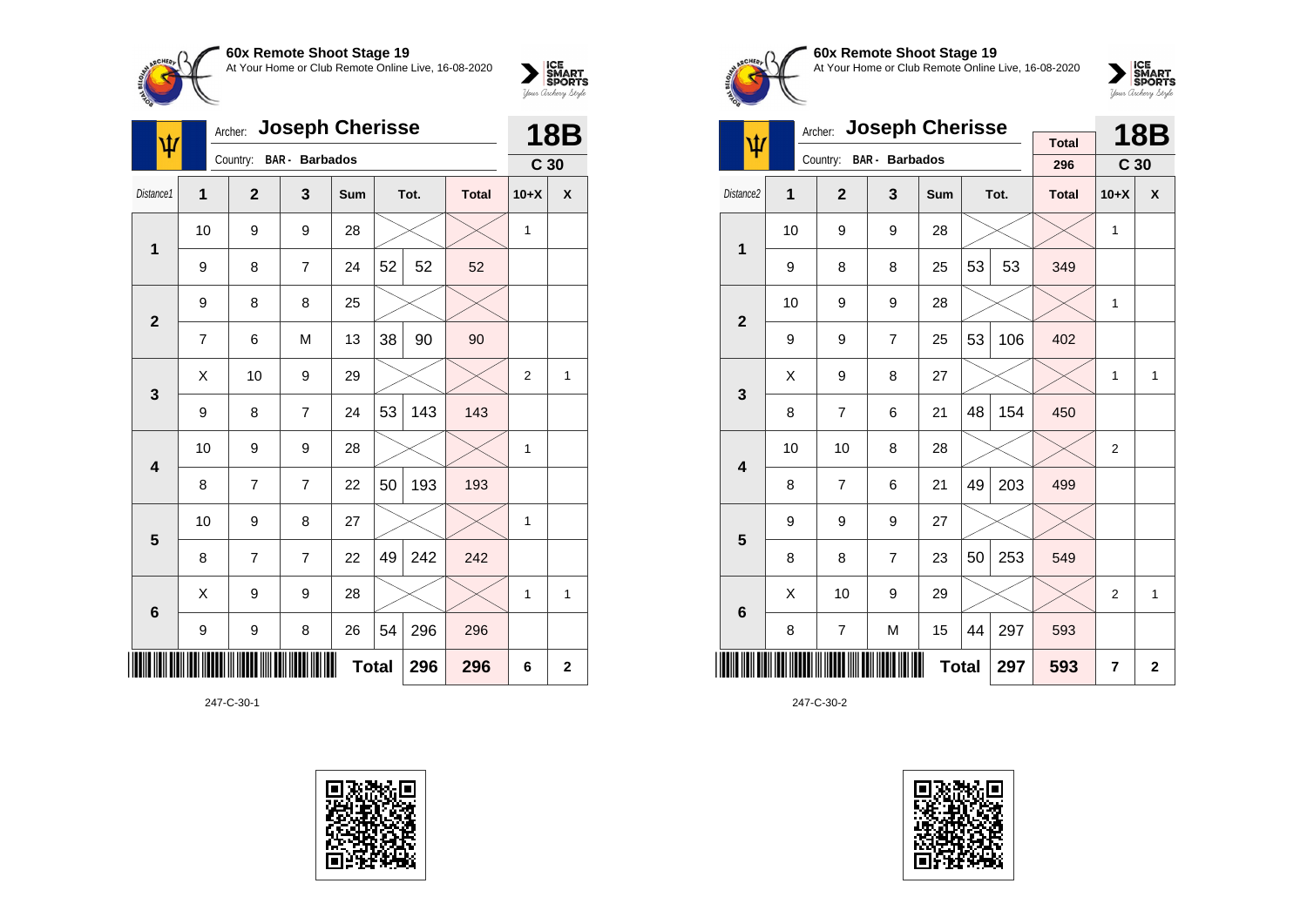

| ₩               | <b>Tryhane Adam</b><br>Archer: |                |                       |              |    |      |              |                | <b>18C</b>  |  |
|-----------------|--------------------------------|----------------|-----------------------|--------------|----|------|--------------|----------------|-------------|--|
|                 |                                | Country:       | <b>BAR</b> - Barbados |              |    |      |              | R 30           |             |  |
| Distance1       | 1                              | $\overline{2}$ | 3                     | Sum          |    | Tot. | <b>Total</b> | $10+X$         | X           |  |
| 1               | 10                             | 9              | 9                     | 28           |    |      |              | 1              |             |  |
|                 | 9                              | 8              | $\overline{7}$        | 24           | 52 | 52   | 52           |                |             |  |
| $\mathbf{2}$    | 10                             | 9              | 8                     | 27           |    |      |              | 1              |             |  |
|                 | 8                              | 8              | 6                     | 22           | 49 | 101  | 101          |                |             |  |
| 3               | 9                              | 9              | 8                     | 26           |    |      |              |                |             |  |
|                 | 8                              | 7              | 6                     | 21           | 47 | 148  | 148          |                |             |  |
| 4               | 9                              | 9              | 9                     | 27           |    |      |              |                |             |  |
|                 | 9                              | 8              | $\overline{7}$        | 24           | 51 | 199  | 199          |                |             |  |
| 5               | 9                              | 9              | 9                     | 27           |    |      |              |                |             |  |
|                 | 9                              | 8              | $\overline{7}$        | 24           | 51 | 250  | 250          |                |             |  |
| $6\phantom{1}6$ | 9                              | 9              | 8                     | 26           |    |      |              |                |             |  |
|                 | 8                              | 7              | $\overline{7}$        | 22           | 48 | 298  | 298          |                |             |  |
|                 |                                |                |                       | <b>Total</b> |    | 298  | 298          | $\overline{2}$ | $\mathbf 0$ |  |

248-R-30-1





**60x Remote Shoot Stage 19** At Your Home or Club Remote Online Live, 16-08-2020

 $\sum_{\text{your } \text{Order}} \frac{\text{ICE}}{\text{SDORTS}}$ 

|                         |                | <b>Tryhane Adam</b><br>Archer: |                |              |    | <b>18C</b> |                     |                |                |
|-------------------------|----------------|--------------------------------|----------------|--------------|----|------------|---------------------|----------------|----------------|
| ψ                       |                | Country: BAR - Barbados        |                |              |    |            | <b>Total</b><br>298 | R 30           |                |
| Distance2               | 1              | $\overline{2}$                 | 3              | Sum          |    | Tot.       | <b>Total</b>        | $10+X$         | X              |
|                         |                |                                |                |              |    |            |                     |                |                |
| 1                       | 10             | 9                              | 8              | 27           |    |            |                     | 1              |                |
|                         | 7              | 7                              | $\overline{7}$ | 21           | 48 | 48         | 346                 |                |                |
| $\mathbf{2}$            | 10             | 9                              | 8              | 27           |    |            |                     | 1              |                |
|                         | 8              | 7                              | $\overline{7}$ | 22           | 49 | 97         | 395                 |                |                |
| 3                       | 9              | 8                              | 8              | 25           |    |            |                     |                |                |
|                         | $\overline{7}$ | $\overline{7}$                 | 6              | 20           | 45 | 142        | 440                 |                |                |
| $\overline{\mathbf{4}}$ | Χ              | X                              | 9              | 29           |    |            |                     | $\overline{2}$ | 2              |
|                         | 8              | 8                              | $\overline{7}$ | 23           | 52 | 194        | 492                 |                |                |
| 5                       | 9              | 8                              | 8              | 25           |    |            |                     |                |                |
|                         | 8              | 8                              | $\overline{7}$ | 23           | 48 | 242        | 540                 |                |                |
| 6                       | 9              | 9                              | $\overline{7}$ | 25           |    |            |                     |                |                |
|                         | 6              | M                              | M              | 6            | 31 | 273        | 571                 |                |                |
|                         |                |                                |                | <b>Total</b> |    | 273        | 571                 | 4              | $\overline{2}$ |

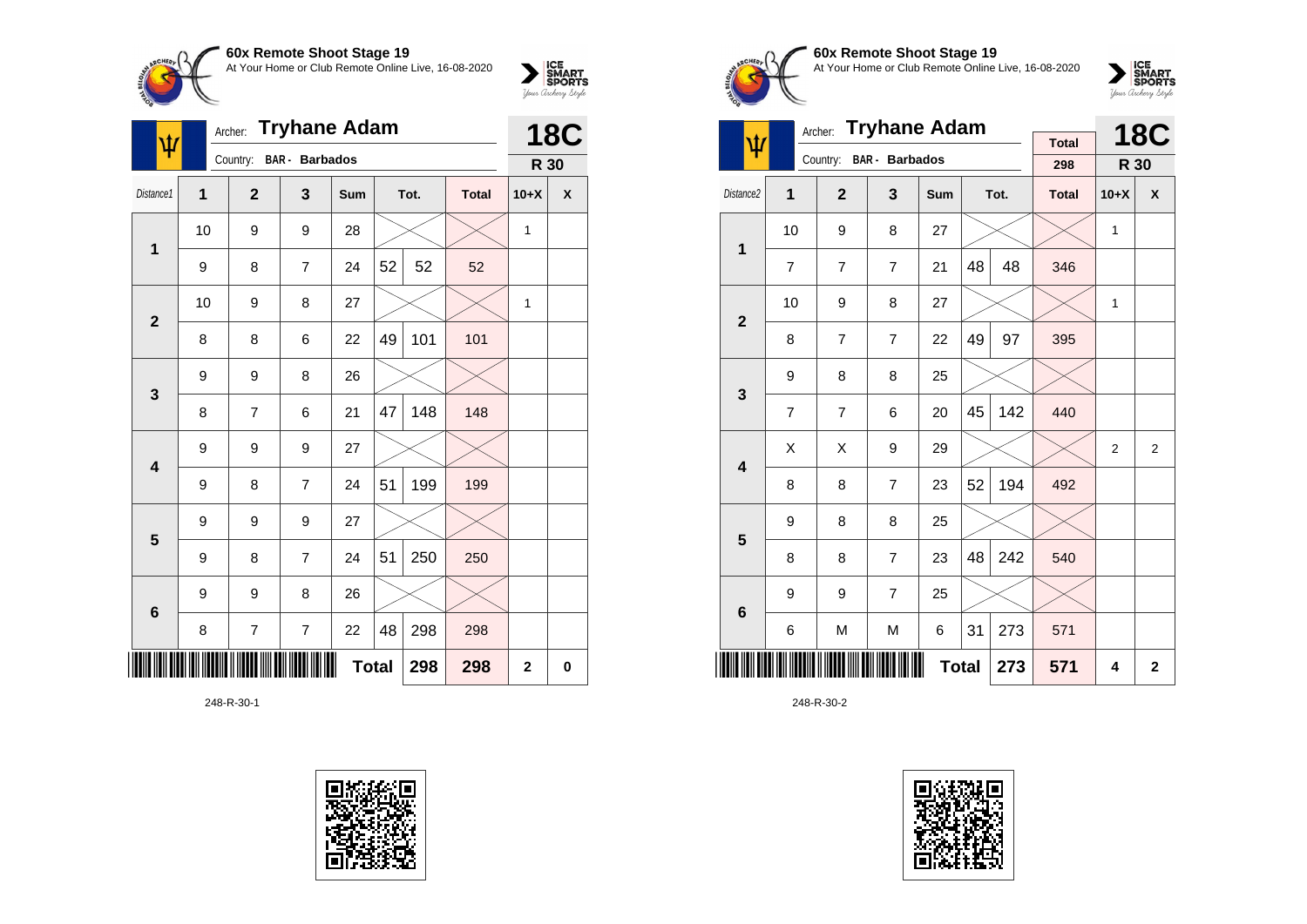

| <b>Hall Robert</b><br>Archer: |    |                |                              |              |    |      |              |                 | <b>19A</b>     |  |
|-------------------------------|----|----------------|------------------------------|--------------|----|------|--------------|-----------------|----------------|--|
|                               |    |                | Country: GBR - Great Britain |              |    |      |              | C <sub>50</sub> |                |  |
| Distance1                     | 1  | $\overline{2}$ | 3                            | Sum          |    | Tot. | <b>Total</b> | $10+X$          | X              |  |
| 1                             | Χ  | 10             | 10                           | 30           |    |      |              | 3               | $\mathbf{1}$   |  |
|                               | 9  | 9              | 8                            | 26           | 56 | 56   | 56           |                 |                |  |
| $\overline{2}$                | 10 | 10             | 9                            | 29           |    |      |              | 2               |                |  |
|                               | 9  | 9              | 8                            | 26           | 55 | 111  | 111          |                 |                |  |
| 3                             | X  | 10             | 10                           | 30           |    |      |              | 3               | 1              |  |
|                               | 10 | 9              | 9                            | 28           | 58 | 169  | 169          | 1               |                |  |
| 4                             | X  | X              | X                            | 30           |    |      |              | 3               | 3              |  |
|                               | 9  | 9              | 8                            | 26           | 56 | 225  | 225          |                 |                |  |
| 5                             | Χ  | 10             | 9                            | 29           |    |      |              | 2               | 1              |  |
|                               | 9  | 9              | 9                            | 27           | 56 | 281  | 281          |                 |                |  |
| $6\phantom{1}$                | X  | X              | 9                            | 29           |    |      |              | $\overline{2}$  | $\overline{2}$ |  |
|                               | 9  | 9              | 9                            | 27           | 56 | 337  | 337          |                 |                |  |
|                               |    |                |                              | <b>Total</b> |    | 337  | 337          | 16              | 8              |  |

249-C-50-1





**60x Remote Shoot Stage 19** At Your Home or Club Remote Online Live, 16-08-2020

 $\sum_{\text{your } \text{Order}} \frac{\text{ICE}}{\text{SDORTS}}$ 

|                         |    | Archer: Hall Robert |                              |              |    | <b>19A</b> |                     |                 |                |
|-------------------------|----|---------------------|------------------------------|--------------|----|------------|---------------------|-----------------|----------------|
|                         |    |                     | Country: GBR - Great Britain |              |    |            | <b>Total</b><br>337 | C <sub>50</sub> |                |
| Distance2               | 1  | $\mathbf{2}$        | 3                            | Sum          |    | Tot.       | <b>Total</b>        | $10+X$          | X              |
| 1                       | Χ  | Χ                   | 10                           | 30           |    |            |                     | 3               | 2              |
|                         | 9  | 8                   | 8                            | 25           | 55 | 55         | 392                 |                 |                |
| $\overline{2}$          | 10 | 10                  | 10                           | 30           |    |            |                     | 3               |                |
|                         | 9  | 9                   | 9                            | 27           | 57 | 112        | 449                 |                 |                |
| 3                       | Χ  | X                   | X                            | 30           |    |            |                     | 3               | 3              |
|                         | 10 | 10                  | 8                            | 28           | 58 | 170        | 507                 | $\overline{2}$  |                |
| $\overline{\mathbf{4}}$ | 10 | 10                  | 10                           | 30           |    |            |                     | 3               |                |
|                         | 9  | 9                   | 8                            | 26           | 56 | 226        | 563                 |                 |                |
| 5                       | Χ  | 9                   | 9                            | 28           |    |            |                     | 1               | 1              |
|                         | 9  | 9                   | 9                            | 27           | 55 | 281        | 618                 |                 |                |
| $6\phantom{1}$          | X  | 10                  | 9                            | 29           |    |            |                     | $\overline{2}$  | 1              |
|                         | 9  | 9                   | 8                            | 26           | 55 | 336        | 673                 |                 |                |
|                         |    |                     |                              | <b>Total</b> |    | 336        | 673                 | 17              | $\overline{7}$ |

249-C-50-2

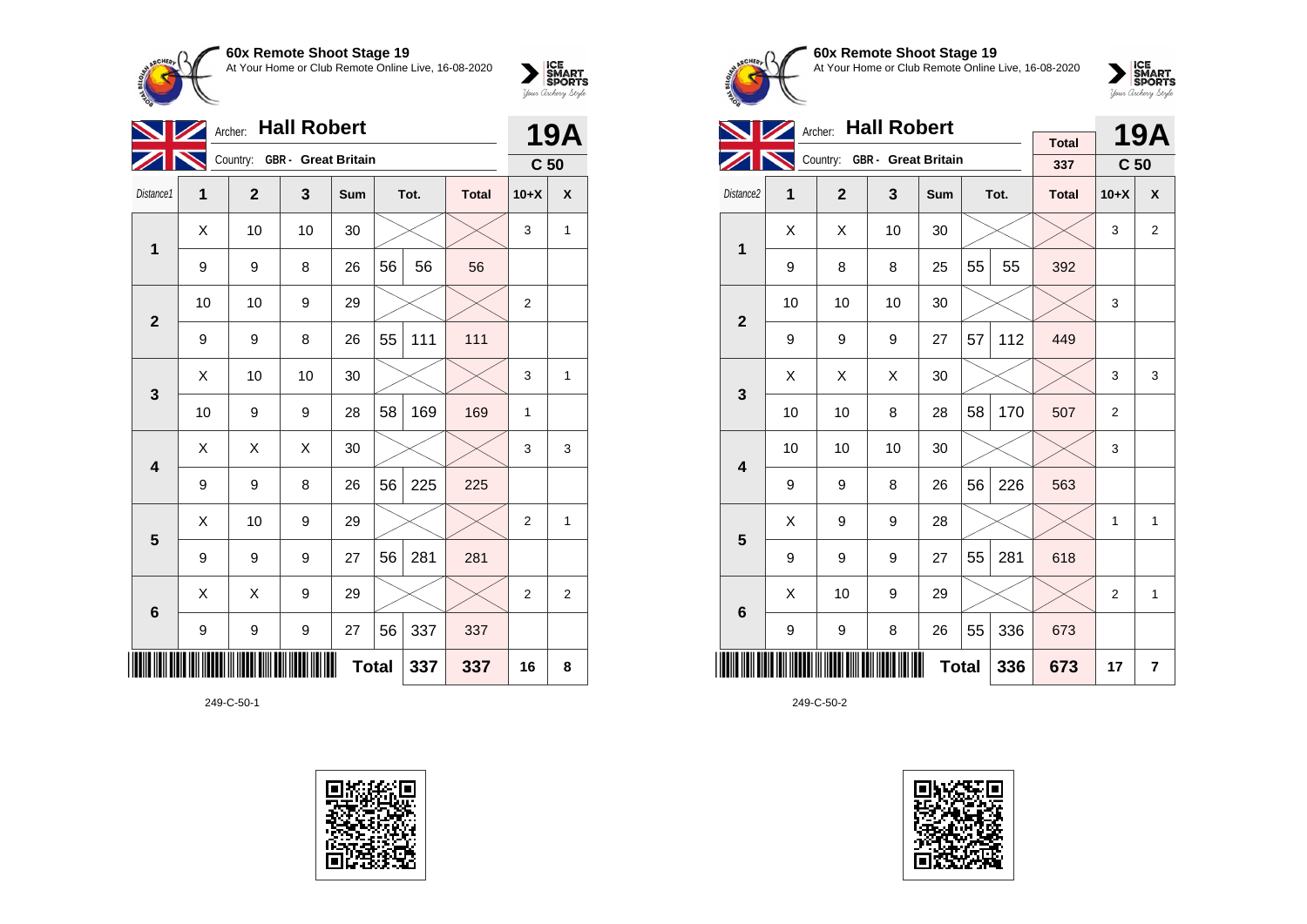**60x Remote Shoot Stage 19**  $\sum_{\text{Vour }\text{Cuchy }\text{StyR}}\begin{matrix}\n\text{ICE} \\
\text{SDORTS} \\
\text{SPORTS}\n\end{matrix}$ At Your Home or Club Remote Online Live, 16-08-2020 Archer: **Henry Mike 19B**  $\mathscr{L}$ K Country: **GBR - Great Britain C 50** Distance1 **1 2 3 Sum Tot. Total 10+X X 1 2**



250-C-50-1

\*250-C-50-1\*



**Total** 







250-C-50-2

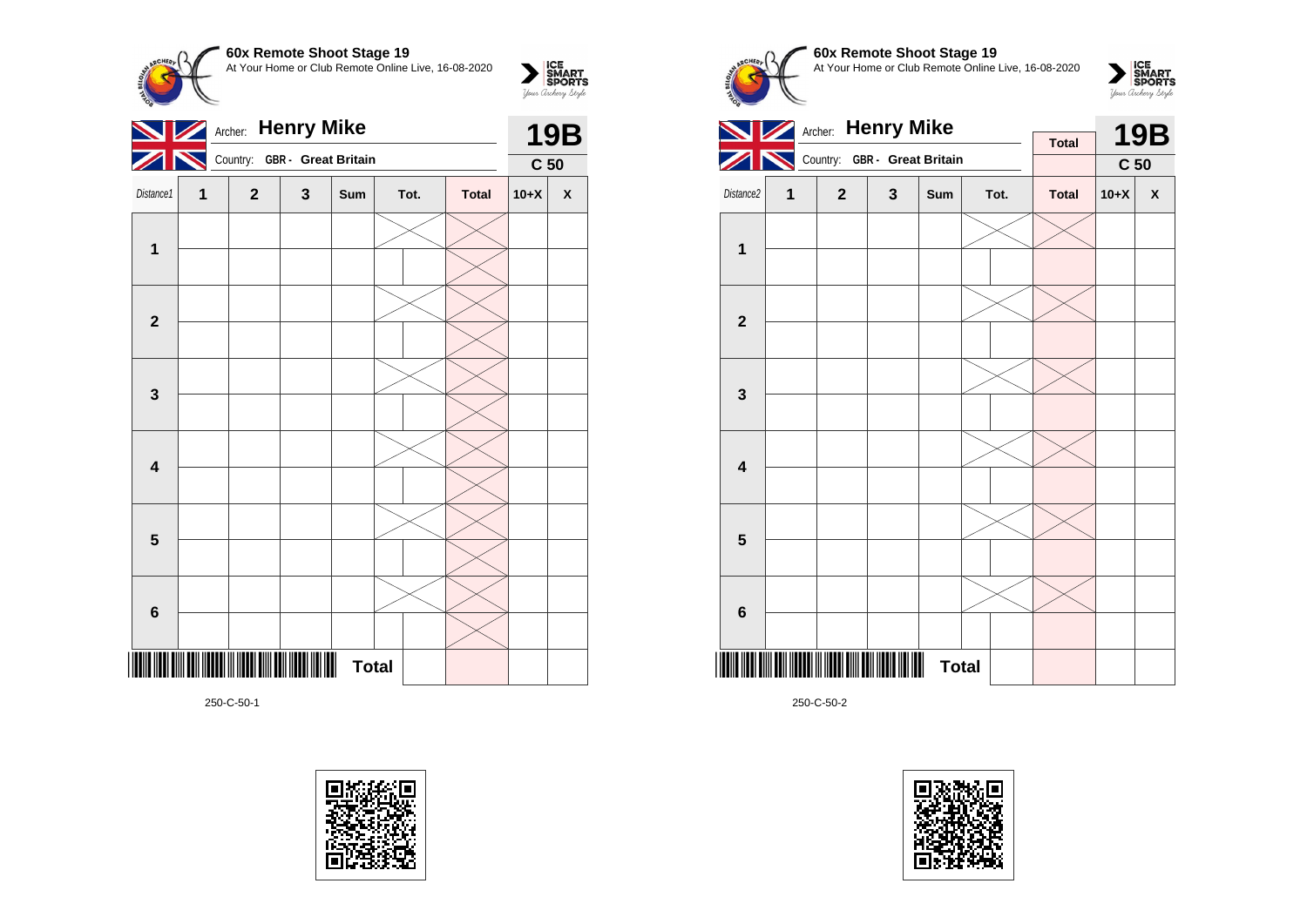

|                         | <b>Lynch Ronan</b><br>Archer: |                             |                |              |    |      |              |                | <b>20A</b>   |
|-------------------------|-------------------------------|-----------------------------|----------------|--------------|----|------|--------------|----------------|--------------|
|                         |                               | Country: RSA - South Africa |                |              |    |      |              | R 30           |              |
| Distance1               | 1                             | $\overline{2}$              | 3              | Sum          |    | Tot. | <b>Total</b> | $10+X$         | X            |
| $\mathbf 1$             | 9                             | 6                           | 6              | 21           |    |      |              |                |              |
|                         | 6                             | 5                           | 5              | 16           | 37 | 37   | 37           |                |              |
| $\mathbf{2}$            | 10                            | 9                           | $\overline{7}$ | 26           |    |      |              | 1              |              |
|                         | $\overline{7}$                | 6                           | 1              | 14           | 40 | 77   | 77           |                |              |
| 3                       | 9                             | 6                           | 6              | 21           |    |      |              |                |              |
|                         | 4                             | 3                           | 3              | 10           | 31 | 108  | 108          |                |              |
| $\overline{\mathbf{4}}$ | X                             | 10                          | 8              | 28           |    |      |              | $\overline{2}$ | $\mathbf{1}$ |
|                         | $\overline{7}$                | 5                           | 5              | 17           | 45 | 153  | 153          |                |              |
| 5                       | 9                             | 8                           | $\overline{7}$ | 24           |    |      |              |                |              |
|                         | 6                             | 4                           | $\overline{2}$ | 12           | 36 | 189  | 189          |                |              |
| $6\phantom{1}6$         | 10                            | 8                           | $\overline{7}$ | 25           |    |      |              | 1              |              |
|                         | 6                             | 6                           | 5              | 17           | 42 | 231  | 231          |                |              |
|                         |                               |                             |                | <b>Total</b> |    | 231  | 231          | 4              | 1            |

251-R-30-1









|                         |   | <b>Lynch Ronan</b><br>Archer: |   | <b>Total</b> |  | <b>20A</b> |              |        |   |
|-------------------------|---|-------------------------------|---|--------------|--|------------|--------------|--------|---|
|                         |   | Country: RSA - South Africa   |   |              |  |            |              | R 30   |   |
| Distance2               | 1 | $\mathbf{2}$                  | 3 | Sum          |  | Tot.       | <b>Total</b> | $10+X$ | X |
|                         |   |                               |   |              |  |            |              |        |   |
| 1                       |   |                               |   |              |  |            |              |        |   |
|                         |   |                               |   |              |  |            |              |        |   |
| $\overline{\mathbf{2}}$ |   |                               |   |              |  |            |              |        |   |
|                         |   |                               |   |              |  |            |              |        |   |
| 3                       |   |                               |   |              |  |            |              |        |   |
|                         |   |                               |   |              |  |            |              |        |   |
| $\overline{\mathbf{4}}$ |   |                               |   |              |  |            |              |        |   |
|                         |   |                               |   |              |  |            |              |        |   |
| 5                       |   |                               |   |              |  |            |              |        |   |
|                         |   |                               |   |              |  |            |              |        |   |
| 6                       |   |                               |   |              |  |            |              |        |   |
| ║                       |   |                               |   | <b>Total</b> |  |            |              |        |   |

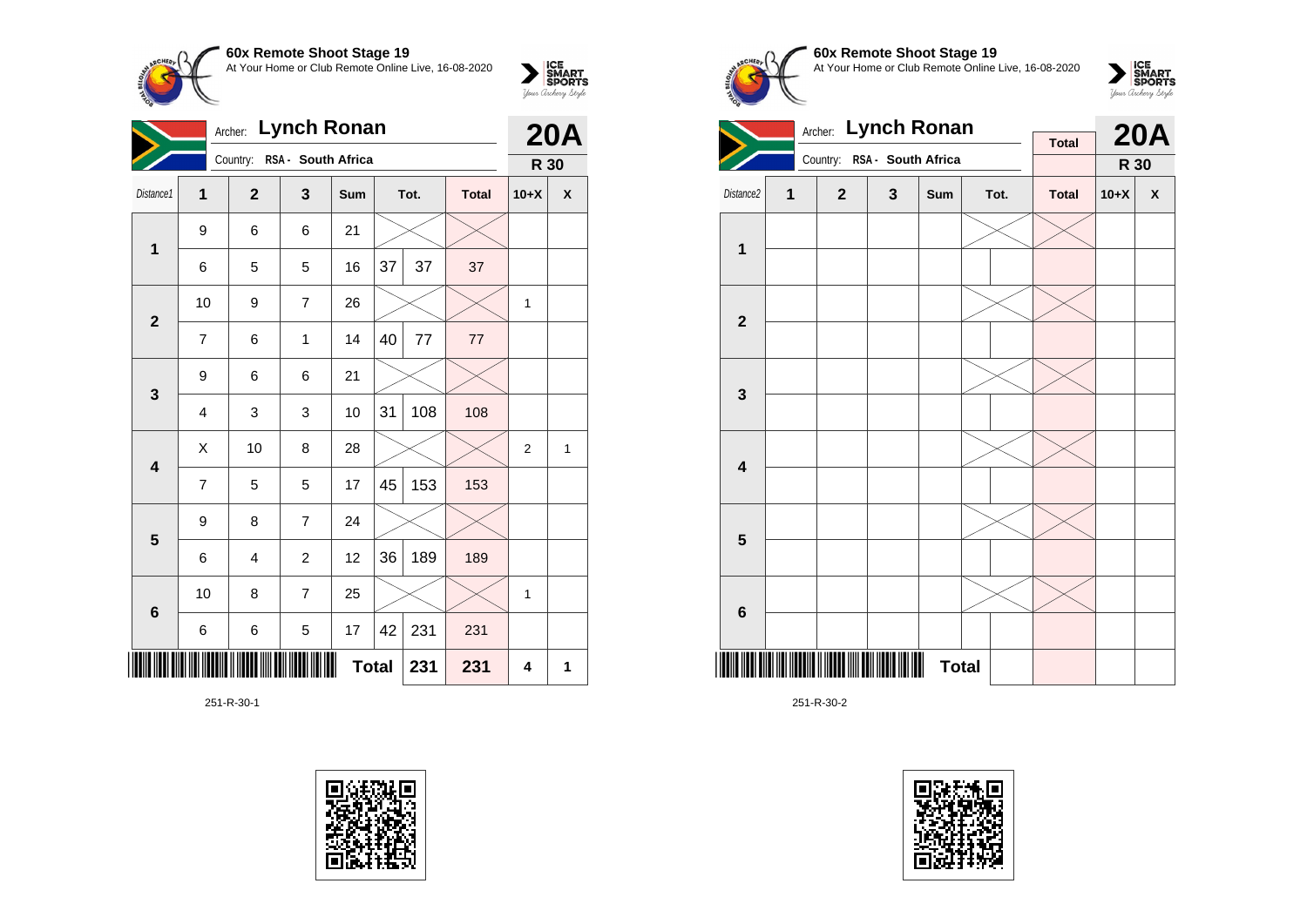

|                | Archer:        |                    |   | 21A          |    |      |              |                |                    |
|----------------|----------------|--------------------|---|--------------|----|------|--------------|----------------|--------------------|
|                |                | Country: USA - USA |   |              |    |      |              | C <sub>P</sub> |                    |
| Distance1      | 1              | $\mathbf{2}$       | 3 | Sum          |    | Tot. | <b>Total</b> | $10+X$         | $\pmb{\mathsf{X}}$ |
| $\mathbf{1}$   | 10             | 8                  | 6 | 24           |    |      |              | 1              |                    |
|                | 6              | 5                  | 5 | 16           | 40 | 40   | 40           |                |                    |
| $\overline{2}$ | 10             | 9                  | 9 | 28           |    |      |              | $\mathbf{1}$   |                    |
|                | 8              | $\overline{7}$     | 6 | 21           | 49 | 89   | 89           |                |                    |
| 3              | 9              | 9                  | 8 | 26           |    |      |              |                |                    |
|                | $\overline{7}$ | $\overline{7}$     | 4 | 18           | 44 | 133  | 133          |                |                    |
| 4              | Χ              | 9                  | 9 | 28           |    |      |              | 1              | 1                  |
|                | 8              | 8                  | 8 | 24           | 52 | 185  | 185          |                |                    |
| 5              | 9              | 8                  | 6 | 23           |    |      |              |                |                    |
|                | 5              | $\overline{c}$     | M | 7            | 30 | 215  | 215          |                |                    |
| $\bf 6$        | 8              | 8                  | 8 | 24           |    |      |              |                |                    |
|                | 7              | 7                  | 5 | 19           | 43 | 258  | 258          |                |                    |
|                |                |                    |   | <b>Total</b> |    | 258  | 258          | 3              | 1                  |

252-C-P-1





# **60x Remote Shoot Stage 19** At Your Home or Club Remote Online Live, 16-08-2020

 $\sum_{\text{Jour} \text{C} \text{under}} \left| \begin{matrix} \text{ICE} \\ \text{SDORTS} \\ \text{SPORTS} \end{matrix} \right|_{\text{Jour} \text{d} \text{ref}}$ 

|                         |                | <b>Walth Janice</b><br>Archer: |                |              |    | 21A  |                     |              |   |
|-------------------------|----------------|--------------------------------|----------------|--------------|----|------|---------------------|--------------|---|
|                         |                | Country:                       | USA- USA       |              |    |      | <b>Total</b><br>258 | C P          |   |
| Distance <sub>2</sub>   | 1              | $\mathbf{2}$                   | 3              | <b>Sum</b>   |    | Tot. | <b>Total</b>        | $10+X$       | X |
|                         | 10             | 9                              | 7              | 26           |    |      |                     | 1            |   |
| $\mathbf 1$             | 6              | $\overline{4}$                 | $\mathbf{1}$   | 11           | 37 | 37   | 295                 |              |   |
| $\overline{2}$          | 6              | 6                              | 6              | 18           |    |      |                     |              |   |
|                         | 6              | 5                              | $\overline{2}$ | 13           | 31 | 68   | 326                 |              |   |
| 3                       | $\overline{7}$ | $\overline{7}$                 | $\overline{7}$ | 21           |    |      |                     |              |   |
|                         | 6              | 5                              | 3              | 14           | 35 | 103  | 361                 |              |   |
| $\overline{\mathbf{4}}$ | 9              | 6                              | 6              | 21           |    |      |                     |              |   |
|                         | 5              | 5                              | 4              | 14           | 35 | 138  | 396                 |              |   |
| 5                       | 10             | 9                              | 8              | 27           |    |      |                     | 1            |   |
|                         | $\overline{7}$ | $\overline{7}$                 | 4              | 18           | 45 | 183  | 441                 |              |   |
| $6\phantom{1}$          | X              | $\overline{7}$                 | 5              | 22           |    |      |                     | $\mathbf{1}$ | 1 |
|                         | 5              | $\overline{\mathbf{4}}$        | M              | 9            | 31 | 214  | 472                 |              |   |
|                         |                |                                |                | <b>Total</b> |    | 214  | 472                 | 3            | 1 |

252-C-P-2

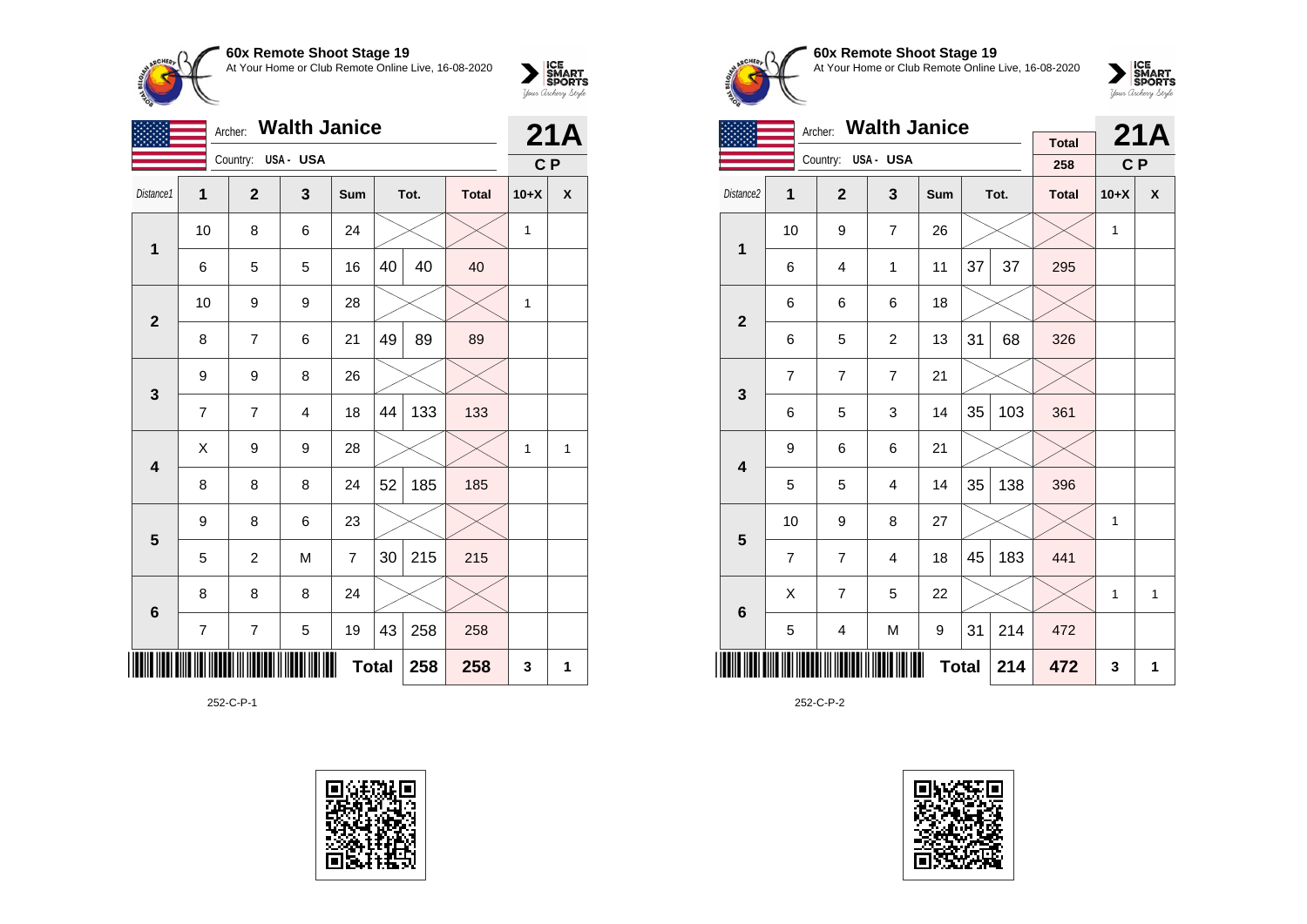

|                 |    | <b>Walth Courtney</b><br>Archer: |          |              | 21B |      |              |                |              |
|-----------------|----|----------------------------------|----------|--------------|-----|------|--------------|----------------|--------------|
|                 |    | Country:                         | USA- USA |              |     |      |              | R ST           |              |
| Distance1       | 1  | $\overline{2}$                   | 3        | Sum          |     | Tot. | <b>Total</b> | $10+X$         | X            |
| 1               | 9  | 9                                | 9        | 27           |     |      |              |                |              |
|                 | 9  | 9                                | 8        | 26           | 53  | 53   | 53           |                |              |
| $\mathbf{2}$    | X  | 10                               | 9        | 29           |     |      |              | $\overline{2}$ | 1            |
|                 | 9  | 9                                | 8        | 26           | 55  | 108  | 108          |                |              |
| 3               | X  | 10                               | 9        | 29           |     |      |              | $\overline{2}$ | 1            |
|                 | 9  | 9                                | 7        | 25           | 54  | 162  | 162          |                |              |
| 4               | 10 | 9                                | 8        | 27           |     |      |              | 1              |              |
|                 | 8  | 8                                | 8        | 24           | 51  | 213  | 213          |                |              |
| 5               | 9  | 9                                | 9        | 27           |     |      |              |                |              |
|                 | 8  | 8                                | M        | 16           | 43  | 256  | 256          |                |              |
| $6\phantom{1}6$ | 9  | 9                                | 8        | 26           |     |      |              |                |              |
|                 | 8  | 6                                | 6        | 20           | 46  | 302  | 302          |                |              |
| ║║║             |    |                                  |          | <b>Total</b> |     | 302  | 302          | 5              | $\mathbf{2}$ |

253-R-ST-1





### **60x Remote Shoot Stage 19** At Your Home or Club Remote Online Live, 16-08-2020



|                         |                     | Archer: Walth Courtney |                |     |    | 21B  |                     |                |              |
|-------------------------|---------------------|------------------------|----------------|-----|----|------|---------------------|----------------|--------------|
|                         |                     | Country:               | USA- USA       |     |    |      | <b>Total</b><br>302 | R ST           |              |
| Distance <sub>2</sub>   | $\overline{1}$      | $\overline{2}$         | 3              | Sum |    | Tot. | <b>Total</b>        | $10+X$         | X            |
| 1                       | X                   | 10                     | 9              | 29  |    |      |                     | $\overline{2}$ | $\mathbf{1}$ |
|                         | 9                   | 8                      | $\overline{7}$ | 24  | 53 | 53   | 355                 |                |              |
| $\overline{2}$          | X                   | X                      | 8              | 28  |    |      |                     | $\overline{2}$ | 2            |
|                         | 8                   | $\overline{7}$         | $\overline{7}$ | 22  | 50 | 103  | 405                 |                |              |
| 3                       | 10                  | 9                      | 8              | 27  |    |      |                     | 1              |              |
|                         | 8                   | $\overline{7}$         | 6              | 21  | 48 | 151  | 453                 |                |              |
| $\overline{\mathbf{4}}$ | X                   | 9                      | 9              | 28  |    |      |                     | 1              | $\mathbf{1}$ |
|                         | 9                   | 8                      | 8              | 25  | 53 | 204  | 506                 |                |              |
| 5                       | X                   | 10                     | 10             | 30  |    |      |                     | 3              | 1            |
|                         | 10                  | 8                      | $\overline{7}$ | 25  | 55 | 259  | 561                 | 1              |              |
| $6\phantom{1}$          | X                   | 9                      | 8              | 27  |    |      |                     | 1              | $\mathbf{1}$ |
|                         | 8                   | $\overline{7}$         | 6              | 21  | 48 | 307  | 609                 |                |              |
|                         | <b>Total</b><br>307 |                        |                |     |    |      |                     |                | 6            |

253-R-ST-2

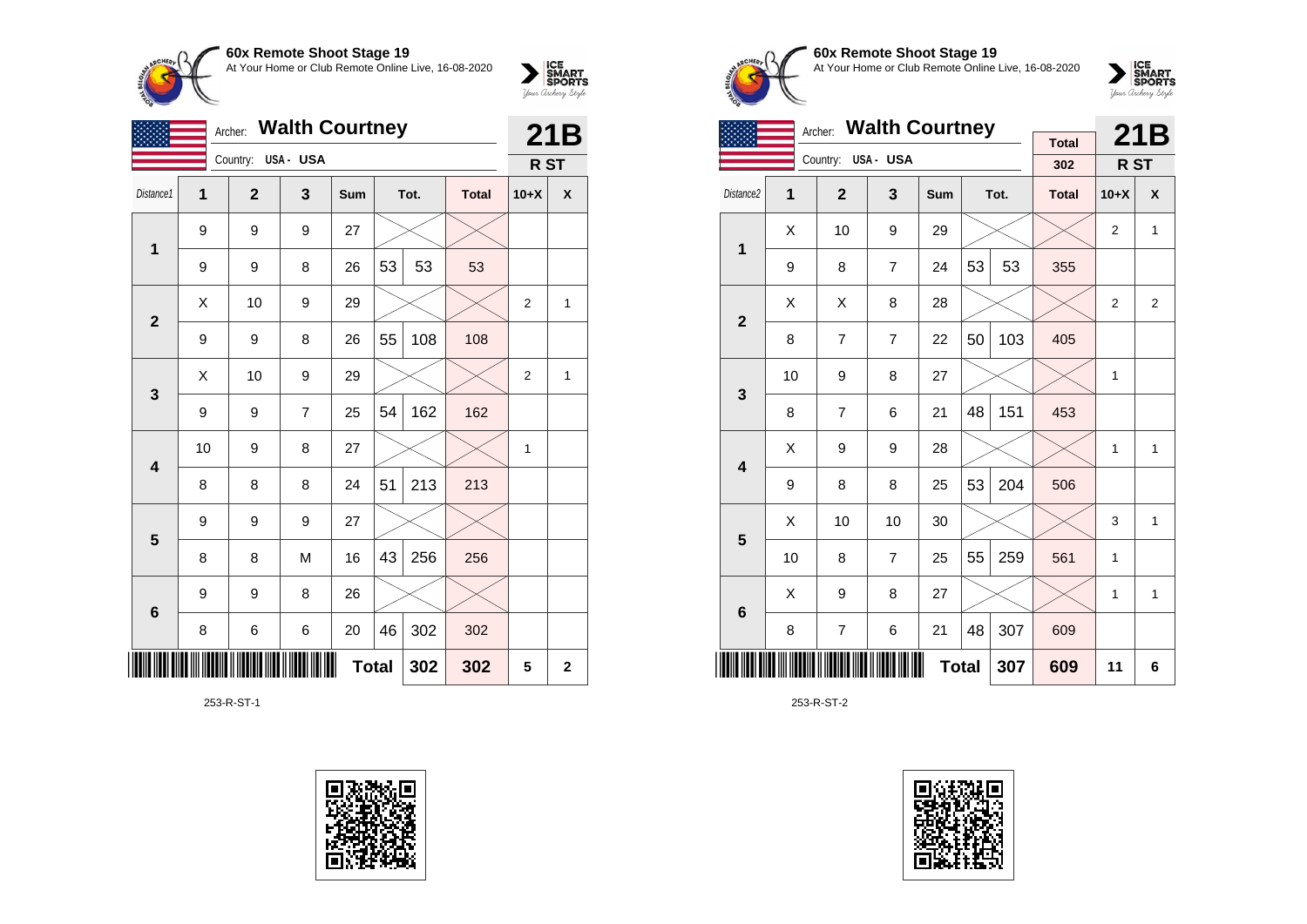

|                         | <b>Benaouich Rachid</b><br>Archer: |                |                |     |              |      |              |             | 1Δ           |  |
|-------------------------|------------------------------------|----------------|----------------|-----|--------------|------|--------------|-------------|--------------|--|
|                         |                                    | Country:       | MAR - Morocco  |     |              |      |              | <b>R70</b>  |              |  |
| Distance1               | 1                                  | $\overline{2}$ | 3              | Sum |              | Tot. | <b>Total</b> | $10+X$      | X            |  |
| $\mathbf{1}$            | 7                                  | $\overline{7}$ | 7              | 21  |              |      |              |             |              |  |
|                         | 4                                  | 3              | $\mathbf 1$    | 8   | 29           | 29   | 29           |             |              |  |
| $\mathbf{2}$            | 9                                  | 9              | 9              | 27  |              |      |              |             |              |  |
|                         | 6                                  | $\overline{4}$ | M              | 10  | 37           | 66   | 66           |             |              |  |
| $\mathbf{3}$            | 8                                  | 8              | $\overline{7}$ | 23  |              |      |              |             |              |  |
|                         | $\overline{7}$                     | $\overline{7}$ | 6              | 20  | 43           | 109  | 109          |             |              |  |
| $\overline{\mathbf{4}}$ | 9                                  | 8              | $\overline{7}$ | 24  |              |      |              |             |              |  |
|                         | 7                                  | 6              | 6              | 19  | 43           | 152  | 152          |             |              |  |
| $\overline{\mathbf{5}}$ | 10                                 | 9              | 8              | 27  |              |      |              | 1           |              |  |
|                         | 6                                  | 5              | 3              | 14  | 41           | 193  | 193          |             |              |  |
| 6                       | X                                  | 8              | 5              | 23  |              |      |              | 1           | $\mathbf{1}$ |  |
|                         | 5                                  | 1              | $\mathbf 1$    | 7   | 30           | 223  | 223          |             |              |  |
|                         |                                    |                |                |     | <b>Total</b> | 223  | 223          | $\mathbf 2$ | 1            |  |

254-R-70-1





**60x Remote Shoot Stage 19** At Your Home or Club Remote Online Live, 16-08-2020



|                         |                               | Archer:        | <b>Benaouich Rachid</b> |     |              | 1Α   |                     |                |                    |
|-------------------------|-------------------------------|----------------|-------------------------|-----|--------------|------|---------------------|----------------|--------------------|
|                         |                               | Country:       | MAR - Morocco           |     |              |      | <b>Total</b><br>223 | <b>R70</b>     |                    |
|                         |                               |                |                         |     |              |      |                     |                |                    |
| Distance <sub>2</sub>   | 1                             | $\overline{2}$ | 3                       | Sum |              | Tot. | <b>Total</b>        | $10+X$         | $\pmb{\mathsf{x}}$ |
| $\mathbf 1$             | 10                            | 8              | $\overline{7}$          | 25  |              |      |                     | $\mathbf{1}$   |                    |
|                         | 6                             | 5              | 2                       | 13  | 38           | 38   | 261                 |                |                    |
| $\overline{2}$          | 9                             | 9              | 9                       | 27  |              |      |                     |                |                    |
|                         | 8                             | 8              | 5                       | 21  | 48           | 86   | 309                 |                |                    |
| 3                       | X                             | 10             | $\overline{7}$          | 27  |              |      |                     | $\overline{2}$ | $\mathbf{1}$       |
|                         | 7                             | $\overline{7}$ | M                       | 14  | 41           | 127  | 350                 |                |                    |
| $\overline{\mathbf{4}}$ | 8                             | 8              | 8                       | 24  |              |      |                     |                |                    |
|                         | 6                             | 6              | $\overline{2}$          | 14  | 38           | 165  | 388                 |                |                    |
| 5                       | 9                             | $\overline{7}$ | $\overline{7}$          | 23  |              |      |                     |                |                    |
|                         | $\overline{7}$                | $\overline{7}$ | 6                       | 20  | 43           | 208  | 431                 |                |                    |
| $6\phantom{1}6$         | 9                             | $\overline{7}$ | 5                       | 21  |              |      |                     |                |                    |
|                         | 30<br>238<br>5<br>M<br>4<br>9 |                |                         |     |              |      |                     |                |                    |
|                         |                               |                |                         |     | <b>Total</b> | 238  | 461                 | 3              | 1                  |

254-R-70-2

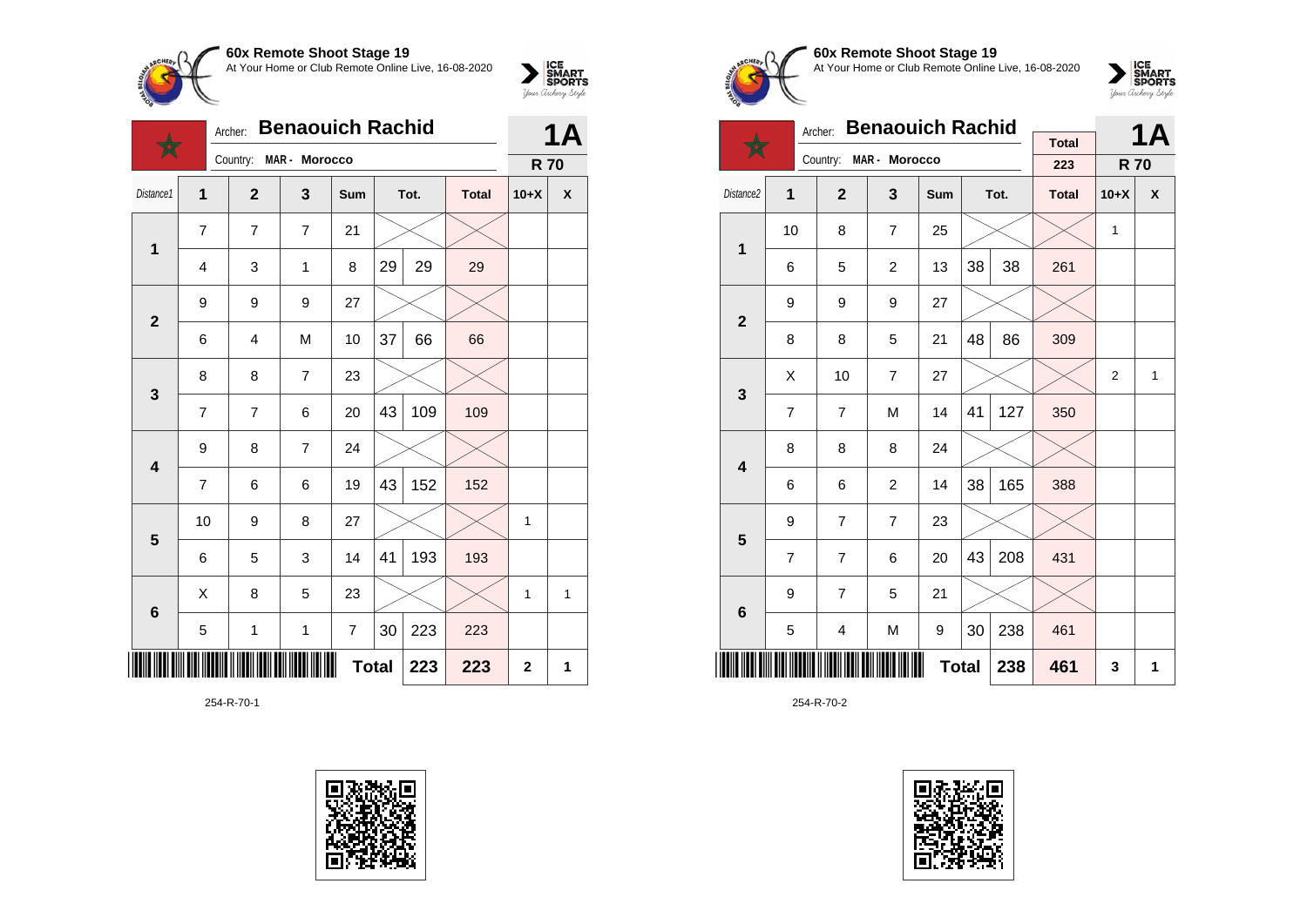



|                         | <b>Belyazid Hicham Mouncif</b><br>Archer:<br>MAR - Morocco |                         |                         |     |              |      |              |        |   |
|-------------------------|------------------------------------------------------------|-------------------------|-------------------------|-----|--------------|------|--------------|--------|---|
|                         |                                                            | Country:                |                         |     |              |      |              | R 30   |   |
| Distance1               | $\overline{1}$                                             | $\overline{2}$          | 3                       | Sum |              | Tot. | <b>Total</b> | $10+X$ | χ |
| $\mathbf{1}$            | 8                                                          | 8                       | 8                       | 24  |              |      |              |        |   |
|                         | $\overline{4}$                                             | $\overline{4}$          | M                       | 8   | 32           | 32   | 32           |        |   |
| $\mathbf{2}$            | 9                                                          | $\overline{7}$          | $\overline{7}$          | 23  |              |      |              |        |   |
|                         | 6                                                          | $\overline{c}$          | $\overline{c}$          | 10  | 33           | 65   | 65           |        |   |
| $\mathbf{3}$            | X                                                          | 6                       | 5                       | 21  |              |      |              | 1      | 1 |
|                         | 5                                                          | $\overline{\mathbf{4}}$ | M                       | 9   | 30           | 95   | 95           |        |   |
| $\overline{\mathbf{4}}$ | 9                                                          | 8                       | 6                       | 23  |              |      |              |        |   |
|                         | 6                                                          | $\overline{4}$          | $\overline{\mathbf{4}}$ | 14  | 37           | 132  | 132          |        |   |
| 5                       | 8                                                          | 8                       | 5                       | 21  |              |      |              |        |   |
|                         | 3                                                          | 5                       | 1                       | 9   | 30           | 162  | 162          |        |   |
| $6\phantom{1}$          | 8                                                          | $\overline{7}$          | 6                       | 21  |              |      |              |        |   |
|                         | 4                                                          | $\overline{\mathbf{4}}$ | 3                       | 11  | 32           | 194  | 194          |        |   |
|                         |                                                            |                         |                         |     | <b>Total</b> | 194  | 194          | 1      | 1 |

255-R-30-1





#### **60x Remote Shoot Stage 19** At Your Home or Club Remote Online Live, 16-08-2020



|                         |                | Archer:        | <b>Belyazid Hicham Mouncif</b> |              |    |      |              |        | 2A |
|-------------------------|----------------|----------------|--------------------------------|--------------|----|------|--------------|--------|----|
|                         |                | Country:       | MAR - Morocco                  |              |    |      | <b>Total</b> |        |    |
|                         |                |                |                                |              |    |      | 194          | R 30   |    |
| Distance2               | 1              | $\overline{2}$ | 3                              | Sum          |    | Tot. | <b>Total</b> | $10+X$ | X  |
| 1                       | 8              | $\overline{7}$ | $\overline{7}$                 | 22           |    |      |              |        |    |
|                         | 6              | 3              | M                              | 9            | 31 | 31   | 225          |        |    |
| $\mathbf{2}$            | 9              | 6              | 6                              | 21           |    |      |              |        |    |
|                         | 5              | 4              | $\overline{c}$                 | 11           | 32 | 63   | 257          |        |    |
| 3                       | Χ              | 9              | $\overline{7}$                 | 26           |    |      |              | 1      | 1  |
|                         | 6              | M              | M                              | 6            | 32 | 95   | 289          |        |    |
| $\overline{\mathbf{4}}$ | 9              | 9              | 8                              | 26           |    |      |              |        |    |
|                         | $\overline{7}$ | $\overline{7}$ | $\overline{2}$                 | 16           | 42 | 137  | 331          |        |    |
| 5                       | 9              | 8              | 6                              | 23           |    |      |              |        |    |
|                         | $\overline{c}$ | $\overline{c}$ | M                              | 4            | 27 | 164  | 358          |        |    |
| 6                       | 8              | $\overline{7}$ | $\overline{\mathbf{4}}$        | 19           |    |      |              |        |    |
|                         | 3              | 1              | M                              | 4            | 23 | 187  | 381          |        |    |
|                         |                |                |                                | <b>Total</b> |    | 187  | 381          | 1      | 1  |

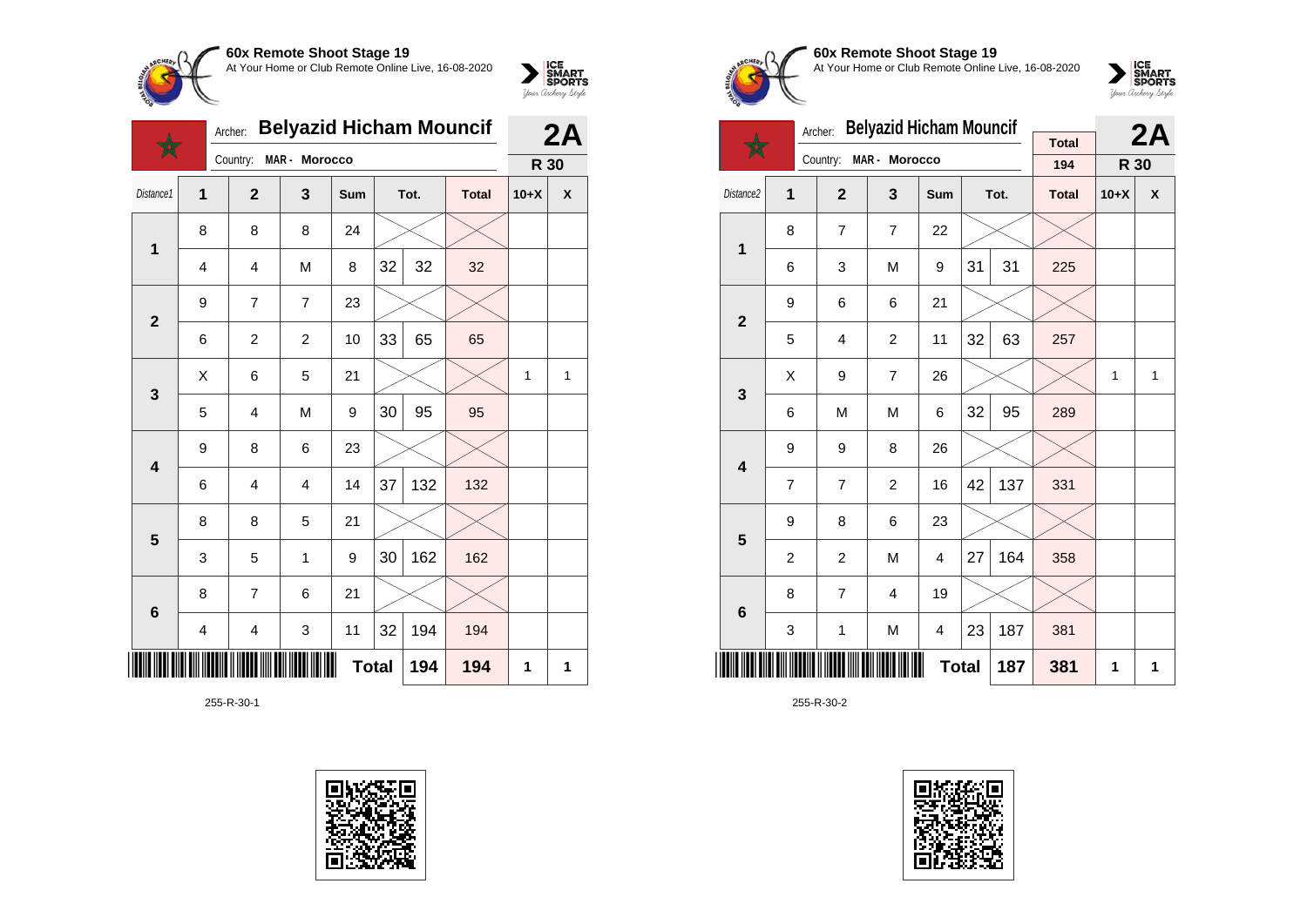

|                         |                | Archer:        | <b>Belyazid Aymane</b> |                |              |      |              |        | 3A                 |
|-------------------------|----------------|----------------|------------------------|----------------|--------------|------|--------------|--------|--------------------|
|                         |                | Country:       | MAR - Morocco          |                |              |      |              | R 30   |                    |
| Distance1               | $\overline{1}$ | $\overline{2}$ | 3                      | <b>Sum</b>     |              | Tot. | <b>Total</b> | $10+X$ | $\pmb{\mathsf{X}}$ |
| $\mathbf{1}$            | 8              | 4              | 3                      | 15             |              |      |              |        |                    |
|                         | 2              | M              | M                      | $\overline{c}$ | 17           | 17   | 17           |        |                    |
| $\overline{2}$          | 6              | 6              | 6                      | 18             |              |      |              |        |                    |
|                         | 3              | M              | M                      | 3              | 21           | 38   | 38           |        |                    |
| $\mathbf{3}$            | 8              | 7              | 5                      | 20             |              |      |              |        |                    |
|                         | $\overline{c}$ | M              | M                      | $\overline{c}$ | 22           | 60   | 60           |        |                    |
| $\overline{\mathbf{4}}$ | M              | M              | 5                      | 5              |              |      |              |        |                    |
|                         | 5              | $\overline{7}$ | 9                      | 21             | 26           | 86   | 86           |        |                    |
| 5                       | 5              | 4              | $\overline{c}$         | 11             |              |      |              |        |                    |
|                         | M              | M              | M                      | 0              | 11           | 97   | 97           |        |                    |
| $\bf 6$                 | 10             | 7              | 6                      | 23             |              |      |              | 1      |                    |
|                         | 3              | M              | M                      | 3              | 26           | 123  | 123          |        |                    |
| IIII                    |                |                |                        |                | <b>Total</b> | 123  | 123          | 1      | 0                  |

256-R-30-1





# **60x Remote Shoot Stage 19** At Your Home or Club Remote Online Live, 16-08-2020

 $\sum_{\text{Jour} \text{C} \text{under}} \left| \begin{matrix} \text{ICE} \\ \text{SDORTS} \\ \text{SPORTS} \end{matrix} \right|_{\text{Jour} \text{d} \text{ref}}$ 

|                         |             | Archer:        | <b>Belyazid Aymane</b>  |                |    |      |              |          | 3A                 |
|-------------------------|-------------|----------------|-------------------------|----------------|----|------|--------------|----------|--------------------|
|                         |             | Country:       | MAR - Morocco           |                |    |      | <b>Total</b> |          |                    |
|                         |             |                |                         |                |    |      | 123          | R 30     |                    |
| Distance2               | 1           | $\overline{2}$ | $\overline{\mathbf{3}}$ | Sum            |    | Tot. | <b>Total</b> | $10+X$   | $\pmb{\mathsf{X}}$ |
| 1                       | 9           | 4              | 3                       | 16             |    |      |              |          |                    |
|                         | 3           | $\overline{2}$ | M                       | 5              | 21 | 21   | 144          |          |                    |
| $\mathbf{2}$            | 5           | 5              | 5                       | 15             |    |      |              |          |                    |
|                         | 5           | 1              | M                       | 6              | 21 | 42   | 165          |          |                    |
| 3                       | 6           | 6              | 5                       | 17             |    |      |              |          |                    |
|                         | 5           | 5              | 4                       | 14             | 31 | 73   | 196          |          |                    |
| $\overline{\mathbf{4}}$ | 9           | 8              | $\overline{7}$          | 24             |    |      |              |          |                    |
|                         | 7           | $\overline{2}$ | M                       | 9              | 33 | 106  | 229          |          |                    |
| 5                       | 1           | 1              | 5                       | 7              |    |      |              |          |                    |
|                         | 6           | M              | M                       | 6              | 13 | 119  | 242          |          |                    |
| $\bf 6$                 | 9           | 8              | 3                       | 20             |    |      |              |          |                    |
|                         | $\mathbf 1$ | $\mathbf{1}$   | M                       | $\overline{c}$ | 22 | 141  | 264          |          |                    |
|                         |             |                |                         | <b>Total</b>   |    | 141  | 264          | $\bf{0}$ | 0                  |

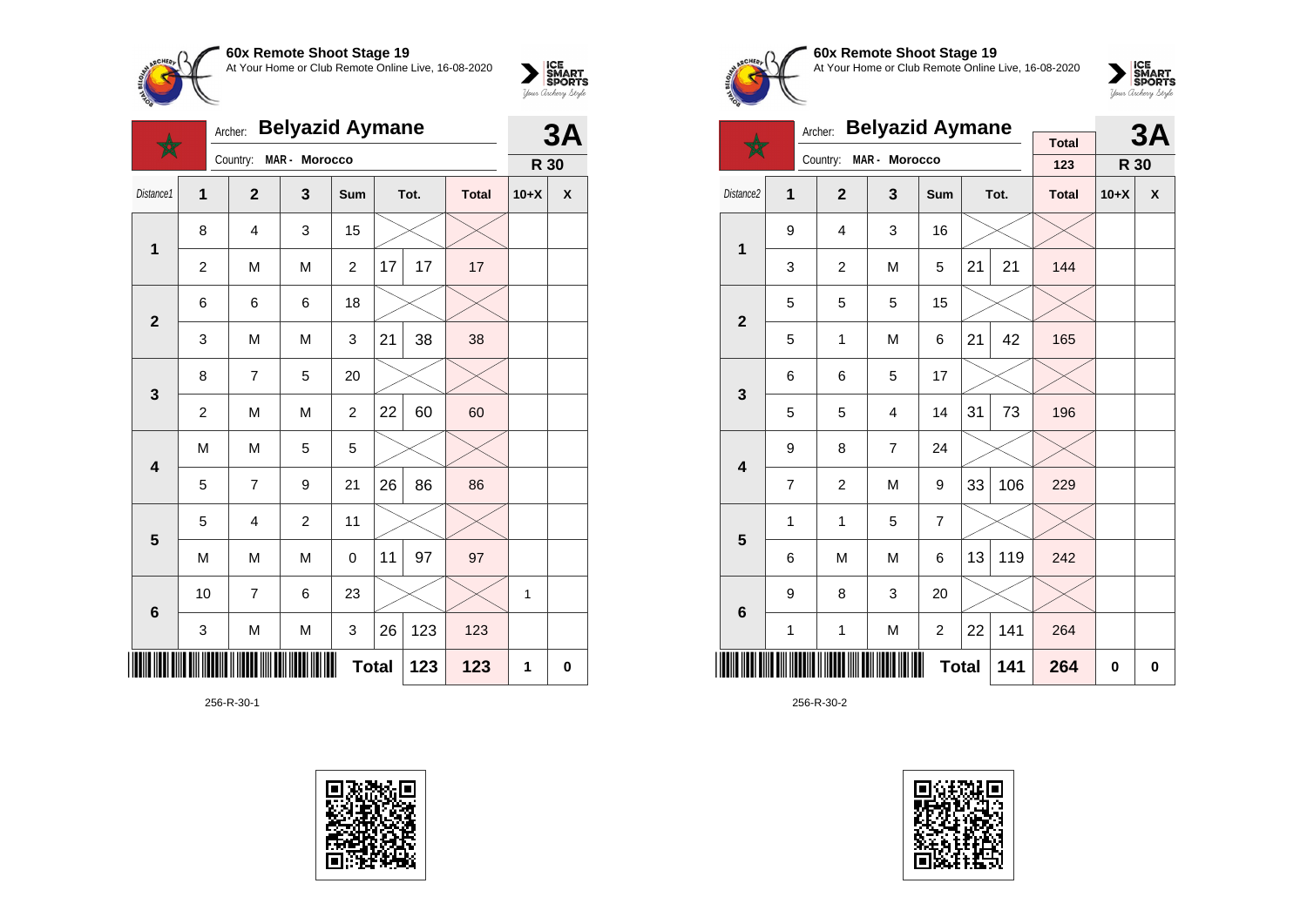

| ψ              | <b>Phoenix Anthony</b><br>Archer: |                |                       |              |    |      |              |                 | 4A |
|----------------|-----------------------------------|----------------|-----------------------|--------------|----|------|--------------|-----------------|----|
|                |                                   | Country:       | <b>BAR</b> - Barbados |              |    |      |              | C <sub>30</sub> |    |
| Distance1      | $\mathbf{1}$                      | $\overline{2}$ | 3                     | Sum          |    | Tot. | <b>Total</b> | $10+X$          | X  |
| 1              | 10                                | 9              | 9                     | 28           |    |      |              | 1               |    |
|                | 9                                 | 9              | M                     | 18           | 46 | 46   | 46           |                 |    |
| $\overline{2}$ | X                                 | 9              | 9                     | 28           |    |      |              | $\mathbf{1}$    | 1  |
|                | 9                                 | 9              | 9                     | 27           | 55 | 101  | 101          |                 |    |
| 3              | Χ                                 | Χ              | 10                    | 30           |    |      |              | 3               | 2  |
|                | 10                                | 9              | 9                     | 28           | 58 | 159  | 159          | 1               |    |
| 4              | X                                 | 10             | 10                    | 30           |    |      |              | 3               | 1  |
|                | 9                                 | 9              | 9                     | 27           | 57 | 216  | 216          |                 |    |
| 5              | 10                                | 10             | 10                    | 30           |    |      |              | 3               |    |
|                | 9                                 | 9              | 9                     | 27           | 57 | 273  | 273          |                 |    |
| 6              | X                                 | 10             | 10                    | 30           |    |      |              | 3               | 1  |
|                | 10                                | 10             | 9                     | 29           | 59 | 332  | 332          | $\overline{2}$  |    |
|                |                                   |                |                       | <b>Total</b> |    | 332  | 332          | 17              | 5  |

257-C-30-1





**60x Remote Shoot Stage 19** At Your Home or Club Remote Online Live, 16-08-2020



|                         |    | Archer:        | <b>Phoenix Anthony</b> |              |    |      |                     |                 | 4A           |
|-------------------------|----|----------------|------------------------|--------------|----|------|---------------------|-----------------|--------------|
| ψ                       |    | Country:       | <b>BAR</b> - Barbados  |              |    |      | <b>Total</b><br>332 | C <sub>30</sub> |              |
| Distance <sub>2</sub>   | 1  | $\overline{2}$ | 3                      | Sum          |    | Tot. | <b>Total</b>        | $10+X$          | X            |
| 1                       | Χ  | 10             | 10                     | 30           |    |      |                     | 3               | $\mathbf{1}$ |
|                         | 10 | 9              | 9                      | 28           | 58 | 58   | 390                 | 1               |              |
| $\overline{2}$          | 10 | 10             | 10                     | 30           |    |      |                     | 3               |              |
|                         | 9  | 9              | 9                      | 27           | 57 | 115  | 447                 |                 |              |
| 3                       | 10 | 10             | 9                      | 29           |    |      |                     | $\overline{2}$  |              |
|                         | 9  | 9              | 9                      | 27           | 56 | 171  | 503                 |                 |              |
| $\overline{\mathbf{4}}$ | 10 | 10             | 10                     | 30           |    |      |                     | 3               |              |
|                         | 10 | 9              | 9                      | 28           | 58 | 229  | 561                 | 1               |              |
| 5                       | Χ  | X              | X                      | 30           |    |      |                     | 3               | 3            |
|                         | 10 | 10             | 9                      | 29           | 59 | 288  | 620                 | $\overline{2}$  |              |
| 6                       | 10 | 10             | 9                      | 29           |    |      |                     | $\overline{2}$  |              |
|                         | 9  | 8              | 8                      | 25           | 54 | 342  | 674                 |                 |              |
|                         |    |                |                        | <b>Total</b> |    | 342  | 674                 | 20              | 4            |

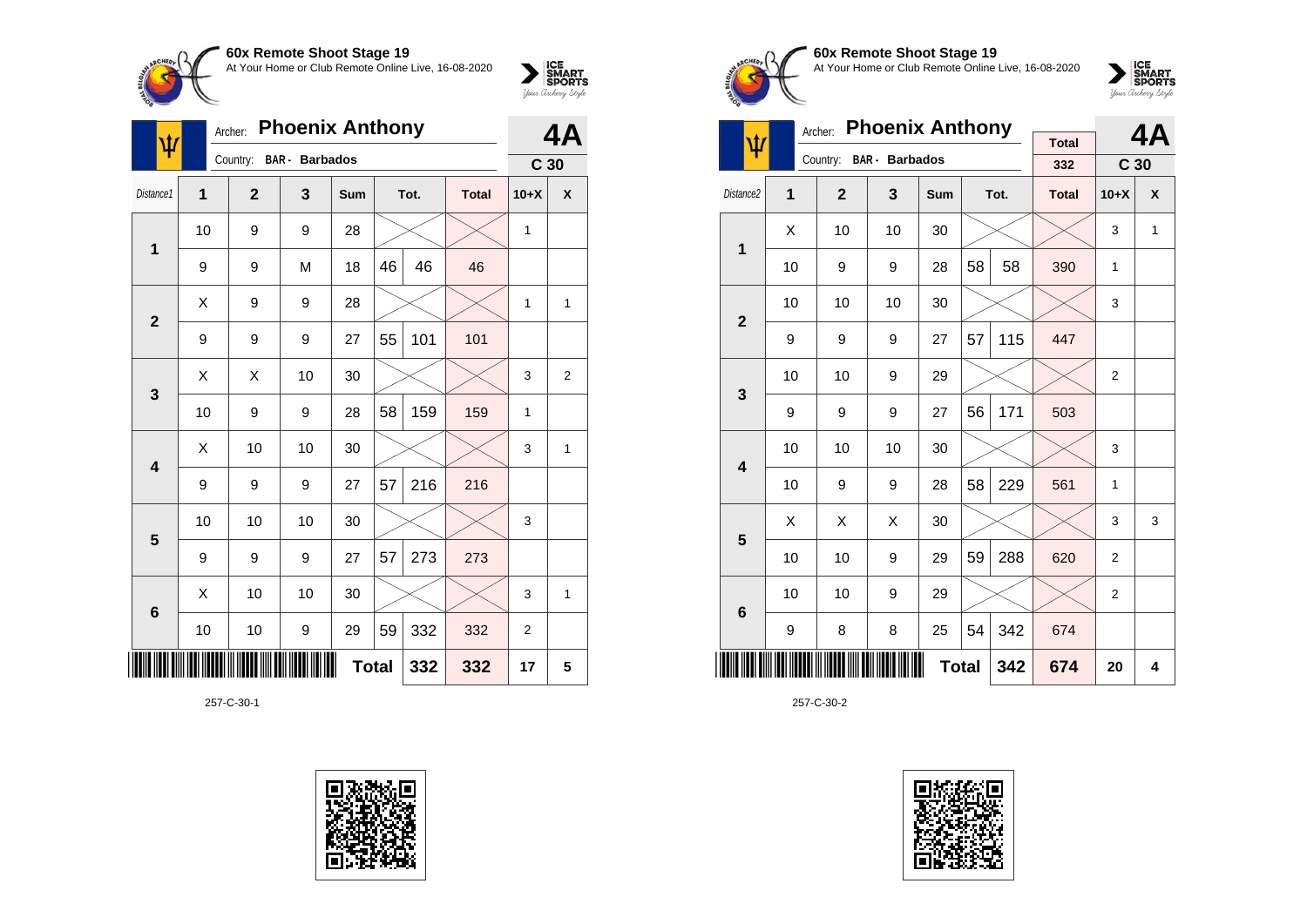

| 4                       |    | Archer:        | <b>Ramirez Rodriguez Diego</b> |     | <b>5A</b>    |      |              |        |   |
|-------------------------|----|----------------|--------------------------------|-----|--------------|------|--------------|--------|---|
|                         |    | Country:       | MEX - Mexico                   |     |              |      |              | R 30   |   |
| Distance1               | 1  | $\overline{2}$ | 3                              | Sum |              | Tot. | <b>Total</b> | $10+X$ | X |
| $\mathbf{1}$            | X  | 9              | 9                              | 28  |              |      |              | 1      | 1 |
|                         | 9  | 9              | 9                              | 27  | 55           | 55   | 55           |        |   |
| $\overline{2}$          | X  | 10             | 10                             | 30  |              |      |              | 3      | 1 |
|                         | 9  | 9              | 8                              | 26  | 56           | 111  | 111          |        |   |
| $\mathbf{3}$            | Χ  | 10             | 10                             | 30  |              |      |              | 3      | 1 |
|                         | 9  | 9              | 9                              | 27  | 57           | 168  | 168          |        |   |
| $\overline{\mathbf{4}}$ | 9  | 9              | 9                              | 27  |              |      |              |        |   |
|                         | 9  | 8              | 8                              | 25  | 52           | 220  | 220          |        |   |
| 5                       | X  | X              | 10                             | 30  |              |      |              | 3      | 2 |
|                         | 10 | 9              | 8                              | 27  | 57           | 277  | 277          | 1      |   |
| $6\phantom{1}6$         | 10 | 10             | 10                             | 30  |              |      |              | 3      |   |
|                         | 10 | 9              | 9                              | 28  | 58           | 335  | 335          | 1      |   |
|                         |    |                |                                |     | <b>Total</b> | 335  | 335          | 15     | 5 |

258-R-30-1









|                         |                | Archer:        | <b>Ramirez Rodriguez Diego</b> |     |              |      |              |                | <b>5A</b>      |
|-------------------------|----------------|----------------|--------------------------------|-----|--------------|------|--------------|----------------|----------------|
| 4                       |                | Country:       | MEX - Mexico                   |     |              |      | <b>Total</b> |                |                |
|                         |                |                |                                |     |              |      | 335          | R 30           |                |
| Distance2               | $\overline{1}$ | $\overline{2}$ | $\overline{\mathbf{3}}$        | Sum |              | Tot. | <b>Total</b> | $10+X$         | X              |
| 1                       | X              | 10             | 10                             | 30  |              |      |              | 3              | 1              |
|                         | 9              | 9              | 8                              | 26  | 56           | 56   | 391          |                |                |
| $\overline{2}$          | 10             | 10             | 9                              | 29  |              |      |              | 2              |                |
|                         | 9              | 9              | 9                              | 27  | 56           | 112  | 447          |                |                |
| 3                       | X              | 10             | 9                              | 29  |              |      |              | $\overline{2}$ | 1              |
|                         | 9              | 9              | 9                              | 27  | 56           | 168  | 503          |                |                |
| $\overline{\mathbf{4}}$ | X              | X              | 10                             | 30  |              |      |              | 3              | 2              |
|                         | 10             | 9              | 9                              | 28  | 58           | 226  | 561          | 1              |                |
| 5                       | X              | X              | 9                              | 29  |              |      |              | $\overline{2}$ | $\overline{2}$ |
|                         | 9              | 9              | 9                              | 27  | 56           | 282  | 617          |                |                |
| 6                       | Χ              | X              | 10                             | 30  |              |      |              | 3              | 2              |
|                         | 9              | 9              | 9                              | 27  | 57           | 339  | 674          |                |                |
|                         |                |                |                                |     | <b>Total</b> | 339  | 674          | 16             | 8              |

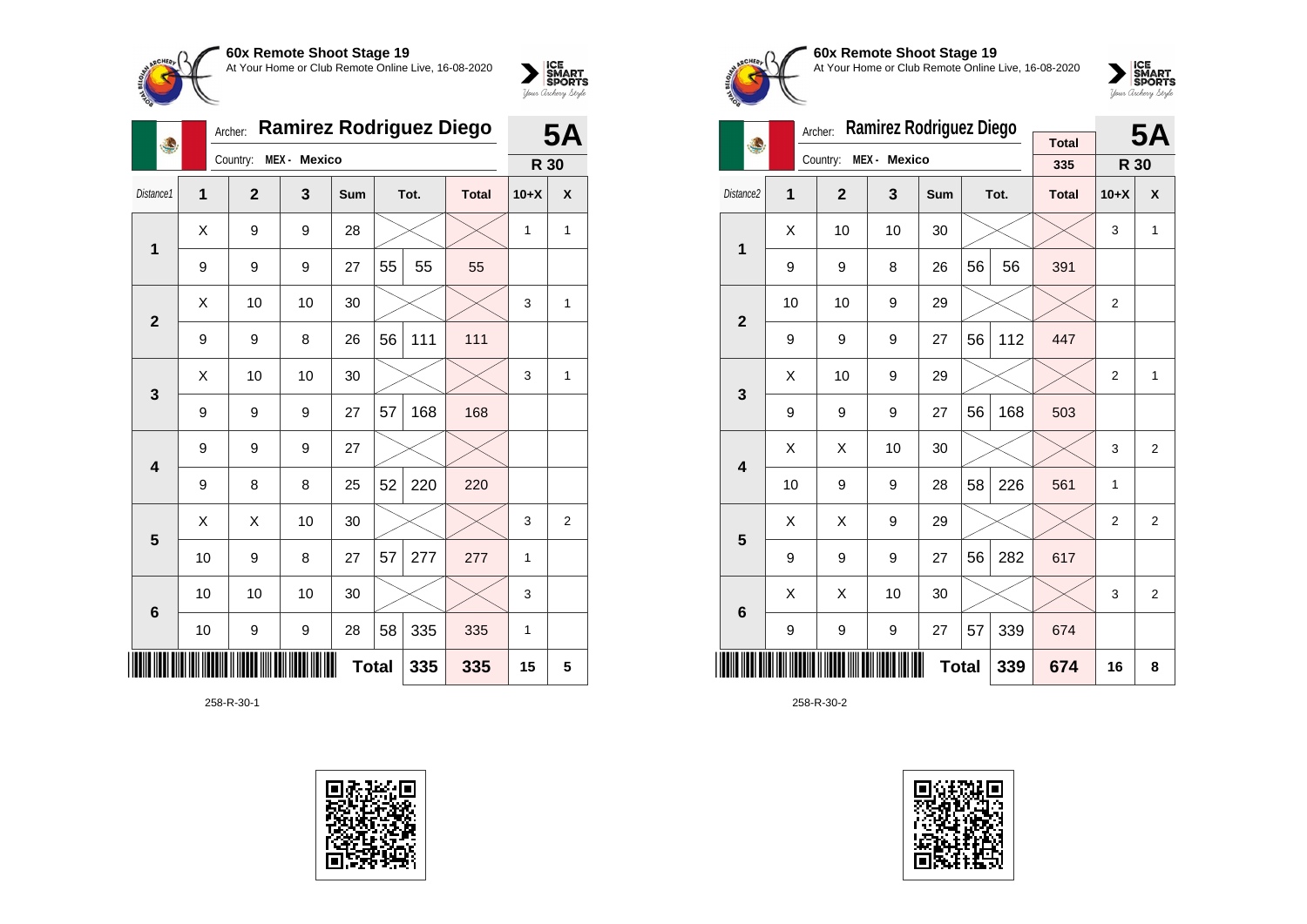

|                         |                | Archer:        | <b>El Akel Ilham</b>    |                |    |      |              | 6A          |                    |  |
|-------------------------|----------------|----------------|-------------------------|----------------|----|------|--------------|-------------|--------------------|--|
|                         |                | Country:       | MAR - Morocco           |                |    |      |              | R 30        |                    |  |
| Distance1               | 1              | $\mathbf{2}$   | 3                       | Sum            |    | Tot. | <b>Total</b> | $10+X$      | $\pmb{\mathsf{X}}$ |  |
| $\mathbf 1$             | 9              | $\overline{7}$ | $\overline{7}$          | 23             |    |      |              |             |                    |  |
|                         | 4              | 3              | M                       | $\overline{7}$ | 30 | 30   | 30           |             |                    |  |
| $\overline{\mathbf{2}}$ | 9              | 8              | 8                       | 25             |    |      |              |             |                    |  |
|                         | $\overline{2}$ | 1              | M                       | 3              | 28 | 58   | 58           |             |                    |  |
| 3                       | 9              | 8              | $\overline{7}$          | 24             |    |      |              |             |                    |  |
|                         | 5              | 3              | M                       | 8              | 32 | 90   | 90           |             |                    |  |
| $\overline{\mathbf{4}}$ | 8              | 5              | $\overline{\mathbf{4}}$ | 17             |    |      |              |             |                    |  |
|                         | $\overline{2}$ | $\overline{2}$ | M                       | 4              | 21 | 111  | 111          |             |                    |  |
| $\overline{\mathbf{5}}$ | 8              | $\overline{7}$ | $\overline{7}$          | 22             |    |      |              |             |                    |  |
|                         | $\overline{4}$ | $\overline{c}$ | M                       | 6              | 28 | 139  | 139          |             |                    |  |
| $6\phantom{1}$          | 7              | $\overline{7}$ | 6                       | 20             |    |      |              |             |                    |  |
|                         | 5              | 3              | $\mathbf 1$             | 9              | 29 | 168  | 168          |             |                    |  |
|                         |                |                |                         | <b>Total</b>   |    | 168  | 168          | $\mathbf 0$ | 0                  |  |

259-R-30-1





# **60x Remote Shoot Stage 19** At Your Home or Club Remote Online Live, 16-08-2020

 $\sum_{\text{Jour} \text{ChORTS}}\left|\underset{\text{Jour} \text{Chery}}{\text{S$  $MART}}\right|$ 

|                         |                | Archer:        | <b>El Akel Ilham</b>   |                |    |      |                     |        | 6Α                        |
|-------------------------|----------------|----------------|------------------------|----------------|----|------|---------------------|--------|---------------------------|
|                         |                |                | Country: MAR - Morocco |                |    |      | <b>Total</b><br>168 | R 30   |                           |
| Distance2               | 1              | $\mathbf{2}$   | 3                      | Sum            |    | Tot. | <b>Total</b>        | $10+X$ | $\boldsymbol{\mathsf{x}}$ |
| 1                       | 6              | 5              | $\overline{4}$         | 15             |    |      |                     |        |                           |
|                         | $\overline{4}$ | 1              | M                      | 5              | 20 | 20   | 188                 |        |                           |
| $\overline{\mathbf{2}}$ | 8              | $\overline{4}$ | $\overline{4}$         | 16             |    |      |                     |        |                           |
|                         | 3              | M              | M                      | 3              | 19 | 39   | 207                 |        |                           |
| 3                       | 8              | 5              | 3                      | 16             |    |      |                     |        |                           |
|                         | 1              | 1              | M                      | $\overline{2}$ | 18 | 57   | 225                 |        |                           |
| $\overline{\mathbf{4}}$ | $\overline{7}$ | $\overline{7}$ | 4                      | 18             |    |      |                     |        |                           |
|                         | 3              | 1              | M                      | 4              | 22 | 79   | 247                 |        |                           |
| 5                       | $\overline{7}$ | $\overline{7}$ | $\overline{2}$         | 16             |    |      |                     |        |                           |
|                         | $\overline{c}$ | 1              | $\mathbf{1}$           | 4              | 20 | 99   | 267                 |        |                           |
| $\bf 6$                 | 5              | $\overline{c}$ | $\overline{c}$         | 9              |    |      |                     |        |                           |
|                         | 1              | M              | M                      | 1              | 10 | 109  | 277                 |        |                           |
|                         |                |                |                        | <b>Total</b>   |    | 109  | 277                 | 0      | 0                         |

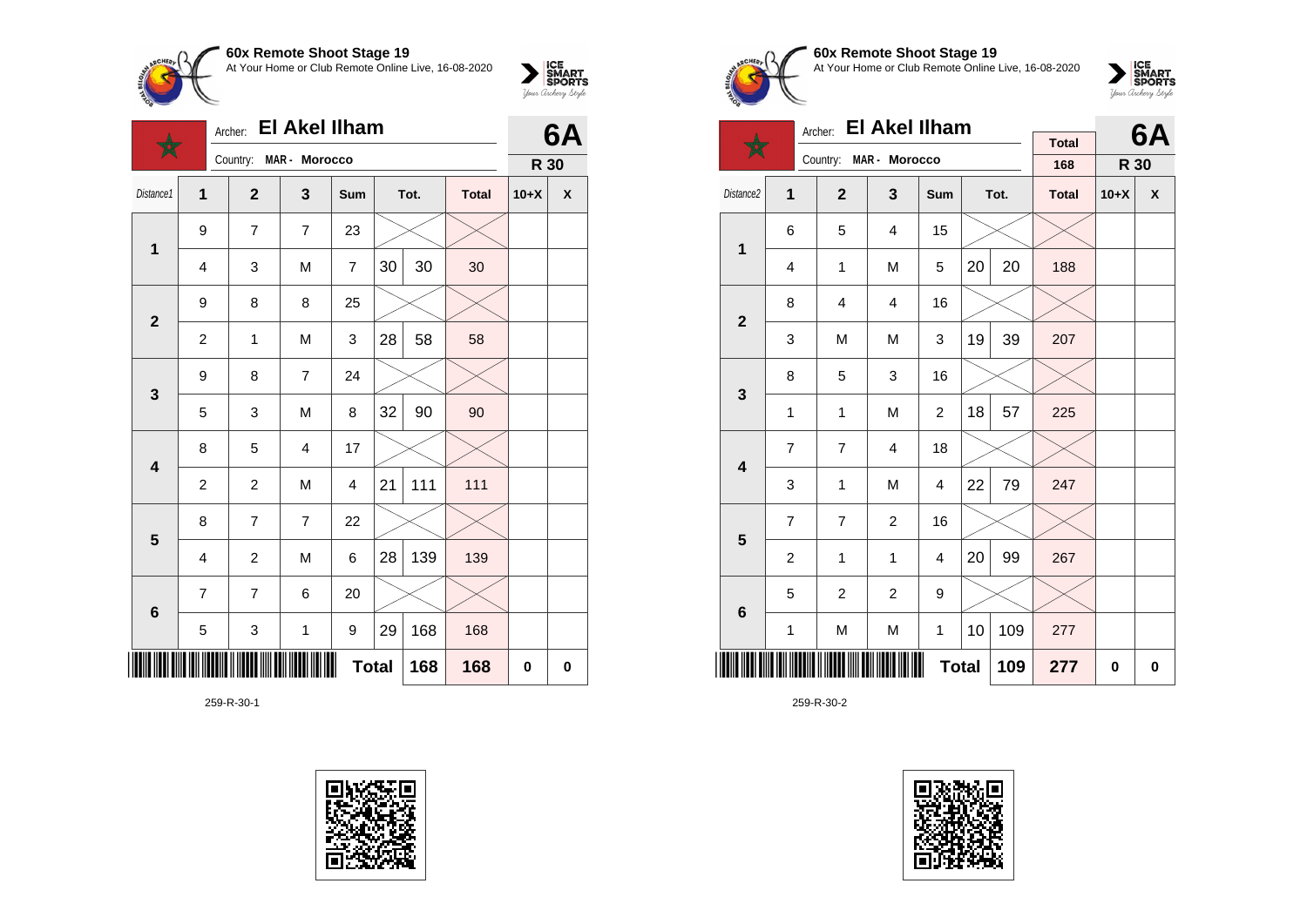**60x Remote Shoot Stage 19**  $\sum_{\text{M}}\left|\underset{\text{GPORTS}}{\text{SIMART}}\right|$ At Your Home or Club Remote Online Live, 16-08-2020 **Archer: Singh Robert 7A** 

|                         |                | Country: GUY - Guyana |   |                   | $\mathbf{r}$<br>R 30 |              |        |                    |
|-------------------------|----------------|-----------------------|---|-------------------|----------------------|--------------|--------|--------------------|
| Distance1               | 1              | $\mathbf{2}$          | 3 | Sum               | Tot.                 | <b>Total</b> | $10+X$ | $\pmb{\mathsf{X}}$ |
| $\mathbf{1}$            |                |                       |   |                   |                      |              |        |                    |
|                         |                |                       |   |                   |                      |              |        |                    |
| $\overline{\mathbf{2}}$ |                |                       |   |                   |                      |              |        |                    |
|                         |                |                       |   |                   |                      |              |        |                    |
| $\mathbf 3$             |                |                       |   |                   |                      |              |        |                    |
|                         |                |                       |   |                   |                      |              |        |                    |
| $\overline{\mathbf{4}}$ |                |                       |   |                   |                      |              |        |                    |
|                         |                |                       |   |                   |                      |              |        |                    |
| $\overline{\mathbf{5}}$ |                |                       |   |                   |                      |              |        |                    |
|                         |                |                       |   |                   |                      |              |        |                    |
| $\bf 6$                 |                |                       |   |                   |                      |              |        |                    |
|                         |                |                       |   |                   |                      |              |        |                    |
|                         | <b>IIIIIII</b> |                       |   | W<br><b>Total</b> |                      |              |        |                    |

260-R-30-1











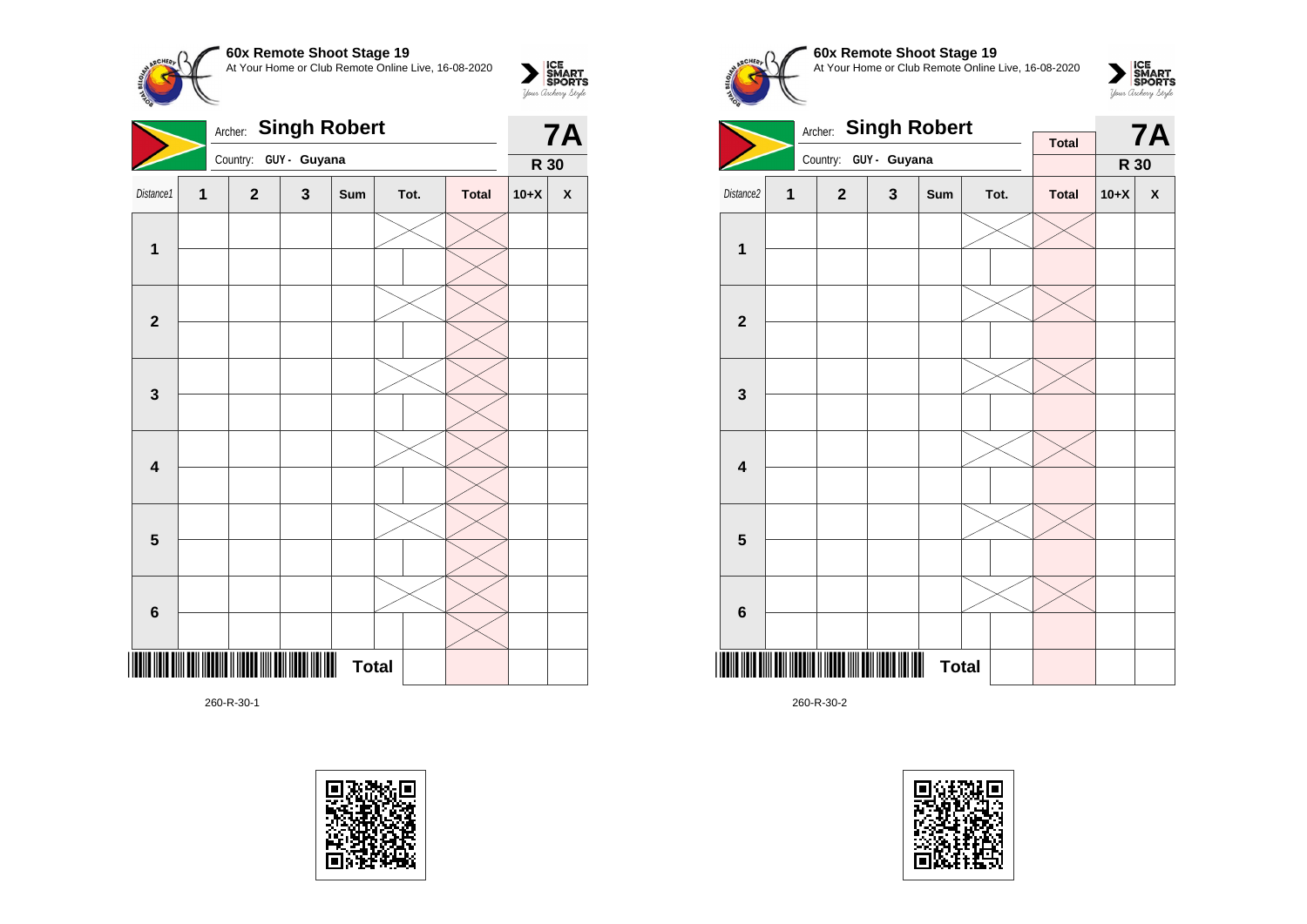

|                         | Archer: Byford Mike<br>$\mathcal{L}$ |                              | 8Α               |     |              |      |              |            |                |
|-------------------------|--------------------------------------|------------------------------|------------------|-----|--------------|------|--------------|------------|----------------|
|                         |                                      | Country: GBR - Great Britain |                  |     |              |      |              | <b>R70</b> |                |
| Distance1               | 1                                    | $\mathbf{2}$                 | 3                | Sum |              | Tot. | <b>Total</b> | $10+X$     | X              |
| 1                       | Χ                                    | 9                            | 9                | 28  |              |      |              | 1          | $\mathbf{1}$   |
|                         | 8                                    | 8                            | 8                | 24  | 52           | 52   | 52           |            |                |
| $\mathbf{2}$            | 9                                    | 9                            | 9                | 27  |              |      |              |            |                |
|                         | 9                                    | 8                            | 8                | 25  | 52           | 104  | 104          |            |                |
| 3                       | X                                    | Χ                            | 10               | 30  |              |      |              | 3          | $\overline{2}$ |
|                         | 9                                    | 9                            | 9                | 27  | 57           | 161  | 161          |            |                |
| $\overline{\mathbf{4}}$ | Χ                                    | 9                            | 9                | 28  |              |      |              | 1          | 1              |
|                         | 8                                    | 8                            | $\overline{7}$   | 23  | 51           | 212  | 212          |            |                |
| 5                       | 10                                   | 9                            | $\boldsymbol{9}$ | 28  |              |      |              | 1          |                |
|                         | 8                                    | 8                            | 8                | 24  | 52           | 264  | 264          |            |                |
| $6\phantom{1}6$         | 9                                    | 9                            | 9                | 27  |              |      |              |            |                |
|                         | 8                                    | 8                            | 8                | 24  | 51           | 315  | 315          |            |                |
|                         |                                      |                              |                  |     | <b>Total</b> | 315  | 315          | 6          | 4              |

261-R-70-1





**60x Remote Shoot Stage 19** At Your Home or Club Remote Online Live, 16-08-2020



|                         |   |              | Archer: Byford Mike          |              |    |      |                     | <b>8A</b>      |                |
|-------------------------|---|--------------|------------------------------|--------------|----|------|---------------------|----------------|----------------|
|                         |   |              | Country: GBR - Great Britain |              |    |      | <b>Total</b><br>315 | <b>R70</b>     |                |
|                         |   |              |                              |              |    |      |                     |                |                |
| Distance <sub>2</sub>   | 1 | $\mathbf{2}$ | 3                            | Sum          |    | Tot. | <b>Total</b>        | $10+X$         | X              |
| $\overline{1}$          | 9 | 8            | 8                            | 25           |    |      |                     |                |                |
|                         | 8 | 8            | 8                            | 24           | 49 | 49   | 364                 |                |                |
| $\mathbf{2}$            | 9 | 9            | 8                            | 26           |    |      |                     |                |                |
|                         | 8 | 8            | $\overline{7}$               | 23           | 49 | 98   | 413                 |                |                |
| 3                       | 9 | 9            | 9                            | 27           |    |      |                     |                |                |
|                         | 8 | 8            | $\overline{7}$               | 23           | 50 | 148  | 463                 |                |                |
| $\overline{\mathbf{4}}$ | 9 | 9            | 9                            | 27           |    |      |                     |                |                |
|                         | 9 | 8            | 8                            | 25           | 52 | 200  | 515                 |                |                |
| 5                       | X | X            | 9                            | 29           |    |      |                     | 2              | $\overline{2}$ |
|                         | 9 | 8            | 8                            | 25           | 54 | 254  | 569                 |                |                |
| 6                       | X | 10           | 9                            | 29           |    |      |                     | $\overline{2}$ | $\mathbf{1}$   |
|                         | 8 | 8            | $\overline{7}$               | 23           | 52 | 306  | 621                 |                |                |
|                         |   |              |                              | <b>Total</b> |    | 306  | 621                 | 4              | 3              |

261-R-70-2

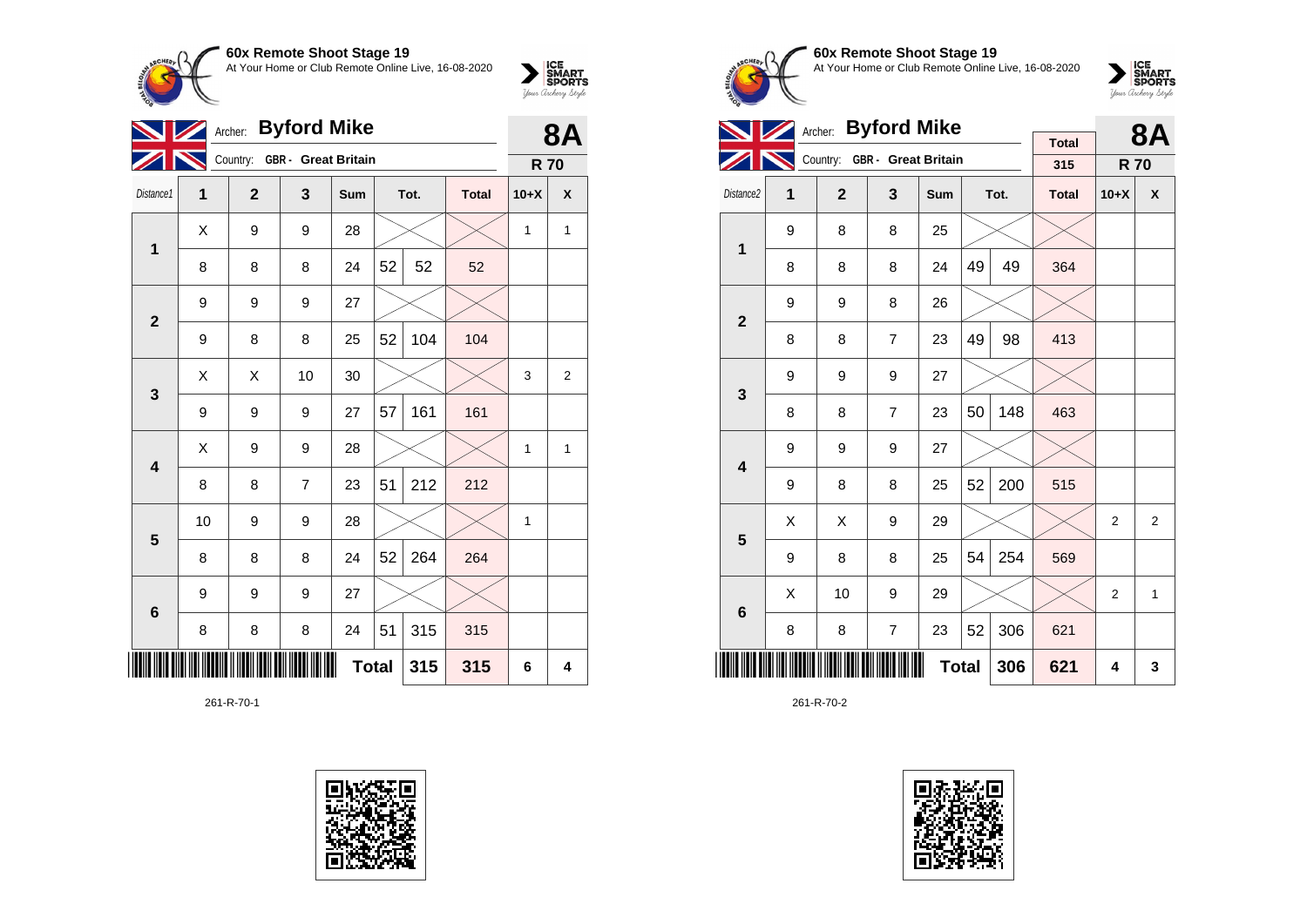

|                | 9Α |                        |    |              |    |      |              |                 |                |
|----------------|----|------------------------|----|--------------|----|------|--------------|-----------------|----------------|
|                |    | Country: BEL - Belgium |    |              |    |      |              | C <sub>50</sub> |                |
| Distance1      | 1  | $\overline{2}$         | 3  | <b>Sum</b>   |    | Tot. | <b>Total</b> | $10+X$          | X              |
| 1              | X  | X                      | 10 | 30           |    |      |              | 3               | $\overline{2}$ |
|                | 10 | 9                      | 9  | 28           | 58 | 58   | 58           | 1               |                |
| $\overline{2}$ | X  | 10                     | 10 | 30           |    |      |              | 3               | 1              |
|                | 10 | 10                     | 9  | 29           | 59 | 117  | 117          | $\overline{2}$  |                |
| 3              | Χ  | Χ                      | 10 | 30           |    |      |              | 3               | $\overline{2}$ |
|                | 10 | 9                      | 9  | 28           | 58 | 175  | 175          | $\mathbf{1}$    |                |
| 4              | Χ  | Χ                      | 10 | 30           |    |      |              | 3               | $\overline{2}$ |
|                | 10 | 9                      | 9  | 28           | 58 | 233  | 233          | $\mathbf{1}$    |                |
| 5              | X  | 10                     | 10 | 30           |    |      |              | 3               | 1              |
|                | 9  | 9                      | 8  | 26           | 56 | 289  | 289          |                 |                |
| 6              | X  | X                      | X  | 30           |    |      |              | 3               | 3              |
|                | 10 | 9                      | 9  | 28           | 58 | 347  | 347          | 1               |                |
|                |    |                        |    | <b>Total</b> |    | 347  | 347          | 24              | 11             |

270-C-50-1





# **60x Remote Shoot Stage 19** At Your Home or Club Remote Online Live, 16-08-2020



|                         | Archer: |                |                      |            | <b>9A</b> |      |                     |                 |                |
|-------------------------|---------|----------------|----------------------|------------|-----------|------|---------------------|-----------------|----------------|
|                         |         | Country:       | <b>BEL</b> - Belgium |            |           |      | <b>Total</b><br>347 | C <sub>50</sub> |                |
| Distance <sub>2</sub>   | 1       | $\overline{2}$ | 3                    | <b>Sum</b> |           | Tot. | <b>Total</b>        | $10+X$          | X              |
| $\overline{1}$          | 10      | 9              | 9                    | 28         |           |      |                     | 1               |                |
|                         | 9       | 8              | 8                    | 25         | 53        | 53   | 400                 |                 |                |
| $\overline{\mathbf{2}}$ | X       | X              | 10                   | 30         |           |      |                     | 3               | $\overline{2}$ |
|                         | 10      | 10             | 9                    | 29         | 59        | 112  | 459                 | $\overline{2}$  |                |
| 3                       | X       | 10             | 10                   | 30         |           |      |                     | 3               | 1              |
|                         | 10      | 9              | 9                    | 28         | 58        | 170  | 517                 | 1               |                |
| $\overline{\mathbf{4}}$ | Χ       | X              | X                    | 30         |           |      |                     | 3               | 3              |
|                         | 10      | 10             | 9                    | 29         | 59        | 229  | 576                 | $\overline{2}$  |                |
| 5                       | X       | X              | Χ                    | 30         |           |      |                     | 3               | 3              |
|                         | 10      | 9              | 9                    | 28         | 58        | 287  | 634                 | 1               |                |
| $6\phantom{1}6$         | Χ       | X              | Χ                    | 30         |           |      |                     | 3               | 3              |
|                         | 10      | 10             | 8                    | 28         | 58        | 345  | 692                 | $\overline{2}$  |                |
|                         |         | 692            | 24                   | 12         |           |      |                     |                 |                |

270-C-50-2

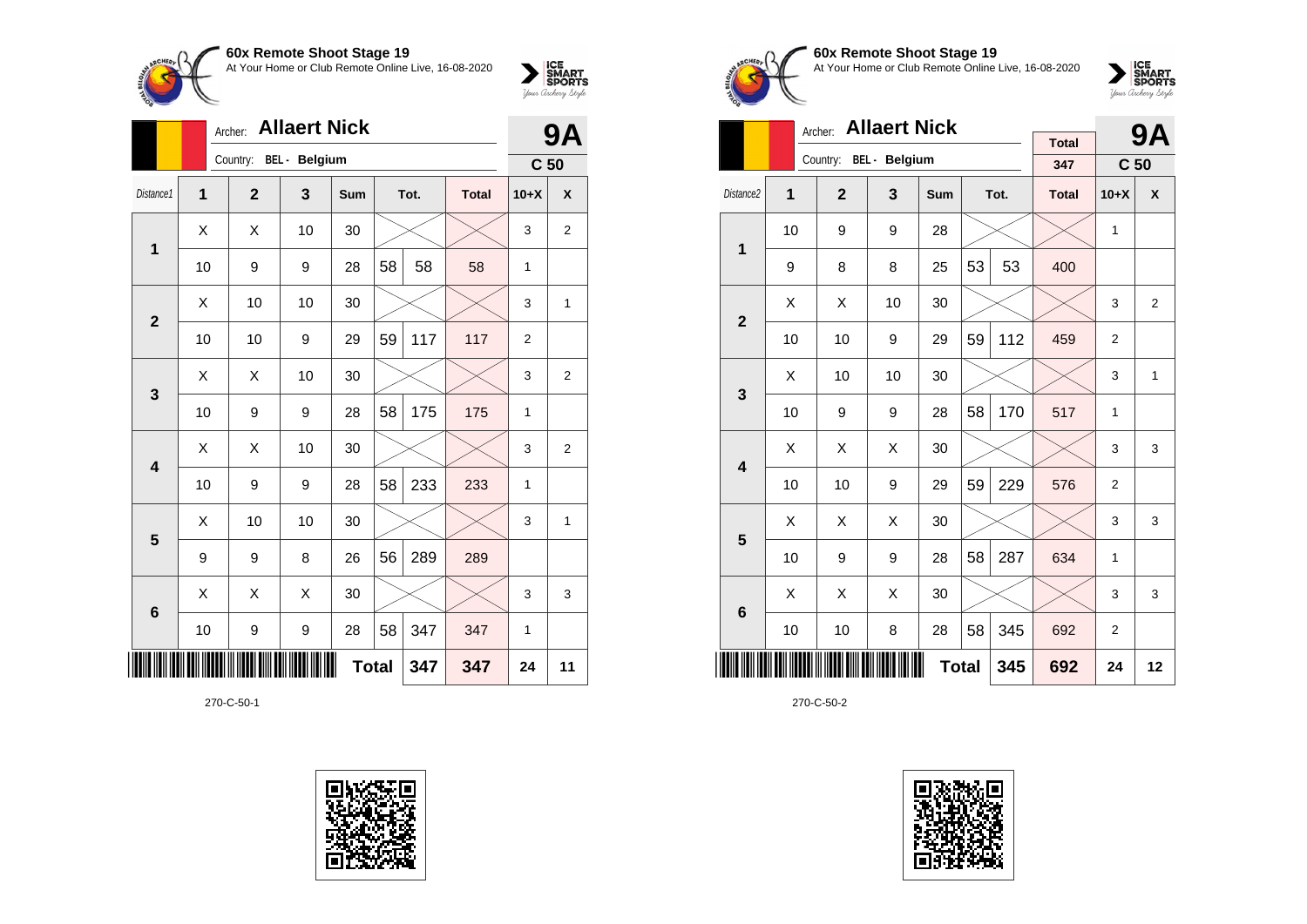



|                | <b>Sakthivel Nikhil Raj</b><br>Archer:<br>$\bigodot$ |             |                  |              |      |              |                  |                |
|----------------|------------------------------------------------------|-------------|------------------|--------------|------|--------------|------------------|----------------|
|                |                                                      | Country:    | IND - India      |              |      |              | C <sub>25</sub>  |                |
| Distance1      | 1                                                    | $\mathbf 2$ | 3                | Sum          | Tot. | <b>Total</b> | $10+X$           | X              |
| 1              | Χ                                                    | Χ           | 10               | 30           | 30   | 30           | 3                | $\overline{2}$ |
| $\mathbf{2}$   | 9                                                    | 9           | 9                | 27           | 57   | 57           |                  |                |
| 3              | 9                                                    | 9           | 9                | 27           | 84   | 84           |                  |                |
| 4              | Χ                                                    | 9           | 9                | 28           | 112  | 112          | 1                | 1              |
| 5              | Χ                                                    | 10          | 10               | 30           | 142  | 142          | 3                | 1              |
| 6              | 10                                                   | 10          | 9                | 29           | 171  | 171          | 2                |                |
| $\overline{7}$ | 10                                                   | 10          | 9                | 29           | 200  | 200          | 2                |                |
| 8              | X                                                    | 9           | 9                | 28           | 228  | 228          | 1                | 1              |
| 9              | 10                                                   | 9           | 9                | 28           | 256  | 256          | 1                |                |
| 10             | 10                                                   | 9           | 9                | 28           | 284  | 284          | 1                |                |
| 11             | 10                                                   | 10          | $\overline{7}$   | 27           | 311  | 311          | $\boldsymbol{2}$ |                |
| 12             | 10                                                   | 10          | $\boldsymbol{9}$ | 29           | 340  | 340          | $\overline{c}$   |                |
|                |                                                      |             |                  | <b>Total</b> | 340  | 340          | 18               | 5              |

262-C-25-1





#### **60x Remote Shoot Stage 19** At Your Home or Club Remote Online Live, 16-08-2020



|                | <b>Sakthivel Nikhil Raj</b><br>Archer: |                |             |              |      |              |                 |              |  |  |
|----------------|----------------------------------------|----------------|-------------|--------------|------|--------------|-----------------|--------------|--|--|
| $\bigodot$     |                                        |                |             |              |      | <b>Total</b> |                 | 1Α           |  |  |
|                |                                        | Country:       | IND - India |              |      | 340          | C <sub>25</sub> |              |  |  |
| Distance2      | 1                                      | $\overline{2}$ | 3           | Sum          | Tot. | <b>Total</b> | $10+X$          | X            |  |  |
| 1              | 10                                     | 9              | 8           | 27           | 27   | 367          | $\mathbf{1}$    |              |  |  |
| $\overline{2}$ | 10                                     | 9              | 8           | 27           | 54   | 394          | 1               |              |  |  |
| 3              | X                                      | 9              | 8           | 27           | 81   | 421          | 1               | 1            |  |  |
| 4              | 10                                     | 9              | 8           | 27           | 108  | 448          | 1               |              |  |  |
| 5              | X                                      | 10             | 9           | 29           | 137  | 477          | 2               | $\mathbf{1}$ |  |  |
| 6              | 10                                     | 10             | 10          | 30           | 167  | 507          | 3               |              |  |  |
| $\overline{7}$ | X                                      | 10             | 9           | 29           | 196  | 536          | 2               | 1            |  |  |
| 8              | 9                                      | 8              | 8           | 25           | 221  | 561          |                 |              |  |  |
| 9              | 10                                     | 9              | 9           | 28           | 249  | 589          | 1               |              |  |  |
| 10             | X                                      | 10             | 10          | 30           | 279  | 619          | 3               | $\mathbf{1}$ |  |  |
| 11             | 10                                     | 9              | 9           | 28           | 307  | 647          | 1               |              |  |  |
| 12             | 10                                     | 8              | 8           | 26           | 333  | 673          | 1               |              |  |  |
|                |                                        |                |             | <b>Total</b> | 333  | 673          | 17              | 4            |  |  |

262-C-25-2

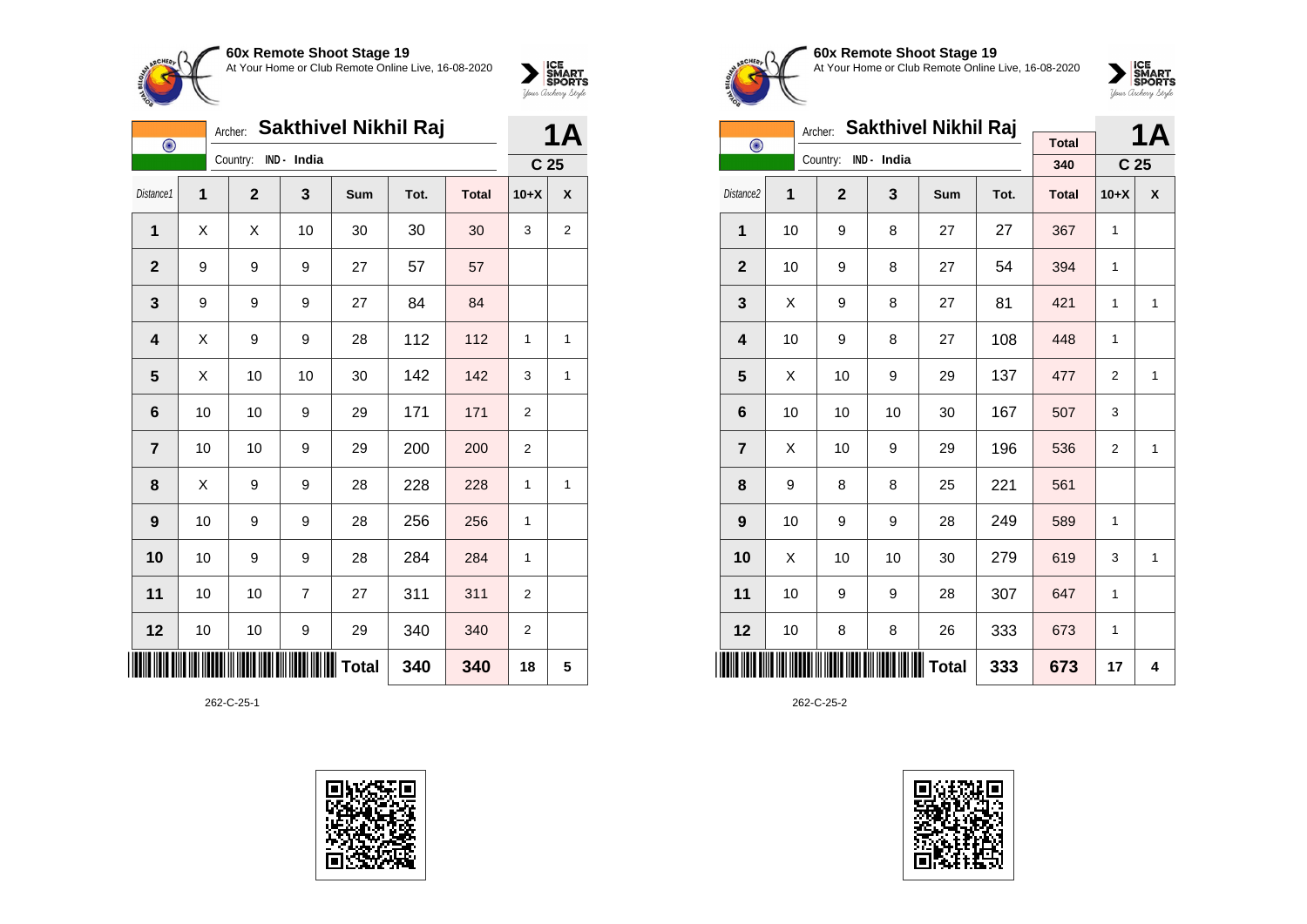

|                |                | <b>Chaval Anne Sophie</b><br>Archer: |                |                | 2A   |              |             |   |
|----------------|----------------|--------------------------------------|----------------|----------------|------|--------------|-------------|---|
|                |                | Country:                             | BEL - Belgium  |                |      |              | R 25        |   |
| Distance1      | $\overline{1}$ | $\overline{2}$                       | 3              | Sum            | Tot. | <b>Total</b> | $10+X$      | χ |
| 1              | 9              | 5                                    | 3              | 17             | 17   | 17           |             |   |
| $\mathbf{2}$   | 8              | $\overline{7}$                       | 5              | 20             | 37   | 37           |             |   |
| 3              | 9              | 9                                    | $\overline{7}$ | 25             | 62   | 62           |             |   |
| 4              | 7              | M                                    | M              | $\overline{7}$ | 69   | 69           |             |   |
| 5              | 8              | M                                    | M              | 8              | 77   | 77           |             |   |
| 6              | 9              | 8                                    | M              | 17             | 94   | 94           |             |   |
| $\overline{7}$ | $\overline{7}$ | 3                                    | M              | 10             | 104  | 104          |             |   |
| 8              | 8              | $\overline{7}$                       | 6              | 21             | 125  | 125          |             |   |
| 9              | 8              | $\overline{7}$                       | 6              | 21             | 146  | 146          |             |   |
| 10             | 3              | M                                    | M              | 3              | 149  | 149          |             |   |
| 11             | Χ              | $\overline{7}$                       | M              | 17             | 166  | 166          | 1           | 1 |
| 12             | 10             | M                                    | M              | 10             | 176  | 176          | 1           |   |
|                |                |                                      |                | <b>Total</b>   | 176  | 176          | $\mathbf 2$ | 1 |

263-R-25-1





**60x Remote Shoot Stage 19** At Your Home or Club Remote Online Live, 16-08-2020



|                |    | Archer:                | <b>Chaval Anne Sophie</b> |              |      | 2A                  |        |   |
|----------------|----|------------------------|---------------------------|--------------|------|---------------------|--------|---|
|                |    | Country: BEL - Belgium |                           |              |      | <b>Total</b><br>176 | R 25   |   |
|                |    |                        |                           |              |      |                     |        |   |
| Distance2      | 1  | $\mathbf{2}$           | 3                         | Sum          | Tot. | <b>Total</b>        | $10+X$ | X |
| 1              | 8  | 8                      | 5                         | 21           | 21   | 197                 |        |   |
| $\mathbf{2}$   | 10 | 9                      | M                         | 19           | 40   | 216                 | 1      |   |
| 3              | 8  | 8                      | M                         | 16           | 56   | 232                 |        |   |
| 4              | 7  | M                      | M                         | 7            | 63   | 239                 |        |   |
| 5              | 9  | 6                      | M                         | 15           | 78   | 254                 |        |   |
| 6              | 8  | 7                      | M                         | 15           | 93   | 269                 |        |   |
| $\overline{7}$ | 10 | 9                      | M                         | 19           | 112  | 288                 | 1      |   |
| 8              | 9  | 8                      | M                         | 17           | 129  | 305                 |        |   |
| 9              | 10 | M                      | M                         | 10           | 139  | 315                 | 1      |   |
| 10             | 10 | 9                      | M                         | 19           | 158  | 334                 | 1      |   |
| 11             | X  | 9                      | M                         | 19           | 177  | 353                 | 1      | 1 |
| 12             | 8  | 7                      | M                         | 15           | 192  | 368                 |        |   |
|                |    |                        |                           | <b>Total</b> | 192  | 368                 | 5      | 1 |

263-R-25-2

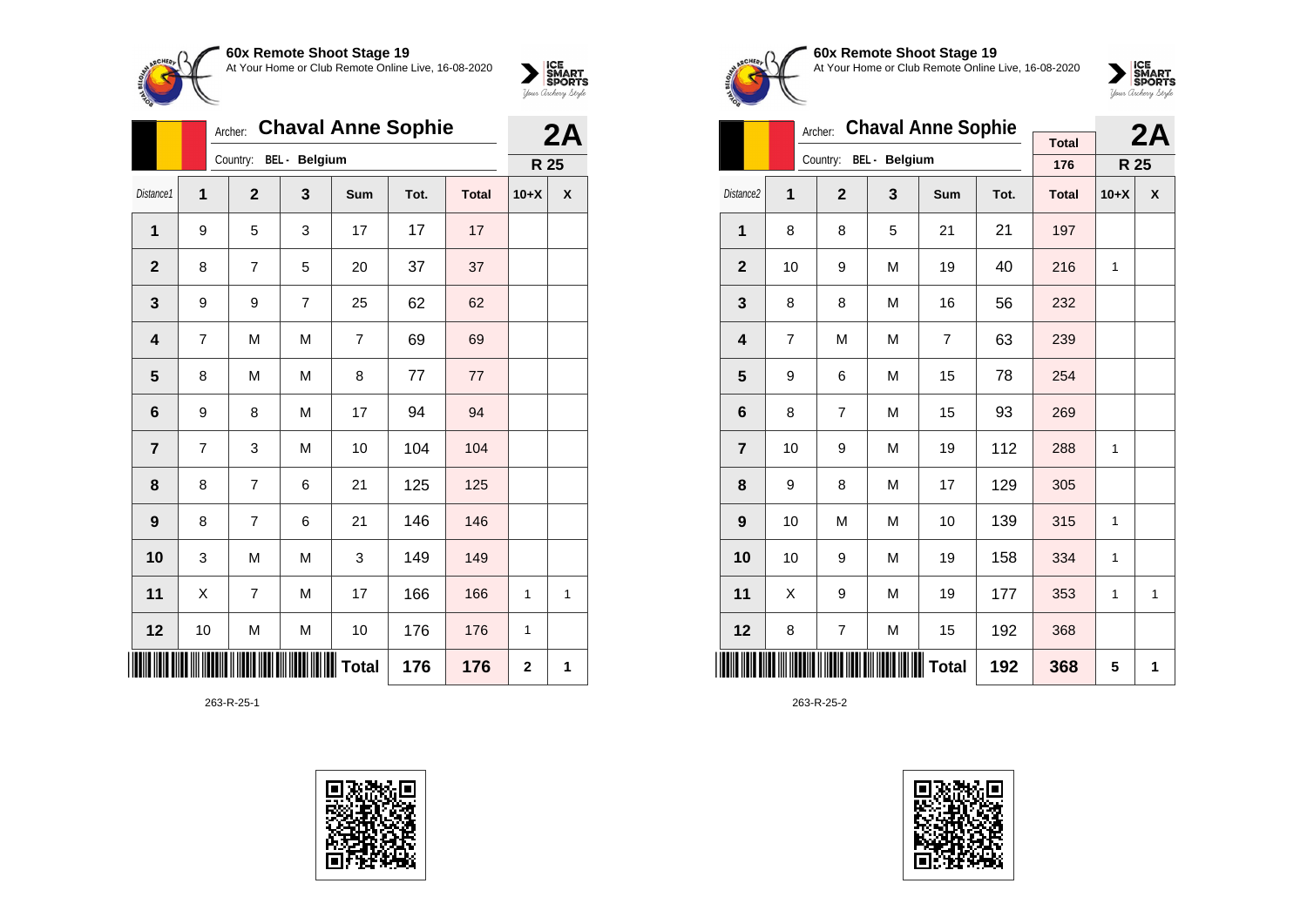At Your Home or Club Remote Online Live, 16-08-2020



|                         |                | <b>Autem Alain</b><br>Archer: |                |              |      |              |                |   |  |  |
|-------------------------|----------------|-------------------------------|----------------|--------------|------|--------------|----------------|---|--|--|
|                         |                | Country: BEL - Belgium        |                |              |      |              | R 25           |   |  |  |
| Distance1               | $\overline{1}$ | $\mathbf{2}$                  | 3              | Sum          | Tot. | <b>Total</b> | $10+X$         | X |  |  |
| 1                       | X              | 10                            | 9              | 29           | 29   | 29           | 2              | 1 |  |  |
| $\mathbf{2}$            | 10             | 10                            | 10             | 30           | 59   | 59           | 3              |   |  |  |
| $\mathbf{3}$            | 10             | 10                            | 10             | 30           | 89   | 89           | 3              |   |  |  |
| $\overline{\mathbf{4}}$ | Χ              | 9                             | 9              | 28           | 117  | 117          | 1              | 1 |  |  |
| 5                       | 9              | 9                             | 9              | 27           | 144  | 144          |                |   |  |  |
| 6                       | X              | 10                            | 9              | 29           | 173  | 173          | $\overline{2}$ | 1 |  |  |
| $\overline{7}$          | Χ              | 9                             | 8              | 27           | 200  | 200          | 1              | 1 |  |  |
| 8                       | X              | 9                             | 8              | 27           | 227  | 227          | 1              | 1 |  |  |
| 9                       | 9              | 9                             | 8              | 26           | 253  | 253          |                |   |  |  |
| 10                      | Χ              | 9                             | $\overline{7}$ | 26           | 279  | 279          | 1              | 1 |  |  |
| 11                      | 10             | 9                             | 9              | 28           | 307  | 307          | 1              |   |  |  |
| 12                      | X              | 10                            | 10             | 30           | 337  | 337          | 3              | 1 |  |  |
|                         |                |                               |                | <b>Total</b> | 337  | 337          | 18             | 7 |  |  |

264-R-25-1





#### **60x Remote Shoot Stage 19** At Your Home or Club Remote Online Live, 16-08-2020

 $\sum_{\text{Jour} \text{C} \text{under}} \left| \begin{matrix} \text{ICE} \\ \text{SDORTS} \\ \text{SPORTS} \end{matrix} \right|_{\text{Jour} \text{d} \text{ref}}$ 

|                         |    | <b>Autem Alain</b><br>Archer: |                         |       |      | 3A           |                |   |
|-------------------------|----|-------------------------------|-------------------------|-------|------|--------------|----------------|---|
|                         |    |                               | Country: BEL - Belgium  |       |      | <b>Total</b> |                |   |
|                         |    |                               |                         |       |      | 337          | R 25           |   |
| Distance <sub>2</sub>   | 1  | $\mathbf{2}$                  | $\overline{\mathbf{3}}$ | Sum   | Tot. | <b>Total</b> | $10+X$         | X |
| 1                       | 10 | 8                             | 6                       | 24    | 24   | 361          | 1              |   |
| $\mathbf{2}$            | 10 | 10                            | 8                       | 28    | 52   | 389          | 2              |   |
| 3                       | 9  | 9                             | 8                       | 26    | 78   | 415          |                |   |
| $\overline{\mathbf{4}}$ | 10 | 9                             | 8                       | 27    | 105  | 442          | 1              |   |
| 5                       | 9  | 9                             | 8                       | 26    | 131  | 468          |                |   |
| 6                       | 10 | 9                             | 9                       | 28    | 159  | 496          | 1              |   |
| $\overline{7}$          | 10 | 9                             | 8                       | 27    | 186  | 523          | 1              |   |
| 8                       | X  | 9                             | 9                       | 28    | 214  | 551          | 1              | 1 |
| 9                       | 10 | 9                             | 9                       | 28    | 242  | 579          | 1              |   |
| 10                      | X  | 10                            | 10                      | 30    | 272  | 609          | 3              | 1 |
| 11                      | 10 | 9                             | 9                       | 28    | 300  | 637          | 1              |   |
| 12                      | 10 | 10                            | 9                       | 29    | 329  | 666          | $\overline{2}$ |   |
|                         |    |                               |                         | Total | 329  | 666          | 14             | 2 |

264-R-25-2

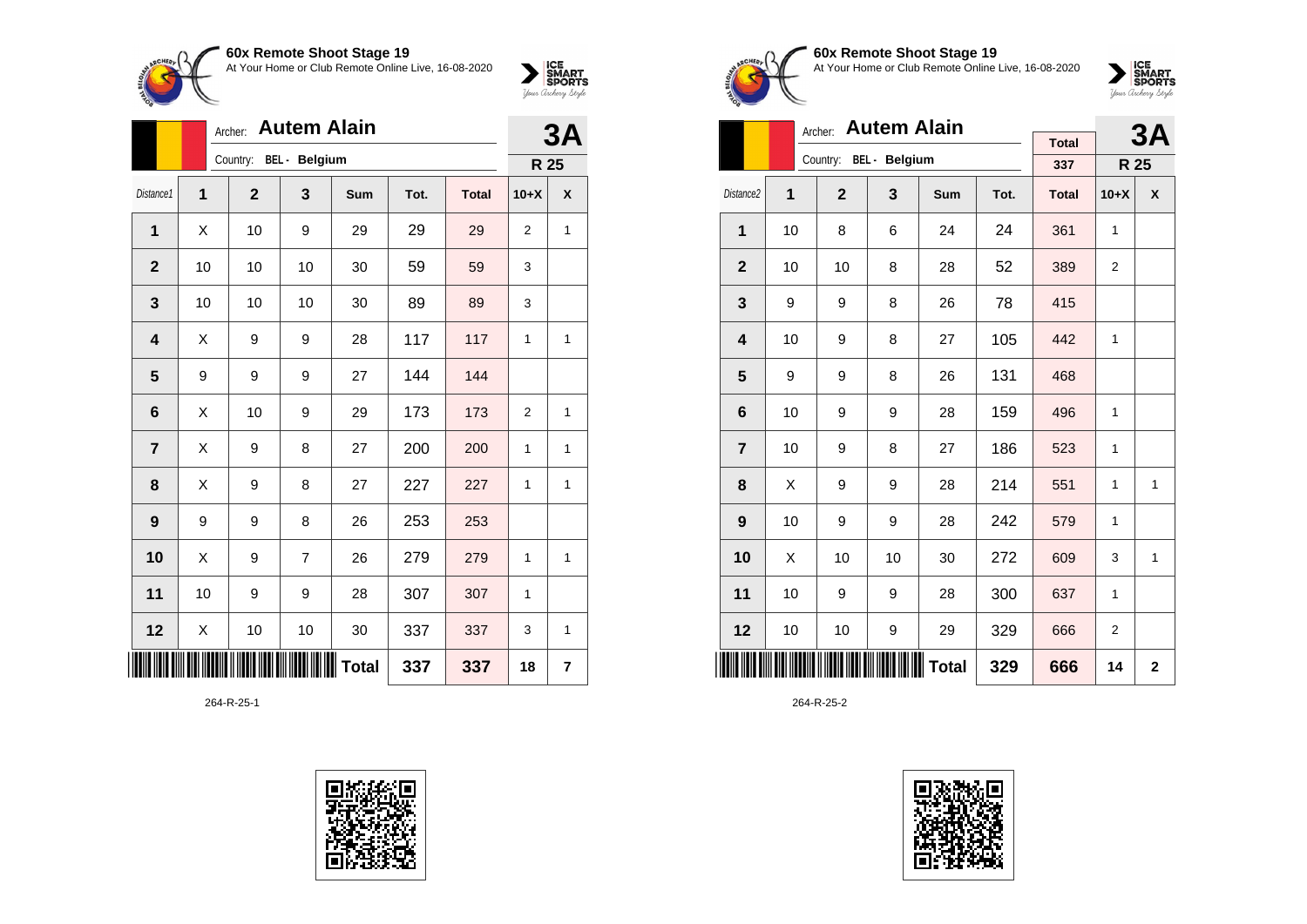At Your Home or Club Remote Online Live, 16-08-2020



|              |    | Archer: |              |                      | 4Α    |      |              |                |                 |
|--------------|----|---------|--------------|----------------------|-------|------|--------------|----------------|-----------------|
|              |    |         | Country:     | <b>BEL</b> - Belgium |       |      |              |                | C <sub>25</sub> |
| Distance1    | 1  |         | $\mathbf{2}$ | 3                    | Sum   | Tot. | <b>Total</b> | $10+X$         | X               |
| 1            | 10 |         | 10           | 9                    | 29    | 29   | 29           | $\overline{2}$ |                 |
| $\mathbf{2}$ | 9  |         | 9            | 8                    | 26    | 55   | 55           |                |                 |
| 3            | Χ  |         | 10           | 9                    | 29    | 84   | 84           | $\overline{2}$ | 1               |
| 4            | 10 |         | 10           | 9                    | 29    | 113  | 113          | $\overline{2}$ |                 |
| 5            | X  |         | X            | 10                   | 30    | 143  | 143          | 3              | $\overline{2}$  |
| 6            | X  |         | 10           | 10                   | 30    | 173  | 173          | 3              | $\overline{1}$  |
| 7            | X  |         | 9            | 9                    | 28    | 201  | 201          | 1              | 1               |
| 8            | 10 |         | 10           | 9                    | 29    | 230  | 230          | $\overline{2}$ |                 |
| 9            | Χ  |         | 10           | 10                   | 30    | 260  | 260          | 3              | 1               |
| 10           | 10 |         | 10           | 10                   | 30    | 290  | 290          | 3              |                 |
| 11           | X  |         | 9            | 9                    | 28    | 318  | 318          | 1              | 1               |
| 12           | Χ  |         | 10           | 9                    | 29    | 347  | 347          | 2              | 1               |
|              |    |         |              |                      | Total | 347  | 347          | 24             | 8               |

265-C-25-1





#### **60x Remote Shoot Stage 19** At Your Home or Club Remote Online Live, 16-08-2020

 $\sum_{\text{Jour} \text{C} \text{under}} \left| \begin{matrix} \text{ICE} \\ \text{SDORTS} \\ \text{SPORTS} \end{matrix} \right|_{\text{Jour} \text{d} \text{ref}}$ 

|                       | Archer: |              |                        | 4Α           |      |              |                |                 |
|-----------------------|---------|--------------|------------------------|--------------|------|--------------|----------------|-----------------|
|                       |         |              | Country: BEL - Belgium |              |      | <b>Total</b> |                |                 |
|                       |         |              |                        |              |      | 347          |                | C <sub>25</sub> |
| Distance <sub>2</sub> | 1       | $\mathbf{2}$ | 3                      | <b>Sum</b>   | Tot. | <b>Total</b> | $10+X$         | X               |
| 1                     | X       | 10           | 9                      | 29           | 29   | 376          | $\overline{2}$ | 1               |
| $\mathbf{2}$          | X       | 10           | 9                      | 29           | 58   | 405          | $\overline{2}$ | 1               |
| 3                     | 10      | 10           | 9                      | 29           | 87   | 434          | $\overline{2}$ |                 |
| 4                     | X       | X            | 9                      | 29           | 116  | 463          | 2              | 2               |
| 5                     | X       | 10           | 9                      | 29           | 145  | 492          | 2              | 1               |
| 6                     | 10      | 10           | 9                      | 29           | 174  | 521          | $\overline{2}$ |                 |
| $\overline{7}$        | X       | 10           | 10                     | 30           | 204  | 551          | 3              | 1               |
| 8                     | X       | X            | 9                      | 29           | 233  | 580          | $\overline{2}$ | $\overline{2}$  |
| 9                     | X       | 10           | 9                      | 29           | 262  | 609          | 2              | 1               |
| 10                    | X       | 10           | 10                     | 30           | 292  | 639          | 3              | 1               |
| 11                    | Χ       | Χ            | 9                      | 29           | 321  | 668          | $\overline{2}$ | $\overline{2}$  |
| 12                    | 10      | 10           | 9                      | 29           | 350  | 697          | $\overline{2}$ |                 |
| l III                 |         |              |                        | <b>Total</b> | 350  | 697          | 26             | 12              |

265-C-25-2

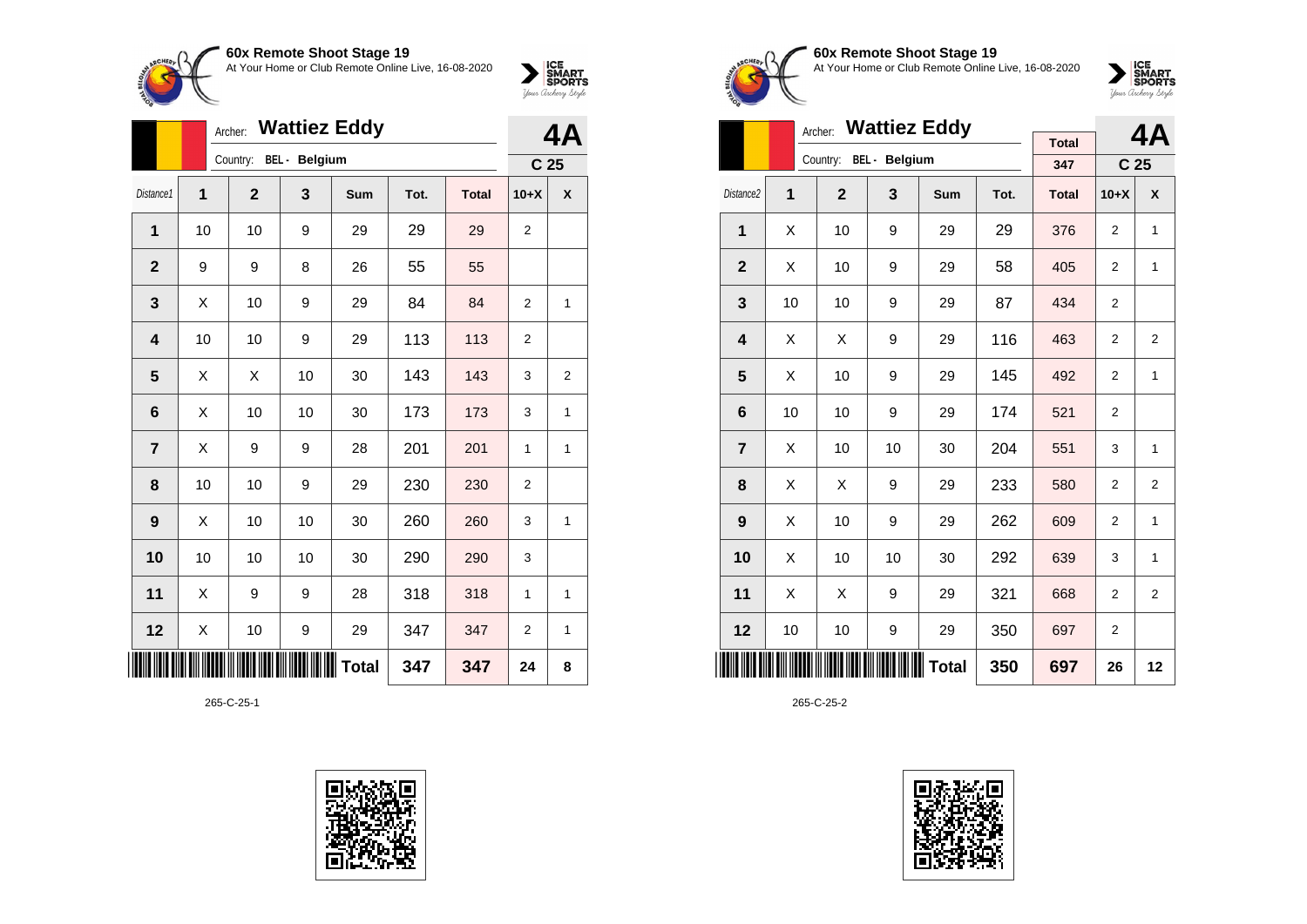At Your Home or Club Remote Online Live, 16-08-2020



|                | <b>Florence Aline</b><br>Archer: |                |                        |              |      |              |        |   |  |
|----------------|----------------------------------|----------------|------------------------|--------------|------|--------------|--------|---|--|
|                |                                  |                | Country: BEL - Belgium |              |      |              | R 25   |   |  |
| Distance1      | 1                                | $\overline{2}$ | 3                      | <b>Sum</b>   | Tot. | <b>Total</b> | $10+X$ | X |  |
| 1              | 8                                | 3              | 3                      | 14           | 14   | 14           |        |   |  |
| $\overline{2}$ | 9                                | $\overline{7}$ | 6                      | 22           | 36   | 36           |        |   |  |
| 3              | 10                               | 6              | 5                      | 21           | 57   | 57           | 1      |   |  |
| 4              | 10                               | 8              | 5                      | 23           | 80   | 80           | 1      |   |  |
| 5              | X                                | 6              | 6                      | 22           | 102  | 102          | 1      | 1 |  |
| 6              | 9                                | 8              | 3                      | 20           | 122  | 122          |        |   |  |
| $\overline{7}$ | 7                                | $\overline{7}$ | 3                      | 17           | 139  | 139          |        |   |  |
| 8              | 7                                | 5              | 5                      | 17           | 156  | 156          |        |   |  |
| 9              | 5                                | $\overline{4}$ | $\overline{2}$         | 11           | 167  | 167          |        |   |  |
| 10             | 8                                | $\overline{7}$ | 5                      | 20           | 187  | 187          |        |   |  |
| 11             | 9                                | 8              | 6                      | 23           | 210  | 210          |        |   |  |
| 12             | 6                                | 4              | 3                      | 13           | 223  | 223          |        |   |  |
|                |                                  |                |                        | <b>Total</b> | 223  | 223          | 3      | 1 |  |

266-R-25-1





### **60x Remote Shoot Stage 19** At Your Home or Club Remote Online Live, 16-08-2020



|                         |    | <b>Florence Aline</b><br>Archer: |                        |              |      | <b>5A</b>    |              |   |
|-------------------------|----|----------------------------------|------------------------|--------------|------|--------------|--------------|---|
|                         |    |                                  | Country: BEL - Belgium |              |      | <b>Total</b> |              |   |
|                         |    |                                  |                        |              |      | 223          | R 25         |   |
| Distance <sub>2</sub>   | 1  | $\overline{2}$                   | 3                      | Sum          | Tot. | <b>Total</b> | $10+X$       | X |
| $\mathbf{1}$            | 10 | 8                                | 8                      | 26           | 26   | 249          | $\mathbf{1}$ |   |
| $\mathbf{2}$            | X  | 7                                | 5                      | 22           | 48   | 271          | $\mathbf{1}$ | 1 |
| 3                       | 9  | 9                                | $\overline{7}$         | 25           | 73   | 296          |              |   |
| $\overline{\mathbf{4}}$ | 8  | 6                                | 5                      | 19           | 92   | 315          |              |   |
| 5                       | 9  | 6                                | $\overline{2}$         | 17           | 109  | 332          |              |   |
| 6                       | 8  | 8                                | 5                      | 21           | 130  | 353          |              |   |
| $\overline{7}$          | 7  | 6                                | 4                      | 17           | 147  | 370          |              |   |
| 8                       | 9  | 8                                | 8                      | 25           | 172  | 395          |              |   |
| 9                       | 9  | 7                                | 7                      | 23           | 195  | 418          |              |   |
| 10                      | 7  | $\overline{7}$                   | 6                      | 20           | 215  | 438          |              |   |
| 11                      | 9  | 8                                | 5                      | 22           | 237  | 460          |              |   |
| 12                      | 7  | 5                                | 5                      | 17           | 254  | 477          |              |   |
|                         |    |                                  |                        | <b>Total</b> | 254  | 477          | $\mathbf{2}$ | 1 |

266-R-25-2

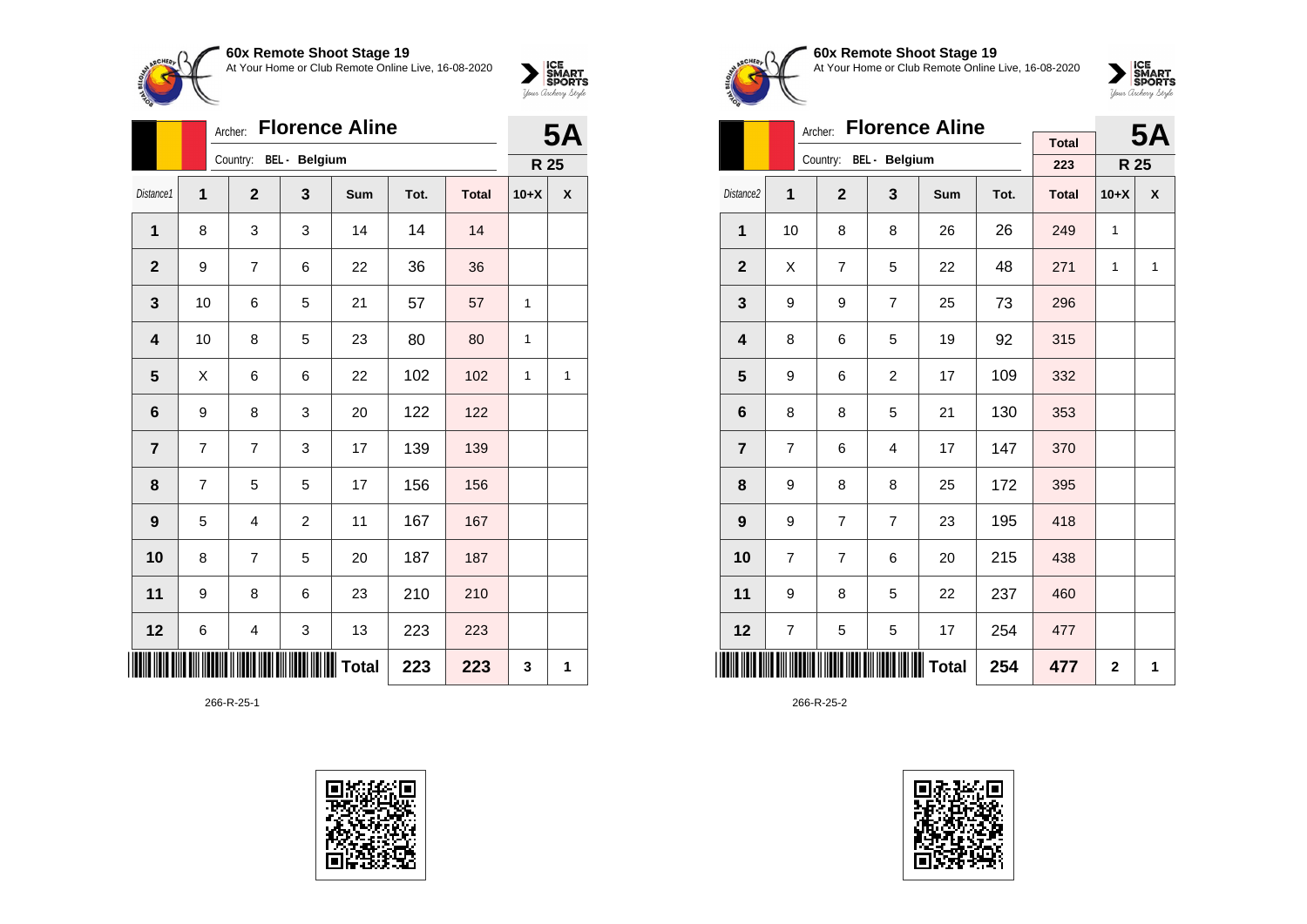

|                | <b>Vaes Christelle</b><br>Archer: |                        |                |              |      |              |        | 6A       |
|----------------|-----------------------------------|------------------------|----------------|--------------|------|--------------|--------|----------|
|                |                                   | Country: BEL - Belgium |                |              |      |              |        |          |
| Distance1      | 1                                 | $\mathbf 2$            | 3              | Sum          | Tot. | <b>Total</b> | $10+X$ | X        |
| 1              | 9                                 | 6                      | $\overline{c}$ | 17           | 17   | 17           |        |          |
| $\mathbf 2$    | 10                                | 8                      | 7              | 25           | 42   | 42           | 1      |          |
| $\mathbf{3}$   | 9                                 | 8                      | 6              | 23           | 65   | 65           |        |          |
| 4              | 10                                | 6                      | 3              | 19           | 84   | 84           | 1      |          |
| $5\phantom{1}$ | 8                                 | 7                      | 7              | 22           | 106  | 106          |        |          |
| 6              | 9                                 | 8                      | 6              | 23           | 129  | 129          |        |          |
| $\overline{7}$ | 10                                | 9                      | 8              | 27           | 156  | 156          | 1      |          |
| 8              | 10                                | 9                      | 8              | 27           | 183  | 183          | 1      |          |
| 9              | 9                                 | 9                      | $\overline{7}$ | 25           | 208  | 208          |        |          |
| 10             | 9                                 | 9                      | 6              | 24           | 232  | 232          |        |          |
| 11             | 6                                 | 5                      | 3              | 14           | 246  | 246          |        |          |
| 12             | 8                                 | 7                      | 5              | 20           | 266  | 266          |        |          |
|                |                                   |                        |                | <b>Total</b> | 266  | 266          | 4      | $\bf{0}$ |

267-R-25-1





**60x Remote Shoot Stage 19** At Your Home or Club Remote Online Live, 16-08-2020



|                       | <b>Vaes Christelle</b><br>Archer: |                        |                |              |      |                     |              |           |
|-----------------------|-----------------------------------|------------------------|----------------|--------------|------|---------------------|--------------|-----------|
|                       |                                   |                        |                |              |      | <b>Total</b><br>266 |              | 6A        |
|                       |                                   | Country: BEL - Belgium |                |              |      |                     | R 25         |           |
| Distance <sub>2</sub> | 1                                 | $\overline{2}$         | 3              | Sum          | Tot. | <b>Total</b>        | $10+X$       | X         |
| 1                     | 6                                 | 5                      | $\overline{4}$ | 15           | 15   | 281                 |              |           |
| $\overline{2}$        | 10                                | 7                      | 6              | 23           | 38   | 304                 | $\mathbf{1}$ |           |
| 3                     | 8                                 | 7                      | $\overline{4}$ | 19           | 57   | 323                 |              |           |
| 4                     | 9                                 | 9                      | 8              | 26           | 83   | 349                 |              |           |
| 5                     | 9                                 | 9                      | 9              | 27           | 110  | 376                 |              |           |
| 6                     | 9                                 | 9                      | 6              | 24           | 134  | 400                 |              |           |
| $\overline{7}$        | 9                                 | 6                      | 6              | 21           | 155  | 421                 |              |           |
| 8                     | 10                                | 8                      | $\overline{7}$ | 25           | 180  | 446                 | 1            |           |
| 9                     | 10                                | 9                      | 6              | 25           | 205  | 471                 | 1            |           |
| 10                    | 9                                 | 8                      | 6              | 23           | 228  | 494                 |              |           |
| 11                    | 7                                 | 5                      | 4              | 16           | 244  | 510                 |              |           |
| 12                    | 8                                 | 8                      | 3              | 19           | 263  | 529                 |              |           |
|                       |                                   |                        |                | <b>Total</b> | 263  | 529                 | 3            | $\pmb{0}$ |

267-R-25-2

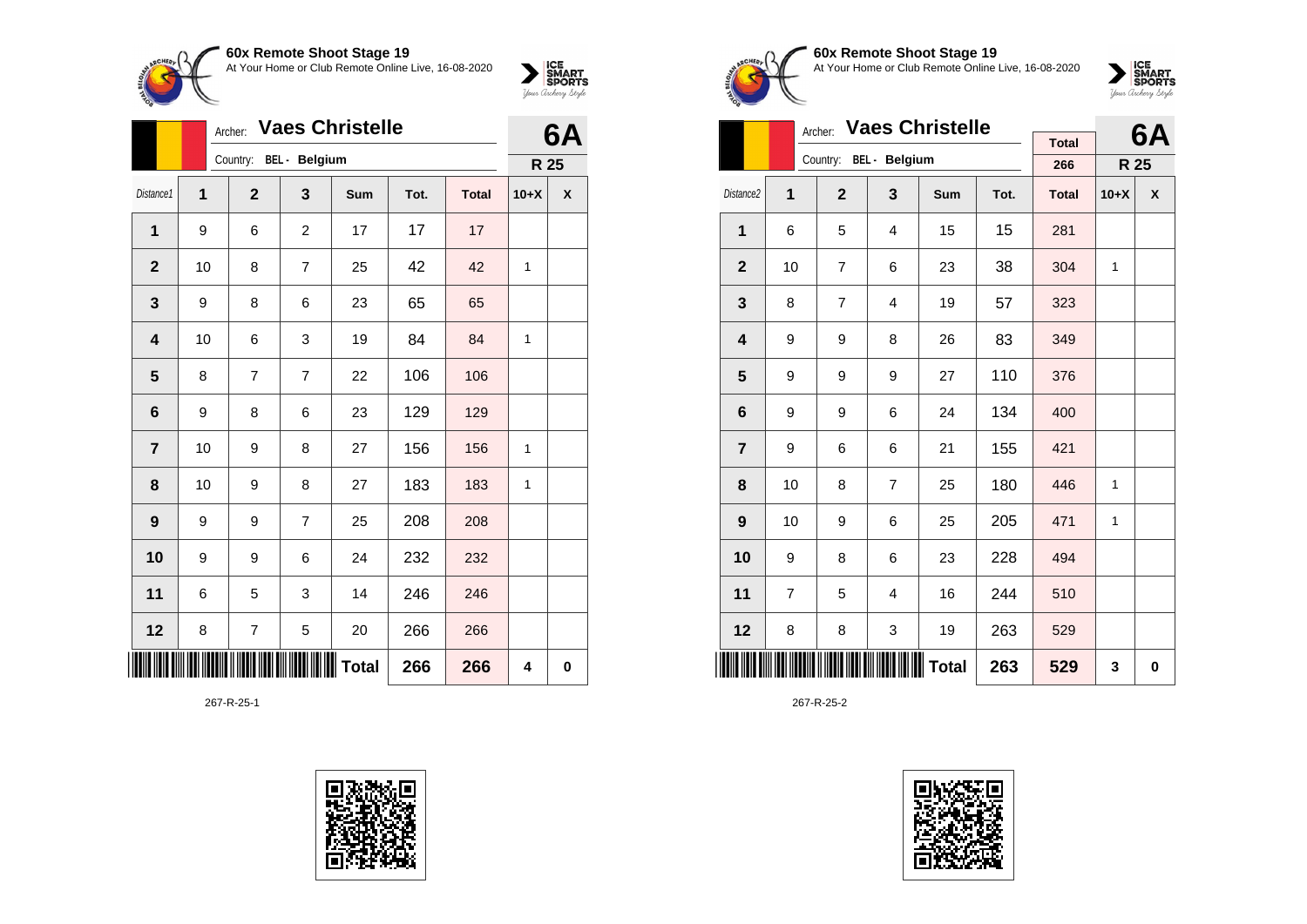At Your Home or Club Remote Online Live, 16-08-2020



|                | <b>Wattiez Anthony</b><br>Archer: |                 |    |            |      |              |                | 7Α               |  |
|----------------|-----------------------------------|-----------------|----|------------|------|--------------|----------------|------------------|--|
|                | Country:                          | C <sub>25</sub> |    |            |      |              |                |                  |  |
| Distance1      | 1                                 | $\overline{2}$  | 3  | <b>Sum</b> | Tot. | <b>Total</b> | $10+X$         | $\boldsymbol{x}$ |  |
| 1              | 10                                | 10              | 9  | 29         | 29   | 29           | 2              |                  |  |
| $\overline{2}$ | X                                 | X               | X  | 30         | 59   | 59           | 3              | 3                |  |
| 3              | 10                                | 10              | 9  | 29         | 88   | 88           | $\overline{2}$ |                  |  |
| 4              | X                                 | Χ               | 10 | 30         | 118  | 118          | 3              | 2                |  |
| 5              | Χ                                 | 10              | 10 | 30         | 148  | 148          | 3              | 1                |  |
| 6              | 10                                | 10              | 9  | 29         | 177  | 177          | $\overline{2}$ |                  |  |
| $\overline{7}$ | 10                                | 9               | 9  | 28         | 205  | 205          | 1              |                  |  |
| 8              | Χ                                 | 10              | 10 | 30         | 235  | 235          | 3              | $\mathbf{1}$     |  |
| 9              | Χ                                 | 10              | 9  | 29         | 264  | 264          | $\overline{2}$ | 1                |  |
| 10             | X                                 | X               | 9  | 29         | 293  | 293          | $\overline{2}$ | $\overline{2}$   |  |
| 11             | X                                 | 9               | 9  | 28         | 321  | 321          | 1              | $\mathbf{1}$     |  |
| 12             | X                                 | 10              | 9  | 29         | 350  | 350          | $\mathbf 2$    | 1                |  |
|                |                                   |                 |    | Total      | 350  | 350          | 26             | 12               |  |

268-C-25-1





#### **60x Remote Shoot Stage 19** At Your Home or Club Remote Online Live, 16-08-2020



|                         |                        |                | <b>7A</b> |              |      |                     |                 |                  |
|-------------------------|------------------------|----------------|-----------|--------------|------|---------------------|-----------------|------------------|
|                         | Country: BEL - Belgium |                |           |              |      | <b>Total</b><br>350 | C <sub>25</sub> |                  |
|                         |                        |                |           |              |      |                     |                 |                  |
| Distance <sub>2</sub>   | 1                      | $\overline{2}$ | 3         | <b>Sum</b>   | Tot. | <b>Total</b>        | $10+X$          | $\boldsymbol{x}$ |
| 1                       | X                      | 9              | 9         | 28           | 28   | 378                 | 1               | 1                |
| $\overline{2}$          | 10                     | 10             | 9         | 29           | 57   | 407                 | $\overline{2}$  |                  |
| 3                       | 10                     | 9              | 9         | 28           | 85   | 435                 | 1               |                  |
| $\overline{\mathbf{4}}$ | X                      | Χ              | 10        | 30           | 115  | 465                 | 3               | 2                |
| 5                       | 10                     | 10             | 9         | 29           | 144  | 494                 | $\overline{2}$  |                  |
| 6                       | X                      | 9              | 9         | 28           | 172  | 522                 | 1               | 1                |
| $\overline{7}$          | Χ                      | 10             | 9         | 29           | 201  | 551                 | $\overline{2}$  | 1                |
| 8                       | X                      | 10             | 9         | 29           | 230  | 580                 | 2               | 1                |
| 9                       | X                      | 10             | 10        | 30           | 260  | 610                 | 3               | 1                |
| 10                      | 10                     | 10             | 9         | 29           | 289  | 639                 | $\overline{2}$  |                  |
| 11                      | X                      | 10             | 9         | 29           | 318  | 668                 | $\overline{2}$  | 1                |
| 12                      | 10                     | 10             | 10        | 30           | 348  | 698                 | 3               |                  |
|                         |                        |                |           | <b>Total</b> | 348  | 698                 | 24              | 8                |

268-C-25-2